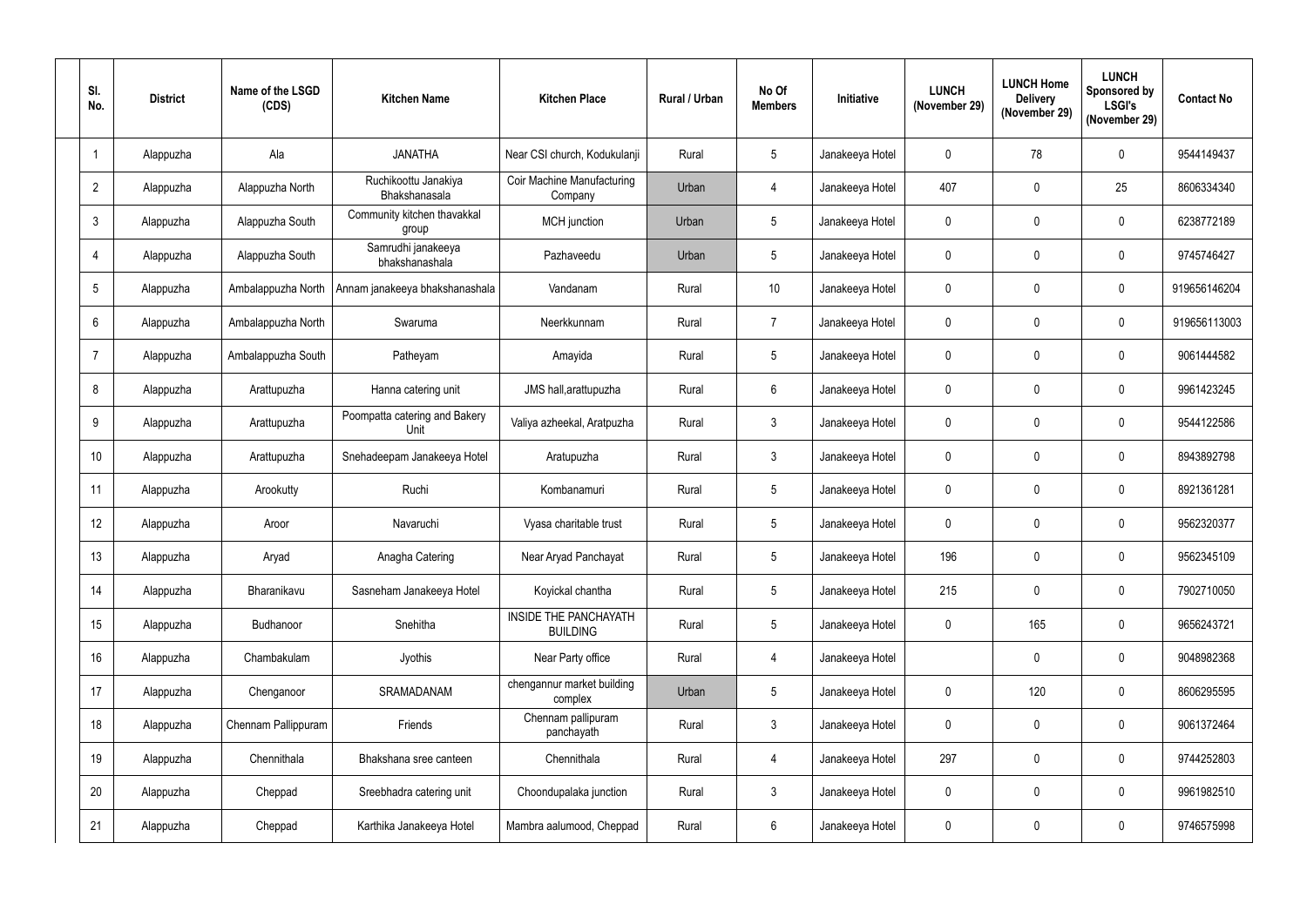| SI.<br>No. | <b>District</b> | Name of the LSGD<br>(CDS) | <b>Kitchen Name</b>                     | <b>Kitchen Place</b>                    | Rural / Urban | No Of<br><b>Members</b> | Initiative      | <b>LUNCH</b><br>(November 29) | <b>LUNCH Home</b><br><b>Delivery</b><br>(November 29) | <b>LUNCH</b><br><b>Sponsored by</b><br><b>LSGI's</b><br>(November 29) | <b>Contact No</b> |
|------------|-----------------|---------------------------|-----------------------------------------|-----------------------------------------|---------------|-------------------------|-----------------|-------------------------------|-------------------------------------------------------|-----------------------------------------------------------------------|-------------------|
| 22         | Alappuzha       | Cheriyanad                | <b>DARSANA</b>                          | Near GOLDEN PALACE<br><b>AUDITORIUM</b> | Rural         | $5\phantom{.0}$         | Janakeeya Hotel | $\mathbf 0$                   | 165                                                   | $\mathbf 0$                                                           | 9747958424        |
| 23         | Alappuzha       | Cherthala Municipality    | Santwanam                               | Ward 10                                 | Urban         | $5\phantom{.0}$         | Janakeeya Hotel | 389                           | $\mathbf 0$                                           | $\mathbf 0$                                                           | 8848178001        |
| 24         | Alappuzha       | Cherthala Municipality    | NULM canteen                            | Cherthala Municipality                  | Urban         | $5\phantom{.0}$         | Janakeeya Hotel | 155                           | $\mathbf 0$                                           | $\mathbf 0$                                                           | 6282870356        |
| 25         | Alappuzha       | Cherthala South           | Kashinandana                            | Cherthala S                             | Rural         | 10                      | Janakeeya Hotel | 68                            | $\mathbf 0$                                           | $\mathbf 0$                                                           | 9745940057        |
| 26         | Alappuzha       | Cheruthana                | Sreedurga janakeeya hotel               | Near govt HSS aayaparambu               | Rural         | 4                       | Janakeeya Hotel | 550                           | $\mathbf{0}$                                          | $\mathbf 0$                                                           | 9961178936        |
| 27         | Alappuzha       | Chettikulangara           | SREE VINAYAKA JANAKEEYA<br><b>HOTEL</b> | <b>KARIPUZHA</b>                        | Rural         | $\mathbf{3}$            | Janakeeya Hotel | 224                           | $\mathbf 0$                                           | $\mathbf 0$                                                           | 9656810109        |
| 28         | Alappuzha       | Chingoli                  | souhridam unit                          | karthikappally I p school               | Rural         | $\mathfrak{Z}$          | Janakeeya Hotel | $\mathbf 0$                   | $\mathbf 0$                                           | $\mathbf 0$                                                           | 7559808470        |
| 29         | Alappuzha       | Chunakkara                | Vanitha Canteen                         | Chunakkara                              | Rural         | $\mathfrak{Z}$          | Janakeeya Hotel | 105                           | $\mathbf 0$                                           | $\mathbf 0$                                                           | 9400509985        |
| 30         | Alappuzha       | Devikulangara             | Thripthi                                | Buds school, devikulangara              | Rural         | 4                       | Janakeeya Hotel | $\boldsymbol{0}$              | $\mathbf 0$                                           | $\mathbf 0$                                                           | 9746712528        |
| 31         | Alappuzha       | Edathua                   | Theertham                               | Edathua market                          | Rural         | $\mathbf{3}$            | Janakeeya Hotel | 90                            | $\mathbf 0$                                           | $\mathbf 0$                                                           | 9544351169        |
| 32         | Alappuzha       | Ezhupunna                 | Neethipeedam                            | Eramalloor                              | Rural         | 8                       | Janakeeya Hotel | $\boldsymbol{0}$              | $\mathbf 0$                                           | $\mathbf 0$                                                           | 9946790986        |
| 33         | Alappuzha       | Harippad                  | Swad                                    | A private Hotel's Kitchen               | Urban         | 4                       | Janakeeya Hotel | 6720                          | $\mathbf 0$                                           | $\mathbf 0$                                                           | 9562373933        |
| 34         | Alappuzha       | Kadakkarappally           | Soorya                                  | Kandamangalam temple<br>auditorium      | Rural         | $5\phantom{.0}$         | Janakeeya Hotel | $\mathbf 0$                   | $\mathbf 0$                                           | $\mathbf 0$                                                           | 9895266763        |
| 35         | Alappuzha       | Kainakary                 | Sivakashi                               | Near Panchayath                         | Rural         | $\overline{5}$          | Janakeeya Hotel | 155                           | $\pmb{0}$                                             | $\pmb{0}$                                                             | 8111821552        |
| 36         | Alappuzha       | Kandalloor                | Annapoorna Hotel                        | Near Velanchira junction                | Rural         | 4                       | Janakeeya Hotel | $\mathbf 0$                   | $\pmb{0}$                                             | $\pmb{0}$                                                             | -9747600181       |
| 37         | Alappuzha       | Kanjikuzhy                | Santhwanam                              | Opposite NSS college                    | Rural         | $5\phantom{.0}$         | Janakeeya Hotel | 398                           | $\mathbf 0$                                           | $\mathbf 0$                                                           | 9605307328        |
| 38         | Alappuzha       | Karthikappally            | Ruchi                                   | Community hall                          | Rural         | 6                       | Janakeeya Hotel | 569                           | $\mathbf 0$                                           | $\mathbf 0$                                                           | 9747607478        |
| 39         | Alappuzha       | Karuvatta                 | Karunya janakeeya hotel                 | Near Aashramam junction                 | Rural         | 6                       | Janakeeya Hotel | $\overline{0}$                | $\mathbf 0$                                           | $\mathbf 0$                                                           | 916282508791      |
| 40         | Alappuzha       | Kavalam                   | Koottukari Janakeeya Hotel              | <b>Near Permanent Outlet</b>            | Rural         | $5\phantom{.0}$         | Janakeeya Hotel | $\pmb{0}$                     | 0                                                     | $\mathbf 0$                                                           | 9744173219        |
| 41         | Alappuzha       | Kayamkulam West           | palazhy catering unit                   | Kallummood junction                     | Urban         | $5\overline{)}$         | Janakeeya Hotel | $\overline{0}$                | $\mathbf 0$                                           | $\pmb{0}$                                                             | 9388819110        |
| 42         | Alappuzha       | Kodamthurath              | <b>MATRUSAKTHI</b>                      | KUTHIYATHODE                            | Rural         | $5\phantom{.0}$         | Janakeeya Hotel | $\pmb{0}$                     | $\pmb{0}$                                             | $\boldsymbol{0}$                                                      | 8281687439        |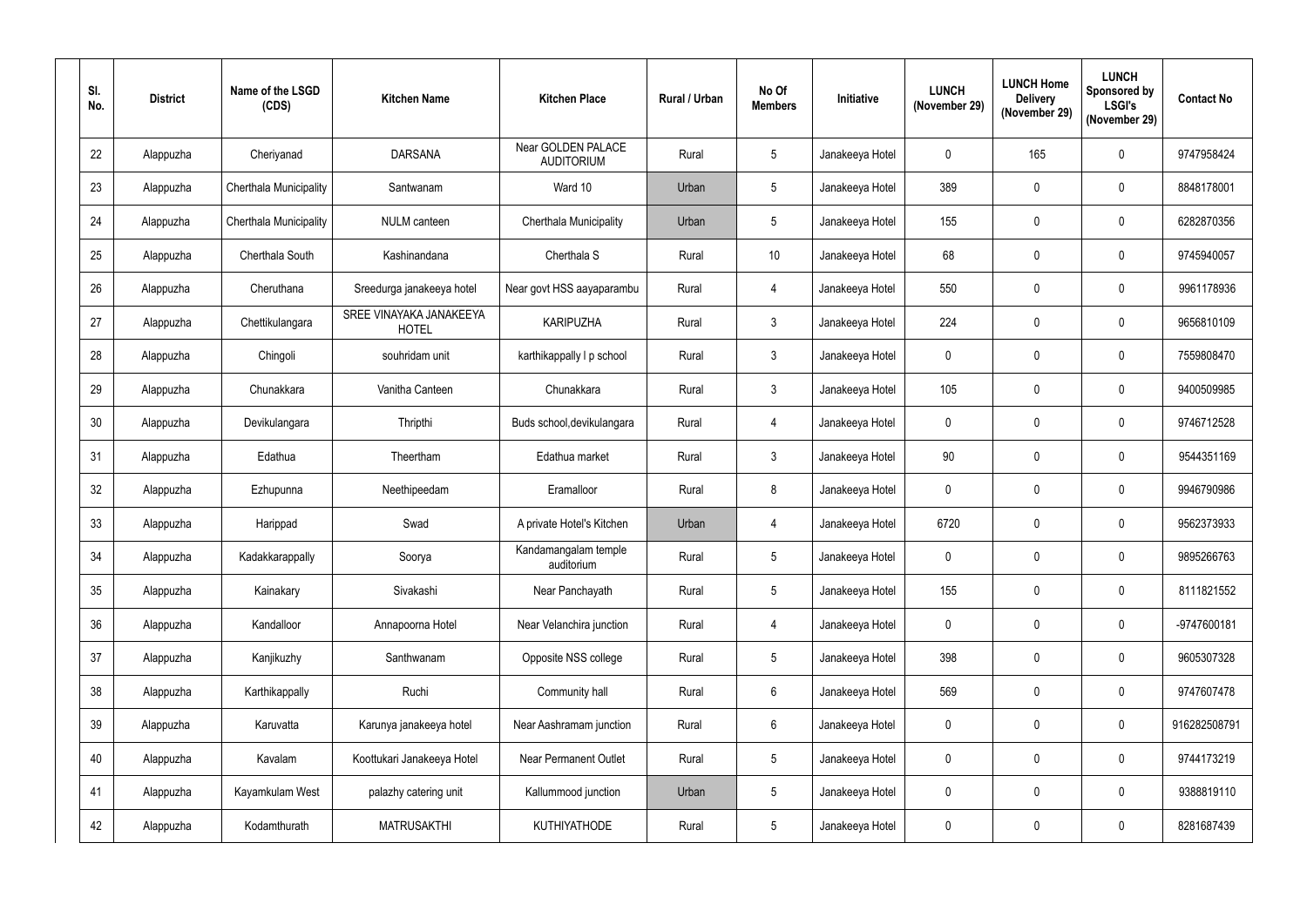|    | SI.<br>No. | <b>District</b> | Name of the LSGD<br>(CDS)   | <b>Kitchen Name</b>                | <b>Kitchen Place</b>                        | Rural / Urban | No Of<br><b>Members</b> | Initiative      | <b>LUNCH</b><br>(November 29) | <b>LUNCH Home</b><br><b>Delivery</b><br>(November 29) | <b>LUNCH</b><br>Sponsored by<br><b>LSGI's</b><br>(November 29) | <b>Contact No</b> |
|----|------------|-----------------|-----------------------------|------------------------------------|---------------------------------------------|---------------|-------------------------|-----------------|-------------------------------|-------------------------------------------------------|----------------------------------------------------------------|-------------------|
| 87 | 43         | Alappuzha       | Krishnapuram                | Kanivu catering unit               | Near SCB, kappil                            | Rural         | 4                       | Janakeeya Hotel | $\mathbf 0$                   | $\mathbf 0$                                           | $\mathbf 0$                                                    | 9544047480        |
|    | 44         | Alappuzha       | Kumarapuram                 | Mahadeva jankeeya hotel            | Near kavarattu temple                       | Rural         | 3                       | Janakeeya Hotel | $\mathbf 0$                   | $\mathbf 0$                                           | $\mathbf 0$                                                    | 918606736168      |
|    | 45         | Alappuzha       | Kumarapuram                 | Navodhaya janakeeya hotel          | Kumarapuram                                 | Rural         | $\mathbf{3}$            | Janakeeya Hotel | $\mathbf 0$                   | $\mathbf 0$                                           | $\mathbf 0$                                                    | 9037499871        |
|    | 46         | Alappuzha       | Kuthiyathode                | Ruchi Janakeeya Hotel              | Near kuthiyathode panchayath<br>office      | Rural         | $5\phantom{.0}$         | Janakeeya Hotel | $\mathbf 0$                   | $\mathbf 0$                                           | $\mathbf 0$                                                    | 9249269374        |
|    | 47         | Alappuzha       | Mannanchery                 | Snehitha                           | Panchayat building                          | Rural         | 4                       | Janakeeya Hotel | 43                            | 46                                                    | $\mathbf{0}$                                                   | 9544461740        |
|    | 48         | Alappuzha       | Mannar                      | Snehadhara                         | Kunnathur devasom                           | Rural         | 5 <sup>5</sup>          | Janakeeya Hotel | 183                           | $\mathbf 0$                                           | $\mathbf 0$                                                    | 9567853570        |
|    | 49         | Alappuzha       | Mararikulam South           | Snehasparsham                      | Kattoor                                     | Rural         | 4                       | Janakeeya Hotel | $\mathbf 0$                   | 10                                                    | $\mathbf 0$                                                    | 9747881642        |
|    | 50         | Alappuzha       | Mavelikara<br>Municipality  | Ruchi janakeeya hotel              | Municipality building                       | Urban         | 10 <sup>°</sup>         | Janakeeya Hotel | $\mathbf 0$                   | $\mathbf{0}$                                          | $\mathbf 0$                                                    | 8289996136        |
|    | 51         | Alappuzha       | Mavelikkara<br>Thamarakulam | <b>Thripthi Catering</b>           | Thamarakulam                                | Rural         | 5 <sup>5</sup>          | Janakeeya Hotel | 132                           | $\mathbf 0$                                           | $\mathbf 0$                                                    | 8281558036        |
|    | 52         | Alappuzha       | Mavelikkara<br>Thekkekara   | Bhai catering                      | Pallarimangalam                             | Rural         | $5\overline{)}$         | Janakeeya Hotel | 174                           | $\mathbf 0$                                           | $\mathbf{0}$                                                   | 9539851155        |
|    | 53         | Alappuzha       | Muhamma                     | <b>SNV Catering</b>                | <b>Near Community Health</b><br>Centre      | Rural         | 5 <sup>5</sup>          | Janakeeya Hotel | 170                           | $\mathbf 0$                                           | $\boldsymbol{0}$                                               | 9605388763        |
|    | 54         | Alappuzha       | Mulakkuzha                  | Snehathanal                        | Mulakkuzha                                  | Rural         | 5 <sup>5</sup>          | Janakeeya Hotel | $\mathbf{0}$                  | 25                                                    | $\mathbf{0}$                                                   | 9037085079        |
|    | 55         | Alappuzha       | Muttar                      | Ruchi Catering Unit                | Panchayat Building                          | Rural         |                         | Janakeeya Hotel | $\mathbf 0$                   | $\mathbf 0$                                           | $\mathbf 0$                                                    | 9072276826        |
|    | 56         | Alappuzha       | Nedumudy                    | Oruma                              | Champakulam                                 | Rural         | $5\overline{)}$         | Janakeeya Hotel | 105                           | $\pmb{0}$                                             | $\pmb{0}$                                                      | 9188536147        |
|    | 57         | Alappuzha       | Neelamperoor                | Amrutha Janakeeya<br>Bhakshanasala | Panchayat Building                          | Rural         | 3 <sup>1</sup>          | Janakeeya Hotel | $\mathbf 0$                   | $\mathbf 0$                                           | $\pmb{0}$                                                      | 9656167060        |
|    | 58         | Alappuzha       | Nooranad                    | Amma Canteen                       | Inside market place, Noornad                | Rural         | 5 <sup>5</sup>          | Janakeeya Hotel | 204                           | $\pmb{0}$                                             | $\mathbf 0$                                                    | 7034377340        |
|    | 59         | Alappuzha       | Palamel                     | Arogya Canteen                     | Panchayat office compound                   | Rural         | 4                       | Janakeeya Hotel | 305                           | $\mathbf 0$                                           | $\pmb{0}$                                                      | 9497107651        |
|    | 60         | Alappuzha       | Pallippad                   | Annapoorneswari catering unit      | Irattakulangara junction                    | Rural         | $5\overline{)}$         | Janakeeya Hotel | 584                           | $\mathbf 0$                                           | $\mathbf 0$                                                    | 9562318624        |
|    | 61         | Alappuzha       | Panavally                   | Harikrishnan                       | near nalpatheneswaram<br>temple             | Rural         |                         | Janakeeya Hotel | $\mathbf 0$                   | $\pmb{0}$                                             | $\pmb{0}$                                                      | 9961774363        |
|    | 62         | Alappuzha       | Pandanad                    | Sreebhadra                         | Muthavazhi                                  | Rural         | 5 <sub>5</sub>          | Janakeeya Hotel | $\mathbf 0$                   | $\pmb{0}$                                             | $\pmb{0}$                                                      | 9947120239        |
|    | 63         | Alappuzha       | Pathiyoor                   | Dakshina catering unit             | Mahalekshmi auditorium,<br>kareelakulangara | Rural         | 5 <sub>5</sub>          | Janakeeya Hotel | $\mathbf 0$                   | $\pmb{0}$                                             | $\boldsymbol{0}$                                               | 9048200655        |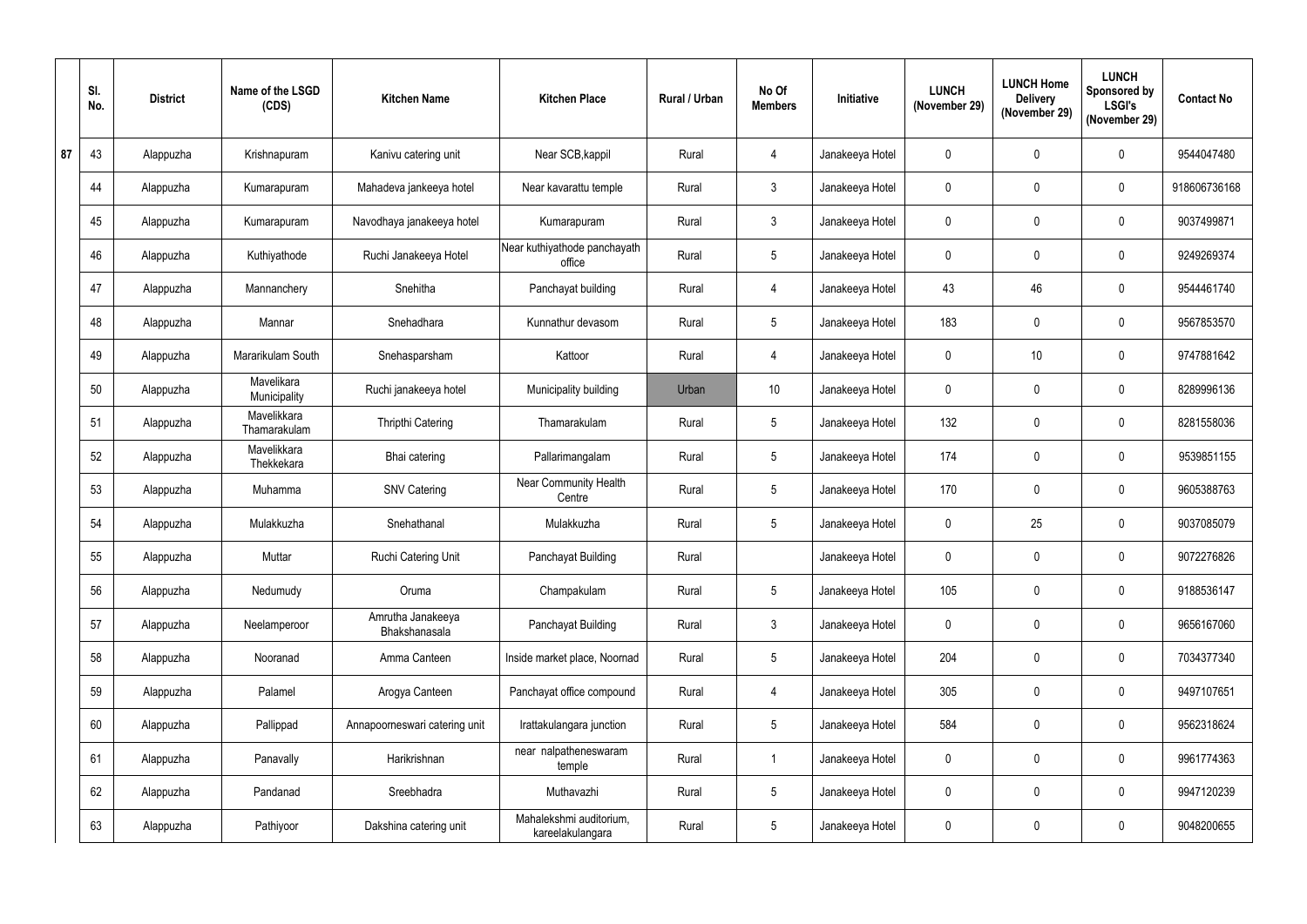| SI.<br>No. | <b>District</b> | Name of the LSGD<br>(CDS) | <b>Kitchen Name</b>         | <b>Kitchen Place</b>                                        | <b>Rural / Urban</b> | No Of<br><b>Members</b> | <b>Initiative</b> | <b>LUNCH</b><br>(November 29) | <b>LUNCH Home</b><br><b>Delivery</b><br>(November 29) | <b>LUNCH</b><br>Sponsored by<br><b>LSGI's</b><br>(November 29) | <b>Contact No</b> |
|------------|-----------------|---------------------------|-----------------------------|-------------------------------------------------------------|----------------------|-------------------------|-------------------|-------------------------------|-------------------------------------------------------|----------------------------------------------------------------|-------------------|
| 64         | Alappuzha       | Pattanakkad               | Aparna                      | Opposite of pattanakkad<br>gramapanchayath                  | Rural                | $5\phantom{.0}$         | Janakeeya Hotel   | $\mathbf 0$                   | $\mathbf{0}$                                          | $\mathbf 0$                                                    | 9037450634        |
| 65         | Alappuzha       | Perumbalam                | Amritham                    | Near by govt hospital                                       | Rural                | 4                       | Janakeeya Hotel   | $\mathbf 0$                   | $\mathbf 0$                                           | $\mathbf 0$                                                    | 8592809257        |
| 66         | Alappuzha       | Pulincunnu                | Nanma Janakeeya Hotel       | Near Krishi Bhavan                                          | Rural                | $5\phantom{.0}$         | Janakeeya Hotel   | $\mathbf 0$                   | $\mathbf 0$                                           | $\mathbf{0}$                                                   | 9544752465        |
| 67         | Alappuzha       | Puliyoor                  | <b>UPPUM MULAKUM</b>        | <b>INSIDE PANCHAYATH</b><br><b>COMPOUND</b>                 | Rural                | $5\overline{)}$         | Janakeeya Hotel   | $\boldsymbol{0}$              | 136                                                   | $\mathbf 0$                                                    | 6238836314        |
| 68         | Alappuzha       | Punnapra North            | Annapoorneshwary            | Janajagrithi                                                | Rural                | $\overline{4}$          | Janakeeya Hotel   | $\mathbf 0$                   | $\mathbf{0}$                                          | $\mathbf 0$                                                    | 8129450136        |
| 69         | Alappuzha       | Punnapra South            | Thripthy janakeeya hotel    | Punnapra south                                              | Rural                | 9                       | Janakeeya Hotel   | $\mathbf 0$                   | $\mathbf 0$                                           | $\mathbf 0$                                                    | 9846179646        |
| 70         | Alappuzha       | Purakad                   | Pulari                      | Purakkad gp                                                 | Rural                | $5\phantom{.0}$         | Janakeeya Hotel   | $\boldsymbol{0}$              | $\mathbf{0}$                                          | $\mathbf 0$                                                    | 7034494313        |
| 71         | Alappuzha       | Purakad                   | Thiruvonam catering service | Thottappally                                                | Rural                | 4                       | Janakeeya Hotel   | $\mathbf 0$                   | $\mathbf 0$                                           | $\mathbf 0$                                                    |                   |
| 72         | Alappuzha       | Ramankary                 | Kudumbashree Vanitha Hotel  | Ramankary Town, Opposite<br>Judicial First Class Magistrate | Rural                | 4                       | Janakeeya Hotel   | $\boldsymbol{0}$              | $\mathbf 0$                                           | $\mathbf 0$                                                    | 8281314746        |
| 73         | Alappuzha       | Thaicattussery            | Unarv                       | Thyakattusheri junction                                     | Rural                | 4                       | Janakeeya Hotel   | $\mathbf 0$                   | $\mathbf{0}$                                          | $\mathbf 0$                                                    | 9605897567        |
| 74         | Alappuzha       | Thakazhy                  | Thripthi Thakazhy           | <b>GBHSS Thakazhy</b>                                       | Rural                | 6                       | Janakeeya Hotel   | 104                           | $\mathbf 0$                                           | $\mathbf 0$                                                    | 9747405368        |
| 75         | Alappuzha       | Thalavady                 | Sakthi                      | Panayanbnoorkavu Temple<br>Auditorium                       | Rural                | $5\overline{)}$         | Janakeeya Hotel   | 100                           | $\mathbf 0$                                           | $\mathbf 0$                                                    |                   |
| 76         | Alappuzha       | Thannermukkom             | Patheyam                    | Panchayath office                                           | Rural                | 4                       | Janakeeya Hotel   | 137                           | $\mathbf 0$                                           | $\mathbf 0$                                                    | 9633933288        |
| 77         | Alappuzha       | Thazhakkara               | Akshaya catering            | Building at glassfactory<br>junction                        | Rural                | $5\phantom{.0}$         | Janakeeya Hotel   | 108                           | $\mathbf 0$                                           | $\pmb{0}$                                                      | 9847177930        |
| 78         | Alappuzha       | Thiruvanvandoor           | <b>SREE KRISHNA</b>         | Near pravinkoodu junction,                                  | Rural                | $5\phantom{.0}$         | Janakeeya Hotel   | $\pmb{0}$                     | 108                                                   | $\pmb{0}$                                                      | 9446627175        |
| 79         | Alappuzha       | Thrikkunnappuzha          | Akshara janakeeya hotel     | KV jetty road                                               | Rural                | $5\phantom{.0}$         | Janakeeya Hotel   | 257                           | $\mathbf 0$                                           | $\mathbf 0$                                                    | 918891921223      |
| 80         | Alappuzha       | Thuravoor                 | RUCHI JANAKEEYA HOTEL       | Near alakkaparambu                                          | Rural                | $\overline{5}$          | Janakeeya Hotel   | $\bf{0}$                      | 0                                                     | $\mathbf 0$                                                    | 8157934346        |
| 81         | Alappuzha       | Vallikunnam               | Samthripthi                 | Padayanivattom temple<br>Auditorium                         | Rural                | 4                       | Janakeeya Hotel   | 74                            | $\mathbf 0$                                           | $\mathbf 0$                                                    | 8078962129        |
| 82         | Alappuzha       | Vayalar                   | Five star                   | Near Nagamkulangara Market                                  | Rural                | $5\phantom{.0}$         | Janakeeya Hotel   | $\bf{0}$                      | $\pmb{0}$                                             | $\pmb{0}$                                                      | 8606081847        |
| 83         | Alappuzha       | Veeyapuram                | Karuthal                    | Payippad LPS                                                | Rural                | $5\overline{)}$         | Janakeeya Hotel   | 620                           | 0                                                     | $\mathbf 0$                                                    | 8606846513        |
| 84         | Alappuzha       | Veliyanad                 | Manus Janakeeya Hotel       | Kurishmoodu, Near Veliyanadu<br>Grama Panchayat             | Rural                | $\mathfrak{Z}$          | Janakeeya Hotel   | $\mathbf 0$                   | 0                                                     | $\boldsymbol{0}$                                               | 8086782924        |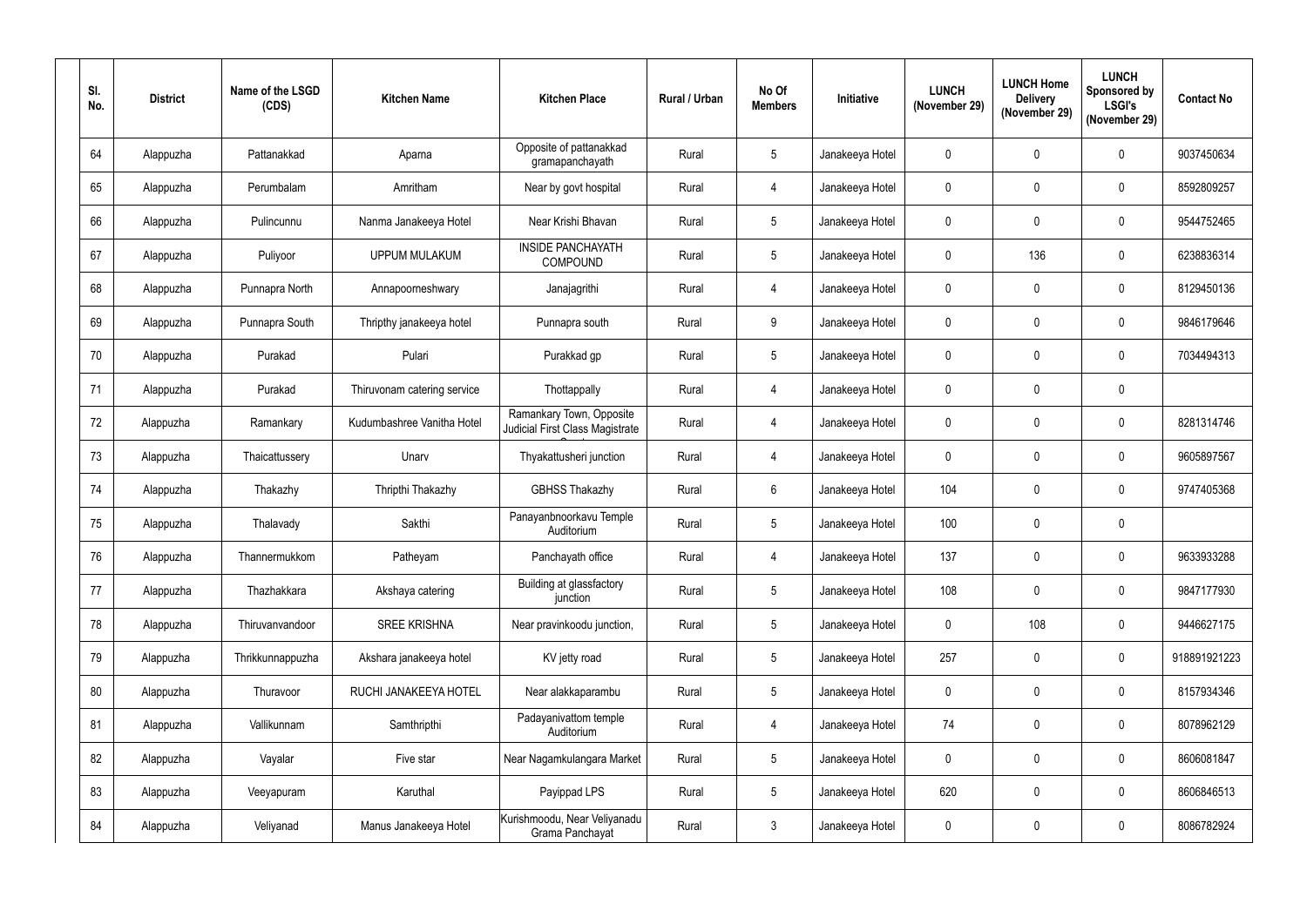|    | SI.<br>No.      | <b>District</b> | Name of the LSGD<br>(CDS) | <b>Kitchen Name</b>              | <b>Kitchen Place</b>         | Rural / Urban | No Of<br><b>Members</b> | Initiative      | <b>LUNCH</b><br>(November 29) | <b>LUNCH Home</b><br><b>Delivery</b><br>(November 29) | <b>LUNCH</b><br>Sponsored by<br><b>LSGI's</b><br>(November 29) | <b>Contact No</b> |
|----|-----------------|-----------------|---------------------------|----------------------------------|------------------------------|---------------|-------------------------|-----------------|-------------------------------|-------------------------------------------------------|----------------------------------------------------------------|-------------------|
|    | 85              | Alappuzha       | Venmoney                  | Annapoorna                       | Poyka                        | Rural         | 5 <sup>5</sup>          | Janakeeya Hotel | $\mathbf 0$                   | 159                                                   | $\mathbf 0$                                                    |                   |
| 87 |                 |                 |                           |                                  |                              |               | 403                     |                 | 13934                         | 1012                                                  | 25                                                             |                   |
|    | -1              | Ernakulam       | Aikkaranad                | Subiksha Janakeeya Hotel         | Kolancherry                  | Rural         | 4                       | Janakeeya Hotel | 422                           | $\mathbf 0$                                           | $\mathbf 0$                                                    | 9496215730        |
|    | $\overline{2}$  | Ernakulam       | Alengade                  | Thanima foods                    | Koduvazhanga                 | Rural         | $\mathbf{3}$            | Janakeeya Hotel | 112                           |                                                       | $\mathbf 0$                                                    | 9349013322        |
|    | 3               | Ernakulam       | Alengade                  | Mr.Bakers                        | Malikam peedika              | Rural         | $\mathbf{3}$            | Janakeeya Hotel | 67                            | $\mathbf 0$                                           | $\mathbf{0}$                                                   | 9633887779        |
|    |                 | Ernakulam       | Alengade                  | Kasthurba kitchen                | Neerikkode                   | Rural         | 3                       | Janakeeya Hotel | 119                           | $\mathbf 0$                                           | $\mathbf 0$                                                    | 9526260253        |
|    | 5               | Ernakulam       | Aluva                     | Ruchi Janakeeya hotel            | Aluva                        | Urban         | 4                       | Janakeeya Hotel | $\mathbf{0}$                  | 79                                                    | $\mathbf 0$                                                    |                   |
|    | 6               | Ernakulam       | Amballoor                 | Dhanshree catering               | St.ignatius schools Amballur | Rural         | $5\phantom{.0}$         | Janakeeya Hotel | 133                           | $\mathbf 0$                                           | $\mathbf 0$                                                    | 8330081552        |
|    |                 | Ernakulam       | Angamaly                  | Cafe Shree Canteen               | <b>Municipality Canteen</b>  | Urban         | 5 <sup>5</sup>          | Janakeeya Hotel | 473                           | $\mathbf 0$                                           | $\mathbf 0$                                                    | 9656927253        |
|    | 8               | Ernakulam       | Angamaly                  | <b>JANAKEEYA HOTEL</b>           | <b>TB Junction</b>           | Urban         | 3                       | Janakeeya Hotel | 78                            | $\mathbf 0$                                           | $\mathbf 0$                                                    | 9447924974        |
|    | 9               | Ernakulam       | Arakuzha                  | Ruchi Janakeeya hotel, Arakkuzha | Pandappilly                  | Rural         | 5 <sup>5</sup>          | Janakeeya Hotel | 145                           | $\mathbf 0$                                           | $\mathbf 0$                                                    | 9744864225        |
|    | 10 <sup>°</sup> | Ernakulam       | Assamannoor               | New Life kudumbasree Hotel       | Cherukunnam                  | Rural         | 3 <sup>1</sup>          | Janakeeya Hotel | 146                           | $\boldsymbol{0}$                                      | $\mathbf{0}$                                                   | 9656729450        |
|    | 11              | Ernakulam       | Avoly                     | Janakeeya Hotel, Avoli           | Hostel Junction, Avoli       | Rural         | $\mathbf{3}$            | Janakeeya Hotel | 236                           | $\mathbf 0$                                           | $\mathbf 0$                                                    | 9847983621        |
|    | 12              | Ernakulam       | Ayavana                   | Keralasree Janakeeya Hotel       | Ayavana                      | Rural         | $5\overline{)}$         | Janakeeya Hotel | 54                            | $\pmb{0}$                                             | $\pmb{0}$                                                      | 9744607799        |
|    | 13              | Ernakulam       | Ayyampuzha                | Five Star Hotel and Catering     | Panchayat Junction           | Rural         | $\overline{4}$          | Janakeeya Hotel | 82                            | $\pmb{0}$                                             | $\mathbf 0$                                                    | 9744836324        |
|    | 14              | Ernakulam       | Ayyampuzha                | Sneha janakeeya hotel            | ayyampuzha junction          | Rural         | 4                       | Janakeeya hotel | 248                           | $\mathbf 0$                                           | $\mathbf 0$                                                    | 8590753551        |
|    | 15              | Ernakulam       | Chendamangalam            | Anugraha Kudumbashree hotel      | Vadakkumpuram                | Rural         | 5 <sub>5</sub>          | Janakeeya Hotel | 123                           | $\pmb{0}$                                             | $\mathbf 0$                                                    | 9061419729        |
|    | 16              | Ernakulam       | Chengamanade              | Mythri janakeeya hotel           | Purayar                      | Rural         | 5 <sub>5</sub>          | Janakeeya Hotel | $\mathbf 0$                   | 178                                                   | $\mathbf 0$                                                    | 9496172362        |
|    | 17              | Ernakulam       | Cheranalloor              | Chaithanya                       | <b>Community Hall</b>        | Rural         | $6\overline{6}$         | Janakeeya Hotel | 98                            | $\pmb{0}$                                             | $\mathbf 0$                                                    | 9995156639        |
|    | 18              | Ernakulam       | Cheranalloor              | Adukkala                         | Chittoor                     | Rural         | 5 <sub>5</sub>          | Janakeeya Hotel | $\mathbf 0$                   | $\pmb{0}$                                             | $\mathbf 0$                                                    | 808922128         |
|    | 19              | Ernakulam       | Chittattukara             | Swadh Janakeeya Hotel            | chittattukara jn.            | Rural         | 3 <sup>1</sup>          | Janakeeya Hotel | 296                           | $\pmb{0}$                                             | $\pmb{0}$                                                      |                   |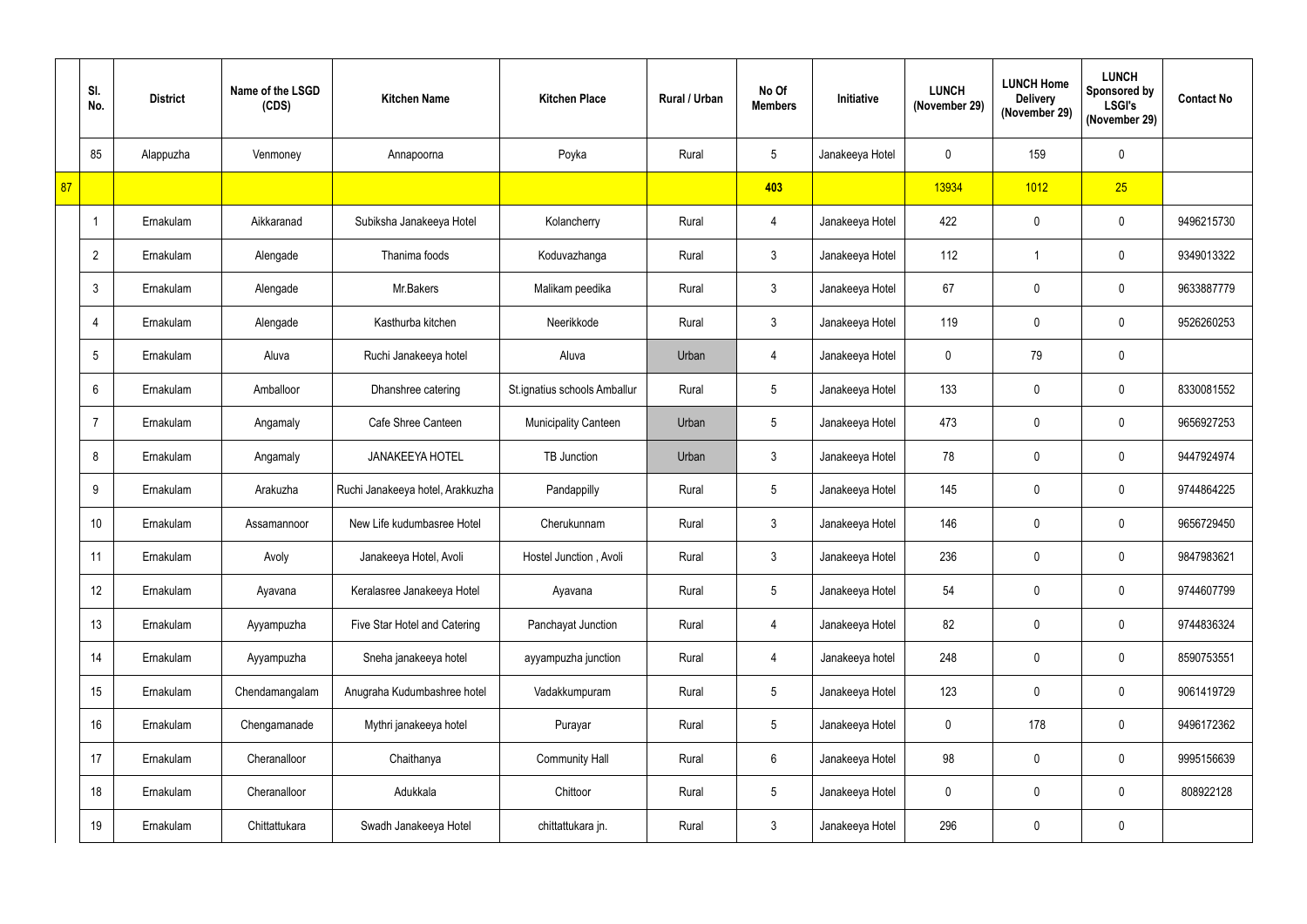| SI.<br>No. | <b>District</b> | Name of the LSGD<br>(CDS) | <b>Kitchen Name</b>                   | <b>Kitchen Place</b>       | Rural / Urban | No Of<br><b>Members</b> | Initiative      | <b>LUNCH</b><br>(November 29) | <b>LUNCH Home</b><br><b>Delivery</b><br>(November 29) | <b>LUNCH</b><br><b>Sponsored by</b><br><b>LSGI's</b><br>(November 29) | <b>Contact No</b> |
|------------|-----------------|---------------------------|---------------------------------------|----------------------------|---------------|-------------------------|-----------------|-------------------------------|-------------------------------------------------------|-----------------------------------------------------------------------|-------------------|
| 20         | Ernakulam       | Choornikkara              | Metro hotel                           | Ambattukavu                | Rural         | $\mathbf{3}$            | Janakeeya Hotel | 307                           | $\mathbf{0}$                                          | $\mathbf 0$                                                           | 9605319455        |
| 21         | Ernakulam       | Chottanikkara             | Ahalya Cafe                           | Kottayatthupara            | Rural         | $6\overline{6}$         | Janakeeya Hotel | 81                            | $\mathbf 0$                                           | $\mathbf 0$                                                           | 9567512337        |
| 22         | Ernakulam       | Edakkattuvayal            | Santhwanam                            | Arakunnam                  | Rural         | $\mathbf{3}$            | Janakeeya Hotel | 42                            | $\mathbf 0$                                           | $\mathbf 0$                                                           | 9447047980        |
| 23         | Ernakulam       | Edathala                  | Souhridam Kudumbashree canteen        | Edathala                   | Rural         | $\mathbf{3}$            | Janakeeya Hotel | $\mathbf 0$                   | $\mathbf 0$                                           | $\mathbf 0$                                                           | 9745769363        |
| 24         | Ernakulam       | Edathala                  | Veetiloru oonne                       | Manalimukke                | Rural         | $\mathfrak{Z}$          | Janakeeya Hotel | 215                           | $\mathbf{0}$                                          | $\mathbf 0$                                                           | 9745769363        |
| 25         | Ernakulam       | Edavanakkad               | Royal Hotel                           | Edavanakad                 | Rural         | $\mathbf{3}$            | Janakeeya Hotel | 53                            | $\mathbf 0$                                           | $\mathbf 0$                                                           | 7902933414        |
| 26         | Ernakulam       | Elanji                    | janakiya hotel elanji                 | elanji punjayathu junction | Rural         | $5\phantom{.0}$         | Janakeeya Hotel | 16                            | $\mathbf 0$                                           | $\mathbf 0$                                                           | 9947990787        |
| 27         | Ernakulam       | Eloor                     | Nalanandhana janakeeya hotel          | Eloor                      | Urban         | 4                       | Janakeeya Hotel | 137                           | $\mathbf 0$                                           | $\mathbf 0$                                                           | 9562885391        |
| 28         | Ernakulam       | Ezhikkara                 | Sree Rajarajeswari Janakeeya<br>Hotel | Ezhikkara                  | Rural         | $5\phantom{.0}$         | Janakeeya Hotel | 109                           | $\mathbf 0$                                           | $\mathbf 0$                                                           | 8921579011        |
| 29         | Ernakulam       | Kadungalloor              | Snehitha janakeeya hotel              | Kadungalloor               | Rural         | $\mathfrak{Z}$          | Janakeeya Hotel | 198                           | $\mathbf 0$                                           | $\mathbf 0$                                                           | 9567418674        |
| 30         | Ernakulam       | Kalady                    | Jyothi Vanitha Canteen                | Kalady                     | Rural         | $5\phantom{.0}$         | Janakeeya Hotel | 398                           | $\mathbf 0$                                           | $\mathbf 0$                                                           | 9544624439        |
| 31         | Ernakulam       | <b>Kalamassery East</b>   | Nanma janakeeya hotel                 | HMT, kalammassery          | Urban         | 3 <sup>1</sup>          | Janakeeya Hotel | 339                           | $\mathbf 0$                                           | $\mathbf 0$                                                           | 9895535089        |
| 32         | Ernakulam       | Kalamassery east          | thanima Janakeeya hotel               | kangarappadi               | urban         | $\mathbf{3}$            | Janakeeya hotel | 322                           | $\mathbf 0$                                           | $\mathbf 0$                                                           | 9745481742        |
| 33         | Ernakulam       | Kalamassery West          | Pulari janakeeya hotel                | Kunamthai                  | Urban         | $\mathfrak{Z}$          | Janakeeya Hotel | 432                           | $\pmb{0}$                                             | $\pmb{0}$                                                             | 7736594305        |
| 34         | Ernakulam       | Kalamassery West          | Kismath janakeeya hotel               | Vattekkunnam               | Urban         | $\mathbf{3}$            | Janakeeya Hotel | 182                           | $\pmb{0}$                                             | $\pmb{0}$                                                             | 8075879290        |
| 35         | Ernakulam       | Kalloorkkad               | Puthuma Janakeeya Hotel               | Kallorkkad                 | Rural         | $\mathbf{3}$            | Janakeeya Hotel | 154                           | $\mathbf 0$                                           | $\mathbf 0$                                                           | 7558091353        |
| 36         | Ernakulam       | Kanjoor                   | Ammachiyude Adukkala                  | Parappuram                 | Rural         | $\mathbf{3}$            | Janakeeya Hotel | 140                           | $\mathbf 0$                                           | $\mathbf 0$                                                           | 6238583699        |
| 37         | Ernakulam       | Karukutti                 | Anugraha Janakeeya Hotel              | Pallissery                 | Rural         | $\overline{5}$          | Janakeeya Hotel | 130                           | $\mathbf 0$                                           | $\mathbf 0$                                                           | 9846161486        |
| 38         | Ernakulam       | Karumalloor               | Koottayma janakeeya hotel             | Kariyachira                | Rural         | 4                       | Janakeeya Hotel | $\bf{0}$                      | 0                                                     | $\mathbf 0$                                                           | 9746484979        |
| 39         | Ernakulam       | Kavalangad                | Five star Janakeeya Hotel             | Nellimattom                | Rural         | $5\overline{)}$         | Janakeeya Hotel | 320                           | $\mathbf 0$                                           | $\mathbf 0$                                                           | 9744705648        |
| 40         | Ernakulam       | Keerampara                | Abhaya Janakeeya Hotel                | Punnekkad                  | Rural         | 4                       | Janakeeya hotel | 100                           | $\pmb{0}$                                             | $\boldsymbol{0}$                                                      | 8301059431        |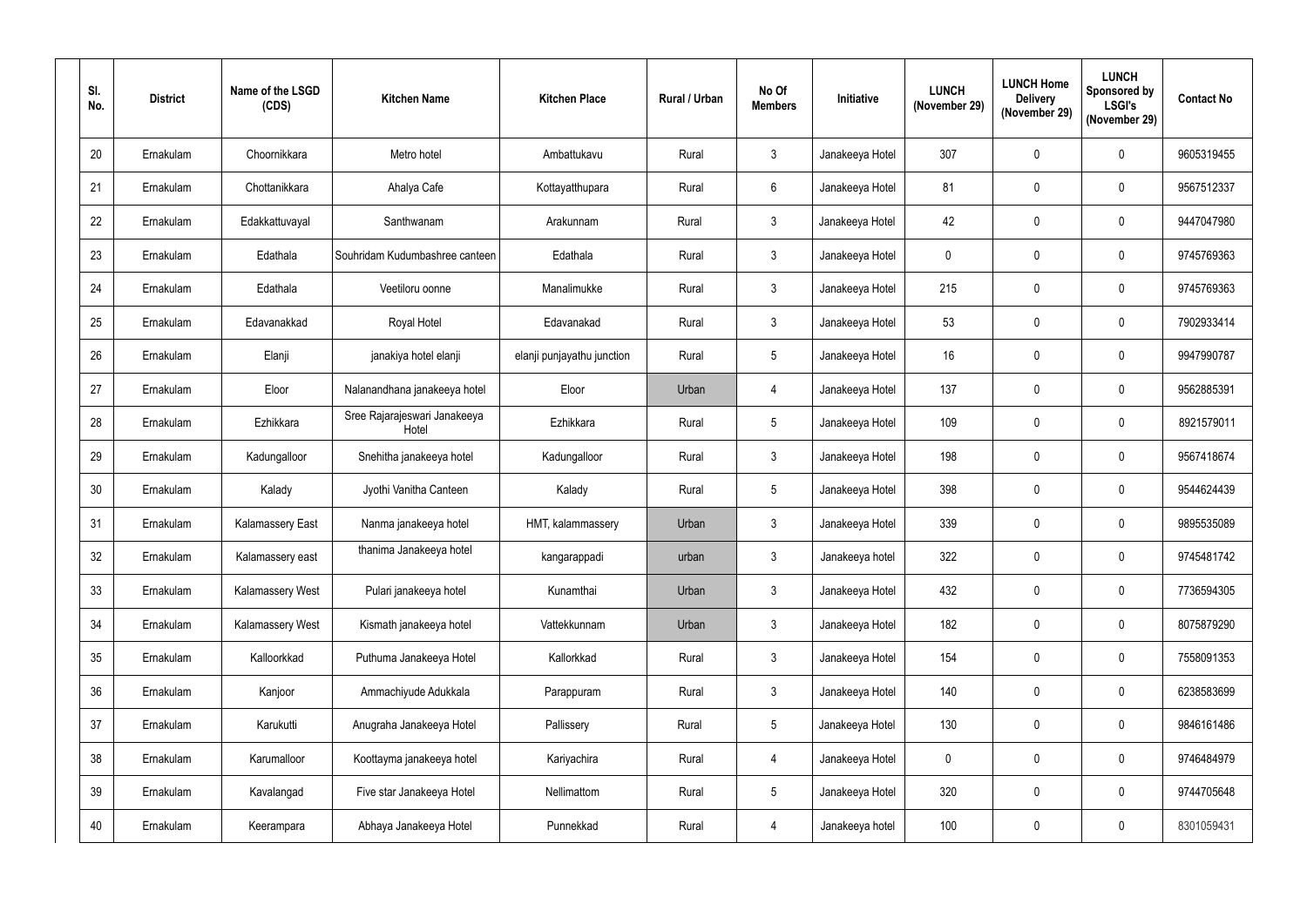|     | SI.<br>No. | <b>District</b> | Name of the LSGD<br>(CDS) | <b>Kitchen Name</b>                  | <b>Kitchen Place</b>                      | Rural / Urban | No Of<br><b>Members</b> | Initiative      | <b>LUNCH</b><br>(November 29) | <b>LUNCH Home</b><br><b>Delivery</b><br>(November 29) | <b>LUNCH</b><br>Sponsored by<br><b>LSGI's</b><br>(November 29) | <b>Contact No</b> |
|-----|------------|-----------------|---------------------------|--------------------------------------|-------------------------------------------|---------------|-------------------------|-----------------|-------------------------------|-------------------------------------------------------|----------------------------------------------------------------|-------------------|
|     | 41         | Ernakulam       | Keezhmad                  | Sadyalayam janakeeya hotel           | Keezhmad                                  | Rural         | 5 <sup>5</sup>          | Janakeeya Hotel | 85                            | $\mathbf 0$                                           | $\mathbf 0$                                                    | 9846027221        |
|     | 42         | Ernakulam       | Kochi East                | ANNAPOORNA JANAKEEYA<br><b>HOTEL</b> | ALINCHUVADU                               | Urban         | 5 <sup>5</sup>          | Janakeeya Hotel | 294                           | $\mathbf 0$                                           | $\mathbf 0$                                                    | 9567529849        |
|     | 43         | Ernakulam       | Kochi East                | YUMMEES KITCHEN                      | VADUTHALA                                 | Urban         | 5 <sup>5</sup>          | Janakeeya Hotel | 130                           | 35                                                    | $\mathbf 0$                                                    |                   |
|     | 44         | Ernakulam       | Kochi East                | <b>ORUMA KITCHEN</b>                 | <b>PACHALAM</b>                           | Urban         | 3                       | Janakeeya Hotel | 297                           | 88                                                    | $\mathbf 0$                                                    | 9744763589        |
|     | 45         | Ernakulam       | Kochi East                | <b>PONPULARI</b>                     | <b>KEERHI NAGAR,</b><br><b>ELAMAKKARA</b> | Urban         | 3 <sup>1</sup>          | Janakeeya Hotel | 311                           | $\mathbf 0$                                           | $\mathbf{3}$                                                   | 8289818357        |
|     | 46         | Ernakulam       | Kochi East                | <b>RUCHI CATERING</b>                | PUNNACKAL                                 | Urban         | 5 <sup>5</sup>          | Janakeeya Hotel | 326                           | $\mathbf 0$                                           | $\mathbf 0$                                                    | 9947080022        |
|     | 47         | Ernakulam       | kochi east                | samrudhi@kochi                       | ernakulam north                           | urban         | 14                      | Janakeeya hotel | 1908                          | 1203                                                  | $\mathbf{0}$                                                   | 9048609615        |
|     | 48         | Ernakulam       | Kochi South               | <b>AMMAS KITCHEN</b>                 | <b>THEVARA</b>                            | Urban         | $\overline{4}$          | Janakeeya Hotel | 867                           | $\mathbf 0$                                           | $\mathbf 0$                                                    | 7994618127        |
|     | 49         | Ernakulam       | Kochi South               | NEW AKSHAYA HOTEL                    | <b>PONNURUNNI</b>                         | Urban         | 5 <sub>5</sub>          | Janakeeya Hotel | 773                           | $\mathbf 0$                                           | $\mathbf 0$                                                    | 9895292721        |
|     | 50         | Ernakulam       | Kochi South               | <b>FRIENDS</b>                       | <b>MINI PARK</b>                          | Urban         | 5 <sup>5</sup>          | Janakeeya Hotel | 171                           | $\mathbf 0$                                           | $\mathbf{0}$                                                   | 9048207287        |
|     | 51         | Ernakulam       | Kochi West                | PUTHUMA KUDUMBASHREE<br><b>HOTEL</b> | PALLURUTHY NADA                           | Urban         | 5 <sup>5</sup>          | Janakeeya Hotel | 248                           | $\mathbf 0$                                           | $\mathbf 0$                                                    | 9947611626        |
|     | 52         | Ernakulam       | Kochi West                | NAMMUDE ADUKKALA                     | <b>ERAVELI COLONY</b>                     | Urban         | 5 <sup>5</sup>          | Janakeeya Hotel | 697                           | $\boldsymbol{0}$                                      | $\mathbf{0}$                                                   | 9746033279        |
|     | 53         | Ernakulam       | Kochi West                | Ushas Kudumbashree Hotel             | FORT KOCHI                                | Urban         | 4                       | Janakeeya Hotel | 389                           | $\pmb{0}$                                             | $\mathbf 0$                                                    | 7510713668        |
|     | 54         | Ernakulam       | Koothattukulam            | Niravu Janakeeya Hotel               |                                           | Urban         |                         | Janakeeya Hotel | 300                           | $\pmb{0}$                                             | $\pmb{0}$                                                      |                   |
|     | 55         | Ernakulam       | Koovappady                | Kaipunyam Janakeeya hotel            | Koovappady                                | Rural         | 5 <sub>5</sub>          | Janakeeya Hotel | 116                           | $\pmb{0}$                                             | $\pmb{0}$                                                      |                   |
|     | 56         | Ernakulam       | Kothamangalam             | Thanima catering unit                | Kothamangalam                             | Urban         | 3                       | Janakeeya Hotel | 120                           | $\pmb{0}$                                             | $\pmb{0}$                                                      | 9846664377        |
| 113 | 57         | Ernakulam       | kothamangalam             | P.K janakeeya hotel                  | kothamangalam                             | Urban         | $6\overline{6}$         | Janakeeya Hotel | 319                           | $\pmb{0}$                                             | $\mathbf 0$                                                    | 8156869114        |
|     | 58         | Ernakulam       | Kottapady                 | Janakeeya Hotel                      | Kottappady junction                       | Rural         | 3 <sup>1</sup>          | Janakeeya Hotel | 186                           | $\pmb{0}$                                             | $\mathbf 0$                                                    | 9497406993        |
|     | 59         | Ernakulam       | Kottuvally                | subhiksha vanitha canteen            | kottuvally                                | Rural         | 5 <sub>5</sub>          | Janakeeya Hotel | 96                            | $\pmb{0}$                                             | $\pmb{0}$                                                      | 8590034196        |
|     | 60         | Ernakulam       | kumbalangi                | st.antoneys kudumbashree             | old post office                           | Rural         | $\mathbf{3}$            | Janakeeya Hotel | 178                           | $\pmb{0}$                                             | $\pmb{0}$                                                      | 8138860764        |
|     | 61         | Ernakulam       | Kumblam                   | JANAKEEYA HOTEL, KUMBALAM            | <b>KUMBALAM</b>                           | rural         | 5 <sub>5</sub>          | Janakeeya Hotel | 327                           | $\pmb{0}$                                             | $\boldsymbol{0}$                                               | 9746652714        |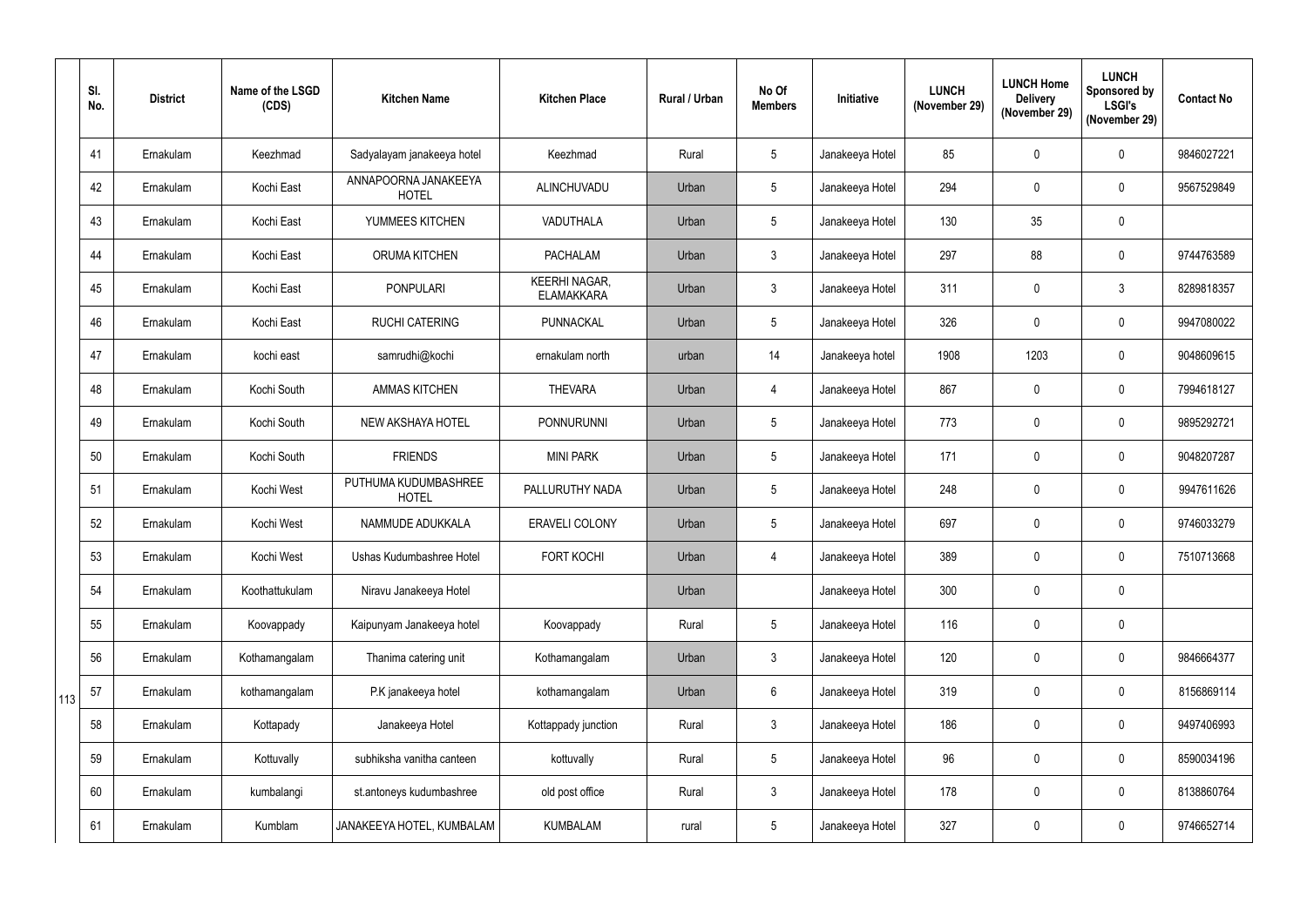| SI.<br>No. | <b>District</b> | Name of the LSGD<br>(CDS) | <b>Kitchen Name</b>              | <b>Kitchen Place</b>      | <b>Rural / Urban</b> | No Of<br><b>Members</b> | Initiative      | <b>LUNCH</b><br>(November 29) | <b>LUNCH Home</b><br><b>Delivery</b><br>(November 29) | <b>LUNCH</b><br>Sponsored by<br><b>LSGI's</b><br>(November 29) | <b>Contact No</b> |
|------------|-----------------|---------------------------|----------------------------------|---------------------------|----------------------|-------------------------|-----------------|-------------------------------|-------------------------------------------------------|----------------------------------------------------------------|-------------------|
| 62         | Ernakulam       | kunnathunadu              | thripthy janakeeya hotel         | pallikkara                | Rural                | 6                       | Janakeeya Hotel | 72                            | $\mathbf 0$                                           | $\mathbf 0$                                                    | 9744561425        |
| 63         | Ernakulam       | Kunnukara                 | Greenchilly cafe                 | Kunnukara                 | Rural                | 3 <sup>1</sup>          | Janakeeya Hotel | $\boldsymbol{0}$              | 67                                                    | $\mathbf 0$                                                    | 9496852989        |
| 64         | Ernakulam       | Kunnukara                 | Thanima canteen                  | North aduvassery          | Rural                | $5\phantom{.0}$         | Janakeeya Hotel | $\mathbf 0$                   | 39                                                    | $\mathbf 0$                                                    | 9744200583        |
| 65         | Ernakulam       | Kuttampuzha               | Nila kudumbashree janakiya hotel | Mini stadium, vadattupara | Rural                | $6\phantom{.}6$         | Janakeeya Hotel | 73                            | $\mathbf 0$                                           | $\mathbf 0$                                                    | 9496754018        |
| 66         | Ernakulam       | Kuzhippilly               | Janakeeya hotel                  | Kuzhupilli                | Rural                | $\mathbf 0$             | Janakeeya Hotel | $\mathbf 0$                   | $\mathbf 0$                                           | $\mathbf 0$                                                    | 9847371780        |
| 67         | Ernakulam       | Malayattoor               | Whats app Janakeeya Hotel        | Thottuva                  | Rural                | $\mathbf{3}$            | Janakeeya Hotel | 388                           | $\mathbf 0$                                           | $\mathbf 0$                                                    | 9497796828        |
| 68         | Ernakulam       | Malayattoor               | Natturuchi Janakeeya Hotel       | Ettakkadavu               | Rural                | $\mathfrak{Z}$          | Janakeeya Hotel | 268                           | 0                                                     | $\mathbf 0$                                                    | 9745470234        |
| 69         | Ernakulam       | Maneed                    | Coral Island                     | Maneed                    | Rural                | 4                       | Janakeeya Hotel | 132                           | $\mathbf 0$                                           | $\mathbf 0$                                                    | 7012652495        |
| 70         | Ernakulam       | Manjalloor                | Thanima Kudumbashree hotel       | Vazhakkulam               | Rural                | $5\phantom{.0}$         | Janakeeya Hotel | 322                           | $\mathbf 0$                                           | $\mathbf 0$                                                    | 9526215854        |
| 71         | Ernakulam       | Manjapra                  | Sara's Kitchen                   | Puthenpalli               | Rural                | $\mathbf{3}$            | Janakeeya Hotel | 228                           | $\mathbf{0}$                                          | $\mathbf 0$                                                    | 8547392730        |
| 72         | Ernakulam       | Maradu                    | <b>VANITHA HOTEL</b>             | <b>KUNDANNOR JN</b>       | Urban                | 4                       | Janakeeya Hotel | 62                            | $\mathbf 0$                                           | $\mathbf 0$                                                    |                   |
| 73         | Ernakulam       | Marady                    | Janakeeya Hotel Marady           | Unnakkuppa                | Rural                | 4                       | Janakeeya Hotel | 30 <sup>°</sup>               | $\mathbf 0$                                           | $\mathbf 0$                                                    | 9947943177        |
| 74         | Ernakulam       | Mazhuvannoor              | Sruthi Janakeeya Hotel           | Valayanchirangara         | Rural                | $\mathbf{3}$            | Janakeeya Hotel | 143                           | $\mathbf 0$                                           | $\mathbf 0$                                                    | 9747924485        |
| 75         | Ernakulam       | Mookkannoor               | Mamma's Kitchen                  | Mookkannoor               | Rural                | $\mathfrak{Z}$          | Janakeeya Hotel | 154                           | $\pmb{0}$                                             | $\pmb{0}$                                                      | 8593835285        |
| 76         | Ernakulam       | Mudakkuzha                | janakeeya hotel                  | mudakkuzha                | Rural                | $\mathbf{3}$            | Janakeeya hotel | 82                            | $\pmb{0}$                                             | $\pmb{0}$                                                      | 9496431218        |
| 77         | Ernakulam       | Mulavukad                 | Kudumbashree Veetile bakshanam   | Mulavukad                 | Rural                | $5\phantom{.0}$         | Janakeeya Hotel | 170                           | $\mathbf 0$                                           | $\mathbf 0$                                                    | 9061339557        |
| 78         | Ernakulam       | Muvattupuzha              | Oottupura                        | Muvattupuzha              | Urban                | $\mathbf{3}$            | Janakeeya Hotel | 267                           | $\mathbf 0$                                           | $\mathbf 0$                                                    | 7736573412        |
| 79         | Ernakulam       | Nayarambalam              | Four star cafe                   | Nayarambalam              | Rural                | $\mathbf{3}$            | Janakeeya Hotel | 62                            | $\mathbf 0$                                           | $\mathbf 0$                                                    | 8075349161        |
| 80         | Ernakulam       | Nedumbassery              | thani nadan                      | athani                    | rural                | $5\phantom{.0}$         | Janakeeya Hotel | $\pmb{0}$                     | 236                                                   | $\boldsymbol{0}$                                               | 9961277604        |
| 81         | Ernakulam       | Nellikuzhy                | Janakeeya Hotel                  | Nellikkuzhi               | Rural                | $\mathbf{3}$            | Janakeeya Hotel | 197                           | $\mathbf 0$                                           | $\pmb{0}$                                                      | 9744641099        |
| 82         | Ernakulam       | Njarakkal                 | Kripa Catering Unit              | Njarakkal                 | Rural                | $\mathbf{3}$            | Janakeeya Hotel | 62                            | $\pmb{0}$                                             | $\boldsymbol{0}$                                               | 9567534006        |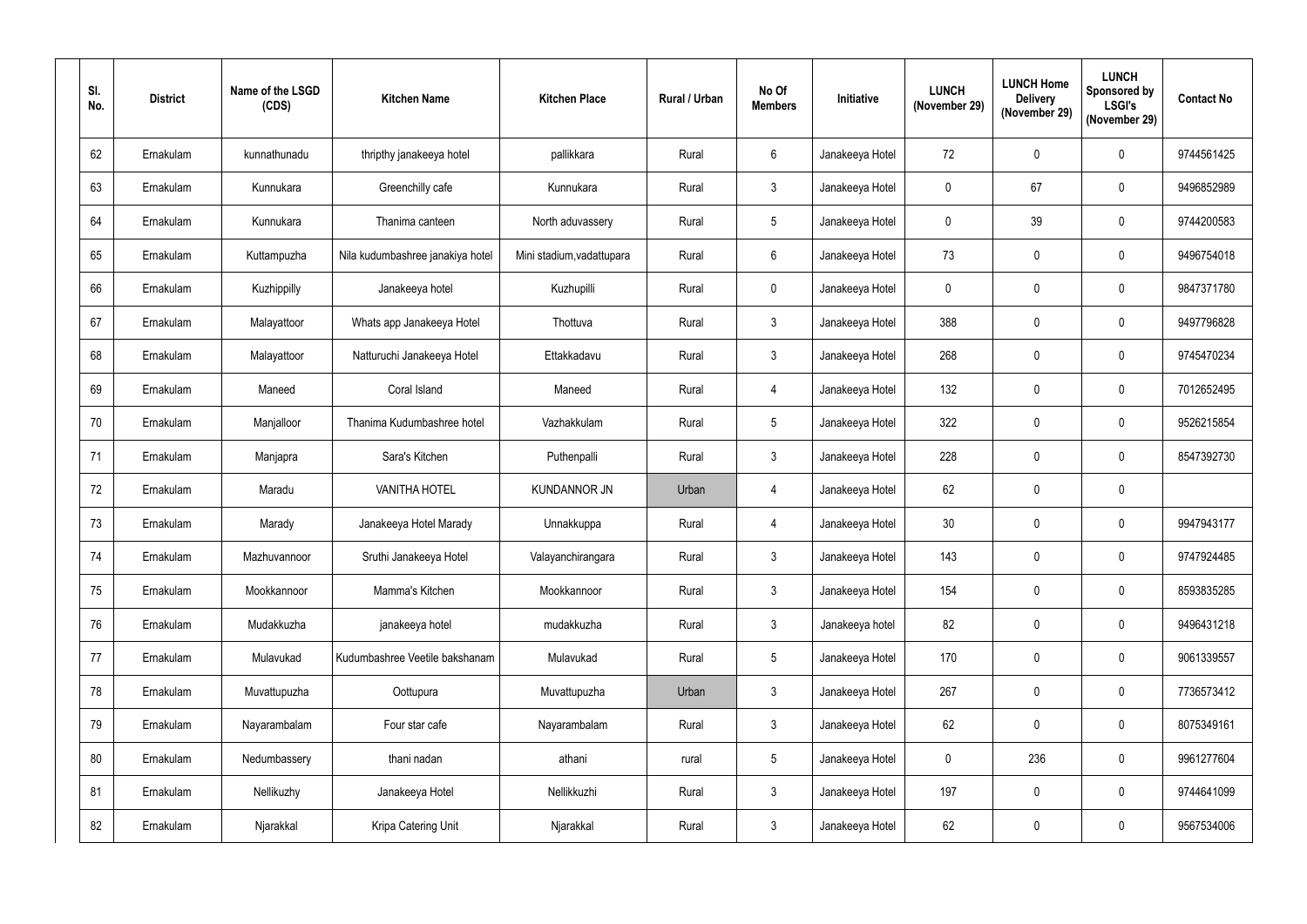| SI.<br>No. | <b>District</b> | Name of the LSGD<br>(CDS) | <b>Kitchen Name</b>                                      | <b>Kitchen Place</b>                        | Rural / Urban | No Of<br><b>Members</b> | Initiative      | <b>LUNCH</b><br>(November 29) | <b>LUNCH Home</b><br><b>Delivery</b><br>(November 29) | <b>LUNCH</b><br><b>Sponsored by</b><br><b>LSGI's</b><br>(November 29) | <b>Contact No</b> |
|------------|-----------------|---------------------------|----------------------------------------------------------|---------------------------------------------|---------------|-------------------------|-----------------|-------------------------------|-------------------------------------------------------|-----------------------------------------------------------------------|-------------------|
| 83         | Ernakulam       | Okkal                     | Manna Janakeeya Hotel                                    | Edavoor                                     | Rural         | 4                       | Janakeeya Hotel | 66                            | $\mathbf 0$                                           | $\mathbf 0$                                                           | 8086822888        |
| 84         | Ernakulam       | Paingottoor               | Janakeeya hotel                                          | Paingottoor                                 | Rural         | $\overline{7}$          | Janakeeya Hotel | 58                            | $\mathbf 0$                                           | $\mathbf 0$                                                           | 9656855730        |
| 85         | Ernakulam       | Pallarimangalam           | Janakeeya Hotel                                          | Janakeeya Hotel, Koovalloor                 | Rural         | 4                       | Janakeeya Hotel |                               |                                                       |                                                                       | 7025992310        |
| 86         | Ernakulam       | Pallipuram                | Kadumanga Food court                                     | Pothen valav                                | Rural         | $5\phantom{.0}$         | Janakeeya Hotel | 215                           | $\mathbf 0$                                           | $\mathbf 0$                                                           | 9747525176        |
| 87         | Ernakulam       | Pambakkuda                | viswastha catering unit                                  | pambakkuda block punjayathu<br>building     | Rural         | 4                       | Janakeeya Hotel | $\mathbf 0$                   | $\mathbf 0$                                           | $\mathbf 0$                                                           | 7510382367        |
| 88         | Ernakulam       | Parakkadave               | Thejus catering unit                                     | Moozhikkulam                                | Rural         | 10                      | Janakeeya Hotel | 82                            | $\mathbf 0$                                           | $\mathbf 0$                                                           | 9847936303        |
| 89         | Ernakulam       | Paravoor                  | sreevikneswara                                           | Govt.boys' HSS, N.Paravur                   | Urban         | 4                       | Janakeeya Hotel | $\mathbf 0$                   | $\mathbf 0$                                           | $\mathbf 0$                                                           | 9567581698        |
| 90         | Ernakulam       | Payipra                   | Nanma janakeeya hotel                                    | Pezhakkappilly                              | Rural         | $\mathfrak{Z}$          | Janakeeya Hotel | 245                           | $\mathbf 0$                                           | $\mathbf 0$                                                           | 9567747725        |
| 91         | Ernakulam       | Perumbavoor               | Janakeeya Hotel                                          | Kanjirakkad, Pallippadi                     | Urban         | $\mathbf{3}$            | Janakeeya Hotel | 240                           | $\mathbf 0$                                           | $\mathbf 0$                                                           |                   |
| 92         | Ernakulam       | Perumbavoor               | Swath kudumbashree canteen                               | Perumbavoor                                 | Urban         | 3 <sup>1</sup>          | Janakeeya Hotel | 303                           | $\mathbf 0$                                           | $\mathbf 0$                                                           | 8156881057        |
| 93         | Ernakulam       | Perumbavoor               | JANAKEEYA HOTEL MINI CIVIL<br><b>STATION PERUMBAVOOR</b> | Perumbavoor                                 | Urban         | $\mathbf{3}$            | Janakeeya Hotel | 379                           | $\mathbf 0$                                           | $\mathbf 0$                                                           | 9847008734        |
| 94         | Ernakulam       | Pindimana                 | Janakeeya hotel                                          | Muthamkuzhi                                 | Rural         | 4                       | Janakeeya Hotel | 90                            | $\mathbf 0$                                           | $\mathbf 0$                                                           | 9656297799        |
| 95         | Ernakulam       | Piravam                   | sneha canteen                                            | municipality building base floor<br>piravom | Urban         | 4                       | Janakeeya Hotel | 290                           | $\mathbf 0$                                           | $\mathbf 0$                                                           | 9605594018        |
| 96         | Ernakulam       | poothrukka                | Grandma Janakeeya hotel                                  | choondi                                     | Rural         | $\mathbf{3}$            | Janakeeya hotel | $\mathbf 0$                   | $\pmb{0}$                                             | $\mathbf 0$                                                           | 9400550287        |
| 97         | Ernakulam       | Pothanikkad               | Taj hotel                                                | Pothanikkad                                 | Rural         | $\mathbf{3}$            | Janakeeya Hotel | $\mathbf 0$                   | $\pmb{0}$                                             | $\mathbf 0$                                                           | 8943961843        |
| 98         | Ernakulam       | Puthanvelikkara           | Panjami cafe kudumbashree                                | Near panjayath office                       | Rural         | $5\phantom{.0}$         | Janakeeya Hotel | $\mathbf 0$                   | 145                                                   | $\mathbf 0$                                                           | 9645530669        |
| 99         | Ernakulam       | Ramamangalam              | cafe kudumbashree                                        | ramamngalam                                 | Rural         | $\overline{4}$          | Janakeeya Hotel | 230                           | $\mathbf 0$                                           | $\mathbf 0$                                                           | 9961344346        |
| 100        | Ernakulam       | Rayamangalam              | Arya canteen                                             | Kuruppampady                                | Rural         | $\mathfrak{Z}$          | Janakeeya Hotel | 156                           | $\mathbf 0$                                           | $\mathbf 0$                                                           | 9072147163        |
| 101        | Ernakulam       | Thirumarady               | janakiya hotel thirumarady                               | edappara jn.                                | Rural         | $\mathfrak{Z}$          | Janakeeya Hote5 | 72                            | $\mathbf 0$                                           | $\mathbf 0$                                                           | 7594811868        |
| 102        | Ernakulam       | Thiruvaniyoor             | Thanima                                                  | Thiruvaniyoor                               | Rural         | $5\phantom{.0}$         | Janakeeya Hotel | $\bf{0}$                      | 176                                                   | $\mathbf 0$                                                           | 9061239698        |
| 103        | Ernakulam       | Thrikkakkara East         | Thanima Janakeeya Hotel                                  | Kakkanad                                    | Urban         | 8                       | Janakeeya Hotel | $\bf{0}$                      | $\pmb{0}$                                             | $\boldsymbol{0}$                                                      | 9207134763        |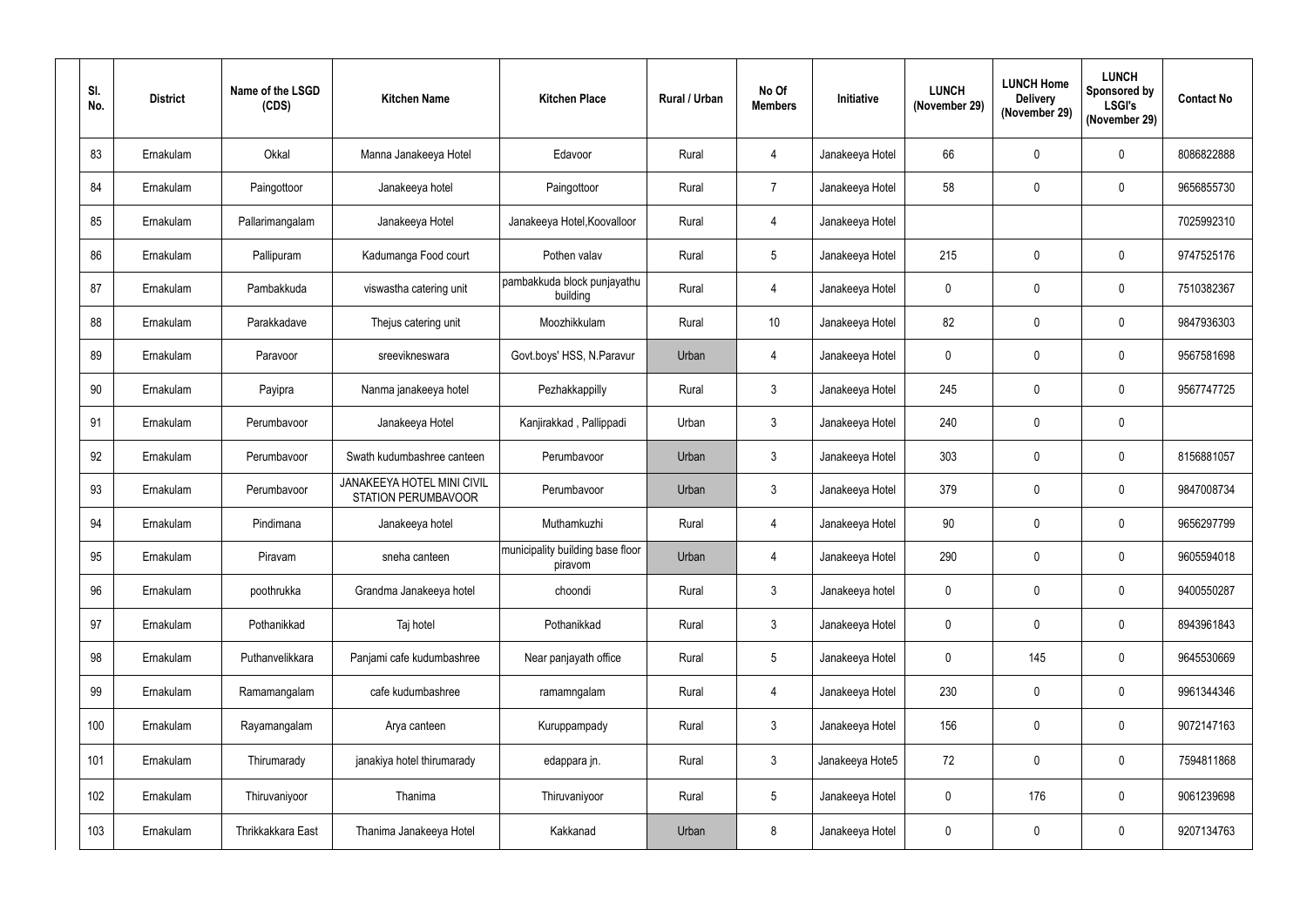|            | SI.<br>No.      | <b>District</b> | Name of the LSGD<br>(CDS) | <b>Kitchen Name</b>                         | <b>Kitchen Place</b>                             | <b>Rural / Urban</b> | No Of<br><b>Members</b> | Initiative      | <b>LUNCH</b><br>(November 29) | <b>LUNCH Home</b><br><b>Delivery</b><br>(November 29) | <b>LUNCH</b><br><b>Sponsored by</b><br><b>LSGI's</b><br>(November 29) | <b>Contact No</b> |
|------------|-----------------|-----------------|---------------------------|---------------------------------------------|--------------------------------------------------|----------------------|-------------------------|-----------------|-------------------------------|-------------------------------------------------------|-----------------------------------------------------------------------|-------------------|
|            | 104             | Ernakulam       | Thrikkakkara west         | Janakeeya Hotel                             | Chembumukku                                      | Urban                | $5\phantom{.0}$         | Janakeeya Hotel | 82                            | $\mathbf 0$                                           | $\mathbf 0$                                                           | 9496530576        |
|            | 105             | Ernakulam       | Thuravoor                 | E Grill                                     | Yudapuram                                        | Rural                | 4                       | Janakeeya Hotel | 443                           | $\mathbf 0$                                           | $\mathbf 0$                                                           | 9526845935        |
|            | 106             | Ernakulam       | Tripunithura              | Janakeeya Hotel Tripunithura                | Eroor                                            | Urban                | $\mathbf{3}$            | Janakeeya Hotel | 104                           | $\mathbf 0$                                           | $\mathbf 0$                                                           | 8089117821        |
|            | 107             | Ernakulam       | Vadakkekkara              | vadakkekkara kudumbasree<br>janakeeya hotel | Madaplathuruth                                   | Rural                | 4                       | Janakeeya Hotel | 166                           | $\mathbf 0$                                           | $\mathbf 0$                                                           | 8301806778        |
|            | 108             | Ernakulam       | Vadavukode<br>Puthancruz  | Janakeeya Hotel                             | Vadavukod                                        | Rural                | 4                       | Janakeeya Hotel | $\mathbf 0$                   | $\mathbf 0$                                           | $\mathbf 0$                                                           |                   |
|            | 109             | Ernakulam       | Valakom                   | Ruchi kudumbashree catering                 | Valakom                                          | Rural                | $5\overline{)}$         | Janakeeya Hotel | 116                           | $\mathbf 0$                                           | $\boldsymbol{0}$                                                      |                   |
|            | 110             | Ernakulam       | Varapuzha                 | <b>DURGA ACTIVITY</b>                       | CHETTIBHAGAM                                     | Rural                | 8                       | Janakeeya Hotel | 124                           | $\mathbf 0$                                           | 4                                                                     | 9496160074        |
|            | 111             | Ernakulam       | Vazhakulam                | Three Star Hotel                            | Marampally                                       | Rural                | $\mathbf{3}$            | Janakeeya Hotel | 274                           | $\mathbf 0$                                           | $\boldsymbol{0}$                                                      | 8547309874        |
|            | 112             | Ernakulam       | Vengola                   | Janakeeya Hotel                             | Pathipalam                                       | Rural                | 5 <sup>5</sup>          | Janakeeya Hotel | 92                            | $\mathbf 0$                                           | $\mathbf 0$                                                           | 8113030921        |
|            | 113             | Ernakulam       | Vengoor                   | <b>JANAKEEYA HOTEL</b>                      | Choorathod                                       | Rural                | 4                       | Janakeeya Hotel | 112                           | $\mathbf 0$                                           | $\mathbf 0$                                                           | 6238320991        |
| <b>113</b> |                 |                 |                           |                                             |                                                  |                      | 449                     |                 | 21296                         | 2247                                                  | $\overline{7}$                                                        |                   |
|            |                 | Idukki          | Adimaly                   | Friends Janakeeya Hotel                     | Adimaly                                          | Rural                | 4                       | Janakeeya Hotel | 168                           | $\mathbf 0$                                           | $\overline{2}$                                                        | 9961635779        |
|            | $\overline{2}$  | Idukki          | Alackode                  | Five Star Canteen                           | Elamdesham Block<br>Panchayath Building, Alakode | Rural                | $5\phantom{.0}$         | Janakeeya Hotel | 30                            | $\mathbf 0$                                           | $\mathbf 0$                                                           | 9961482164        |
|            | $\mathbf{3}$    | Idukki          | Arakkulam                 | Sabhalyam                                   | Moolamattom                                      | Rural                | $\overline{4}$          | Janakeeya Hotel | 246                           | $\pmb{0}$                                             | $\pmb{0}$                                                             | 8848124921        |
|            | 4               | Idukki          | Ayyappancovil             | Maria Janakeeya Hotel                       | Parappu                                          | Rural                | 3 <sup>1</sup>          | Janakeeya Hotel | 121                           | $\mathbf 0$                                           | $\mathbf 0$                                                           | 9544622096        |
|            | $5\overline{)}$ | Idukki          | Bysonvalley               | Famous Janakiya Hotel                       | Pottankad                                        | Rural                | $\overline{4}$          | Janakeeya Hotel | 73                            | $\mathbf 0$                                           | $\mathbf 0$                                                           | 9744566398        |
|            | $6\overline{6}$ | Idukki          | Chakkupallam              | Vanithasree Janakeeya Hotel                 | Anakkara                                         | Rural                | 3 <sup>1</sup>          | Janakeeya Hotel | 246                           | $\mathbf 0$                                           | $\mathbf 0$                                                           | 8075143547        |
|            | $\overline{7}$  | Idukki          | Devikulam                 | Kudumbashree Janakeeya Hotel                | Echo point                                       | Rural                | 3 <sup>1</sup>          | Janakeeya Hotel | $\mathbf 0$                   | $\mathbf 0$                                           | $\pmb{0}$                                                             | 8281640208        |
|            | 8               | Idukki          | Edavetty                  | Kudumbashree Janakeeya Hotel                | Edavetty                                         | Rural                | 3 <sup>1</sup>          | Janakeeya Hotel | 100                           | $\pmb{0}$                                             | $\pmb{0}$                                                             | 6238694173        |
|            | 9               | Idukki          | Erattayar                 | Vanitha Janakeeya Hotel                     | Erattayar                                        | Rural                | 4                       | Janakeeya Hotel | 105                           | $\mathbf 0$                                           | $\mathbf 0$                                                           | 9188166929        |
|            | 10              | Idukki          | Kamakshi                  | Kripa Catering                              | Thankamani                                       | Rural                | 5 <sub>5</sub>          | Janakeeya Hotel | 210                           | $\pmb{0}$                                             | $\boldsymbol{0}$                                                      | 9544021398        |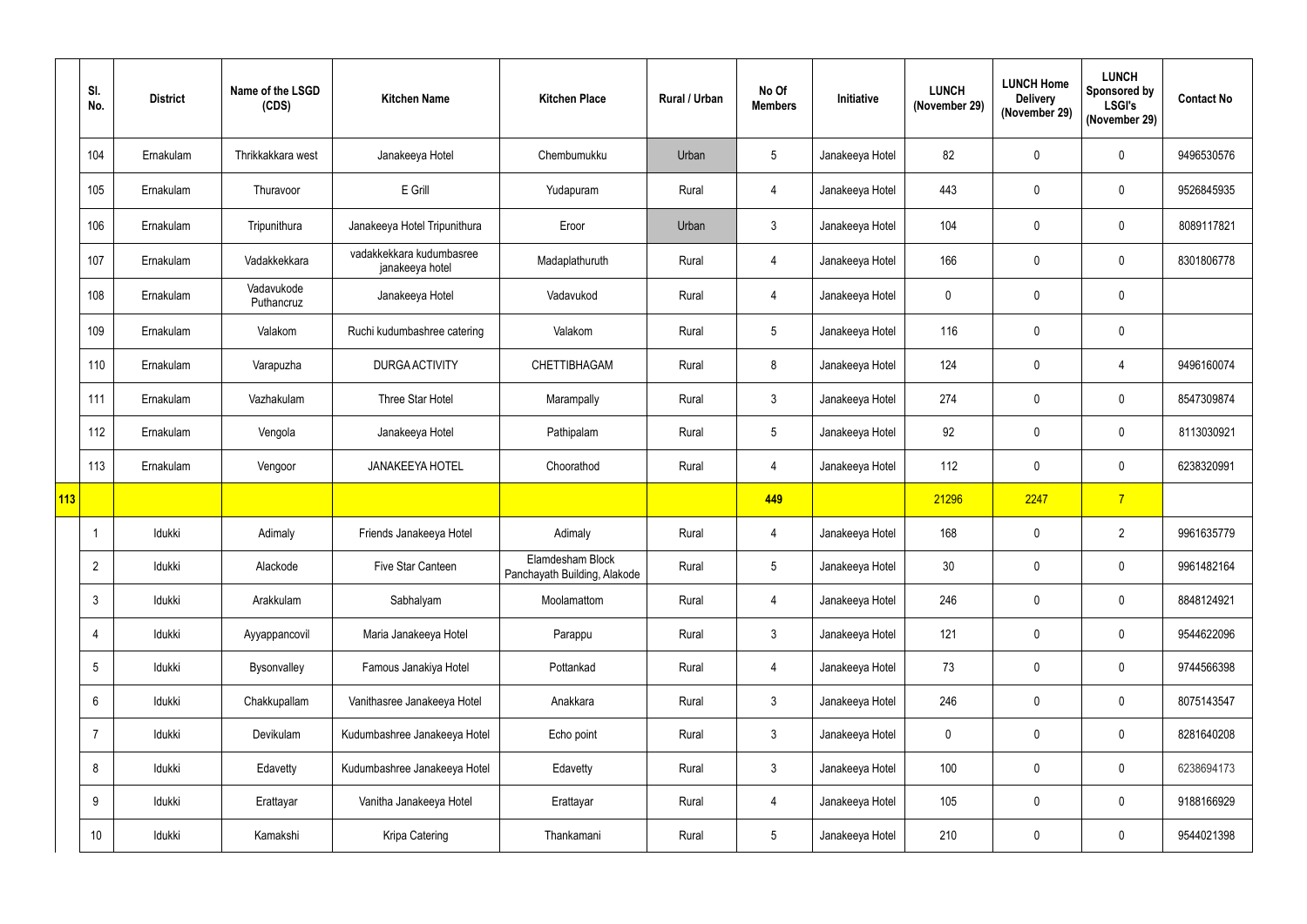|    | SI.<br>No. | <b>District</b> | Name of the LSGD<br>(CDS) | <b>Kitchen Name</b>                   | <b>Kitchen Place</b>                              | Rural / Urban | No Of<br><b>Members</b> | Initiative      | <b>LUNCH</b><br>(November 29) | <b>LUNCH Home</b><br><b>Delivery</b><br>(November 29) | <b>LUNCH</b><br>Sponsored by<br><b>LSGI's</b><br>(November 29) | <b>Contact No</b> |
|----|------------|-----------------|---------------------------|---------------------------------------|---------------------------------------------------|---------------|-------------------------|-----------------|-------------------------------|-------------------------------------------------------|----------------------------------------------------------------|-------------------|
|    | 11         | Idukki          | Kanchiyar                 | Swadh Janakeeya Hotel                 | Kanchiyar                                         | Rural         | 5 <sup>5</sup>          | Janakeeya Hotel | 128                           | $\mathbf 0$                                           | $\mathbf 0$                                                    | 8606856496        |
|    | 12         | Idukki          | Kanjikkuzhi               | Samarppanam                           | Kanjikkuzhi                                       | Rural         | 4                       | Janakeeya Hotel | 176                           | $\mathbf 0$                                           | $\overline{2}$                                                 | 9447169262        |
|    | 13         | Idukki          | Kanthaloor                | Morningstar Janakeeya Hotel           | Sahayagiri complex, near<br>Kanthalloor Bus stand | Rural         | 4                       | Janakeeya Hotel | 88                            | $\mathbf 0$                                           | $\mathbf 0$                                                    | 9447941632        |
|    | 14         | Idukki          | Karimannoor               | Rujiya Catering Unit                  | Karimannoor                                       | Rural         | 5 <sup>5</sup>          | Janakeeya Hotel | 62                            | $\mathbf 0$                                           | $\mathbf 0$                                                    | 9497454952        |
|    | 15         | Idukki          | Karunapuram               | Karuna Hotel                          | Panchayathu complex                               | Rural         | 4                       | Janakeeya Hotel | 192                           | $\mathbf 0$                                           | $\mathbf{0}$                                                   | 9961152820        |
|    | 16         | Idukki          | Kattappana                | Karunya Janakeeya Hotel               | Kattappana                                        | Urban         | 5 <sup>5</sup>          | Janakeeya Hotel | 290                           | $\mathbf 0$                                           | $\mathbf 0$                                                    | 9497684477        |
|    | 17         | Idukki          | Kodikkulam                | Kulirma Janakiya Hotel                | Kodikkulam                                        | Rural         | $6\overline{6}$         | Janakeeya Hotel | $\mathbf 0$                   | $\mathbf 0$                                           | $\mathbf{0}$                                                   | 9605111852        |
|    | 18         | Idukki          | Kokkayar                  | Sevana Janakeeya hotel                | 35th Mile                                         | Rural         | $\mathbf{3}$            | Janakeeya Hotel | 20                            | $\mathbf{0}$                                          | $\mathbf 0$                                                    | 9562067674        |
|    | 19         | Idukki          | Konnathadi                | Friends Janakeeya Hotel               | Panickankudi                                      | Rural         | $6\overline{6}$         | Janakeeya Hotel | 49                            | $\mathbf 0$                                           | $\mathbf 0$                                                    | 9544048878        |
|    | 20         | Idukki          | Konnathadi                | Janapriya Janakeeya Hotel             | Konnathadi                                        | Rural         | $\mathbf{3}$            | Janakeeya Hotel | 175                           | $\mathbf 0$                                           | $\mathbf{0}$                                                   | 9895147074        |
|    | 21         | Idukki          | Kumaramangalam            | Kumaramangalam Janakeeya<br>Hotel     | Kumaramangalam                                    | Rural         | 4                       | Janakeeya Hotel | 140                           | $\mathbf 0$                                           | $\mathbf 0$                                                    | 9745633509        |
|    | 22         | Idukki          | Kumili                    | Ruchi Hotel                           | Kumili                                            | Rural         | 4                       | Janakeeya Hotel | 163                           | $\mathbf 0$                                           | $\mathbf{0}$                                                   | 9447980637        |
|    | 23         | Idukki          | Manakkadu                 | Vanitha Hotel                         | Chittoor                                          | Rural         | $\mathbf{3}$            | Janakeeya Hotel | 40                            | $\mathbf 0$                                           | $\mathbf 0$                                                    | 8330097933        |
|    | 24         | Idukki          | Mankulam                  | Jeevanam Catering Janakeeya<br>Hotel  | Panchayathu Building                              | Rural         | $\overline{4}$          | Janakeeya Hotel | 48                            | $\pmb{0}$                                             | $\pmb{0}$                                                      | 9495060505        |
| 49 | 25         | Idukki          | Marayoor                  | Malabar food court Janakeeya<br>Hotel | Marayoor Near IDCB bank                           | Rural         | $\overline{4}$          | Janakeeya Hotel | 108                           | $\pmb{0}$                                             | $\pmb{0}$                                                      | 9446925610        |
|    | 26         | Idukki          | Mariyapuram               | Anaswara Hotel & Catering             | Idukki                                            | Rural         | 4                       | Janakeeya Hotel | 180                           | $\pmb{0}$                                             | $\overline{1}$                                                 | 9526329438        |
|    | 27         | Idukki          | Munnar                    | Annapoorna catering                   | Lorry stand, old munnar                           | Rural         | 5 <sub>5</sub>          | Janakeeya Hotel | 200                           | $\pmb{0}$                                             | $\mathbf 0$                                                    | 8281009478        |
|    | 28         | Idukki          | Muttom                    | Nila Janakeeya Hotel                  | Muttom                                            | Rural         | 3 <sup>1</sup>          | Janakeeya hotel | 290                           | $\pmb{0}$                                             | $\mathbf 0$                                                    | 9961104818        |
|    | 29         | Idukki          | Nedumkandam               | Annus catering                        | Nedumkandam<br>Kizhakkekavala                     | Rural         | $\overline{4}$          | Janakeeya Hotel | 197                           | $\pmb{0}$                                             | $\mathbf 0$                                                    | 9747458576        |
|    | 30         | Idukki          | Pallivasal                | <b>Blessing Janakeeya Hotel</b>       | Pallivasal                                        | Rural         | $\overline{4}$          | Janakeeya Hotel | 102                           | $\pmb{0}$                                             | $\pmb{0}$                                                      | 9947981574        |
|    | 31         | Idukki          | Pampadumpara              | Thripthy Janakeeya Hotel              | Pampadumpara                                      | Rural         | 3 <sup>1</sup>          | Janakeeya Hotel | 178                           | $\pmb{0}$                                             | $\boldsymbol{0}$                                               | 9207150558        |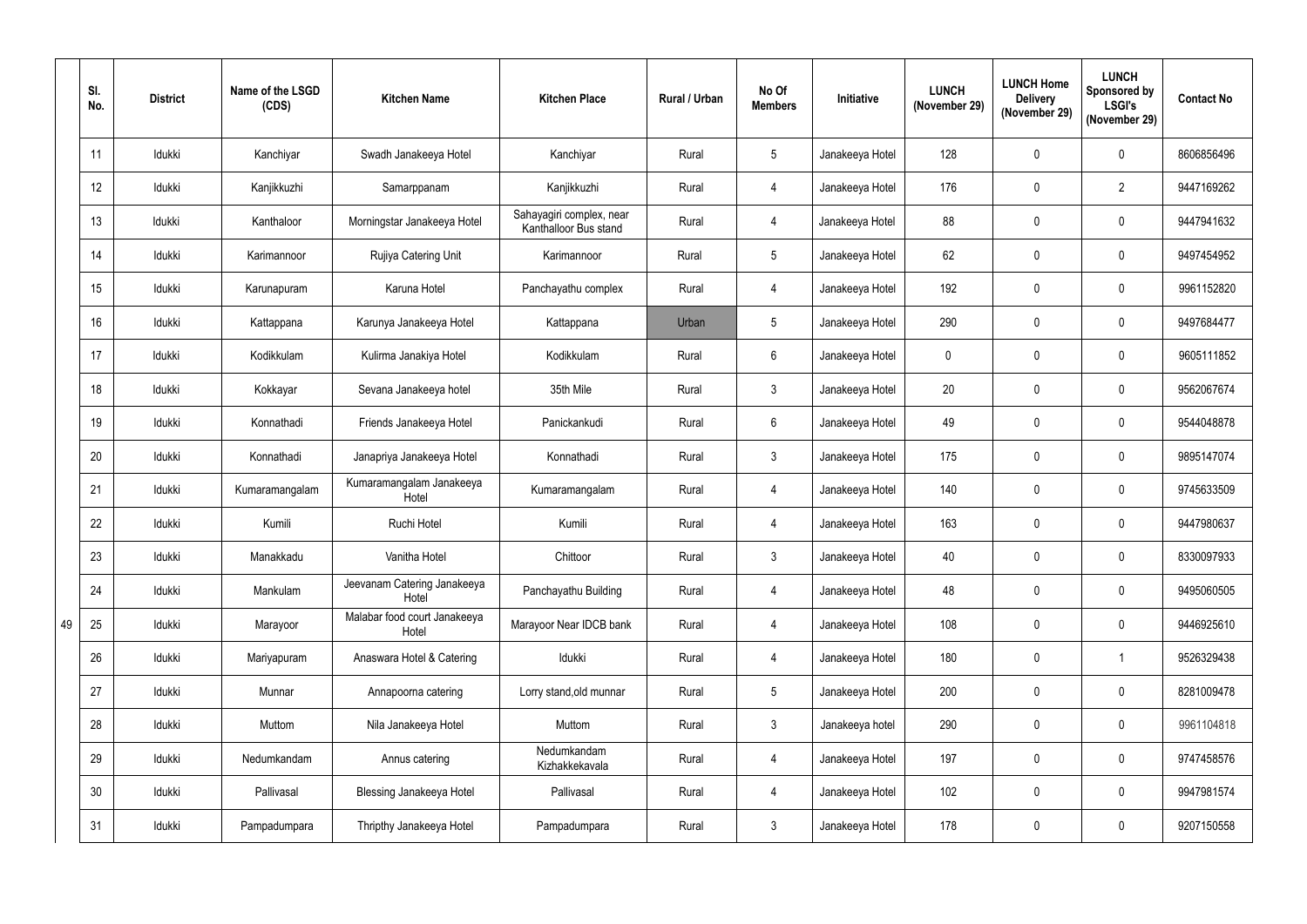|    | SI.<br>No.     | <b>District</b> | Name of the LSGD<br>(CDS) | <b>Kitchen Name</b>                       | <b>Kitchen Place</b>                      | Rural / Urban | No Of<br><b>Members</b> | Initiative      | <b>LUNCH</b><br>(November 29) | <b>LUNCH Home</b><br><b>Delivery</b><br>(November 29) | <b>LUNCH</b><br><b>Sponsored by</b><br><b>LSGI's</b><br>(November 29) | <b>Contact No</b> |
|----|----------------|-----------------|---------------------------|-------------------------------------------|-------------------------------------------|---------------|-------------------------|-----------------|-------------------------------|-------------------------------------------------------|-----------------------------------------------------------------------|-------------------|
|    | 32             | Idukki          | Peermedu                  | Thripthy Janakeeya Hotel                  | Peermedu                                  | Rural         | 3 <sup>1</sup>          | Janakeeya Hotel | 132                           | $\mathbf 0$                                           | $\mathbf 0$                                                           | 9633311267        |
|    | 33             | Idukki          | Peruvanthanam             | Janakeeya Hotel                           | Peruvanthanam                             | Rural         | 5 <sup>5</sup>          | Janakeeya Hotel | 88                            | $\mathbf 0$                                           | $\mathbf 0$                                                           | 9562274720        |
|    | 34             | Idukki          | Purappuzha                | Ammas Janakeeya Hotel                     | Purappuzha                                | Rural         | 3 <sup>1</sup>          | Janakeeya Hotel | 44                            | $\mathbf 0$                                           | $\mathbf 0$                                                           | 9744954032        |
|    | 35             | Idukki          | Rajakkadu                 | Janakeeya Hotel                           | Rajakkadu Town                            | Rural         | 3 <sup>1</sup>          | Janakeeya Hotel | 414                           | $\mathbf 0$                                           | $\mathbf 0$                                                           | 9446766999        |
|    | 36             | Idukki          | Rajakumari                | Aiswarya Vanitha Restaurent               | Rajakumari South                          | Rural         | 4                       | Janakeeya Hotel | 320                           | $\boldsymbol{0}$                                      | $\mathbf 0$                                                           | 9526570410        |
|    | 37             | Idukki          | Santhanpara               | Janakeeya Hotel                           | Santhanpara                               | Rural         |                         | Janakeeya Hotel | 170                           | $\mathbf 0$                                           | $\mathbf 0$                                                           | 9526174553        |
|    | 38             | Idukki          | Senapathy                 | Ammoose Hotel                             | Mangathotty                               | Rural         | 3 <sup>1</sup>          | Janakeeya Hotel | $\mathbf 0$                   | $\mathbf 0$                                           | $\mathbf 0$                                                           | 9539396626        |
|    | 39             | Idukki          | Udumbannoor               | Kudumbashree Janakeeya Hotel              | Udumbannor                                | Rural         | $\mathbf{3}$            | Janakeeya Hotel | 334                           | $\mathbf 0$                                           | $\mathbf 0$                                                           | 9633678438        |
|    | 40             | Idukki          | Upputhara                 | Samarppitha Janakeeya hotel               | Upputhara                                 | Rural         | 5 <sup>1</sup>          | Janakeeya Hotel | 108                           | $\mathbf 0$                                           | $\mathbf 0$                                                           | 9526590710        |
|    | 41             | Idukki          | Vandanmedu                | Dharshana Janakeeya Hotel                 | Vandanmedu                                | Rural         | 4                       | Janakeeya Hotel | 182                           | $\mathbf 0$                                           | $\mathbf 0$                                                           | 9744038737        |
|    | 42             | Idukki          | Vandiperiyar              | Vandiperiyar Janakeeya Hotel              | Vandiperiyar                              | Rural         | 5 <sup>1</sup>          | Janakeeya Hotel | 257                           | $\mathbf 0$                                           | $\mathbf 0$                                                           | 8086863254        |
|    | 43             | Idukki          | Vannappuram               | Souhrudham Janakeeya Hotel                | Vannappuram                               | Rural         | 5 <sup>5</sup>          | Janakeeya Hotel | 37                            | $\boldsymbol{0}$                                      | $\mathbf{0}$                                                          | 8113054492        |
|    | 44             | Idukki          | Vathikudy                 | Karthika                                  | Thopramkudi                               | Rural         | 4                       | Janakeeya Hotel | $\boldsymbol{0}$              | $\mathbf 0$                                           | $\mathbf 0$                                                           | 9947636989        |
|    | 45             | Idukki          | Vathikudy                 | Mahima                                    | Murickassery                              | Rural         | 3 <sup>1</sup>          | Janakeeya Hotel | 135                           | $\pmb{0}$                                             | $\pmb{0}$                                                             | 8289945652        |
|    | 46             | Idukki          | Vattavada                 | Vattavada Kudumbashree<br>Janakeeya Hotel | Keekkara, Kovilur                         | Rural         | 4                       | Janakeeya Hotel | 74                            | $\pmb{0}$                                             | $\pmb{0}$                                                             | 9497790469        |
|    | 47             | Idukki          | Vazhathoppu               | Grahalakshmi Hotel & Catering             | Cheruthoni                                | Rural         | 4                       | Janakeeya Hotel | 192                           | $\pmb{0}$                                             | $\overline{1}$                                                        | 9496178884        |
|    | 48             | Idukki          | Vellathooval              | Flowers Janakeeya Hotel                   | Vellathooval                              | Rural         | $\overline{4}$          | Janakeeya Hotel | 59                            | $\pmb{0}$                                             | $\mathbf 0$                                                           | 9961419892        |
|    | 49             | Idukki          | Velliyamattam             | Padhayam Kudumbashree<br>Janakeeya Hotel  | Velliyamattam                             | Rural         | 4                       | Janakeeya Hotel | 65                            | $\pmb{0}$                                             | $\mathbf 0$                                                           | 7902854627        |
| 49 |                |                 |                           |                                           |                                           |               | <b>195</b>              |                 | 6736                          | $\overline{\mathbf{0}}$                               | 6 <sup>1</sup>                                                        |                   |
|    |                | Kannur          | Maloor                    | Maloor Janakeeya Hotel                    | Thrikandaripoyil, PO-<br>Thrikandaripoyil | Rural         | 3                       | Janakeeya Hotel | 124                           | $\pmb{0}$                                             | $\pmb{0}$                                                             | 9656132294        |
|    | $\overline{2}$ | Kannur          | Kolachery                 | Janakeeya Hotel                           | Kolachery Paramba, PO-<br>Kolacheri       | Rural         | 5 <sub>5</sub>          | Janakeeya Hotel | 210                           | $\pmb{0}$                                             | $\overline{2}$                                                        | 9895324699        |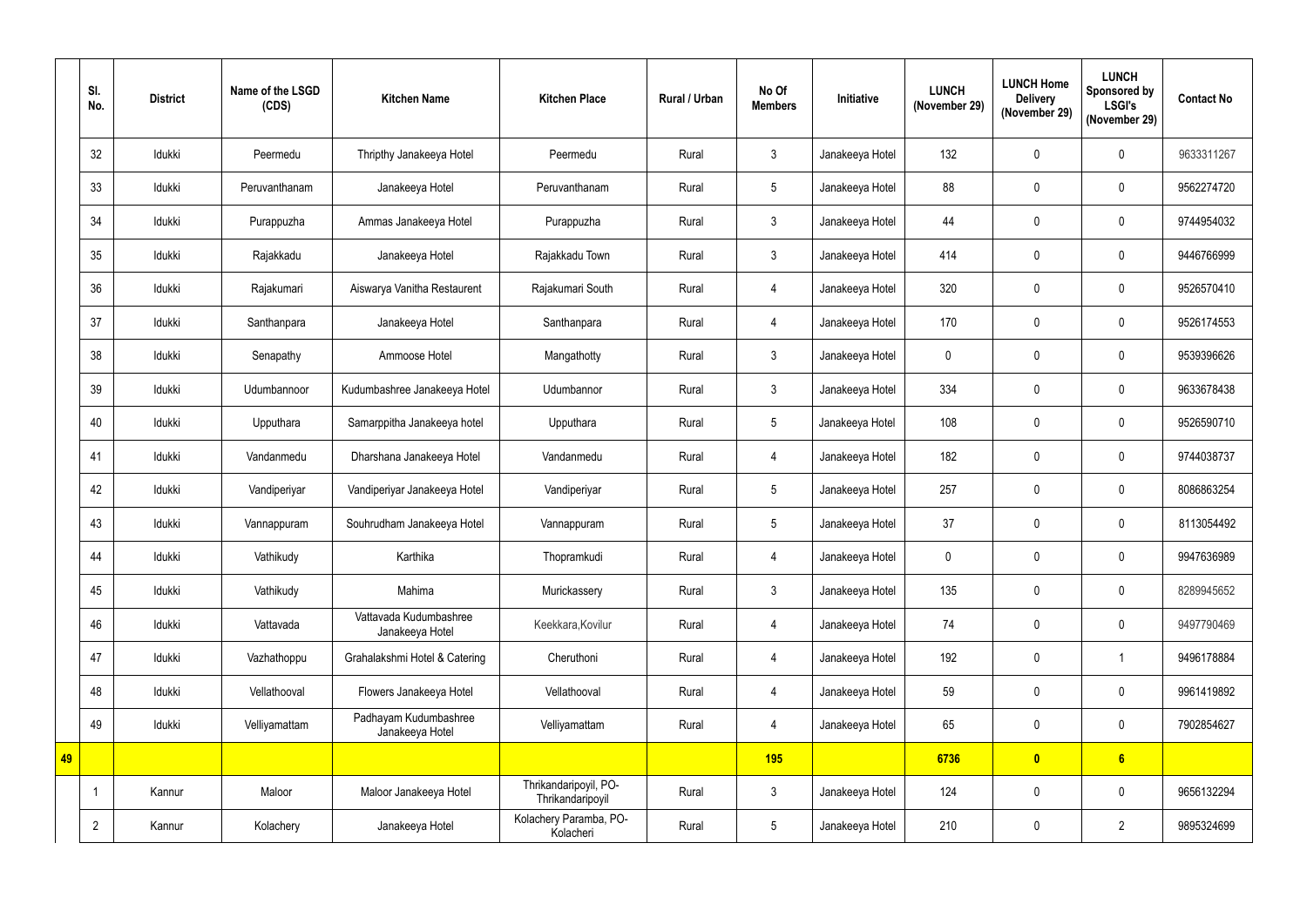| SI.<br>No.       | <b>District</b> | Name of the LSGD<br>(CDS)   | <b>Kitchen Name</b>                                | <b>Kitchen Place</b>                           | <b>Rural / Urban</b> | No Of<br><b>Members</b> | Initiative      | <b>LUNCH</b><br>(November 29) | <b>LUNCH Home</b><br><b>Delivery</b><br>(November 29) | <b>LUNCH</b><br>Sponsored by<br><b>LSGI's</b><br>(November 29) | <b>Contact No</b> |
|------------------|-----------------|-----------------------------|----------------------------------------------------|------------------------------------------------|----------------------|-------------------------|-----------------|-------------------------------|-------------------------------------------------------|----------------------------------------------------------------|-------------------|
| $\mathfrak{Z}$   | Kannur          | Pinarayi                    | Janakeeya hotel, Pinarayi                          | Pinarayi                                       | Rural                | 6                       | Janakeeya Hotel | 184                           | $\mathbf{0}$                                          | $\mathbf 0$                                                    | 9447215211        |
| $\overline{4}$   | Kannur          | Muzhakunnu                  | Thripthy Janakeeya Hotel                           | Kakkayangad, Muzhakkunnu                       | Rural                | 5 <sup>5</sup>          | Janakeeya Hotel | 395                           | $\mathbf 0$                                           | $\overline{2}$                                                 | 9526047538        |
| 5                | Kannur          | Chapparappadavu             | Kudumbasree janakeeya hotel                        | Near village office,<br>Chapparappadav         | Rural                | $\mathfrak{Z}$          | Janakeeya Hotel | 159                           | $\mathbf 0$                                           | $\mathbf{0}$                                                   | 9605413324        |
| 6                | Kannur          | Iritty                      | Roopasree Kudumbashree hotel                       | Koolichembra                                   | Urban                | 8                       | Janakeeya Hotel | 385                           | $\mathbf 0$                                           | $\mathbf 0$                                                    | 8589921533        |
| $\overline{7}$   | Kannur          | Dharmadam                   | Dharmadam Janakeeya hotel                          | Near Andalloor kav,<br>Dharmadam               | Rural                | $\mathbf{3}$            | Janakeeya Hotel | $\mathbf 0$                   | $\mathbf{0}$                                          | $\mathbf 0$                                                    | 9526975778        |
| 8                | Kannur          | Peralassery                 | Janakeeya Hotel                                    | Peralassery Town, PO -<br>Mundallur            | Rural                | 9                       | Janakeeya Hotel | 459                           | $\mathbf 0$                                           | $\mathbf 0$                                                    | 70256213909       |
| 9                | Kannur          | Kadannappalli<br>Panappuzha | Kudumbasree janakeeya hotel                        | Chanthappura                                   | Rural                | 4                       | Janakeeya Hotel | 147                           | $\mathbf 0$                                           | $\mathbf 0$                                                    | 9961089935        |
| 10               | Kannur          | Anthur                      | Janakeeya hotel                                    | Dharmasala                                     | Urban                | $5\phantom{.0}$         | Janakeeya Hotel | 315                           | $\mathbf{0}$                                          | $\mathbf 0$                                                    | 9544138650        |
| 11               | Kannur          | Cheruthazham                | Janakeeya Hotel (Thripthi<br>Kudumbashree Canteen) | Pilathara                                      | Rural                | 3 <sup>1</sup>          | Janakeeya Hotel | 192                           | $\mathbf 0$                                           | $\mathbf{0}$                                                   | 9947540361        |
| 12               | Kannur          | Peravoor                    | Kudumbashree Janakeeya Hotel                       | Peravoor Bus stand, Peravoor<br>P <sub>O</sub> | Rural                | $\mathbf{3}$            | Janakeeya Hotel | 218                           | $\mathbf{0}$                                          | $\mathbf 0$                                                    | 9947567857        |
| 13               | Kannur          | Kalliassery                 | Janakeeya Hotel                                    | Irinav Road, Payyattam, PO-<br>Irinav          | Rural                | 4                       | Janakeeya Hotel | 248                           | $\mathbf 0$                                           | $\mathbf 0$                                                    | 8848330570        |
| 14               | Kannur          | Panniyannur                 | Janakeeya Hotel                                    | Panoor Block office compound                   | Rural                | $6^{\circ}$             | Janakeeya Hotel | 349                           | $\mathbf 0$                                           | $\mathbf 0$                                                    | 9447449875        |
| 15 <sub>15</sub> | Kannur          | Kannapuram                  | Janakeeya Hotel                                    | Chynaclay road, Kannapuram                     | Rural                | $5\overline{)}$         | Janakeeya Hotel | 190                           | $\mathbf 0$                                           | $\overline{2}$                                                 | 8089127045        |
| 16               | Kannur          | Sreekandapuram              | Janakeeya Hotel                                    | Sreekandapuram, near bus<br>stand              | Urban                | $5\phantom{.0}$         | Janakeeya Hotel | 328                           | $\pmb{0}$                                             | $\pmb{0}$                                                      | 7591948757        |
| 17               | Kannur          | Thalasseri                  | Janakeeya Hotel                                    | New bus stand, Thalasseri                      | Urban                | $6\phantom{.0}$         | Janakeeya Hotel | 666                           | $\pmb{0}$                                             | $\pmb{0}$                                                      | 9446263864        |
| 18               | Kannur          | Chokli                      | Janakeeya Hotel                                    | Olavilam, Chokli                               | Rural                | $5\phantom{.0}$         | Janakeeya Hotel | 107                           | $\mathbf 0$                                           | $\mathbf 0$                                                    | 9846892821        |
| 19               | Kannur          | Udayagiri                   | Janakeeya Hotel                                    | Karthikapuram                                  | Rural                | 4                       | Janakeeya Hotel | 288                           | $\mathbf 0$                                           | $\mathbf 0$                                                    | 9562375342        |
| 20               | Kannur          | Karivellur Peralam          | Janakeeya Hotel                                    | Panchayah building,<br>Onakkunnu               | Rural                | 4                       | Janakeeya Hotel | 146                           | $\mathbf 0$                                           | $\mathbf 0$                                                    | 7025519714        |
| 21               | Kannur          | Muzhappilangad              | Janakeeya Hotel                                    | Near FCI godown,<br>Muzhappilangad             | Rural                | 5 <sub>5</sub>          | Janakeeya Hotel | 280                           | $\pmb{0}$                                             | $\mathbf 0$                                                    | 7306005267        |
| 22               | Kannur          | Narath                      | Janakeeya Hotel                                    | Janakeeya Hotel, Kambil,<br>Narath             | Rural                | $\overline{7}$          | Janakeeya Hotel | 162                           | $\pmb{0}$                                             | $\overline{1}$                                                 | 9747441162        |
| 23               | Kannur          | Payyannur                   | Janakeeya Hotel                                    | Municipality compoud,<br>Payyannur             | Urban                | $\mathfrak{Z}$          | Janakeeya Hotel | 360                           | $\pmb{0}$                                             | $\boldsymbol{0}$                                               | 9526620805        |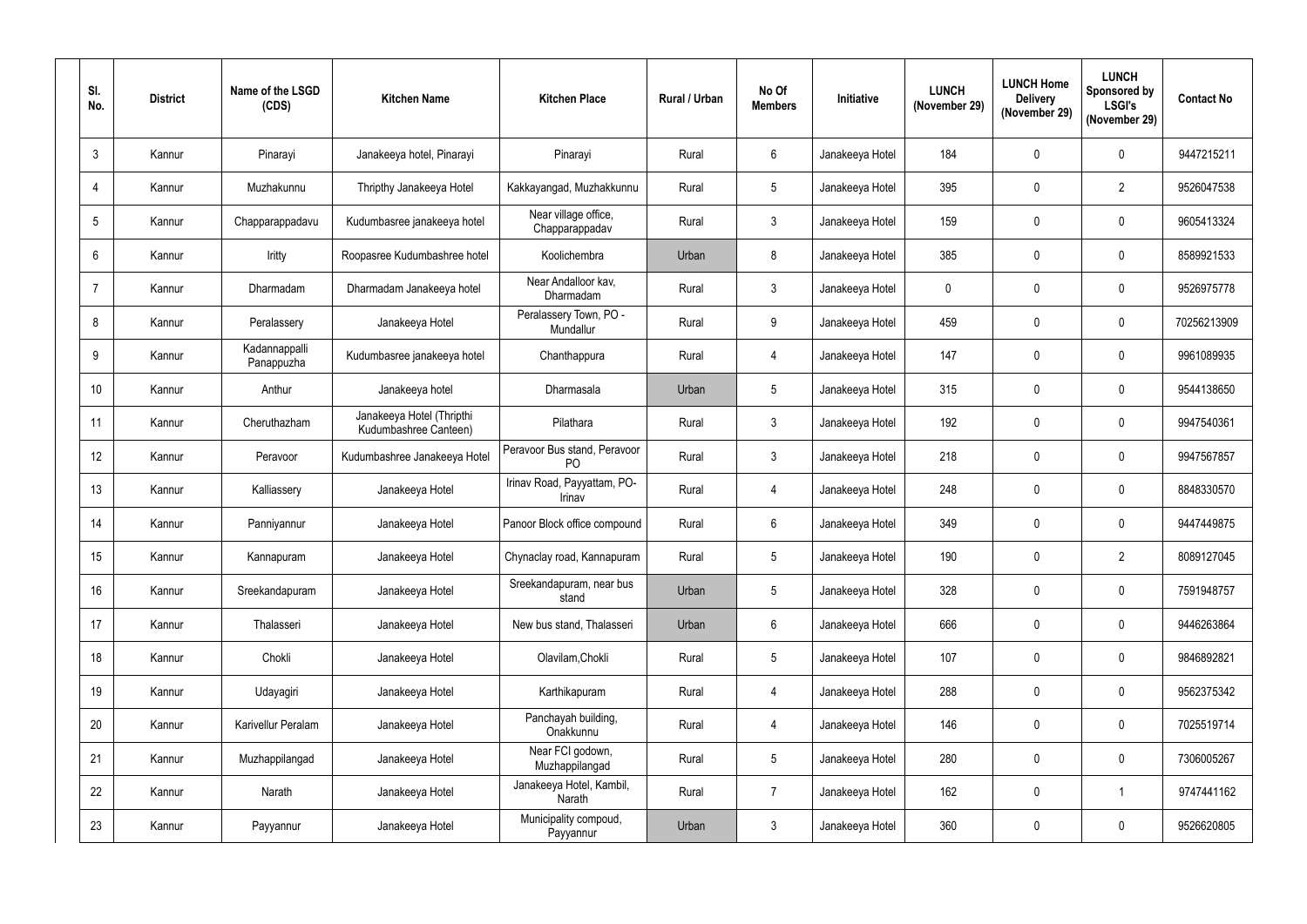|    | SI.<br>No. | <b>District</b> | Name of the LSGD<br>(CDS) | <b>Kitchen Name</b> | <b>Kitchen Place</b>                                    | Rural / Urban | No Of<br><b>Members</b> | Initiative      | <b>LUNCH</b><br>(November 29) | <b>LUNCH Home</b><br><b>Delivery</b><br>(November 29) | <b>LUNCH</b><br><b>Sponsored by</b><br><b>LSGI's</b><br>(November 29) | <b>Contact No</b> |
|----|------------|-----------------|---------------------------|---------------------|---------------------------------------------------------|---------------|-------------------------|-----------------|-------------------------------|-------------------------------------------------------|-----------------------------------------------------------------------|-------------------|
|    | 24         | Kannur          | Kangol Alappadamba        | Janakeeya Hotel     | Mathil, Near Kangol<br>Alappadamba Panchayath           | Rural         | 4                       | Janakeeya Hotel | 109                           | $\mathbf 0$                                           | $\mathbf 0$                                                           | 9495296142        |
|    | 25         | Kannur          | Naduvil                   | Janakeeya Hotel     | Panchayath compound,<br>Naduvil town                    | Rural         | 4                       | Janakeeya Hotel | 149                           | $\mathbf 0$                                           | $\mathbf 0$                                                           | 7902902490        |
|    | 26         | Kannur          | Koothuparamba             | Janakeeya Hotel     | Manghad Vayal, Near HSS<br>Koothuparamba, PO-           | Urban         | 8                       | Janakeeya Hotel | 391                           | $\mathbf 0$                                           | $\mathbf 0$                                                           | 9645608253        |
|    | 27         | Kannur          | Kuttiatoor                | Janakeeya Hotel     | Near Panchayath office,<br>Chattukappara                | Rural         | 5 <sup>5</sup>          | Janakeeya Hotel | 85                            | $\mathbf 0$                                           | $\mathbf 0$                                                           | 9544644195        |
|    | 28         | Kannur          | Kathirur                  | Janakeeya Hotel     | Panchayath office building,<br>Kathirur                 | Rural         | 5 <sup>5</sup>          | Janakeeya Hotel | 175                           | $\mathbf 0$                                           | $\overline{\mathbf{1}}$                                               | 8129404833        |
|    | 29         | Kannur          | Panoor                    | Janakeeya Hotel     | Elangode, Panoor                                        | Urban         | 5 <sup>5</sup>          | Janakeeya Hotel | 186                           | $\mathbf 0$                                           | $\mathbf 0$                                                           | 9605852157        |
|    | 30         | Kannur          | Chirakkal                 | Janakeeya Hotel     | Chirakkal weavers,<br>Puthiyatheru                      | Rural         | 5 <sup>5</sup>          | Janakeeya Hotel | $\mathbf 0$                   | $\mathbf 0$                                           | $\mathbf 0$                                                           | 9895854873        |
|    | 31         | Kannur          | Eranjoli                  | Janakeeya Hotel     | Near Thalassery RTO office,<br>Chungam                  | Rural         | 5 <sup>5</sup>          | Janakeeya Hotel | 222                           | $\mathbf 0$                                           | $\mathbf 0$                                                           | 9656368808        |
|    | 32         | Kannur          | Payam                     | Janakeeya Hotel     | Near Panchayath office,<br>Madathil                     | Rural         | 4                       | Janakeeya Hotel | 216                           | $\mathbf 0$                                           | $\mathbf 0$                                                           | 9496554678        |
|    | 33         | Kannur          | Eramam Kuttoor            | Janakeeya Hotel     | Mathamangalam, Near CDS<br>office                       | Rural         | 4                       | Janakeeya Hotel | 174                           | $\mathbf 0$                                           | $\pmb{0}$                                                             | 9562473576        |
|    | 34         | Kannur          | Ramanthally               | Janakeeya hotel     | Ramanthally                                             | Rural         | 4                       | Janakeeya Hotel | 153                           | $\pmb{0}$                                             | $\mathbf 0$                                                           | 9496705429        |
|    | 35         | Kannur          | Thripangottur             | Janakeeya Hotel     | Kallikkandy, Thripangottur                              | Rural         | 3 <sup>1</sup>          | Janakeeya Hotel | 309                           | $\boldsymbol{0}$                                      | $\mathbf 0$                                                           | 9495191659        |
|    | 36         | Kannur          | Madayi                    | Janakeeya Hotel     | Eripuram, Near Vrindhavan<br>Residency, PO Pazhayangadi | Rural         | $\mathfrak{Z}$          | Janakeeya Hotel | 156                           | $\mathbf 0$                                           | $\mathbf 0$                                                           | 7561006271        |
|    | 37         | Kannur          | Kelakam                   | Janakeeya Hotel     | Kelakam PO                                              | Rural         | 3 <sup>1</sup>          | Janakeeya Hotel | 263                           | $\pmb{0}$                                             | $\pmb{0}$                                                             | 8113866296        |
|    | 38         | Kannur          | Kurumathoor               | Janakeeya Hotel     | Near GVHSS, Kurumathoor                                 | Rural         | 3 <sup>1</sup>          | Janakeeya Hotel | 115                           | $\pmb{0}$                                             | $\mathbf 0$                                                           | 9633816470        |
|    | 39         | Kannur          | Peringome Vayakkara       | Janakeeya Hotel     | Peringome, Near Police station                          | Rural         | 5 <sup>5</sup>          | Janakeeya Hotel | 105                           | $\pmb{0}$                                             | $\mathbf 0$                                                           | 9961413726        |
|    | 40         | Kannur          | Munderi                   | Janakeeya Hotel     | Kanjirode Karakkadu, Munderi                            | Rural         | $\overline{4}$          | Janakeeya Hotel | 237                           | $\pmb{0}$                                             | $\mathbf 0$                                                           | 8547609196        |
|    | 41         | Kannur          | Anjarakandy               | Janakeeya Hotel     | Panayatham Paramba,<br>Anjarankandy                     | Rural         | $\overline{4}$          | Janakeeya Hotel | 158                           | $\pmb{0}$                                             | $\pmb{0}$                                                             | 9496900755        |
| 87 | 42         | Kannur          | Ayyankkunnu               | Janakeeya Hotel     | Ayyankunnu Panchayth<br>Anghadikkadavu                  | Rural         | $\overline{4}$          | Janakeeya Hotel | 260                           | $\pmb{0}$                                             | $\mathbf 0$                                                           | 9946734976        |
|    | 43         | Kannur          | Padiyoor                  | Janakeeya Hotel     | Padiyoor PO                                             | Rural         | $\overline{4}$          | Janakeeya Hotel | 50                            | $\pmb{0}$                                             | $\pmb{0}$                                                             | 9539028498        |
|    | 44         | Kannur          | Ezhome                    | Janakeeya Hotel     | Pazhayangadi bus stand,<br>Ezhom                        | Rural         | 5 <sub>5</sub>          | Janakeeya Hotel | 288                           | $\pmb{0}$                                             | $\boldsymbol{0}$                                                      | 8086910862        |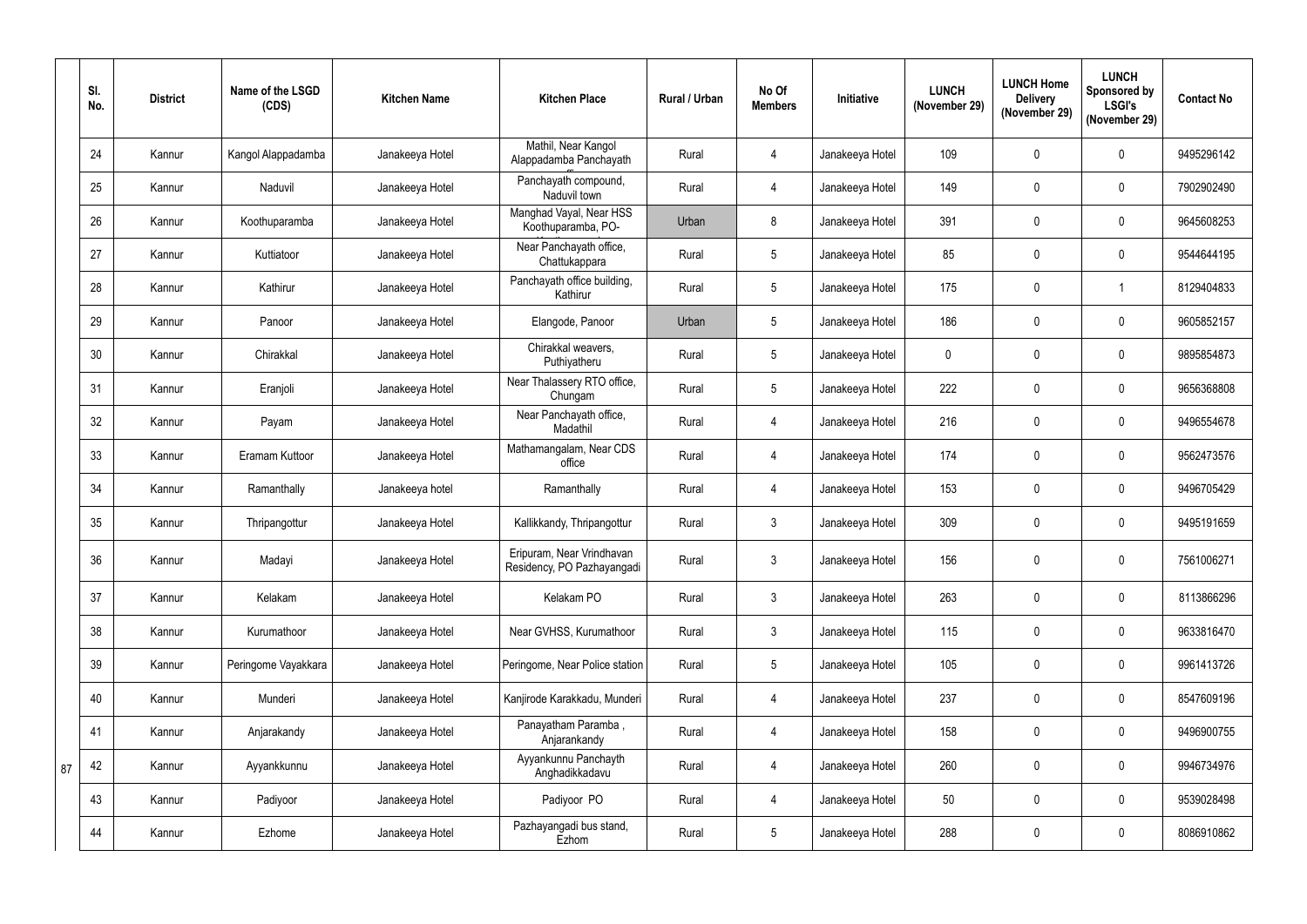| SI.<br>No. | <b>District</b> | Name of the LSGD<br>(CDS) | <b>Kitchen Name</b>                          | <b>Kitchen Place</b>                                           | Rural / Urban | No Of<br><b>Members</b> | Initiative      | <b>LUNCH</b><br>(November 29) | <b>LUNCH Home</b><br><b>Delivery</b><br>(November 29) | <b>LUNCH</b><br>Sponsored by<br><b>LSGI's</b><br>(November 29) | <b>Contact No</b> |
|------------|-----------------|---------------------------|----------------------------------------------|----------------------------------------------------------------|---------------|-------------------------|-----------------|-------------------------------|-------------------------------------------------------|----------------------------------------------------------------|-------------------|
| 45         | Kannur          | Koodali                   | Janakeeya Hotel                              | Near Koodali Panchayath<br>Office, Kololam, PO -<br>Edavannoor | Rural         | 4                       | Janakeeya Hotel | 167                           | $\mathbf 0$                                           |                                                                | 9526524230        |
| 46         | Kannur          | Pappinisseri              | Janakeeya Hotel                              | Near EMS Smaraka Govt.<br>Higher secondary school,             | Rural         | 4                       | Janakeeya Hotel | 192                           | $\mathbf 0$                                           | $\mathbf 0$                                                    | 9605727307        |
| 47         | Kannur          | Mattannur                 | Janakeeya Hotel                              | Near Municipality office,<br>Mattannur                         | Urban         | $5\phantom{.0}$         | Janakeeya Hotel | 349                           | $\mathbf 0$                                           | $\boldsymbol{0}$                                               | 7510706897        |
| 48         | Kannur          | Chenghalayi               | Janakeeya Hotel                              | Valakai, Chenghalayi                                           | Rural         | $\mathfrak{Z}$          | Janakeeya Hotel | 148                           | $\mathbf 0$                                           | $\mathbf 0$                                                    | 8547696233        |
| 49         | Kannur          | Pattiam                   | Janakeeya Hotel                              | Cheruvancheri PO,<br>Cheruvancheri                             | Rural         | 4                       | Janakeeya Hotel | 252                           | $\mathbf 0$                                           | $\mathbf 0$                                                    | 7025025275        |
| 50         | Kannur          | Thaliparamba              | Janakeeya Hotel                              | Municipality compoud,<br>Thaliparamba                          | Urban         | 4                       | Janakeeya Hotel | 185                           | $\mathbf 0$                                           | $\mathbf 0$                                                    | 8547849019        |
| 51         | Kannur          | Payyavoor                 | Janakeeya Hotel                              | Payyavoor - PO, Payyavoor                                      | Rural         | 5                       | Janakeeya Hotel | 351                           | 0                                                     | $\mathbf 0$                                                    | 9495311608        |
| 52         | Kannur          | Kottiyoor                 | Janakeeya Hotel                              | Neendunokki, Kottiyoor - PO                                    | Rural         | $5\phantom{.0}$         | Janakeeya Hotel | 95                            | $\boldsymbol{0}$                                      | $\boldsymbol{0}$                                               | 6282565854        |
| 53         | Kannur          | Kunnothparamba            | Janakeeya Hotel                              | Kunnothparamba PO,<br>Kunnothparamba                           | Rural         | $\mathbf{3}$            | Janakeeya Hotel | 245                           | $\mathbf 0$                                           | $\mathbf 0$                                                    | 8156840487        |
| 54         | Kannur          | Pariyaram                 | Janakeeya Hotel                              | Near Panchayath Office,<br>Chithappile poyil, Pariyaram        | Rural         | 4                       | Janakeeya Hotel | 139                           | 0                                                     | $\mathbf 0$                                                    | 9744385083        |
| 55         | Kannur          | Kunjimangalam             | Janakeeya Hotel                              | Old Post office building,<br>Andamkovil, Kunjimangalam         | Rural         | 4                       | Janakeeya Hotel | 146                           | 0                                                     | $\boldsymbol{0}$                                               | 9526981326        |
| 56         | Kannur          | Thillenkeri               | Janakeeya Hotel                              | Thekkam poyil, Near Uliyil<br>Town                             | Rural         | 3                       | Janakeeya Hotel | 291                           | $\mathbf 0$                                           | $\mathbf 0$                                                    | 9745059451        |
| 57         | Kannur          | Chittariparamba           | Janakeeya Hotel                              | Poovathinkeezhil, PO-<br>Chittariparamba                       | Rural         | $6\overline{6}$         | Janakeeya Hotel | 175                           | 0                                                     | $\mathbf 0$                                                    | 8943506825        |
| 58         | Kannur          | Mayyil                    | Janakeeya Hotel                              | Near Mayyil Panchayath office,<br>Mayyil                       | Rural         | 4                       | Janakeeya Hotel | 181                           | $\mathbf 0$                                           | $\mathbf 0$                                                    | 9526072638        |
| 59         | Kannur          | Cherukunnu                | Janakeeya Hotel                              | Pallichal, PO - Cherukunnu,<br>Pin -670301                     | Rural         | 4                       | Janakeeya Hotel | 183                           | $\pmb{0}$                                             | $\overline{2}$                                                 | 8547361298        |
| 60         | Kannur          | Aaralam                   | Janakeeya Hotel                              | Athikkal, PO - Keezhpally                                      | Rural         | $5\phantom{.0}$         | Janakeeya Hotel | 228                           | $\mathbf 0$                                           | $\pmb{0}$                                                      | 9961285762        |
| 61         | Kannur          | Alakkode                  | Janakeeya Hotel                              | Therthally, Therthally PO,<br>Alakkode                         | Rural         | $5\phantom{.0}$         | Janakeeya Hotel | 186                           | $\pmb{0}$                                             | $\mathbf 0$                                                    | 8547045070        |
| 62         | Kannur          | Malappattam               | Janakeeya Hotel                              | Near Malappattam<br>panchayath, Malappattam                    | Rural         | $3\phantom{.0}$         | Janakeeya Hotel | 122                           | $\pmb{0}$                                             | $\mathbf 0$                                                    | 9400571842        |
| 63         | Kannur          | Kanichar                  | Janakeeya Hotel                              | Kanichar PO, Kanichar                                          | Rural         | $\mathfrak{Z}$          | Janakeeya Hotel | 130                           | $\mathbf 0$                                           | $\mathbf 0$                                                    | 9526167667        |
| 64         | Kannur          | Mokeri                    | Kudumbashree Janakeeya Hotel,<br>Mokeri      | Vallangad, Mokeri                                              | Rural         | $5\overline{)}$         | Janakeeya Hotel | 286                           | $\pmb{0}$                                             | $\pmb{0}$                                                      | 9947037223        |
| 65         | Kannur          | Anjarakandy 2             | Kudumbashree Janakeeya Hotel,<br>Anjarakandy | Kavinmoola, Anjarakandy                                        | Rural         | $5\phantom{.0}$         | Janakeeya Hotel | 184                           | 0                                                     | $\pmb{0}$                                                      | 9446657510        |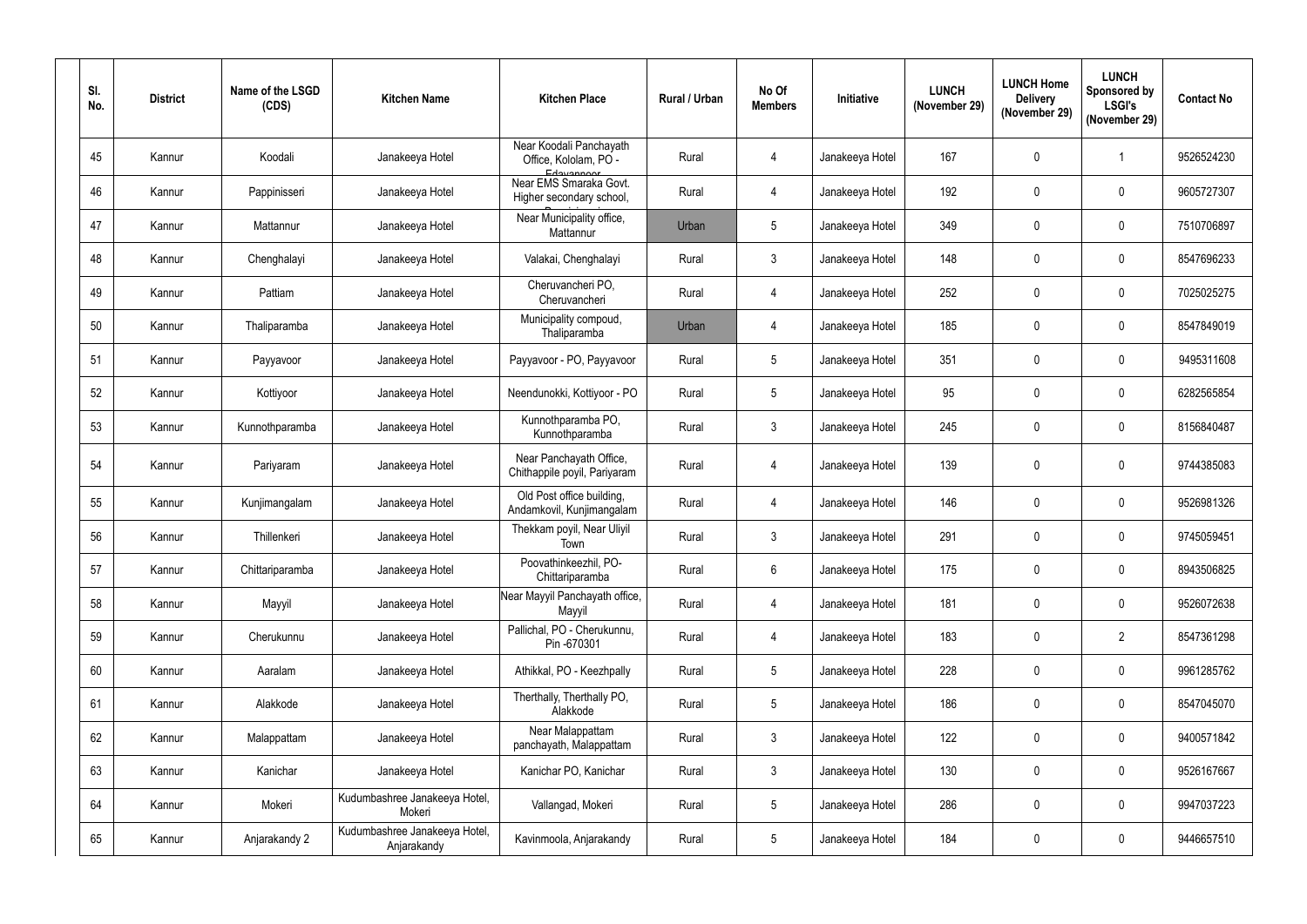| SI.<br>No. | <b>District</b> | Name of the LSGD<br>(CDS) | <b>Kitchen Name</b>          | <b>Kitchen Place</b>                                        | Rural / Urban | No Of<br><b>Members</b> | <b>Initiative</b> | <b>LUNCH</b><br>(November 29) | <b>LUNCH Home</b><br><b>Delivery</b><br>(November 29) | <b>LUNCH</b><br><b>Sponsored by</b><br><b>LSGI's</b><br>(November 29) | <b>Contact No</b> |
|------------|-----------------|---------------------------|------------------------------|-------------------------------------------------------------|---------------|-------------------------|-------------------|-------------------------------|-------------------------------------------------------|-----------------------------------------------------------------------|-------------------|
| 66         | Kannur          | Newmahi                   | Kudumbashree Janakeeya Hotel | Newmahi bridge, Newmahi                                     | Rural         | 3                       | Janakeeya Hotel   | 210                           | $\boldsymbol{0}$                                      | $\mathbf 0$                                                           | 9946056862        |
| 67         | Kannur          | Keezhallur                | Janakeeya Hotel              | Kummanam, Elambara                                          | Rural         | $3\phantom{.0}$         | Janakeeya Hotel   | 191                           | $\pmb{0}$                                             | $\mathbf 0$                                                           | 9947648580        |
| 68         | Kannur          | Chembilode                | Janakeeya hotel              | Chakkarakal bus stand,<br>mowanchery                        | Rural         | $5\overline{)}$         | Janakeeya Hotel   | 551                           | $\mathbf 0$                                           | $\mathbf 0$                                                           | 9847951631        |
| 69         | Kannur          | vengad                    | Janakeeya hotel              | mambaram                                                    | Rural         | $6\phantom{.0}$         | Janakeeya Hotel   | 237                           | $\pmb{0}$                                             | $\mathbf 0$                                                           | 7902970902        |
| 70         | Kannur          | Azhikode                  | Janakeeya hotel              | vankulathvayayal                                            | Rural         | 4                       | Janakeeya Hotel   | 133                           | $\mathbf 0$                                           | $\mathbf 0$                                                           | 9895910633        |
| 71         | Kannur          | Kolayad                   | Janakeeya hotel              | kolayad                                                     | rural         | 3                       | janakeeya hotel   | 150                           | $\pmb{0}$                                             | $\mathbf 0$                                                           | 8592065431        |
| 72         | Kannur          | valapattanam              | janakeeya hotel              | mill road, valapattanam                                     | rural         | $3\phantom{.0}$         | janakeeya hotel   | $\mathbf 0$                   | $\mathbf 0$                                           | $\mathbf 0$                                                           | 9061345312        |
| 73         | Kannur          | Anthur 2                  | annapoorna janakeeya hotel   | paliyath valapp, po morazha                                 | urban         | $\mathbf{3}$            | janakeeya hotel   | 111                           | $\mathbf 0$                                           | $\mathbf 0$                                                           | 9526183004        |
| 74         | Kannur          | payyannur 2               | janakeeya hotel              | kaniyeri, po vellur                                         | urban         | $3\phantom{.0}$         | janakeeya hotel   | 38                            | $\pmb{0}$                                             | $\mathbf 0$                                                           | 8301817232        |
| 75         | Kannur          | cherupuzha                | janakeeya hotel              | near panjayath office,<br>cherupuzha, 670511                | rural         | 4                       | janakeeya hotel   | 418                           | $\mathbf 0$                                           | $\mathbf 0$                                                           | 8547114024        |
| 76         | Kannur          | Eruvessy                  | Janakeeya hotel              | Panchayath office road,<br>Chemberi                         | Rural         | 4                       | Janakeeya hotel   | 278                           | $\mathbf 0$                                           | $\mathbf 0$                                                           | 9544893463        |
| 77         | Kannur          | Pattuvam                  | Janakeeya Hotel              | Near Pattuvam panchayath<br>office, Pattuvam                | Rural         | 5 <sub>5</sub>          | Janakeeya hotel   | 143                           | $\pmb{0}$                                             | $\mathbf 0$                                                           | 9539731430        |
| 78         | Kannur          | Mangattidom               | Janakeeya Hotel              | Kaitheri idam, Nirmalagiri PO,<br>Mangattidom               | Rural         | 7                       | Janakeeya hotel   | 158                           | $\pmb{0}$                                             | $\mathbf 0$                                                           | 9207253934        |
| 79         | Kannur          | Panoor                    | Janakeeya Hotel              | Thundayi peedika, Pukkom,<br>Panoor PO                      | Urban         | $5\overline{)}$         | Janakeeya hotel   | 131                           | $\mathbf 0$                                           | $\mathbf 0$                                                           | 9605852157        |
| 80         | Kannur          | Kottayam                  | Janakeeya hotel              | Kottayam malabar, Kottayam<br>panchayath building, Kottayam | Rural         | 5 <sub>5</sub>          | Janakeeya hotel   | 152                           | $\mathbf 0$                                           | $\mathbf 0$                                                           | 9656672187        |
| 81         | Kannur          | Ulikkal                   | Janakeeya hotel              | Vattiyam thodu (po) Mattara,<br>Ulikkal, 670705             | Rural         | $5\overline{)}$         | Janakeeya hotel   | 104                           | $\mathbf 0$                                           | $\mathbf 0$                                                           | 8086777517        |
| 82         | Kannur          | Kadambur                  | Janakeeya hotel              | Kadachira, Kadambur                                         | Rural         | $5\overline{)}$         | Janakeeya hotel   | 163                           | $\pmb{0}$                                             | $\mathbf 0$                                                           | 9847178332        |
| 83         | Kannur          | Irikkoor                  | Janakeeya hotel              | Peruvalathuparambu, PO -<br>Irikkoor                        | Rural         | 4                       | Janakeeya hotel   | 136                           | $\pmb{0}$                                             | $\mathbf 0$                                                           | 9746864255        |
| 84         | Kannur          | Mattool                   | Janakeeya hotel              | Mattool central, Mattool                                    | Rural         | $5\overline{)}$         | Janakeeya hotel   | $\mathbf 0$                   | $\pmb{0}$                                             | $\mathbf 0$                                                           | 9895321842        |
| 85         | Kannur          | Thalasseri -2             | Janakeeya hotel              | Thalayi harbour, Thalasseri                                 | Urban         | $5\overline{)}$         | Janakeeya hotel   | 260                           | $\pmb{0}$                                             | $\boldsymbol{0}$                                                      | 9605745402        |
| 86         | Kannur          | Kannur                    | Janakeeya hotel              | Pallipoyil division, Kannur<br>corporation                  | Urban         | 3 <sup>1</sup>          | Janakeeya hotel   | 243                           | $\mathbf 0$                                           | $\boldsymbol{0}$                                                      | 9745243643        |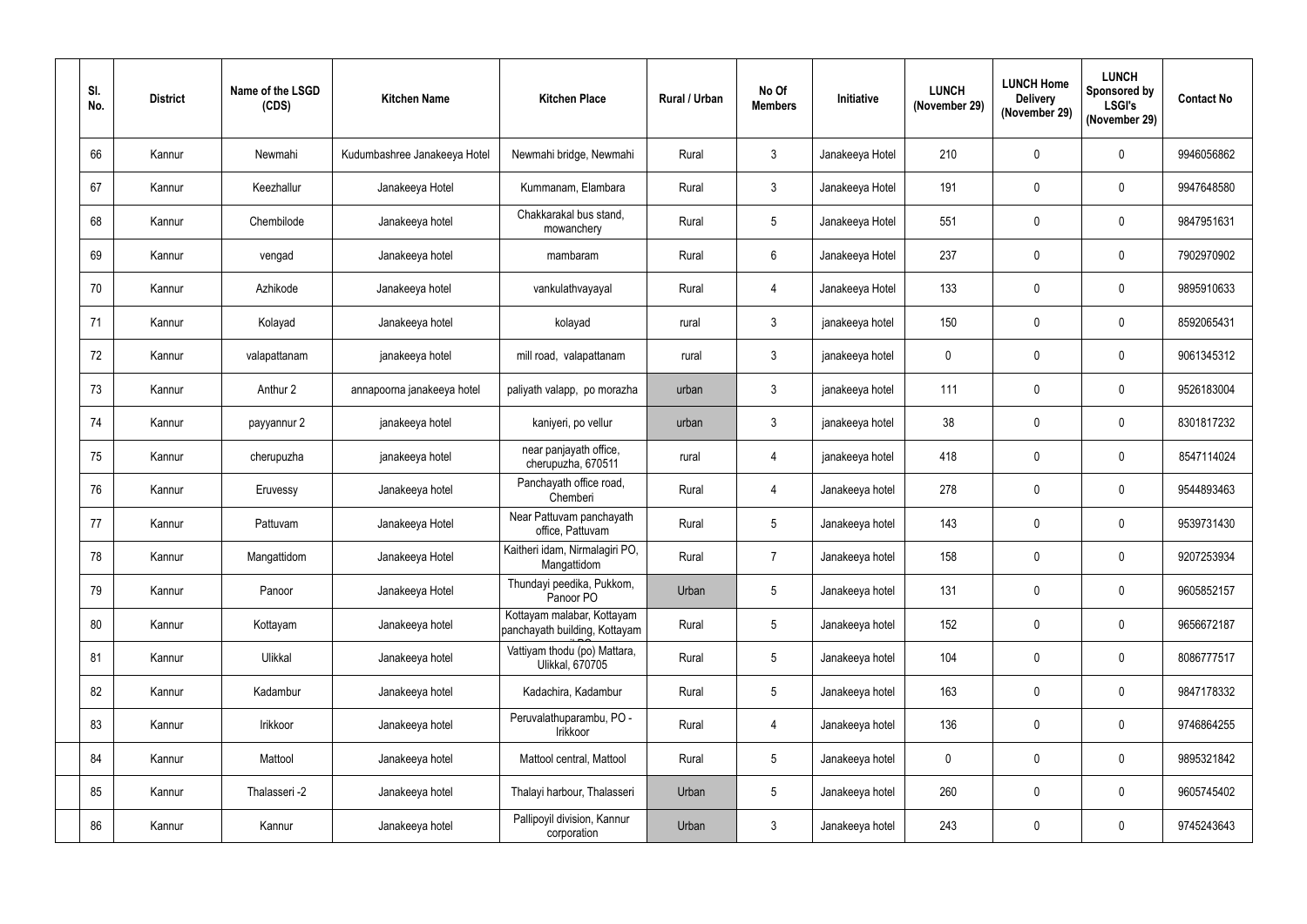| SI.<br>No.      | <b>District</b> | Name of the LSGD<br>(CDS) | <b>Kitchen Name</b>             | <b>Kitchen Place</b>                      | Rural / Urban | No Of<br><b>Members</b> | Initiative      | <b>LUNCH</b><br>(November 29) | <b>LUNCH Home</b><br><b>Delivery</b><br>(November 29) | <b>LUNCH</b><br>Sponsored by<br><b>LSGI's</b><br>(November 29) | <b>Contact No</b> |
|-----------------|-----------------|---------------------------|---------------------------------|-------------------------------------------|---------------|-------------------------|-----------------|-------------------------------|-------------------------------------------------------|----------------------------------------------------------------|-------------------|
| 87              | Kannur          | Ulikkal                   | Janakeeya hotel                 | Manikkadavu PO,<br>Manikkadadavu - 670705 | Rural         | 5                       | Janakeeya hotel | 311                           | $\mathbf 0$                                           | $\overline{0}$                                                 | 8547972988        |
| 88              | Kannur          | payam                     | Janakeeya hotel                 | vallithod, Kiliyanthara po<br>670706      | Rural         | 5                       | Janakeeya Hotel | 256                           | $\mathbf 0$                                           | $\mathbf 0$                                                    | 8848760234        |
|                 |                 |                           |                                 |                                           |               | 390                     |                 | 18322                         | $\mathbf 0$                                           | 11                                                             |                   |
|                 | kasaragod       | kayyur cheemeni           | janakeeya hotel cheemeni        | cheemeni                                  | Rural         | $\overline{4}$          | janakeeya hotel | 185                           |                                                       |                                                                |                   |
| $\overline{2}$  | Kasaragod       | Pilicode                  | Janakeeya Hotel, Pilicode       | Kalikkadavu                               | Rural         | 4                       | Janakeeya Hotel | 192                           | $\mathbf 0$                                           | $\overline{0}$                                                 | 9944087661        |
| $\mathbf{3}$    | Kasaragod       | Kodom belur               | janakeeya hotel kalichanadukkam | Kalichanadukkam                           | Rural         | 4                       | Janakeeya Hotel | 121                           | $\mathbf 0$                                           | $\mathbf 0$                                                    | 9562820280        |
| 4               | Kasaragod       | Chemnad                   | Oruma janakeeya hotel           | Koliyadkam                                | Rural         | 5 <sup>5</sup>          | Janakeeya Hotel | 250                           | $\mathbf 0$                                           | $\mathbf 0$                                                    | 9567660603        |
| 5               | Kasaragod       | Trikarpur                 | Janakeeya Hotel                 | Trikaripur                                | Rural         | 5                       | Janakeeya Hotel | 180                           | $\mathbf 0$                                           | $\overline{0}$                                                 | 8086392698        |
| 6               | Kasaragod       | Panathady                 | janakeeya hotel panthoor        | Panathoor                                 | Rural         | 4                       | Janakeeya Hotel | 90                            | $\pmb{0}$                                             | $\overline{0}$                                                 | 8943109804        |
| -7              | Kasaragod       | West eleri                | Thripthi Janakeeya hotel        | Bheemanadi                                | Rural         | 4                       | Janakeeya Hotel | 224                           | $\mathbf 0$                                           | $\overline{0}$                                                 | 9497847040        |
| 8               | Kasaragod       | Madikai                   | Salkara Janakeeya hotel         | Madikai                                   | Rural         | 3 <sup>1</sup>          | Janakeeya Hotel | 167                           | $\mathbf 0$                                           | $\overline{0}$                                                 | 8281850733        |
| 9               | Kasaragod       | Valiyaparamba             | Janakeeya hotel                 | Valiyaparamba                             | Rural         | 3 <sup>1</sup>          | Janakeeya Hotel | 110                           | $\mathbf 0$                                           | $\overline{0}$                                                 | 9745962447        |
| 10 <sup>°</sup> | Kasaragod       | Ajanur                    | Janakeeya hotel                 | Vellikkoth                                | Rural         | $\mathfrak{Z}$          | Janakeeya Hotel | 201                           | $\mathbf 0$                                           | $\mathbf 0$                                                    | 7558068272        |
| 11              | Kasaragod       | Badiadka                  | Janakeeya hotel                 | Badiadka                                  | Rural         | 4                       | Janakeeya Hotel | 83                            | $\mathbf 0$                                           | $\pmb{0}$                                                      | 9539359291        |
| 12              | Kasaragod       | Kuttikkol                 | Janakeeya hotel                 | Kuttikkol                                 | Rural         | 4                       | Janakeeya Hotel | 96                            | $\mathbf 0$                                           | $\mathbf 0$                                                    | 8547062480        |
| 13              | Kasaragod       | Delampadi                 | Janakeeya hotel                 | Delampadi                                 | Rural         | 4                       | Janakeeya hotel | 114                           | $\mathbf 0$                                           | $\overline{0}$                                                 | 9496702505        |
| 14              | Kasaragod       | Meenja                    | Janakeeya hotel                 | Miyapadav                                 | Rural         | 4                       | Janakeeya Hotel | 40                            | $\mathbf 0$                                           | $\pmb{0}$                                                      | 9497161960        |
| 15              | Kasaragod       | Puthige                   | Janakeeya hotel                 | Puthige                                   | Rural         | $\mathfrak{Z}$          | Janakeeya hotel | 62                            | $\mathbf 0$                                           | $\mathbf 0$                                                    | 8592071686        |
| 16              | Kasaragod       | Bedaduka                  | Janakeeya hotel                 | Kundamkuzhi                               | Rural         | $\mathfrak{Z}$          | Janakeeya hotel | 92                            | $\mathbf 0$                                           | $\pmb{0}$                                                      | 8281092860        |
| 17              | Kasaragod       | muliyar                   | Janakeeya Hotel                 | Bovikanam                                 | Rural         | 0.9                     | Janakeeya Hotel | 223                           | $\mathbf 0$                                           | $\mathbf 0$                                                    | 7034632654        |
| 18              | Kasaragod       | Pallikara                 | Janakeeya Hotel                 | Pallikara                                 | Rural         | 4                       | Janakeeya Hotel | 220                           | $\pmb{0}$                                             | $\boldsymbol{0}$                                               | 7034016505        |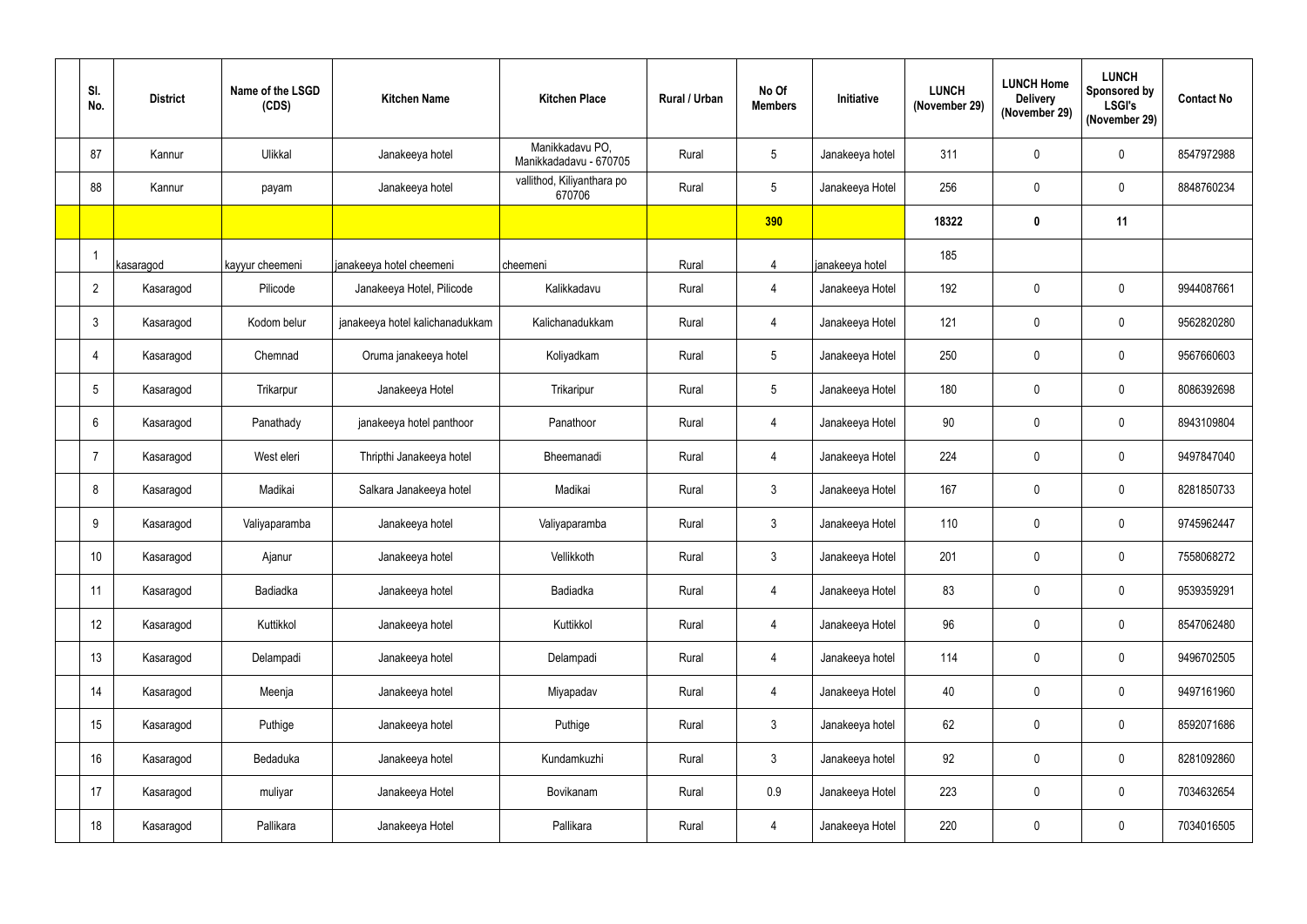| SI.<br>No. | <b>District</b> | Name of the LSGD<br>(CDS) | <b>Kitchen Name</b>     | <b>Kitchen Place</b>  | <b>Rural / Urban</b> | No Of<br><b>Members</b> | Initiative      | <b>LUNCH</b><br>(November 29) | <b>LUNCH Home</b><br><b>Delivery</b><br>(November 29) | <b>LUNCH</b><br>Sponsored by<br><b>LSGI's</b><br>(November 29) | <b>Contact No</b> |
|------------|-----------------|---------------------------|-------------------------|-----------------------|----------------------|-------------------------|-----------------|-------------------------------|-------------------------------------------------------|----------------------------------------------------------------|-------------------|
| 19         | Kasaragod       | Kinanoor karinthalam      | Janakeeya Hotel         | Parappa               | Rural                | 5                       | Janakeeya hotel | 202                           | 0                                                     | $\overline{0}$                                                 | 9526063885        |
| 20         | Kasaragod       | Nileswaram                | Janakeeya Hotel         | Nileswaram market     | Urban                | 5                       | Janakeeya hotel | 217                           | $\mathbf 0$                                           | $\overline{0}$                                                 | 6235177323        |
| 21         | Kasaragod       | Kanhangad 1               | Janakeeya hotel         | Kanhangad town        | Urban                | 5                       | Janakeeya hotel | 413                           | $\mathbf 0$                                           | $\overline{0}$                                                 | 8111858204        |
| 22         | Kasaragod       | Kanhangad 1               | Janakeeya hotel         | Nr.Mini civil station | Urban                | $\mathfrak{Z}$          | Janakeeya hotel | 117                           | 125                                                   | $\mathbf 0$                                                    | 9495561250        |
| 23         | Kasaragod       | Paivalige                 | Janakeeya hotel         | Paivalige             | Rural                | 4                       | Janakeeya hotel | 120                           | 0                                                     | $\overline{0}$                                                 | 7356491447        |
| 24         | Kasaragod       | Manjeswaram               | Janakeeya Hotel         | Manjeswaram           | Rural                | 4                       | Janakeeya Hotel | 102                           | $\mathbf 0$                                           | $\mathbf 0$                                                    | 9562867549        |
| 25         | Kasaragod       | Kanhangad 2               | Janakeeya Hotel         | Kottrachal            | Urban                | $\mathfrak{Z}$          | Janakeeya Hotel | $\mathbf{0}$                  | 0                                                     | $\overline{0}$                                                 | 7025961094        |
| 26         | Kasaragod       | Cheruvathur               | Janakeeya hotel         | Kavumchira            | Rural                | 5                       | Janakeeya Hotel | $\mathbf 0$                   | $\mathbf 0$                                           | $\overline{0}$                                                 | 9562358039        |
| 27         | Kasaragod       | Padne                     | Janakeeya Hotel         | Nadakkavu             | Rural                | $\mathfrak{Z}$          | Janakeeya Hotel | 230                           | $\mathbf 0$                                           | $\mathbf 0$                                                    | 9744087661        |
| 28         | Kasaragod       | Kasaragod                 | Janakeeya Hotel         | Kasaragod             | Urban                | 4                       | Janakeeya Hotel | 180                           | 0                                                     | $\overline{0}$                                                 | 9633400269        |
| 29         | Kasarkode       | Pallikkara                | Janakeeya Hotel         | Perladukkam           | Rural                | 4                       | Janakeeya Hotel | 231                           | $\mathbf 0$                                           | $\overline{0}$                                                 | 9544582935        |
| 30         | Kasargode       | Kumbala                   | Janakeeya Hotel         | Kumbala               | Rural                | 3 <sup>1</sup>          | Janakeeya Hotel | $\mathbf 0$                   | $\mathbf 0$                                           | $\overline{0}$                                                 | 7012142329        |
| 31         | Kasargode       | Karadka                   | Janakeeya Hotel         | Mulleria              | Rural                | $\overline{7}$          | Janakeeya Hotel | 115                           | $\mathbf 0$                                           | $\mathbf 0$                                                    | 8281395910        |
| 32         | Kasaragode      | Vorkady                   | Janakeeya Hotel         | Vorkady               | Rural                | $\mathfrak{Z}$          | Janakeeya Hotel | $\pmb{0}$                     | $\mathbf 0$                                           | $\pmb{0}$                                                      | 8547223339        |
| 33         | Kasaragode      | Balal                     | Janakeeya hotel         | <b>Balal</b>          | Rural                | $\mathfrak{Z}$          | Janakeeya hotel | 85                            | $\mathbf 0$                                           | $\pmb{0}$                                                      | 7510839676        |
| 34         | Kasaragod       | Nileswaram                | mahima janakeeya hotel  | kanichira             | urban                | 4                       | janakeeya hotel | 180                           | $\mathbf 0$                                           | $\mathbf 0$                                                    | 8590121681        |
| 35         | Kasaragode      | Kallar                    | janakeeya hotel         | kallar                | rural                | $\overline{4}$          | janakeeya hotel | 149                           | $\mathbf 0$                                           | $\mathbf 0$                                                    | 9562820280        |
| 36         | Kasaragode      | Mangalpady                | janakeeya hotel         | mangalpady            | rural                | 4                       | janakeeya hotel | 200                           | $\mathbf 0$                                           | $\pmb{0}$                                                      | 9633488309        |
| 37         | kasaragod       | Uduma                     | granma janakeeya hotel  | palakkunnu            | Rural                | 4                       | janakeeya hotel | 267                           | $\mathbf 0$                                           | $\pmb{0}$                                                      | 8129957159        |
| 38         | Kasaragod       | pullur periya             | Salkara Janakeeya hotel | periya                | Rural                | $5\phantom{.0}$         | janakeeya hotel | 260                           | $\mathbf 0$                                           | $\pmb{0}$                                                      | 8547309266        |
| 39         | kasaragod       | kumbadaje                 | janakeeya hotel         | kumbadaje             | Rural                | $\mathfrak{Z}$          | janakeeya hotel | 51                            | $\mathbf 0$                                           | $\boldsymbol{0}$                                               | 8593848698        |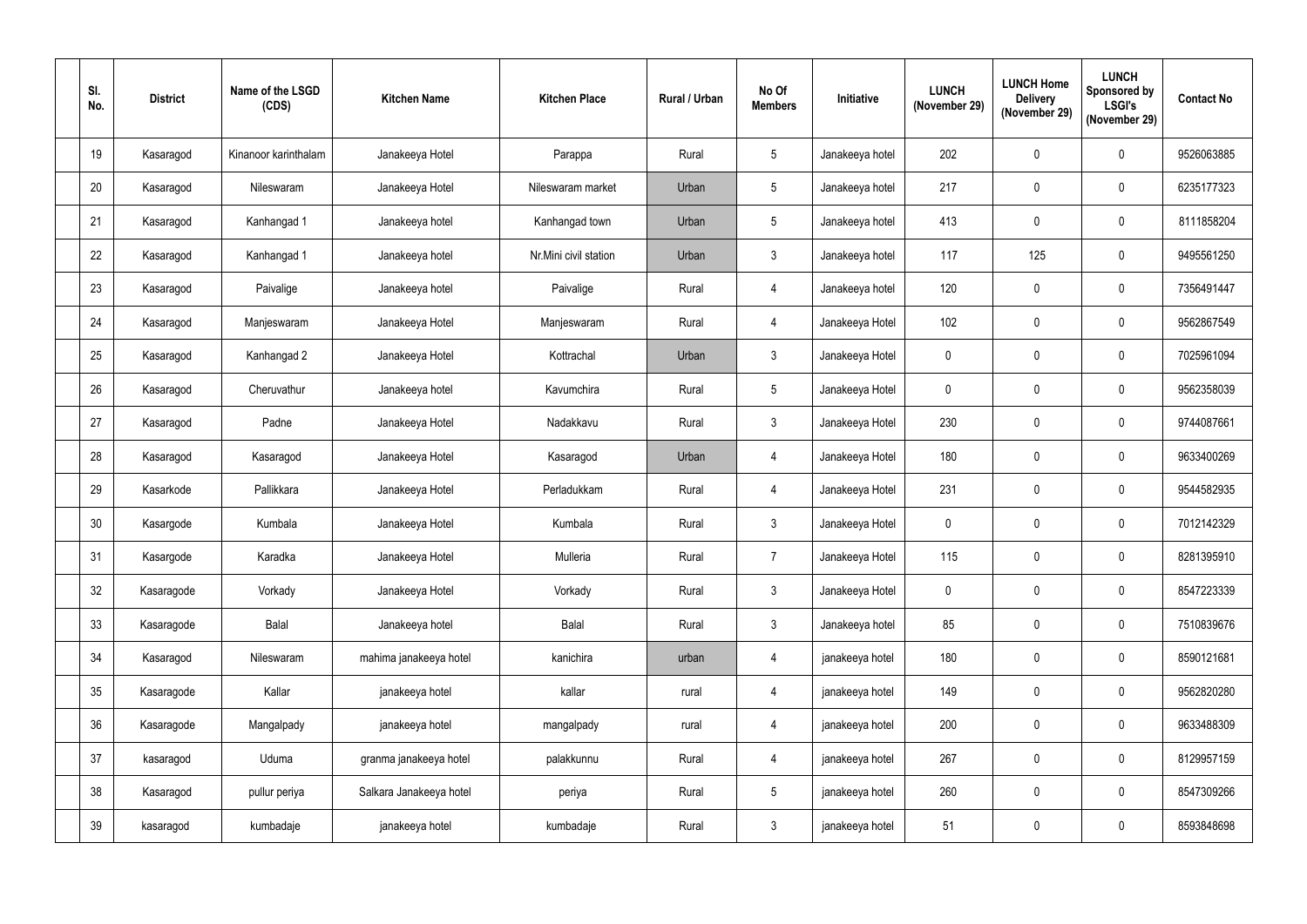|    | SI.<br>No.     | <b>District</b> | Name of the LSGD<br>(CDS) | <b>Kitchen Name</b>              | <b>Kitchen Place</b>                 | Rural / Urban | No Of<br><b>Members</b> | Initiative      | <b>LUNCH</b><br>(November 29) | <b>LUNCH Home</b><br><b>Delivery</b><br>(November 29) | <b>LUNCH</b><br><b>Sponsored by</b><br><b>LSGI's</b><br>(November 29) | <b>Contact No</b> |
|----|----------------|-----------------|---------------------------|----------------------------------|--------------------------------------|---------------|-------------------------|-----------------|-------------------------------|-------------------------------------------------------|-----------------------------------------------------------------------|-------------------|
|    | 40             | Kasaragod       | Chengala                  | Janakeeya Hotel                  | Cherkkala                            | Rural         | 3 <sup>1</sup>          | Janakeeya Hotel | 245                           | $\mathbf 0$                                           | $\mathbf 0$                                                           |                   |
|    | 41             | kasaragod       | East eleri                | janakeeya hotel                  | east eleri                           | Rural         | 3 <sup>1</sup>          | janakeeya hotel | 118                           | $\mathbf 0$                                           | $\mathbf 0$                                                           |                   |
| 41 |                |                 |                           |                                  |                                      |               | <b>156.9</b>            |                 | 6132                          | $\mathbf 0$                                           | $\mathbf 0$                                                           |                   |
|    |                | Kollam          | Chathannur                | Memsahib                         | Sheemaaty junction                   | Rural         | 5 <sup>5</sup>          | Janakeeya Hotel | 345                           | $\mathbf 0$                                           | $\mathbf 0$                                                           | 9446246685        |
|    | $\overline{2}$ | Kollam          | Melila                    | <b>Atham Unit</b>                | Melila                               | Rural         | $\overline{7}$          | Janakeeya Hotel | 260                           | $\mathbf 0$                                           | $\mathbf 0$                                                           | 9961178040        |
|    | 3              | Kollam          | Kulakkada                 | Ruchi Snacks & Catering Unit     | Poovattoor                           | Rural         | 4                       | Janakeeya Hotel | 197                           | $\mathbf 0$                                           | $\mathbf 0$                                                           | 7907941183        |
|    | 4              | Kollam          | Ittiva                    | Nanma Janakeeya hotel            | Kattampally                          | Rural         | 5 <sup>5</sup>          | Janakeeya Hotel | $\mathbf 0$                   | $\mathbf 0$                                           | $\mathbf 0$                                                           | 9809171887        |
|    | 5              | Kollam          | Sooranad North            | Nanma catering unit              | Sooranadu higher secondary<br>school | Rural         | 5 <sup>1</sup>          | Janakeeya Hotel | 267                           | $\mathbf 0$                                           | $\mathbf 0$                                                           | 9846082469        |
|    | 6              | Kollam          | Clappana                  | Bismi catering                   | Palakulangara                        | Rural         | 5 <sup>1</sup>          | Janakeeya Hotel | 100                           | $\mathbf 0$                                           | $\mathbf 0$                                                           | 9847901413        |
|    |                | Kollam          | Mayyanad                  | Krishnas Janakeeya hotel         | Eravipuram                           | Rural         | 3 <sup>1</sup>          | Janakeeya Hotel | 116                           | $\mathbf 0$                                           | $\mathbf 0$                                                           | 9656477455        |
|    | 8              | Kollam          | Mayyanad                  | Souhridha Janakeeya hotel        | Pattarumukku,                        | Rural         | 9                       | Janakeeya Hotel | $\mathbf 0$                   | $\mathbf 0$                                           | $\mathbf 0$                                                           | 7902645448        |
|    | 9              | Kollam          | Kulasekharapuram          | adi sakthi                       | Puthentheruvu.                       | Rural         | 5 <sup>5</sup>          | Janakeeya Hotel | 190                           | $\mathbf 0$                                           | $\mathbf 0$                                                           | 9656890790        |
|    | 10             | Kollam          | Thekkumbhagam             | Krishna hotel                    | Nadakavu junction                    | Rural         | 4                       | Janakeeya Hotel | 36                            | $\pmb{0}$                                             | $\mathbf 0$                                                           | 9961070031        |
|    | 11             | Kollam          | Oachira                   | Parabhramam catering             | near oachira , ITI canteen,          | Rural         | $\overline{4}$          | Janakeeya Hotel | $\pmb{0}$                     | $\pmb{0}$                                             | $\pmb{0}$                                                             | 9562283927        |
|    | 12             | Kollam          | Thodiyoor                 | Samridhi activity group          | Lpschool thodiyoor                   | Rural         | 5 <sub>5</sub>          | Janakeeya Hotel | 58                            | $\pmb{0}$                                             | $\pmb{0}$                                                             | 9895703572        |
|    | 13             | Kollam          | Thrikkovilvattom          | Murari catering, janakeeya hotel | Mukhathala                           | Rural         | $\overline{4}$          | Janakeeya Hotel | 58                            | $\pmb{0}$                                             | $\pmb{0}$                                                             | 9847072544        |
|    | 14             | Kollam          | Sasthamcotta              | Sreedurgha catering              | Jemini hotel sasthamcotta            | Rural         | $7^{\circ}$             | Janakeeya Hotel | 288                           | $\pmb{0}$                                             | $\mathbf 0$                                                           | 9744368496        |
|    | 15             | Kollam          | Kollam                    | Athulya catering                 | Thirumullavaram                      | Urban         | 4                       | Janakeeya Hotel | 180                           | $\pmb{0}$                                             | $\mathbf 0$                                                           | 9048646080        |
|    | 16             | Kollam          | West Kallada              | Keerthi catering                 | Karalimukku                          | Rural         | $5\phantom{.0}$         | Janakeeya Hotel | 302                           | $\pmb{0}$                                             | $\pmb{0}$                                                             | 9605206907        |
|    | 17             | Kollam          | Thazhava                  | Pavizham                         | Karutheri junction                   | Rural         | 5 <sub>5</sub>          | Janakeeya Hotel | 172                           | $\pmb{0}$                                             | $\pmb{0}$                                                             | 8086704216        |
|    | 18             | Kollam          | Kollam                    | Niravu catering                  | Chinnakkada                          | Urban         | 5 <sub>5</sub>          | Janakeeya Hotel | 132                           | 136                                                   | $\boldsymbol{0}$                                                      | 9633073613        |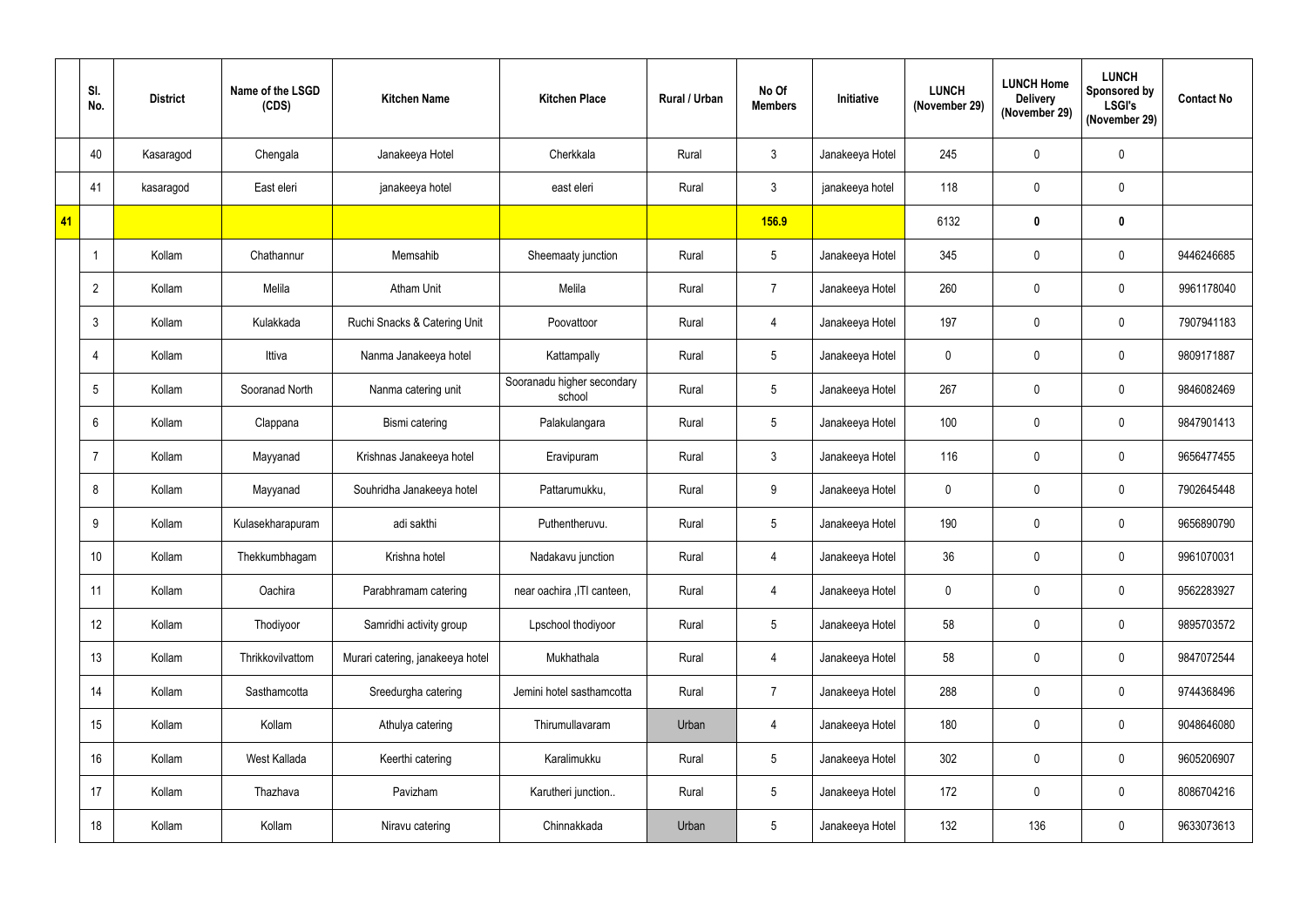| SI.<br>No. | <b>District</b> | Name of the LSGD<br>(CDS) | <b>Kitchen Name</b>      | <b>Kitchen Place</b>              | Rural / Urban | No Of<br><b>Members</b> | Initiative      | <b>LUNCH</b><br>(November 29) | <b>LUNCH Home</b><br><b>Delivery</b><br>(November 29) | <b>LUNCH</b><br>Sponsored by<br><b>LSGI's</b><br>(November 29) | <b>Contact No</b> |
|------------|-----------------|---------------------------|--------------------------|-----------------------------------|---------------|-------------------------|-----------------|-------------------------------|-------------------------------------------------------|----------------------------------------------------------------|-------------------|
| 19         | Kollam          | Kundara                   | Ammu Catering unit       | Mulavana LP school                | Rural         | 4                       | Janakeeya Hotel | 123                           | $\mathbf 0$                                           | $\mathbf 0$                                                    | 9633518572        |
| 20         | Kollam          | Neduvathur                | Pooja hotel              | Thevalappuram                     | Rural         | 3 <sup>1</sup>          | Janakeeya Hotel | 32                            | 0                                                     | $\mathbf 0$                                                    | 9745376675        |
| 21         | Kollam          | Punalur                   | Jyothi Catering          | Punalur                           | Urban         | $\overline{4}$          | Janakeeya Hotel | 275                           | $\mathbf 0$                                           | $\mathbf 0$                                                    | 9961249345        |
| 22         | Kollam          | Punalur                   | Mahima Catering          | Punalur                           | Urban         | $\overline{5}$          | Janakeeya Hotel | 227                           | $\mathbf 0$                                           | $\mathbf 0$                                                    | 9496112957        |
| 23         | Kollam          | Punalur                   | Safalyam Catering        | Punalur                           | Urban         | 5                       | Janakeeya Hotel | 361                           | 0                                                     | $\mathbf{0}$                                                   | 9495476197        |
| 24         | Kollam          | Thrikkaruva               | Janakeeya Bhakshanashala | Thinavila Junction Kanjaveli      | Rural         | $\overline{4}$          | Janakeeya Hotel | 114                           | 0                                                     | $\mathbf 0$                                                    | 9645069880        |
| 25         | Kollam          | Chithara                  | AKG Janakeeya Hotel      | Kizhakkumbagom                    | Rural         | $5\phantom{.0}$         | Janakeeya Hotel | 109                           | $\mathbf 0$                                           | $\mathbf 0$                                                    | 9495701987        |
| 26         | Kollam          | South Paravur             | Kshree janakeeya hotel   | Busstand , paravur                | Urban         | $\overline{5}$          | Janakeeya Hotel | 152                           | $\mathbf 0$                                           | 5                                                              | 8606179380        |
| 27         | Kollam          | Mynagappally              | Anugraha hotel           | Kadappa                           | Rural         | $5\overline{)}$         | Janakeeya Hotel | 286                           | 0                                                     | $\mathbf 0$                                                    | 9995085705        |
| 28         | Kollam          | Mandrothuruthu            | Janakeeya Bhakshanashala | Thoombummukham                    | Rural         | $\overline{4}$          | Janakeeya Hotel | 93                            | $\mathbf 0$                                           | $\mathbf{0}$                                                   | 9526648057        |
| 29         | Kollam          | Karungappally             | Bagya catering           | Muncipality                       | Urban         | 4                       | Janakeeya Hotel | $\mathbf 0$                   | 0                                                     | $\mathbf 0$                                                    | 9947702130        |
| 30         | Kollam          | Kollam East               | Bharathlekshmi           | Vadakkevila                       | Urban         | 3 <sup>1</sup>          | Janakeeya Hotel | 387                           | $\mathbf 0$                                           | $\mathbf{0}$                                                   | 9744300901        |
| 31         | Kollam          | Chavara                   | Harisree janakeya hotel  | Panchayath                        | Rural         | $\mathbf{3}$            | Janakeeya Hotel | 48                            | $\mathbf 0$                                           | $\mathbf 0$                                                    | 9995166343        |
| 32         | Kollam          | Pavithreswaram            | Kairali                  | Pavithreswaram                    | Rural         | $\overline{4}$          | Janakeeya Hotel | 174                           | $\pmb{0}$                                             | $\pmb{0}$                                                      | 9605836414        |
| 33         | Kollam          | Veliyam                   | Kantharees               | Panchayathu building              | Rural         | $5\overline{)}$         | Janakeeya Hotel | 116                           | $\pmb{0}$                                             | $\pmb{0}$                                                      | 9562111715        |
| 34         | Kollam          | Velinalloor               | Quality Janakeeya hotel  | Alummod, Velinalloor              | Rural         | $\overline{4}$          | Janakeeya Hotel | 108                           | $\mathbf 0$                                           | $\mathbf 0$                                                    | 9605896303        |
| 35         | Kollam          | Elamadu                   | Swaruma janakeeya hotel  | Near cooperative bank,<br>Elamadu | Rural         | 3 <sup>1</sup>          | Janakeeya Hotel | 157                           | $\pmb{0}$                                             | $\mathfrak{Z}$                                                 | 8129611321        |
| 36         | Kollam          | Kadakkal                  | Nanma janakeeya hotel    | Kadakkal                          | Rural         | $\overline{4}$          | Janakeeya Hotel | 230                           | $\mathbf 0$                                           | $\mathbf 0$                                                    | 9847936390        |
| 37         | Kollam          | Perayam                   | Janakeeya hotel          | Onambalam                         | Rural         | 4                       | Janakeeya Hotel | $\mathbf 0$                   | $\pmb{0}$                                             | $\mathbf 0$                                                    | 9446855866        |
| 38         | Kollam          | Ezhukone                  | Ezhukone janakeeya hotel | Near panchayathu office           | Rural         | $5\overline{)}$         | Janakeeya Hotel | 0                             | $\pmb{0}$                                             | $\pmb{0}$                                                      | 8086757275        |
| 39<br>ጸበ   | Kollam          | Adichanalloor             | Ruchikkoottu             | Mylakkaadu                        | Rural         | 4                       | Janakeeya Hotel | $\bf{0}$                      | 0                                                     | $\boldsymbol{0}$                                               | 8136954461        |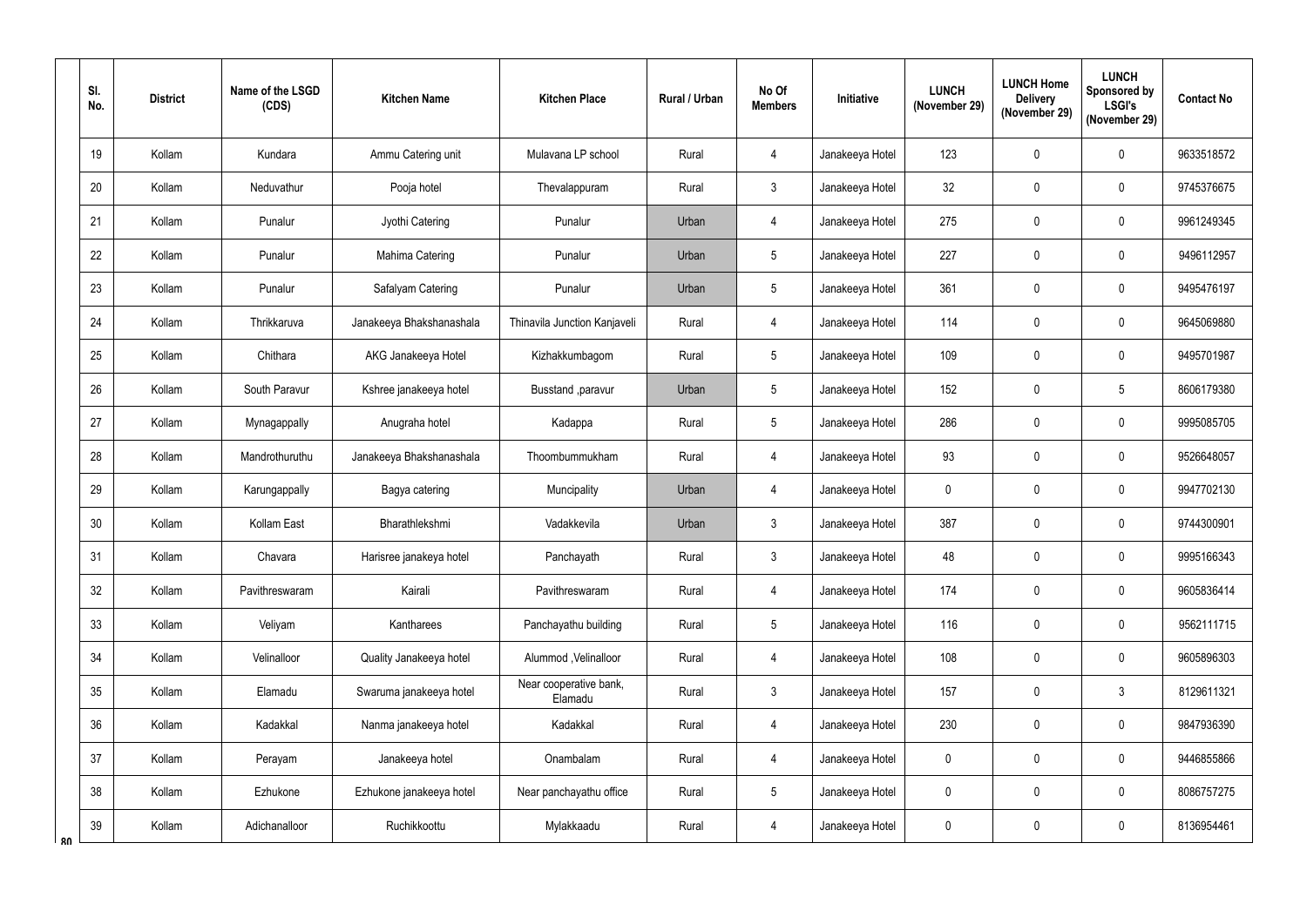|    | SI.<br>No. | <b>District</b> | Name of the LSGD<br>(CDS) | <b>Kitchen Name</b>          | <b>Kitchen Place</b>                                 | Rural / Urban | No Of<br><b>Members</b> | Initiative      | <b>LUNCH</b><br>(November 29) | <b>LUNCH Home</b><br><b>Delivery</b><br>(November 29) | <b>LUNCH</b><br>Sponsored by<br><b>LSGI's</b><br>(November 29) | <b>Contact No</b> |
|----|------------|-----------------|---------------------------|------------------------------|------------------------------------------------------|---------------|-------------------------|-----------------|-------------------------------|-------------------------------------------------------|----------------------------------------------------------------|-------------------|
| OU | 40         | Kollam          | Poruvazhi                 | Amma janakeeya hotel         | Poruvaxhy                                            | Rural         | 5                       | Janakeeya Hotel | 179                           | $\mathbf 0$                                           | $\mathbf 0$                                                    | 9656421272        |
|    | 41         | Kollam          | Nilamel                   | Vanitha Janakeeya Hotel      | Nilamel                                              | Rural         | 4                       | Janakeeya Hotel | 138                           | 0                                                     | $\mathbf 0$                                                    | 9447407264        |
|    | 42         | Kollam          | Panmana                   | SV janakeeya hotel           | Kollaka CN junction                                  | Rural         | $\mathbf{3}$            | Janakeeya Hotel | 115                           | $\mathbf 0$                                           | $\mathbf 0$                                                    | 8113020216        |
|    | 43         | Kollam          | Ummannoor                 | Thanal                       | Nellikunnam                                          | Rural         | 4                       | Janakeeya Hotel | 210                           | $\mathbf 0$                                           | $\mathbf 0$                                                    | 9656194614        |
|    | 44         | Kollam          | Kulathupuzha              | Karunya Janakeeya Hotel      | Thinkal karikkam                                     | Rural         | 4                       | Janakeeya Hotel | 203                           | 0                                                     | $\mathbf{0}$                                                   | 9048034267        |
|    | 45         | Kollam          | Kareepra                  | Kareepra janakeeya hotel     | Panchayathu office junction                          | Rural         | $5\overline{)}$         | Janakeeya Hotel | $\mathbf 0$                   | $\mathbf 0$                                           | $\mathbf 0$                                                    | 9656783244        |
|    | 46         | Kollam          | Piravanthur               | Thanima catering unit        | Piravanthoor                                         | Rural         | $5\overline{)}$         | Janakeeya Hotel | 141                           | $\mathbf 0$                                           | $\mathbf 0$                                                    | 9207907284        |
|    | 47         | Kollam          | Karavaloor                | Sreelekshmi Janakeeya Hotel  | Karavalur                                            | Rural         | $5\phantom{.0}$         | Janakeeya Hotel | 182                           | $\mathbf 0$                                           | $\mathbf 0$                                                    | 9745719860        |
|    | 48         | Kollam          | Kunnathur                 | Sneha janakeeya hotel        | Bhoothakuzhi                                         | Rural         | 3 <sup>1</sup>          | Janakeeya Hotel | 160                           | 0                                                     | $\mathbf 0$                                                    | 9061504141        |
|    | 49         | Kollam          | Alayaman                  | Sreelakam Janakeeya Hotel    | Karukone                                             | Rural         | 4                       | Janakeeya Hotel | 203                           | $\mathbf 0$                                           | $\mathbf{0}$                                                   | 8592858448        |
|    | 50         | Kollam          | Kottarakkara              | Ruchi                        | Kottarakkara christuraj hospital<br>hospital canteen | Urban         | $5\overline{)}$         | Janakeeya Hotel | 224                           | 0                                                     | $\boldsymbol{0}$                                               | 9447997809        |
|    | 51         | Kollam          | Chirakkara                | Bhoomika Jh                  | Bhajanamadam mukku                                   | Rural         | 5 <sup>5</sup>          | Janakeeya Hotel | 172                           | $\mathbf 0$                                           | $\mathbf{0}$                                                   | 9567024263        |
|    | 52         | Kollam          | Kalluvathukkal            | Deepam Jh                    | Parippally                                           | Rural         | 4                       | Janakeeya Hotel | $\mathbf 0$                   | 0                                                     | $\mathbf 0$                                                    | 8593984144        |
|    | 53         | Kollam          | Chirakkara                | Niram Jh                     | Vadakkemukku ,chirakkara                             | Rural         | 4                       | Janakeeya Hotel | 189                           | $\pmb{0}$                                             | $\pmb{0}$                                                      | 9847286593        |
|    | 54         | Kollam          | Velinalloor               | Mathrika janakeeya hotel     | Govt PHC canteen                                     | Rural         | $\overline{4}$          | Janakeeya Hotel | 137                           | $\pmb{0}$                                             | $\pmb{0}$                                                      | 7592859804        |
|    | 55         | Kollam          | East Kallada              | kudumbashree janakeeya hotel | marthandapuram                                       | Rural         | $5\phantom{.0}$         | Janakeeya Hotel | 243                           | $\mathbf 0$                                           | $\mathbf 0$                                                    | 9746964557        |
|    | 56         | Kollam          | Anchal                    | Malu janakeeya hotel         | Anchal, Town ward                                    | Rural         | 3 <sup>7</sup>          | Janakeeya Hotel | 307                           | $\pmb{0}$                                             | $\bf{0}$                                                       | 9656920091        |
|    | 57         | Kollam          | Kummil                    | Sreebhadra janakeeya hotel   | Thachonam                                            | Rural         | 3 <sup>1</sup>          | Janakeeya Hotel | 80                            | 0                                                     | $\mathbf 0$                                                    | 9846327312        |
|    | 58         | Kollam          | Yeroor                    | Oottupura janakeeya hotel    | yeroor                                               | Rural         | $6\phantom{.}$          | Janakeeya Hotel | 290                           | $\pmb{0}$                                             | $\pmb{0}$                                                      | 9526031467        |
|    | 59         | Kollam          | Nedumpana                 | Samthripthy janakeeya hotel  | Pallimon                                             | Rural         | $\overline{4}$          | Janakeeya Hotel | 23                            | $\pmb{0}$                                             | $\mathbf 0$                                                    | 9539780119        |
|    | 60         | Kollam          | Kollam                    | Ishwarya janakeeya hotel     | Near collectorate, Thevally<br>division              | Urban         | $\mathbf{3}$            | Janakeeya Hotel | $\mathbf 0$                   | 0                                                     | $\boldsymbol{0}$                                               | 8848893882        |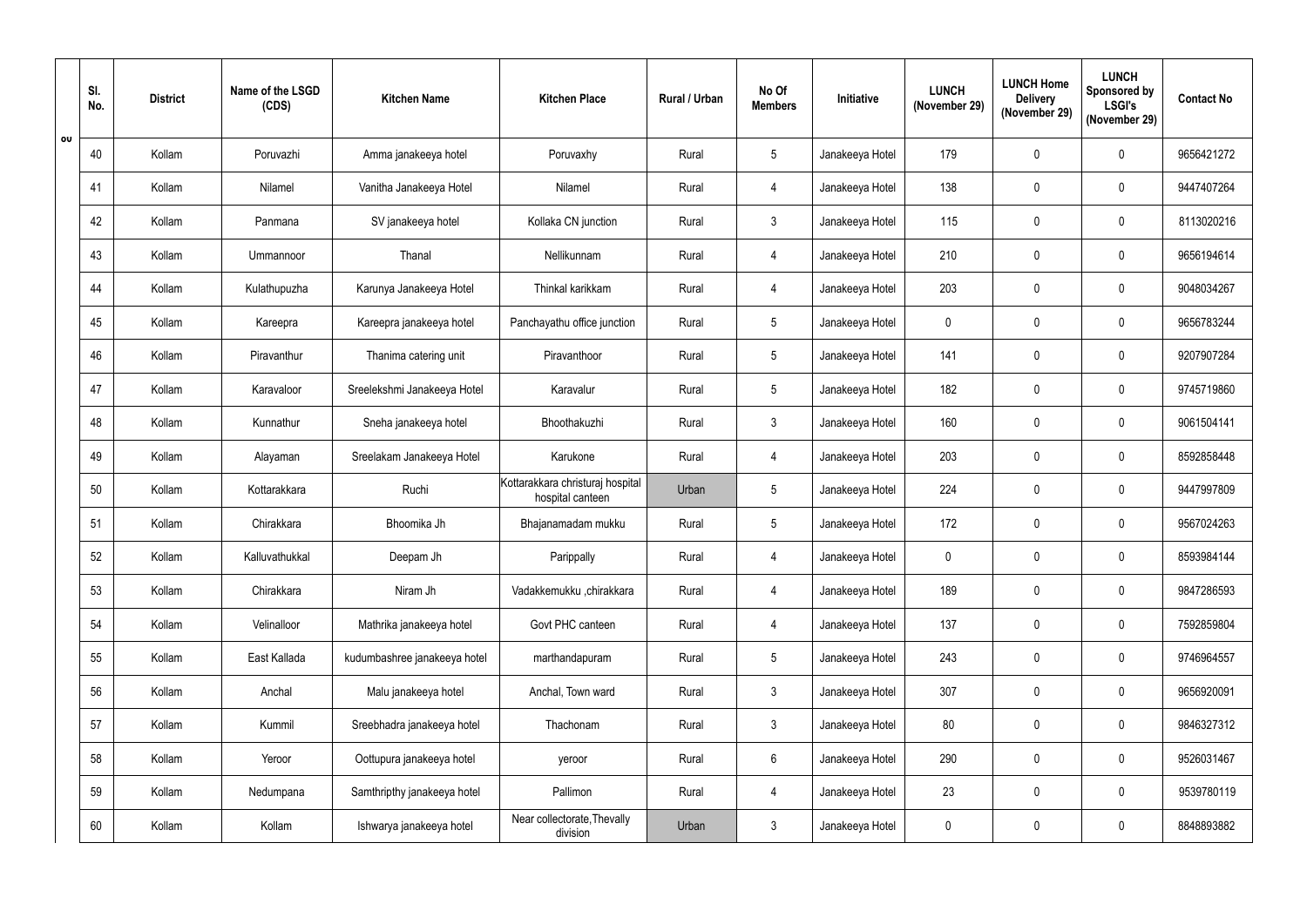| SI.<br>No. | <b>District</b> | Name of the LSGD<br>(CDS) | <b>Kitchen Name</b>                              | <b>Kitchen Place</b>      | Rural / Urban | No Of<br><b>Members</b> | <b>Initiative</b> | <b>LUNCH</b><br>(November 29) | <b>LUNCH Home</b><br><b>Delivery</b><br>(November 29) | <b>LUNCH</b><br>Sponsored by<br><b>LSGI's</b><br>(November 29) | <b>Contact No</b> |
|------------|-----------------|---------------------------|--------------------------------------------------|---------------------------|---------------|-------------------------|-------------------|-------------------------------|-------------------------------------------------------|----------------------------------------------------------------|-------------------|
| 61         | Kollam          | Edamulakkal               | Sahya janakeeya hotel                            | Edamulackal               | Rural         |                         | Janakeeya Hotel   | 136                           | $\mathbf 0$                                           | $\mathbf 0$                                                    | 7025532998        |
| 62         | Kollam          | Mylom                     | Amrutha                                          | Inchakkadu                | Rural         | 5 <sup>5</sup>          | Janakeeya Hotel   | 95                            | $\mathbf 0$                                           | $\mathbf 0$                                                    | 9539780965        |
| 63         | Kollam          | Thevalakkara              | Kerala Janakeeya Hotel                           | Thevalakkara              | Rural         | $\mathbf{3}$            | Janakeeya Hotel   | 107                           | $\mathbf 0$                                           | $\mathbf 0$                                                    | 9847291089        |
| 64         | Kollam          | Thalavoor                 | Kudumbasheree Nadan<br>Bhakshanashala            | Pidavoor                  | Rural         | 4                       | Janakeeya Hotel   | 127                           | $\mathbf 0$                                           | $\mathbf 0$                                                    | 9747324839        |
| 65         | Kollam          | Vilakkudy                 | vadhanam                                         | <b>KUNNICODU</b>          | Rural         | 5 <sup>5</sup>          | Janakeeya Hotel   | 165                           | 0                                                     | $\mathbf 0$                                                    | 9526354689        |
| 66         | Kollam          | Poothakkulam              | Avani catering                                   | Poothakkulam qp           | Rural         |                         | Janakeeya Hotel   | 80                            | $\mathbf 0$                                           | $\mathbf 0$                                                    | 9562782082        |
| 67         | Kollam          | Pathanapuram              | Pathanapuram Grama Panchayath<br>Janakeeya Hotel | Pathanapuram              | Rural         | 4                       | Janakeeya Hotel   | 128                           | $\mathbf 0$                                           | $\mathbf 0$                                                    | 9061291033        |
| 68         | Kollam          | Chadayamangalam           | Real janakeeya hotel                             | Chadayamangalam           | Rural         | $\mathbf{3}$            | Janakeeya Hotel   | 60                            | $\mathbf 0$                                           | $\mathbf 0$                                                    | 9562123039        |
| 69         | Kollam          | Elampalloor               | Kalavara janakeeya hotel                         | Ashupathri mukku, Kundara | Rural         | $5\overline{)}$         | Janakeeya Hotel   | 218                           | $\boldsymbol{0}$                                      | $\mathbf 0$                                                    | 8943182967        |
| 70         | Kollam          | Kottamkara                | Ishwarya janakeeya hotel                         | Keralapuram               | Rural         | 5 <sup>5</sup>          | Janakeeya Hotel   | $\mathbf{0}$                  | $\mathbf 0$                                           | $\overline{0}$                                                 | 9747765979        |
| 71         | Kollam          | Vettikavala               | Nanma                                            | Vettikkavala              | Rural         | 3                       | Janakeeya Hotel   | 162                           | $\boldsymbol{0}$                                      | $\mathbf 0$                                                    | 9645070430        |
| 72         | Kollam          | Pooyappally               | Anaswara janakeeya hotel                         | Maruthamanpally           | Rural         | 5 <sup>5</sup>          | Janakeeya Hotel   | 187                           | $\mathbf 0$                                           | $\overline{0}$                                                 | 9947289476        |
| 73         | Kollam          | Thenmala                  | Nanma janakeeya hotel                            | Thennala                  | Rural         | 4                       | Janakeeya Hotel   | $\mathbf 0$                   | $\pmb{0}$                                             | $\mathbf 0$                                                    | 9446274943        |
| 74         | Kollam          | Pattazhi                  | Suprabhatham Catering Unit                       | pattazhy                  | Rural         | 4                       | Janakeeya Hotel   | 56                            | $\pmb{0}$                                             | $\mathbf 0$                                                    | 9495195796        |
| 75         | Kollam          | Neendakara                | Darshana Janakeeya Hotel                         | Puthenthura Junction      | Rural         | $3\phantom{.0}$         | Janakeeya Hotel   | 168                           | $\boldsymbol{0}$                                      | $\pmb{0}$                                                      | 9633106463        |
| 76         | Kollam          | Panayam                   | snehadeepam activity group                       | Thanikkamukku             | Rural         | 4                       | Janakeeya Hotel   | $\mathbf 0$                   | $\mathbf 0$                                           | $\mathbf 0$                                                    | 8606117577        |
| 77         | Kollam          | Clappana                  | Vijayasree                                       | Near alumpeedika junction | Rural         | $5\phantom{.0}$         | Janakeeya Hotel   | $\mathbf 0$                   | $\boldsymbol{0}$                                      | $\mathbf 0$                                                    | 9567797660        |
| 78         | Kollam          | Sooranad South            | Akshaya janakeeya hotel                          | Patharam                  | Rural         | 4                       | Janakeeya Hotel   | 296                           | $\pmb{0}$                                             | $\mathbf 0$                                                    | 9746919825        |
| 79         | Kollam          | Edamulakkal               | Deepam janakeeya hotel                           | Edamulackal               | Rural         | 3 <sup>1</sup>          | Janakeeya Hotel   | 290                           | $\pmb{0}$                                             | $\boldsymbol{0}$                                               | 9400684494        |
| 80         | Kollam          | Aryankavu                 | Sevana janakeeya hotel                           | Kazhuthurutty             | Rural         | $3\phantom{.0}$         | Janakeeya Hotel   | 140                           | $\pmb{0}$                                             | $\mathbf 0$                                                    | 8921381398        |
| 81         | Kollam          | Pattazhi Vadakkekara      | Annapoorna                                       | Kaduvathode               | Rural         | 4                       | Janakeeya Hotel   | 93                            | $\pmb{0}$                                             | $\boldsymbol{0}$                                               | 7561013776        |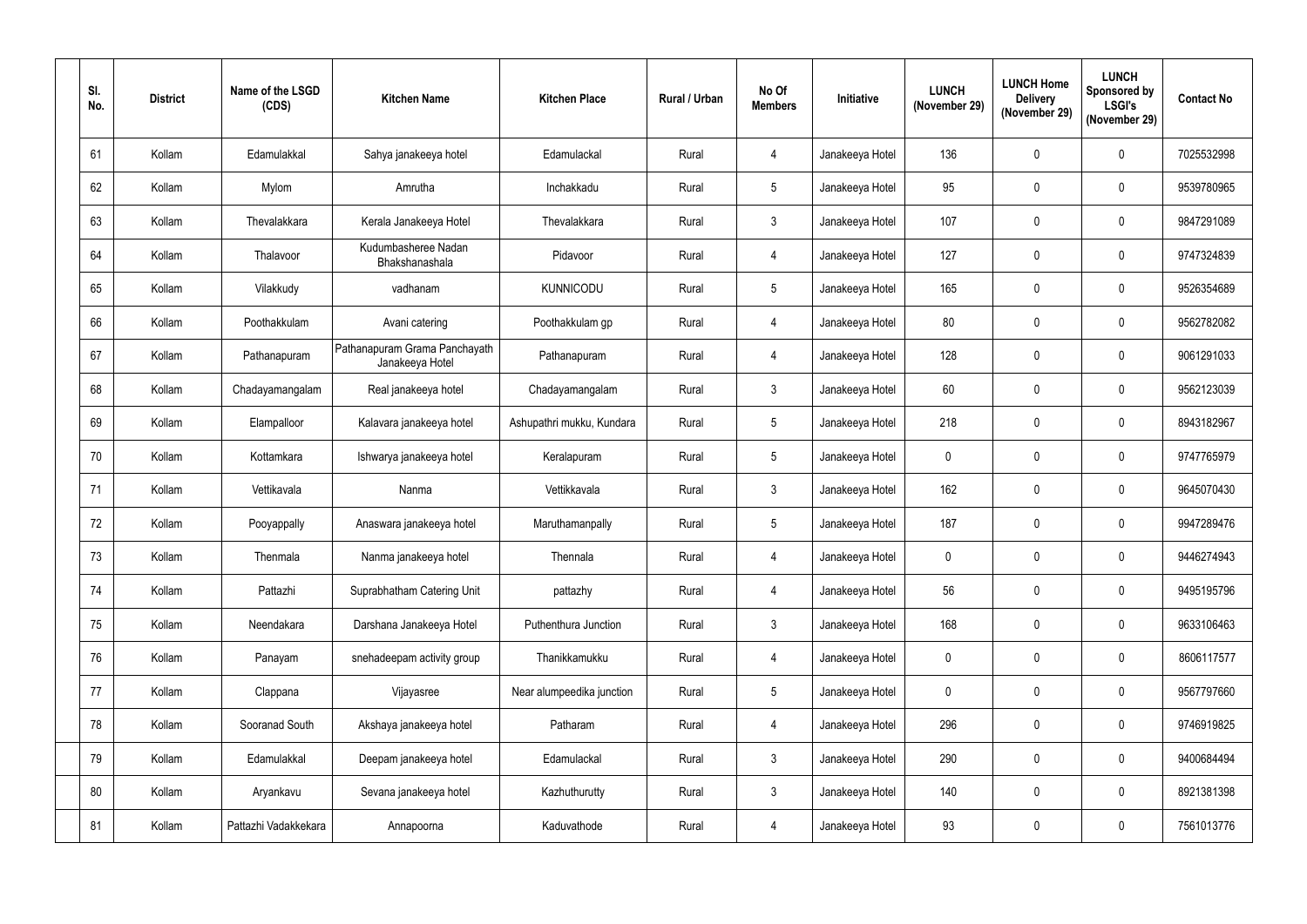|                 | SI.<br>No.     | <b>District</b> | Name of the LSGD<br>(CDS) | <b>Kitchen Name</b>                | <b>Kitchen Place</b>                   | Rural / Urban | No Of<br><b>Members</b> | Initiative      | <b>LUNCH</b><br>(November 29) | <b>LUNCH Home</b><br><b>Delivery</b><br>(November 29) | <b>LUNCH</b><br><b>Sponsored by</b><br><b>LSGI's</b><br>(November 29) | <b>Contact No</b> |
|-----------------|----------------|-----------------|---------------------------|------------------------------------|----------------------------------------|---------------|-------------------------|-----------------|-------------------------------|-------------------------------------------------------|-----------------------------------------------------------------------|-------------------|
|                 | 82             | Kollam          | Kulasekharapuram          | Vinayaka                           | Puthiykavu                             | Rural         | 4                       | Janakeeya Hotel | 220                           | $\mathbf 0$                                           | $\mathbf 0$                                                           | 9947499053        |
| 82 <sub>2</sub> |                |                 |                           |                                    |                                        |               | 354                     |                 | 11617                         | 136                                                   | $\boldsymbol{8}$                                                      |                   |
|                 |                | Kottayam        | Akalakkunnam              | Navaruchi                          | Chengalam                              | Rural         | $5\phantom{.0}$         | Janakeeya Hotel | 128                           | $\mathbf 0$                                           | $\mathbf 0$                                                           | 9188362235        |
|                 | $\overline{2}$ | Kottayam        | Arpookkara                | Niravu                             | <b>Medical College</b>                 | Rural         | 8                       | Janakeeya Hotel | 320                           | $\pmb{0}$                                             | $\pmb{0}$                                                             | 9744719092        |
|                 | $\mathbf{3}$   | Kottayam        | Arpookkara                | Ruchi Janakeeya Hotel              | Kaippuzha mutt                         | Rural         | $\overline{4}$          | Janakeeya Hotel | 225                           | $\mathbf 0$                                           | $\mathbf 0$                                                           | 9847147156        |
|                 | $\overline{4}$ | Kottayam        | Athirampuzha              | Hannas                             | Mannanam                               | Rural         | 4                       | Janakeeya Hotel | 41                            | $\mathbf 0$                                           | $\mathbf 0$                                                           | 9496136682        |
|                 | 5              | Kottayam        | Ayarkunnam                | Panchami Unit                      | Near PHC Ayarkunnam                    | Rural         | 5                       | Janakeeya Hotel | 40                            | $\mathbf 0$                                           | $\mathbf 0$                                                           | 9744560994        |
|                 | 6              | Kottayam        | Aymanam                   | Bisiya                             | Aymanam panchayath hall                | Rural         | 3 <sup>1</sup>          | Janakeeya Hotel | 115                           | $\mathbf 0$                                           | $\mathbf 0$                                                           | 9544560606        |
|                 |                | Kottayam        | Bharananganam             | Kudumbshree nadan<br>bhakshanasala | Bharananganam                          | Rural         | 3 <sup>1</sup>          | Janakeeya Hotel | 110                           | $\mathbf 0$                                           | $\mathbf 0$                                                           | 8113827680        |
|                 | 8              | Kottayam        | Changanassery             | Janakeeya Hotel                    | Near Railway station                   | Urban         | 3                       | Janakeeya Hotel | 110                           | $\mathbf 0$                                           | $\mathbf 0$                                                           | 7560866821        |
|                 | 9              | Kottayam        | Chemp                     | Thanima                            | Chemp                                  | Rural         | 4                       | Janakeeya Hotel | $\mathbf 0$                   | $\mathbf 0$                                           | $\mathbf 0$                                                           | 9809940907        |
|                 | 10             | Kottayam        | Chirakkadav               | <b>Udaya Catering Unit</b>         | Mahatma Gandhi Town Hall,<br>Ponkunnam | Rural         | 5 <sup>5</sup>          | Janakeeya Hotel | 86                            | $\mathbf 0$                                           | $\mathbf 0$                                                           | 6282479410        |
|                 | 11             | Kottayam        | Chirakkadav               | Sargam                             | Thekkethu Kavala                       | Rural         | 3 <sup>1</sup>          | Janakeeya Hotel | 68                            | $\pmb{0}$                                             | $\pmb{0}$                                                             | 9656087110        |
|                 | 12             | Kottayam        | Elikulam                  | Janakeeya Hotel Elikkulam          | Manchakuzhy                            | Rural         | 3 <sup>1</sup>          | Janakeeya Hotel | 41                            | $\pmb{0}$                                             | $\pmb{0}$                                                             | 9074768314        |
|                 | 13             | Kottayam        | Ettumanoor                | Gramashree cafe kudumbasree        | Nandanam auditorium,<br>Ettumanoor     | Urban         | 5 <sub>5</sub>          | Janakeeya Hotel | 99                            | $\pmb{0}$                                             | $\pmb{0}$                                                             | 9847334071        |
|                 | 14             | Kottayam        | Kadanad                   | Thanal catering                    | Kadanad                                | Rural         | 5 <sub>5</sub>          | Janakeeya Hotel | 55                            | $\pmb{0}$                                             | $\mathbf 0$                                                           | 9048099040        |
|                 | 15             | Kottayam        | Kadaplamattam             | Salt &pepper                       | Near Kadaplamattom CDS                 | Rural         | $\overline{4}$          | Janakeeya Hotel | 52                            | 29                                                    | $\mathbf 0$                                                           | 9645400860        |
|                 | 16             | Kottayam        | Kadaplamattam             | Kadaplamattam Janakeeya Hotel      | Vayala                                 | Rural         | $\overline{4}$          | Janakeeya Hotel | 48                            | 64                                                    | $\mathbf 0$                                                           | 9446804954        |
|                 | 17             | Kottayam        | Kaduthuruthy              | Janakeeya Hotel                    | Panchayath premise                     | Rural         | $6\overline{6}$         | Janakeeya Hotel | 89                            | $\pmb{0}$                                             | $\pmb{0}$                                                             | 9847166464        |
|                 | 18             | Kottayam        | Kallara                   | Vasuki Janakeeya hotel             | Kallara                                | Rural         | 3 <sup>1</sup>          | Janakeeya Hotel | 83                            | $\pmb{0}$                                             | $\mathbf 0$                                                           | 9846103478        |
|                 | 19             | Kottayam        | Kanakkari                 | Jesus                              | Pattithanam                            | Rural         | 5 <sub>5</sub>          | Janakeeya Hotel | 133                           | $\pmb{0}$                                             | $\boldsymbol{0}$                                                      | 9447192439        |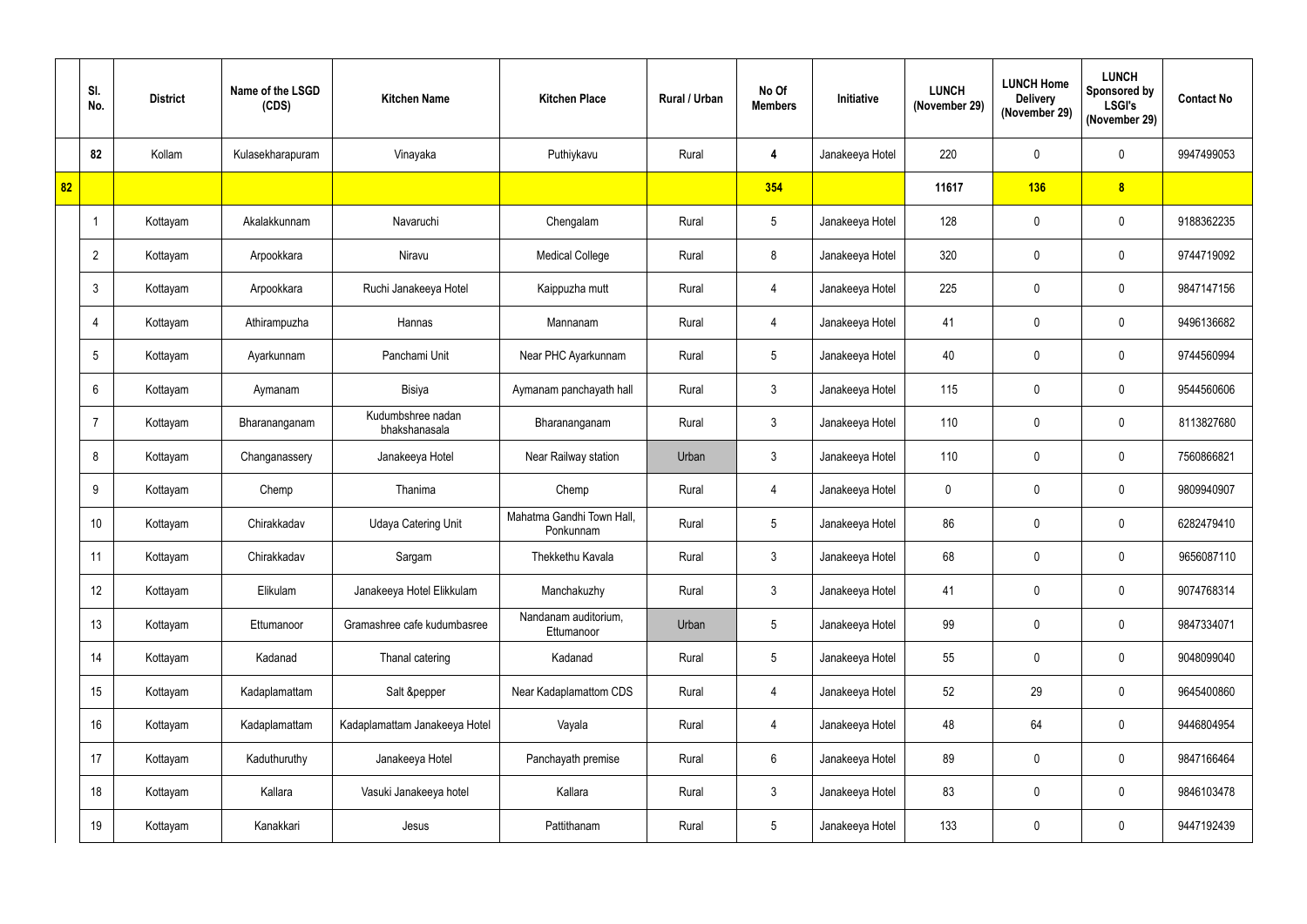|    | SI.<br>No. | <b>District</b> | Name of the LSGD<br>(CDS) | <b>Kitchen Name</b>             | <b>Kitchen Place</b>           | Rural / Urban | No Of<br><b>Members</b> | Initiative      | <b>LUNCH</b><br>(November 29) | <b>LUNCH Home</b><br><b>Delivery</b><br>(November 29) | <b>LUNCH</b><br><b>Sponsored by</b><br><b>LSGI's</b><br>(November 29) | <b>Contact No</b> |
|----|------------|-----------------|---------------------------|---------------------------------|--------------------------------|---------------|-------------------------|-----------------|-------------------------------|-------------------------------------------------------|-----------------------------------------------------------------------|-------------------|
|    | 20         | Kottayam        | Kangazha                  | Sulabha                         | Pathanadu                      | Rural         | $5\phantom{.0}$         | Janakeeya Hotel | 58                            | $\mathbf 0$                                           | $\mathbf 0$                                                           | 9847438293        |
|    | 21         | Kottayam        | Kanjirapally              | Vanitha canteen                 | Panchayath premise             | Rural         | $\mathbf{3}$            | Janakeeya Hotel | 132                           | $\mathbf 0$                                           | $\mathbf 0$                                                           | 9605391868        |
|    | 22         | Kottayam        | Karoor                    | Unarvu janakeeya hotel          | Valavoor                       | Rural         | $5\phantom{.0}$         | Janakeeya Hotel | 70                            | $\mathbf 0$                                           | $\mathbf 0$                                                           | 8304903250        |
|    | 23         | Kottayam        | Karukachal                | <b>Sukrutham Catering Unit</b>  | Karukachal                     | Rural         | $5\phantom{.0}$         | Janakeeya Hotel | 80                            | $\mathbf 0$                                           | $\mathbf 0$                                                           | 9847766843        |
|    | 24         | Kottayam        | Kidangoor                 | Janakeeya hotel                 | Kidangoor Panchayath           | Rural         | $\mathbf{3}$            | Janakeeya Hotel | 132                           | $\mathbf 0$                                           | $\mathbf 0$                                                           | 9048080292        |
|    | 25         | Kottayam        | Kooroppada                | Achus Janakeeya Hotel           | Panchayath                     | Rural         | $\mathbf{3}$            | Janakeeya Hotel | 47                            | $\mathbf 0$                                           | $\mathbf 0$                                                           | 9778121989        |
|    | 26         | Kottayam        | Koottickal                | Janakeeya hotel                 | Koottickal                     | Rural         | $5\overline{)}$         | Janakeeya Hotel | 98                            | $\mathbf 0$                                           | $\mathbf 0$                                                           | 9645219929        |
|    | 27         | Kottayam        | Koruthodu                 | Koruthodu Janakeeya Hotel       | Koruthodu                      | Rural         | $6\phantom{.}6$         | Janakeeya Hotel | 69                            | $\mathbf 0$                                           | $\mathbf 0$                                                           | 7510770418        |
|    | 28         | Kottayam        | KottayamNorth             | Alfa Canteen                    | Municipality Kottayam          | Urban         | $5\phantom{.0}$         | Janakeeya Hotel | $\mathbf 0$                   | $\mathbf 0$                                           | $\mathbf 0$                                                           | 9846571923        |
|    | 29         | Kottayam        | KottayamNorth             | Kerala cafe janakeeya hotel     | Choottuveli                    | Urban         | 3                       | Janakeeya Hotel | 360                           | $\mathbf 0$                                           | $\mathbf 0$                                                           | 8129337294        |
|    | 30         | Kottayam        | KottayamNorth             | Maria Janakeeya Hotel           | Chungam                        | Urban         | 5                       | Janakeeya Hotel | 245                           | $\mathbf 0$                                           | $\mathbf 0$                                                           | 9744843928        |
|    | 31         | Kottayam        | KottayamNorth             | Ambady Janakeeya Hotel          | Karapuzha                      | Urban         | 4                       | Janakeeya Hotel | $\mathbf 0$                   | $\mathbf 0$                                           | $\mathbf 0$                                                           | 9496374594        |
|    | 32         | Kottayam        | Kozhuvanal                | Rohini Janakeeya Hotel          | Vakkappulam                    | Rural         | $\mathbf{3}$            | Janakeeya Hotel | $\mathbf 0$                   | $\mathbf 0$                                           | $\mathbf 0$                                                           | 9400216885        |
|    | 33         | Kottayam        | Kuravilangadu             | kudumbashree janakeeya hotel    | kuravilangady by pass junction | Rural         | $5\phantom{.0}$         | Janakeeya Hotel | 180                           | $\mathbf 0$                                           | $\pmb{0}$                                                             | 7559022364        |
|    | 34         | Kottayam        | Kurichi                   | Swad Catering                   | Cheruvelippadi                 | Rural         | 4                       | Janakeeya Hotel | 284                           | $\pmb{0}$                                             | $\mathbf 0$                                                           | 9847891917        |
|    | 35         | Kottayam        | Madappally                | SR catering                     | Mammoodu                       | Rural         | $\mathbf{3}$            | Janakeeya Hotel | 148                           | $\pmb{0}$                                             | $\mathbf 0$                                                           | 9747702203        |
|    | 36         | Kottayam        | Manimala                  | Vanitha canteen                 | Manimala                       | Rural         | 3 <sup>1</sup>          | Janakeeya Hotel | 123                           | 0                                                     | $\pmb{0}$                                                             | 9946318069        |
|    | 37         | Kottayam        | Manjoor                   | Oruma catering unit             | Kuruppanthara                  | Rural         | $5\phantom{.0}$         | Janakeeya Hotel | 100                           | 57                                                    | $\overline{2}$                                                        | 9349189590        |
|    | 38         | Kottayam        | Manjoor                   | Deepam                          | Manjoor                        | Rural         | 5 <sub>5</sub>          | Janakeeya Hotel | $\mathbf 0$                   | $\pmb{0}$                                             | $\boldsymbol{0}$                                                      | 8547676135        |
|    | 39         | Kottayam        | Marangattupilly           | Marangattupilly Janakeeya Hotel | Marangattupilly                | Rural         | 4                       | Janakeeya Hotel | 195                           | $\pmb{0}$                                             | $\pmb{0}$                                                             | 9544416772        |
| R۷ | 40         | Kottayam        | Maravanthuruth            | Changathi                       | Maravanthuruth                 | Rural         | 4                       | Janakeeya Hotel | 58                            | $\pmb{0}$                                             | $\boldsymbol{0}$                                                      | 9744598169        |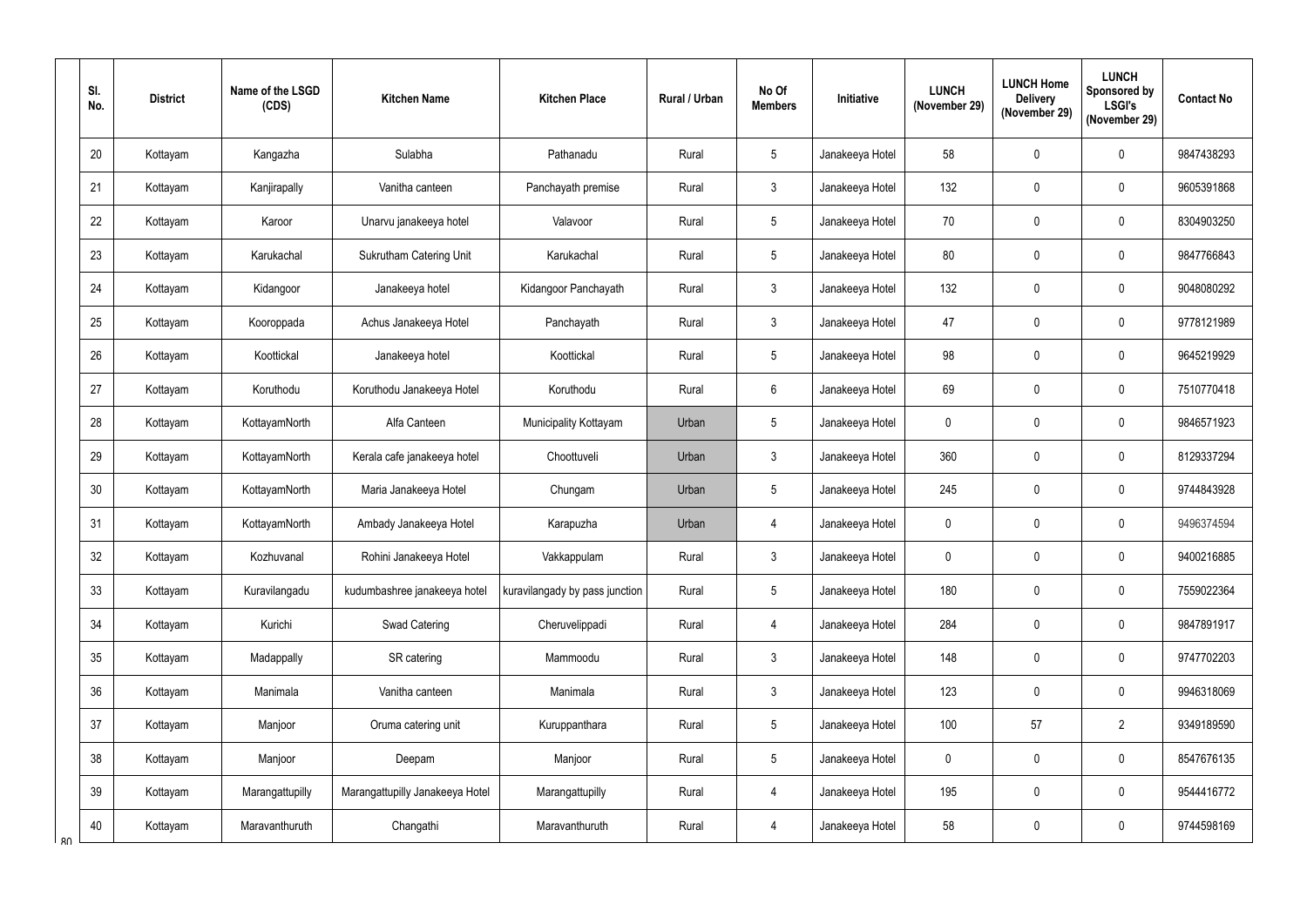|          | SI.<br>No. | <b>District</b> | Name of the LSGD<br>(CDS) | <b>Kitchen Name</b>         | <b>Kitchen Place</b>     | Rural / Urban | No Of<br><b>Members</b> | Initiative      | <b>LUNCH</b><br>(November 29) | <b>LUNCH Home</b><br><b>Delivery</b><br>(November 29) | <b>LUNCH</b><br><b>Sponsored by</b><br><b>LSGI's</b><br>(November 29) | <b>Contact No</b> |
|----------|------------|-----------------|---------------------------|-----------------------------|--------------------------|---------------|-------------------------|-----------------|-------------------------------|-------------------------------------------------------|-----------------------------------------------------------------------|-------------------|
| $\sigma$ | 41         | Kottayam        | Meenachil                 | Akshaya Janakeeya hotel     | Idamattam                | Rural         | 4                       | Janakeeya Hotel | 127                           | $\mathbf 0$                                           | $\overline{2}$                                                        | 9747190979        |
|          | 42         | Kottayam        | Meenachil                 | Archana janakeeya Hotel     | Paika                    | Rural         | $5\phantom{.0}$         | Janakeeya Hotel | 175                           | $\mathbf 0$                                           | $\mathbf 0$                                                           | 9048759539        |
|          | 43         | Kottayam        | Meenadom                  | <b>Nainus</b>               | Meenadom                 | Rural         | $\mathfrak{Z}$          | Janakeeya Hotel | 65                            | $\mathbf 0$                                           | $\mathbf 0$                                                           | 9539752801        |
|          | 44         | Kottayam        | Melukavu                  | Seenayi Cafe centre         | Melukavumattam           | Rural         | $5\overline{)}$         | Janakeeya Hotel | $\mathbf 0$                   | $\mathbf 0$                                           | $\mathbf 0$                                                           | 9744546703        |
|          | 45         | Kottayam        | Moonnilav                 | Aiswarya                    | Moonnilav                | Rural         | $\mathbf{3}$            | Janakeeya Hotel | 109                           | $\mathbf 0$                                           | $\mathbf 0$                                                           | 8281227689        |
|          | 46         | Kottayam        | Mulakkulam                | Janakeeya Hotel             | Moorkkattilpadi          | Rural         | 4                       | Janakeeya Hotel | 68                            | $\mathbf 0$                                           | $\mathbf 0$                                                           | 9747856382        |
|          | 47         | Kottayam        | Mundakkayam               | Janakeeya Hotel Mundakkayam | Mundakkayam              | Rural         | 6                       | Janakeeya Hotel | 102                           | $\mathbf 0$                                           | $\mathbf 0$                                                           | 9495314979        |
|          | 48         | Kottayam        | Nedumkunnam               | Nanma Kudumbashree Unit     | Nedumkunnam              | Rural         | $5\overline{)}$         | Janakeeya Hotel | 61                            | $\mathbf 0$                                           | $\mathbf 0$                                                           | 7306791612        |
|          | 49         | Kottayam        | Neendoor                  | Gruhasree ME Unit           | Panchayath               | Rural         | $\mathbf{3}$            | Janakeeya Hotel | 46                            | $\mathbf 0$                                           | $\mathbf 0$                                                           | 9847756958        |
|          | 50         | Kottayam        | Njeezhoor                 | Annapoorna Janakeeya Hotel  | Panchayath               | Rural         | 4                       | Janakeeya Hotel | 74                            | $\mathbf 0$                                           | $\mathbf 0$                                                           | 9745246839        |
|          | 51         | Kottayam        | Pala                      | Harithasree catering        | Chethimattam             | Urban         | $5\phantom{.0}$         | Janakeeya Hotel | 224                           | $\mathbf 0$                                           | $\mathbf 0$                                                           | 9895154240        |
|          | 52         | Kottayam        | Pampady                   | Thrupthi                    | Pampady Town             | Rural         | $5\overline{)}$         | Janakeeya Hotel | 18                            | $\mathbf 0$                                           | $\mathbf 0$                                                           | 9633013622        |
|          | 53         | Kottayam        | Panachikkadu              | Ruchi Canteen               | Paruthumpara             | Rural         | $5\phantom{.0}$         | Janakeeya Hotel | 100                           | $\mathbf 0$                                           | $\mathbf 0$                                                           | 9656411494        |
|          | 54         | Kottayam        | Parathodu                 | Janakeeya Hotel Parathodu   | Panchayath               | Rural         | 4                       | Janakeeya Hotel | 65                            | $\mathbf 0$                                           | $\mathbf 0$                                                           | 7907455541        |
|          | 55         | Kottayam        | Paippadu                  | Thejus                      | Paippadu                 | Rural         | $5\phantom{.0}$         | Janakeeya Hotel | $\mathbf 0$                   | $\pmb{0}$                                             | $\mathbf 0$                                                           | 7034621426        |
|          | 56         | Kottayam        | Poonjar                   | Haritham                    | Poonjar                  | Rural         | $5\phantom{.0}$         | Janakeeya Hotel | 85                            | $\mathbf 0$                                           | $\mathbf 0$                                                           | 9495235348        |
|          | 57         | Kottayam        | Ramapuram                 | Ruchi                       | Ramapuram                | Rural         | 4                       | Janakeeya Hotel | 110                           | 50                                                    | $\mathbf 0$                                                           | 9495107277        |
|          | 58         | Kottayam        | T.V.Puram                 | Vijaya Janakeeya Hotel      | TV Puram                 | Rural         | 3 <sup>1</sup>          | Janakeeya Hotel | 25                            | $\pmb{0}$                                             | $\mathbf 0$                                                           | 9847614136        |
|          | 59         | Kottayam        | Teekkoy                   | Kairali                     | Vagamattom, Kallambhagam | Rural         | 3 <sup>7</sup>          | Janakeeya Hotel | 79                            | $\pmb{0}$                                             | $\pmb{0}$                                                             | 7025702768        |
|          | 60         | Kottayam        | Thalanad                  | Nanma                       | Muttambhagam Kavala      | Rural         | 3 <sup>1</sup>          | Janakeeya Hotel | $\overline{0}$                |                                                       |                                                                       | 9961289547        |
|          | 61         | Kottayam        | Thalappalam               | Ameya                       | Thalappalam              | Rural         | 4                       | Janakeeya Hotel | 123                           | $\mathbf 0$                                           | $\pmb{0}$                                                             | 7025932626        |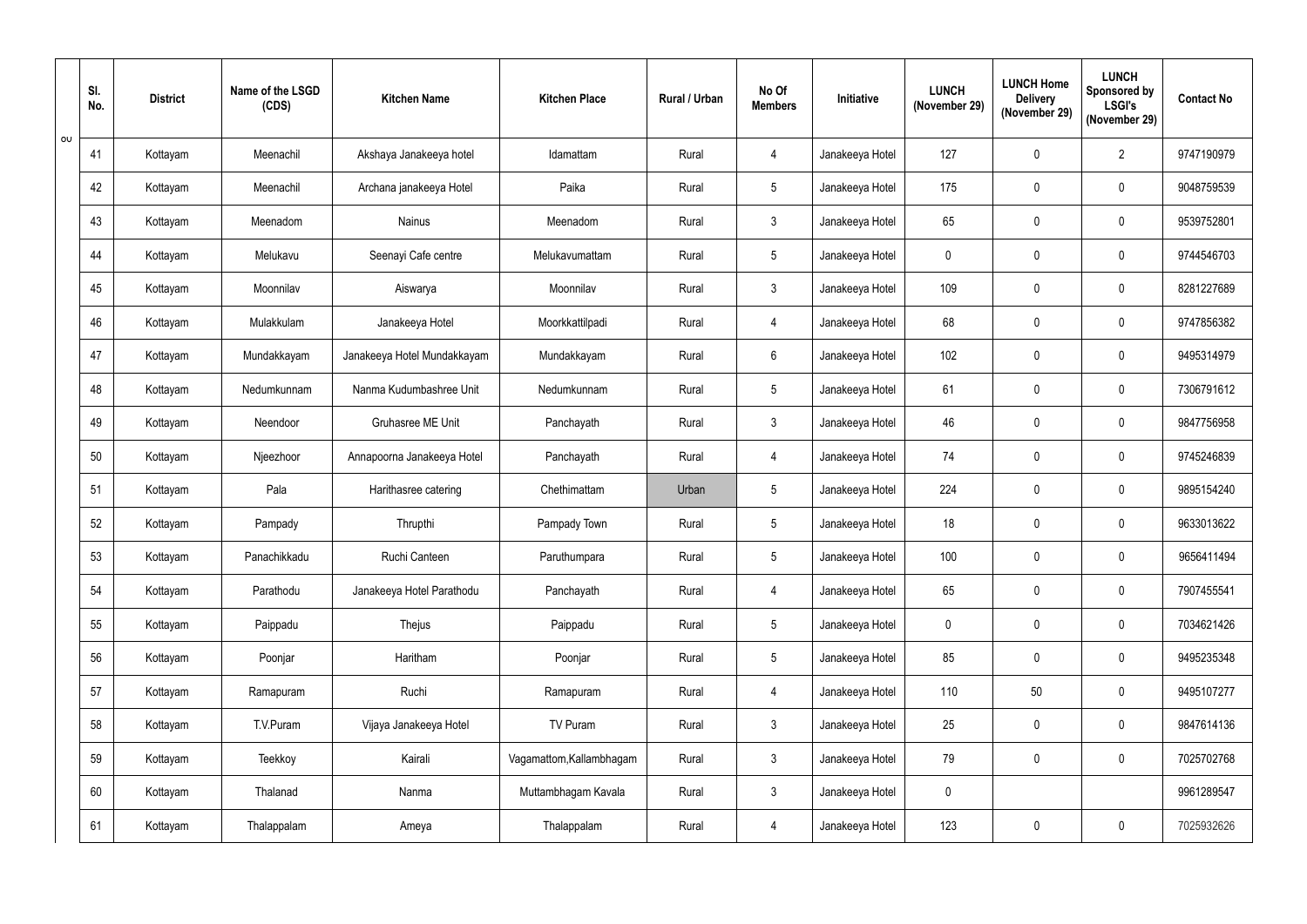|    | SI.<br>No. | <b>District</b> | Name of the LSGD<br>(CDS) | <b>Kitchen Name</b>                                      | <b>Kitchen Place</b>                        | Rural / Urban | No Of<br><b>Members</b> | Initiative      | <b>LUNCH</b><br>(November 29) | <b>LUNCH Home</b><br><b>Delivery</b><br>(November 29) | <b>LUNCH</b><br>Sponsored by<br><b>LSGI's</b><br>(November 29) | <b>Contact No</b> |
|----|------------|-----------------|---------------------------|----------------------------------------------------------|---------------------------------------------|---------------|-------------------------|-----------------|-------------------------------|-------------------------------------------------------|----------------------------------------------------------------|-------------------|
|    | 62         | Kottayam        | Thalayolaparambu          | kudumbashree janakeeya hotel                             | Thalayolaparambu                            | Rural         | 3                       | Janakeeya Hotel | 99                            | 8                                                     | $\mathbf 0$                                                    | 7994830570        |
|    | 63         | Kottayam        | Thidanadu                 | Janani                                                   | Chemmlamattam                               | Rural         | $6\overline{6}$         | Janakeeya Hotel | 152                           | $\mathbf 0$                                           | 0\$                                                            | 9562695545        |
|    | 64         | Kottayam        | Thidanadu                 | Krishna                                                  | Near Panchayath                             | Rural         | $\overline{4}$          | Janakeeya Hotel | 140                           | $\mathbf 0$                                           | $\mathbf 0$                                                    | 9605565960        |
|    | 65         | Kottayam        | Thiruvarppu               | Sreeparvathy food products                               | Illickal                                    | Rural         | $\mathbf{3}$            | Janakeeya Hotel | 163                           | $\mathbf 0$                                           | $\mathbf 0$                                                    | 9747289846        |
|    | 66         | Kottayam        | Thrikkodithanam           | Swanthanam                                               | Thrikkodithanam                             | Rural         | 5 <sup>5</sup>          | Janakeeya Hotel | 75                            | $\mathbf 0$                                           | $\mathbf 0$                                                    | 7902729237        |
|    | 67         | Kottayam        | Udayanapuram              | Uppum Mulakum                                            | Nerekadavu                                  | Rural         | 3                       | Janakeeya Hotel | 34                            | $\mathbf 0$                                           | $\mathbf 0$                                                    | 8111850728        |
|    | 68         | Kottayam        | Udayanapuram              | Aiswarya Activity Group                                  | Vaikom Block Panchayath                     | Rural         | 5 <sup>5</sup>          | Janakeeya Hotel | 65                            | $\mathbf 0$                                           | $\mathbf{0}$                                                   | 9847437286        |
|    | 69         | Kottayam        | Uzhavoor                  | Uzhavoor Janakeeya Hotel                                 | Uzhavoor Town                               | Rural         | 8                       | Janakeeya Hotel | 210                           | 82                                                    | 15                                                             | 9746074266        |
|    | 70         | Kottayam        | Vaikom                    | <b>Chanees Eats</b>                                      | Chalapparambu                               | Urban         | 4                       | Janakeeya Hotel | 104                           | $\mathbf 0$                                           | $\mathbf 0$                                                    | 9446467389        |
|    | 71         | Kottayam        | Vakathanam                | Padheyam                                                 | Njaliakuzhi                                 | Rural         | $6^{\circ}$             | Janakeeya Hotel | 185                           | $\mathbf 0$                                           | $\mathbf{0}$                                                   | 9495010073        |
|    | 72         | Kottayam        | Vazhappally               | Udayam                                                   | Vazhappally                                 | Rural         | 4                       | Janakeeya Hotel | 121                           | $\mathbf 0$                                           | $\mathbf 0$                                                    | 9562267564        |
|    | 73         | Kottayam        | Vazhoor                   | Kudumbashree Canteen Unit At<br>Vazhoor Grama Panchayath | Vazhoor Grama Panchayath<br><b>Building</b> | Rural         | 5 <sup>5</sup>          | Janakeeya Hotel | 50                            | $\mathbf 0$                                           | $\mathbf{0}$                                                   | 9544717796        |
|    | 74         | Kottayam        | Vazhoor                   | New India                                                | Nedumavu                                    | Rural         | 3 <sup>1</sup>          | Janakeeya Hotel | 26                            | $\pmb{0}$                                             | $\mathbf 0$                                                    | 9744581242        |
|    | 75         | Kottayam        | Vechoor                   | Treeland Annapoorna                                      | <b>Bund Road</b>                            | Rural         | 3 <sup>1</sup>          | Janakeeya Hotel | 94                            | $\pmb{0}$                                             | $\pmb{0}$                                                      | 8606814487        |
|    | 76         | Kottayam        | Veliyannoor               | Thanima foods                                            | Veliyannoor                                 | Rural         | 3                       | Janakeeya Hotel | 163                           | $\pmb{0}$                                             | $\pmb{0}$                                                      | 9744392147        |
|    | 77         | Kottayam        | Vellavoor                 | Uppum Mulakum Janakeeya Hotel                            | Panchayath premise                          | Rural         | 5 <sub>5</sub>          | Janakeeya Hotel | 30                            | $\pmb{0}$                                             | $\mathbf 0$                                                    | 9188317288        |
|    | 78         | Kottayam        | Velloor                   | Puzhayoram catering                                      | Near Velloor cds office                     | Rural         | $\overline{4}$          | Janakeeya Hotel | 72                            | $\pmb{0}$                                             | $\mathbf 0$                                                    | 9895522286        |
|    | 79         | Kottayam        | Vijayapuram               | Niravu                                                   | Iranjal                                     | Rural         | 3 <sup>1</sup>          | Janakeeya Hotel | 189                           | $\pmb{0}$                                             | $\mathbf 0$                                                    | 9495245895        |
|    | 80         | Kottayam        | Vijayapuram               | Renown Janakeeya Hotel                                   | Vadavathoor                                 | Rural         | $5\phantom{.0}$         | Janakeeya Hotel | 141                           | $\pmb{0}$                                             | $\pmb{0}$                                                      | 8606536302        |
| 80 |            |                 |                           |                                                          |                                             |               | 336                     |                 | 7991                          | 290                                                   | 19                                                             |                   |
|    |            | Kozhikode       | Balussery                 | Unarvu Janakeeya Hotel                                   | Balussery                                   | Rural         | 5 <sub>5</sub>          | Janakeeya Hotel | 165                           | $\pmb{0}$                                             | $\pmb{0}$                                                      | 95440 03929       |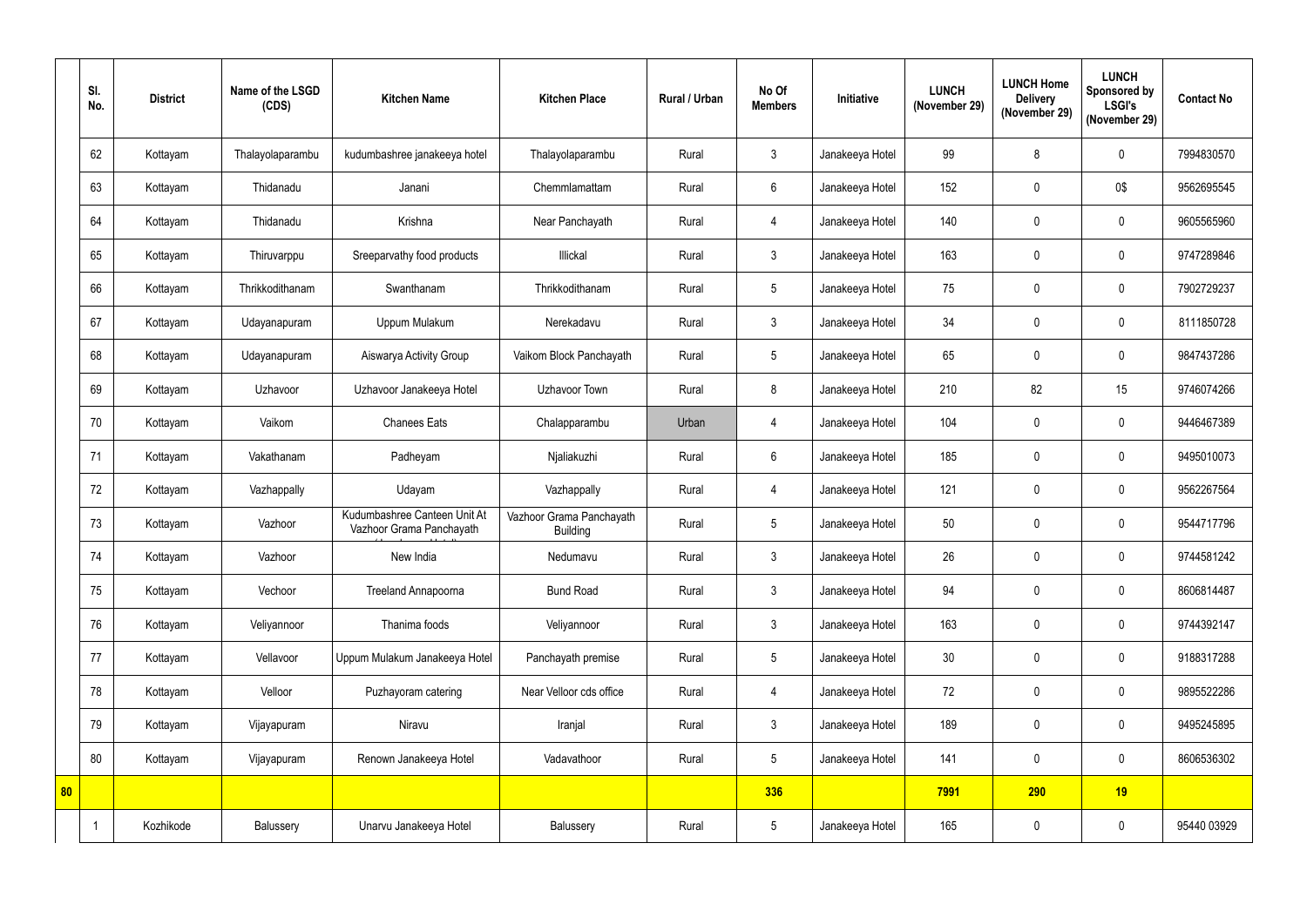| SI.<br>No.      | <b>District</b> | Name of the LSGD<br>(CDS) | <b>Kitchen Name</b>            | <b>Kitchen Place</b>                  | Rural / Urban | No Of<br><b>Members</b> | Initiative      | <b>LUNCH</b><br>(November 29) | <b>LUNCH Home</b><br><b>Delivery</b><br>(November 29) | <b>LUNCH</b><br>Sponsored by<br><b>LSGI's</b><br>(November 29) | <b>Contact No</b> |
|-----------------|-----------------|---------------------------|--------------------------------|---------------------------------------|---------------|-------------------------|-----------------|-------------------------------|-------------------------------------------------------|----------------------------------------------------------------|-------------------|
| $\overline{2}$  | Kozhikode       | Panangad                  | Kairali Janakeeya Hotel        | Balussery mukku at KK<br>hospital     | Rural         | $\mathbf{3}$            | Janakeeya Hotel | 458                           | $\mathbf 0$                                           | $\mathbf 0$                                                    | 97450 85782       |
| $\mathfrak{Z}$  | Kozhikode       | Koorachundu               | Koorachundu Janakeeya hotel    | Koorachundu                           | Rural         | 4                       | Janakeeya Hotel | 270                           | $\mathbf 0$                                           | $\mathbf 0$                                                    | 94967 07886       |
| $\overline{4}$  | Kozhikode       | Koorachundu               | Koottayma Janakeeya Hotel      | Kallanode                             | Rural         | $5\phantom{.0}$         | Janakeeya Hotel | 350                           | $\mathbf 0$                                           | $\mathbf 0$                                                    | 94967 26850       |
| $5\phantom{.0}$ | Kozhikode       | Kottur                    | Sneha Janakeeya Hotel          | Kottur                                | Rural         | $5\phantom{.0}$         | Janakeeya Hotel | 127                           | $\mathbf 0$                                           | $\mathbf 0$                                                    | 97456 72101       |
| $6\phantom{.}$  | Kozhikode       | Naduvannur                | Naduvannur Janakeeya Hotel     | Naduvannur                            | Rural         | $\overline{7}$          | Janakeeya Hotel | 355                           | $\mathbf 0$                                           | $\mathbf{0}$                                                   | 8592-031802       |
| $\overline{7}$  | Kozhikode       | Naduvannur                | Kudumbashree Janakeeya Hotel   | Anjolimukku                           | Rural         | $\mathbf{3}$            | Janakeeya Hotel | 428                           | $\mathbf 0$                                           | $\mathbf 0$                                                    | 9995947043        |
| 8               | Kozhikode       | Ulliyeri                  | Ulliyeri Janakeeya Hotel       | Ulliyeri                              | Rural         | 4                       | Janakeeya Hotel | 380                           | 0                                                     | $\mathbf 0$                                                    | 89434 06681       |
| 9               | Kozhikode       | Unnikulam                 | Swad Janakeeya Hotel           | Ekarool Kaappil Road                  | Rural         | $\mathbf{3}$            | Janakeeya Hotel | 691                           | $\mathbf 0$                                           | $\mathbf 0$                                                    | 85475 75474       |
| 10              | Kozhikode       | Unnikulam                 | Chaithanya Janakeeya Hotel     | Opposite unnikulam<br>gramapanchayath | Rural         | $\mathfrak{Z}$          | Janakeeya Hotel | 648                           | $\mathbf 0$                                           | $\mathbf 0$                                                    | 87141 31460       |
| 11              | Kozhikode       | Nanminda                  | Akshaya vanitha hotel          | Nanminda panchayath building          | Rural         | $\mathbf{3}$            | Janakeeya Hotel | 120                           | $\mathbf 0$                                           | $\mathbf 0$                                                    | 9961184212        |
| 12              | Kozhikode       | Thalakkulathur            | Thalakkulathur Janakeeya Hotel | Parambath                             | Rural         | 4                       | Janakeeya Hotel | 283                           | $\mathbf 0$                                           | $\mathbf 0$                                                    | 7593067511        |
| 13              | Kozhikode       | Kakkodi                   | Kakkodi Janakeeya Hotel        | Kakkodi Bazar                         | Rural         | $\overline{7}$          | Janakeeya Hotel | 275                           | $\mathbf 0$                                           | $\mathbf 0$                                                    | 8943123615        |
| 14              | Kozhikode       | Chelannur                 | Oottupura Janakeeya Hotel      | Ambalathukulangara                    | Rural         | 7                       | Janakeeya Hotel | 92                            | $\mathbf 0$                                           | $\overline{2}$                                                 | 9846010528        |
| 15              | Kozhikode       | Narikkuni                 | Amma Janakeeya Hotel           | Narikkuni                             | Rural         | $\mathfrak{Z}$          | Janakeeya Hotel | 180                           | $\pmb{0}$                                             | $\pmb{0}$                                                      | 9645606562        |
| 16              | Kozhikode       | Kakkoor                   | Janakeeya Hotel Kakkoor        | Kakkoor                               | Rural         | $5\phantom{.0}$         | Janakeeya Hotel | 119                           | $\pmb{0}$                                             | $\overline{4}$                                                 | 8592050112        |
| 17              | Kozhikode       | Koduvally                 | Sadhya Janakeeya Hotel         | G M L P School, Koduvally             | Urban         | $5\phantom{.0}$         | Janakeeya Hotel | 531                           | $\mathbf 0$                                           | $\mathbf 0$                                                    | 8593898831        |
| 18              | Kozhikode       | Koduvally                 | KKN Janakeeya Hotel Koduvally  | Nellamkandi                           | Urban         | $\mathfrak{Z}$          | Janakeeya Hotel | 179                           | $\mathbf 0$                                           | $\mathbf 0$                                                    | 9847650894        |
| 19              | Kozhikode       | Koduvally                 | Swad Janakeeya Hotel           | Manipuram                             | Urban         | $5\phantom{.0}$         | Janakeeya Hotel | 240                           | 0                                                     | $\mathbf 0$                                                    | 9946991995        |
| 20              | Kozhikode       | Madavoor                  | Madavoor Janakeeya Hotel       | Near madavoor panchayath              | Rural         | $5\phantom{.0}$         | Janakeeya Hotel | 243                           | 0                                                     | $\mathbf 0$                                                    | 8547590842        |
| 21              | Kozhikode       | Omasseri                  | Annapoornna Janakeeya Hotel    | Omasseri                              | Rural         | 4                       | Janakeeya Hotel | 312                           | $\pmb{0}$                                             | $\pmb{0}$                                                      | 9605102599        |
| 22              | Kozhikode       | Puthuppadi                | Ruchi Janakeeya Hotel          | Puthupadi                             | Rural         | $5\overline{)}$         | Janakeeya Hotel | 282                           | $\pmb{0}$                                             | $\boldsymbol{0}$                                               | 7909113114        |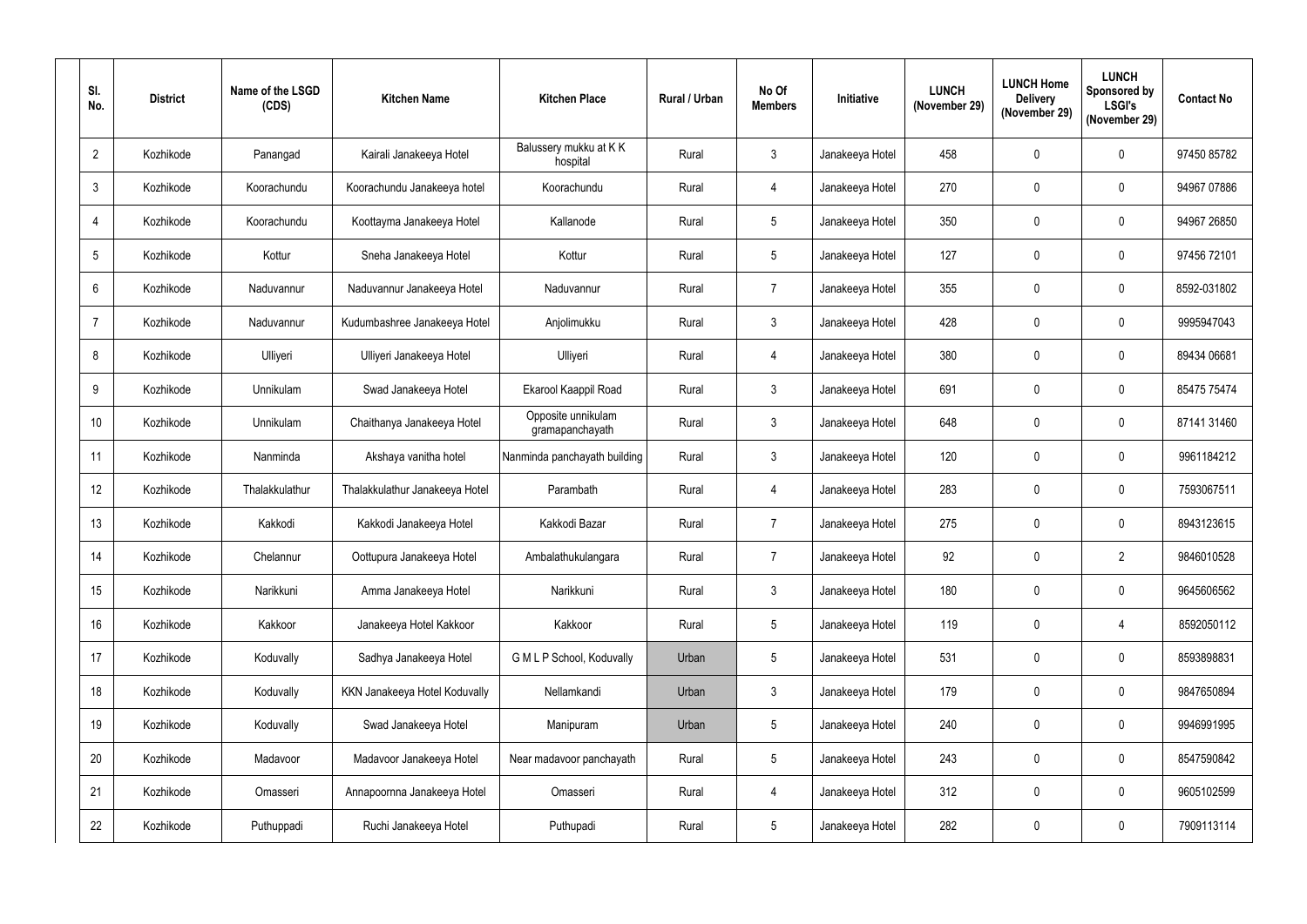| SI.<br>No. | <b>District</b> | Name of the LSGD<br>(CDS) | <b>Kitchen Name</b>                      | <b>Kitchen Place</b>                        | <b>Rural / Urban</b> | No Of<br><b>Members</b> | <b>Initiative</b> | <b>LUNCH</b><br>(November 29) | <b>LUNCH Home</b><br><b>Delivery</b><br>(November 29) | <b>LUNCH</b><br><b>Sponsored by</b><br><b>LSGI's</b><br>(November 29) | <b>Contact No</b> |
|------------|-----------------|---------------------------|------------------------------------------|---------------------------------------------|----------------------|-------------------------|-------------------|-------------------------------|-------------------------------------------------------|-----------------------------------------------------------------------|-------------------|
| 23         | Kozhikode       | Kizhakkoth                | Swad Janakeeya Hotel                     | Mariveettilthazham                          | Rural                | 4                       | Janakeeya Hotel   | 120                           | $\mathbf 0$                                           | $\mathbf 0$                                                           | 9847086665        |
| 24         | Kozhikode       | Thamarassery              | Pavithram Janakeeya hotel                | Thamarassery old stand                      | Rural                | $6\phantom{.}$          | Janakeeya Hotel   | 327                           | $\mathbf 0$                                           | $\mathbf 0$                                                           | 9048389661        |
| 25         | Kozhikode       | Kodenchery                | Kairali Janakeeya Hotel                  | Kodenchery                                  | Rural                | 4                       | Janakeeya Hotel   | 120                           | $\mathbf 0$                                           | $\mathbf{0}$                                                          | 9446037829        |
| 26         | Kozhikode       | Koodaranji                | Ruchikkoot Janakeeya Hotel               | Koodaranji                                  | Rural                | $6\phantom{.}$          | Janakeeya Hotel   | 289                           | $\mathbf 0$                                           | $\mathbf 0$                                                           | 9496439278        |
| 27         | Kozhikode       | Thiruvambadi              | Pulari Janakeeya Hotel                   | Thondimmal                                  | Rural                | $5\phantom{.0}$         | Janakeeya Hotel   | 136                           | $\mathbf 0$                                           | $\mathbf 0$                                                           | 7034264232        |
| 28         | Kozhikode       | Kattippara                | Ruchi Janakeeya Hotel                    | Chamal                                      | Rural                | $6\phantom{.}6$         | Janakeeya Hotel   | 201                           | $\mathbf 0$                                           | $\mathbf 0$                                                           | 7591974045        |
| 29         | Kozhikode       | Koyilandy North           | Naveena canteen                          | Near new bus stand                          | Urban                | $\overline{7}$          | Janakeeya Hotel   | 608                           | $\mathbf 0$                                           | $\overline{4}$                                                        | 9544185262        |
| 30         | Kozhikode       | Koyilandy North           | Koyilandi Nagarasabha Janakeeya<br>Hotel | Near Kollamchira                            | Urban                | 10 <sup>°</sup>         | Janakeeya Hotel   | 356                           | $\mathbf 0$                                           | $\mathbf 0$                                                           | 8943191728        |
| 31         | Kozhikode       | Koyilandi South           | Snehadeepam Janakeeya Hotel              | Muthambi                                    | Urban                | $6\phantom{.}$          | Janakeeya Hotel   | 63                            | 0                                                     | $\mathbf 0$                                                           | 9188198658        |
| 32         | Kozhikode       | Chengottukavu             | Amma Janakeeya Hotel                     | Edakkulam                                   | Rural                | $5\overline{)}$         | Janakeeya Hotel   | 145                           | $\mathbf 0$                                           | $\mathbf 0$                                                           | 9048235785        |
| 33         | Kozhikode       | Atholi                    | Atholi Janakeeya Hotel                   | Kodassery                                   | Rural                | 4                       | Janakeeya Hotel   | 122                           | $\mathbf 0$                                           | $\mathbf 0$                                                           | 9072499251        |
| 34         | Kozhikode       | Moodadi                   | Ruchi Janakeeya Hotel                    | Moodadi                                     | Rural                | $5\phantom{.0}$         | Janakeeya Hotel   | 356                           | $\mathbf 0$                                           | $\mathbf 0$                                                           | 8281226403        |
| 35         | Kozhikode       | Chemancheri               | Annapoornna Janakeeya Hotel              | Pookkad                                     | Rural                | 5                       | Janakeeya Hotel   | 159                           | $\mathbf 0$                                           |                                                                       | 9048235785        |
| 36         | Kozhikode       | Arikkulam                 | Thanima Janakeeya Hotel                  | Kurudimukku                                 | Rural                | 4                       | Janakeeya Hotel   | 159                           | $\mathbf 0$                                           | $\mathbf 0$                                                           | 9645137125        |
| 37         | Kozhikode       | Arikkulam                 | Ruchiyidam Janakeeya Hotel               | Arikkulam                                   | Rural                | 4                       | Janakeeya Hotel   | 71                            | $\pmb{0}$                                             | $\mathbf 0$                                                           | 9048410803        |
| 38         | Kozhikode       | Kozhikode Central.        | Ruchikkoott                              | <b>District Veterinary Hospital</b>         | Urban                | $\mathfrak{Z}$          | Janakeeya Hotel   | 985                           | 345                                                   | $\mathbf 0$                                                           | 7025774213        |
| 39         | Kozhikode       | Kozhikode Central         | Sneha Ruchikkoott                        | Mankavu                                     | Urban                | $\overline{4}$          | Janakeeya Hotel   | 338                           | 60                                                    | $\mathbf 0$                                                           | 8921995031        |
| 40         | Kozhikode       | Kozhikode Central         | Tripthi Janakeeya Hotel                  | Near AMLP School,<br>Moozhikkal             | Urban                | $\mathfrak{Z}$          | Janakeeya Hotel   | $\overline{0}$                | $\mathbf 0$                                           | $\mathbf 0$                                                           | 8129200288        |
| 41         | Kozhikode       | Kozhikode Central         | New Ganesh                               | Kovoor, near library                        | Urban                | $5\phantom{.0}$         | Janakeeya Hotel   | 895                           | 170                                                   | $\mathbf 0$                                                           | 9349123701        |
| 42         | Kozhikode       | Kozhikode Central         | Ruchippura Janakeeya Hotel               | Near Focus mall, New bus<br>stand Kozhikode | Urban                | $\mathbf{3}$            | Janakeeya Hotel   | 1075                          | $\mathbf 0$                                           | $\mathbf 0$                                                           | 9605602806        |
| 43         | Kozhikode       | Kozhikode Central         | Souparnika Janakeeya Hotel               | Medical college near chest<br>hospital      | Urban                | 6                       | Janakeeya Hotel   | 463                           | $\mathbf 0$                                           | $\boldsymbol{0}$                                                      | 8281709784        |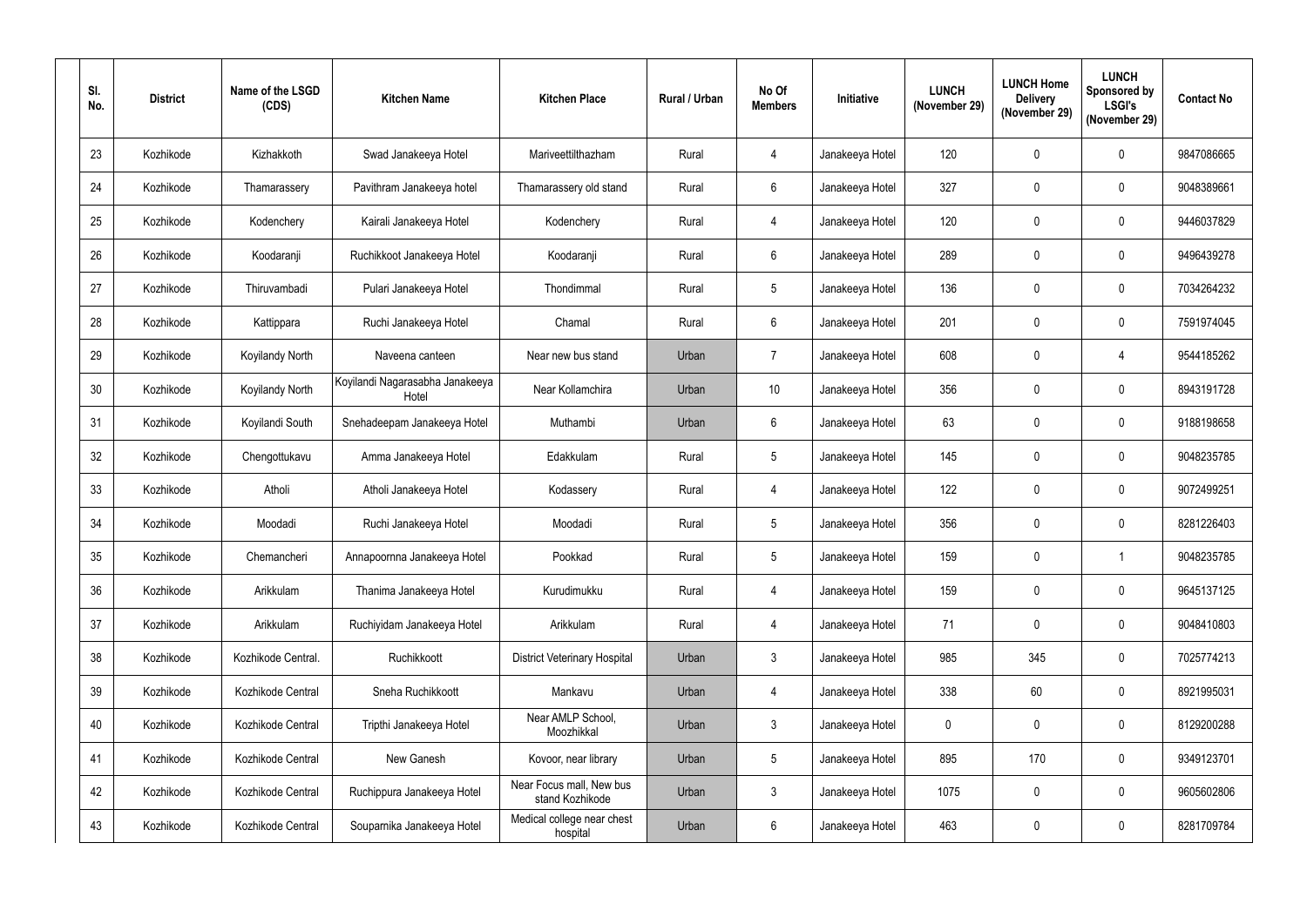|     | SI.<br>No. | <b>District</b> | Name of the LSGD<br>(CDS) | <b>Kitchen Name</b>            | <b>Kitchen Place</b>               | Rural / Urban | No Of<br><b>Members</b> | Initiative      | <b>LUNCH</b><br>(November 29) | <b>LUNCH Home</b><br><b>Delivery</b><br>(November 29) | <b>LUNCH</b><br>Sponsored by<br><b>LSGI's</b><br>(November 29) | <b>Contact No</b> |
|-----|------------|-----------------|---------------------------|--------------------------------|------------------------------------|---------------|-------------------------|-----------------|-------------------------------|-------------------------------------------------------|----------------------------------------------------------------|-------------------|
|     | 44         | Kozhikode       | Kozhikode North           | Udayam kudumbasree canteen     | Thadambattuthazham                 | Urban         | 5 <sup>5</sup>          | Janakeeya Hotel | 650                           | 69                                                    | $\mathbf 0$                                                    | 7736850096        |
|     | 45         | Kozhikode       | Kozhikode North           | Ruchi                          | Elathoor, Chettikulam              | Urban         | 4                       | Janakeeya Hotel | 314                           | $\mathbf 0$                                           | $\mathbf 0$                                                    | 9947743713        |
|     | 46         | Kozhikode       | Kozhikode North           | Tasty Janakeeya Hotel          | <b>Butt road</b>                   | Urban         | 5 <sup>5</sup>          | Janakeeya Hotel | 661                           | 50                                                    | $\mathbf 0$                                                    | 9074462795        |
|     | 47         | Kozhikode       | Kozhikode North           | Oruma                          | Eranjikkal                         | Urban         | 4                       | Janakeeya Hotel | 409                           | 13                                                    | $\pmb{0}$                                                      |                   |
|     | 48         | Kozhikode       | Feroke                    | Ruchi vanitha mess             | <b>Feroke Muncipality</b>          | Urban         | $\overline{7}$          | Janakeeya Hotel | 208                           | $\mathbf 0$                                           | $\mathbf 0$                                                    | 9544468026        |
|     | 49         | Kozhikode       | Feroke                    | Mithra Janakeeya Hotel         | Ambalangadi                        | Urban         | 5 <sup>5</sup>          | Janakeeya Hotel | 270                           | $\mathbf 0$                                           | $\mathbf 0$                                                    | 9847657229        |
|     | 50         | Kozhikode       | Ramanattukara             | Tasty catering unit            | Ramanattukara                      | Urban         | $6\overline{6}$         | Janakeeya Hotel | 469                           | $\mathbf 0$                                           | $\mathbf 0$                                                    | 9961004004        |
|     | 51         | Kozhikode       | KozhikodeSouth            | Ushass cattering               | Meenchantha school                 | Urban         | $5\phantom{.0}$         | Janakeeya Hotel | 783                           | $\mathbf 0$                                           | $\mathbf 0$                                                    | 9645629224        |
|     | 52         | Kozhikode       | Kozhikode South           | Oruma                          | Naduvattam                         | Urban         | 4                       | Janakeeya Hotel | 386                           | $\mathbf 0$                                           | $\mathbf 0$                                                    | 9747405960        |
| 104 | 53         | Kozhikode       | Kozhikode South           | Ruchi Janakeeya Hotel          | Kundayithode                       | Urban         | $5\overline{)}$         | Janakeeya Hotel | 568                           | $\boldsymbol{0}$                                      | $\mathbf 0$                                                    | 9526521036        |
|     | 54         | Kozhikode       | Kozhikode South           | Five star                      | Palayam                            | Urban         | 4                       | Janakeeya Hotel | 478                           | $\mathbf 0$                                           | $\mathbf 0$                                                    | 9744307041        |
|     | 55         | Kozhikode       | Olavanna                  | Kailamadam Janakeeya Hotel     | Pantheerankavu bypass              | Rural         | $6^{\circ}$             | Janakeeya Hotel | 432                           | 186                                                   | $\mathbf 0$                                                    | 9526123535        |
|     | 56         | Kozhikode       | Olavanna                  | Snehitha Janakeeya Hotel       | Kunnathupalam                      | Rural         | $6\phantom{.}6$         | Janakeeya Hotel | 312                           | 199                                                   | $\mathbf 0$                                                    | 9072771905        |
|     | 57         | Kozhikode       | Kadalundi                 | Kadambhari Janakeeya Hotel     | Mannoor valavil                    | Rural         | $6\overline{6}$         | Janakeeya Hotel | 185                           | $\pmb{0}$                                             | $\pmb{0}$                                                      | 9349923675        |
|     | 58         | Kozhikode       | Mukkam                    | Mukkam Friends Janakeeya hotel | Mukkam                             | Urban         | $\overline{4}$          | Janakeeya Hotel | 489                           | $\pmb{0}$                                             | $\pmb{0}$                                                      | 9497215604        |
|     | 59         | Kozhikode       | Mukkam                    | Oottupura Janakeeya Hotel      | Manassery                          | Urban         | 4                       | Janakeeya Hotel | 482                           | $\pmb{0}$                                             | $\mathbf 0$                                                    | 9645563417        |
|     | 60         | Kozhikode       | Chathamangalam            | Prakruthi                      | Chathamangalam vipanana<br>kendram | Rural         | $5\overline{)}$         | Janakeeya Hotel | 110                           | $\pmb{0}$                                             | $\mathbf 0$                                                    | 9745828787        |
|     | 61         | Kozhikode       | Perumanna                 | Thushara Janakeeya Hotel       | Vallikkunnu                        | Rural         | 5 <sub>5</sub>          | Janakeeya Hotel | 192                           | $\mathbf 0$                                           | $\mathbf 0$                                                    | 8113873612        |
|     | 62         | Kozhikode       | Kodiyathur                | Kanivu                         | Eranjimavu                         | Rural         | $\overline{4}$          | Janakeeya Hotel | 168                           | $\pmb{0}$                                             | $\pmb{0}$                                                      | 9048094053        |
|     | 63         | Kozhikode       | Karassery                 | Karassery CDS Janakeeya Hotel  | Near karassery panchayath          | Rural         | $\overline{4}$          | Janakeeya Hotel | 140                           | $\pmb{0}$                                             | $\pmb{0}$                                                      | 9645120636        |
|     | 64         | Kozhikode       | Kuruvattoor               | Nanma Janakeeya Hotel          | Payambra                           | Rural         | $\overline{4}$          | Janakeeya Hotel | 132                           | $\pmb{0}$                                             | $\boldsymbol{0}$                                               | 8547413299        |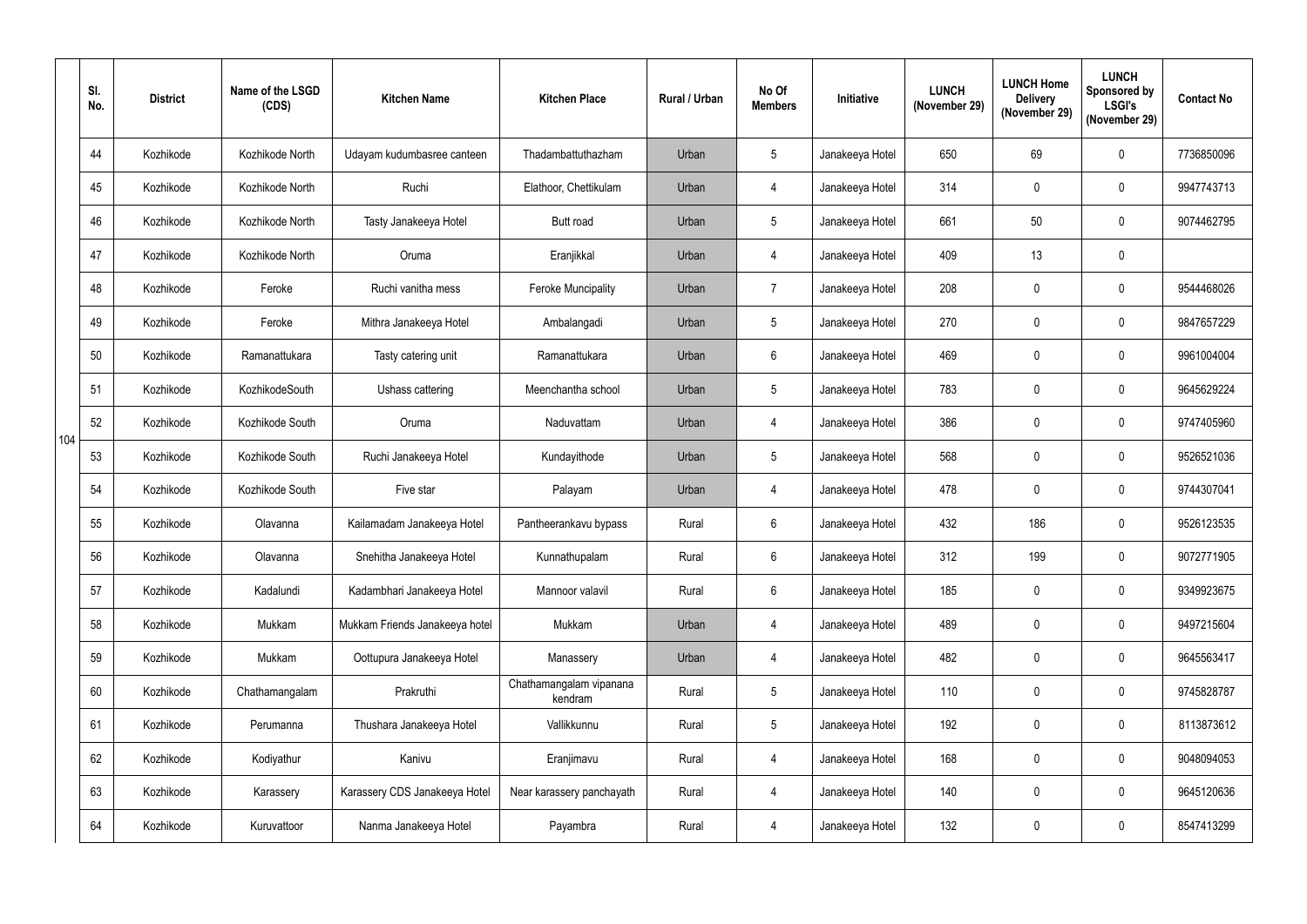| SI.<br>No. | <b>District</b> | Name of the LSGD<br>(CDS) | <b>Kitchen Name</b>                                  | <b>Kitchen Place</b>                               | <b>Rural / Urban</b> | No Of<br><b>Members</b> | Initiative      | <b>LUNCH</b><br>(November 29) | <b>LUNCH Home</b><br><b>Delivery</b><br>(November 29) | <b>LUNCH</b><br><b>Sponsored by</b><br><b>LSGI's</b><br>(November 29) | <b>Contact No</b> |
|------------|-----------------|---------------------------|------------------------------------------------------|----------------------------------------------------|----------------------|-------------------------|-----------------|-------------------------------|-------------------------------------------------------|-----------------------------------------------------------------------|-------------------|
| 65         | Kozhikode       | Mavoor                    | Koottayma Janakeeya Hotel                            | Mavoor                                             | Rural                | 4                       | Janakeeya Hotel | 310                           | $\mathbf 0$                                           | $\mathbf 0$                                                           | 9961856227        |
| 66         | Kozhikode       | Peruvayal                 | Tripthi Janakeeya Hotel                              | Velliparambu                                       | Rural                | $5\phantom{.0}$         | Janakeeya Hotel | 115                           | $\mathbf 0$                                           | $\mathbf 0$                                                           | 6238723687        |
| 67         | Kozhikode       | Kunnamangalam             | Snehapuram Janakeeya Hotel                           | Karanthoor                                         | Rural                | $\mathbf{3}$            | Janakeeya Hotel | $\mathbf 0$                   | $\mathbf 0$                                           | $\mathbf 0$                                                           | 9048545152        |
| 68         | Kozhikode       | Kuttiadi                  | Janakeeya Hotel                                      | Kuttiadi Town                                      | Rural                | 9                       | Janakeeya Hotel | 252                           | $\mathbf 0$                                           | $\mathbf 0$                                                           | 8606099575        |
| 69         | Kozhikode       | Kavilumpara               | Kavilumpara panchayath<br>Janakeeya Hotel            | Thottilpalam                                       | Rural                | 4                       | Janakeeya Hotel | 360                           | $\mathbf 0$                                           | $\mathbf 0$                                                           | 8157900256        |
| 70         | Kozhikode       | Maruthonkara              | Thanima Janakeeya Hotel                              | Adukkath                                           | Rural                | $5\phantom{.0}$         | Janakeeya Hotel | 416                           | $\mathbf 0$                                           | $\overline{2}$                                                        | 9846974198        |
| 71         | Kozhikode       | Velom                     | Samridhi                                             | Kallumpuram - Theekkuni                            | Rural                | 5                       | Janakeeya Hotel | 185                           | $\mathbf 0$                                           | $\mathbf 0$                                                           | 9846813401        |
| 72         | Kozhikode       | Kunnummal                 | Ruchi Janakeeya Hotel                                | Kakkattil                                          | Rural                | 5                       | Janakeeya Hotel | 330                           | 0                                                     | $\mathbf 0$                                                           | 9605800608        |
| 73         | Kozhikode       | Naripatta                 | Sthree sakthi Janakeeya Hotel                        | Kaiveli                                            | Rural                | 5                       | Janakeeya Hotel | 102                           | 0                                                     | $\mathbf 0$                                                           | 9645339232        |
| 74         | Kozhikode       | Kayakkodi                 | Samridhi Janakeeya Hotel                             | Kayakkodi                                          | Rural                | $5\overline{)}$         | Janakeeya Hotel | 218                           | $\mathbf 0$                                           | $\mathbf 0$                                                           | 9495587551        |
| 75         | Kozhikode       | Thurayur                  | Cds coffee house                                     | Thurayur                                           | Rural                | $5\phantom{.0}$         | Janakeeya Hotel | 285                           | 0                                                     | $\mathbf 0$                                                           | 9048028293        |
| 76         | Kozhikode       | Payyoli                   | Mithra                                               | Payyoli Municipality                               | Urban                | 5                       | Janakeeya Hotel | 270                           | $\mathbf 0$                                           | $\mathbf 0$                                                           | 8606505900        |
| 77         | Kozhikode       | Meppayur                  | Ruchi canteen                                        | Meppayur                                           | Rural                | 5                       | Janakeeya Hotel | 269                           | $\mathbf 0$                                           | $\mathbf 0$                                                           | 9447469729        |
| 78         | Kozhikode       | Thikkodi                  | Kaippunnyam Janakeeya Hotel                          | Thikkodi                                           | Rural                | $5\phantom{.0}$         | Janakeeya Hotel | 205                           | 0                                                     | $\pmb{0}$                                                             | 9526071250        |
| 79         | Kozhikode       | Keezhariyur               | Tripthi Janakeeya Hotel                              | Arayanattu para                                    | Rural                | 8                       | Janakeeya Hotel | 254                           | $\pmb{0}$                                             | $\pmb{0}$                                                             | 8592834034        |
| 80         | Kozhikode       | Chakkittappara            | Chakkittapara cds Hotel                              | Chakkittapara CDS                                  | Rural                | $\mathbf{3}$            | Janakeeya Hotel | 211                           | $\mathbf 0$                                           | $\mathbf 0$                                                           | 9526881089        |
| 81         | Kozhikode       | Cheruvannur               | Vanitha canteen                                      | near cheruvannur panchayath<br>office, Cheruvannur | Rural                | $5\phantom{.0}$         | Janakeeya Hotel | 195                           | 0                                                     | $\mathbf 0$                                                           | 9400676505        |
| 82         | Kozhikode       | Koothali                  | Salkara stationary cum Coffee<br>house and photostat | Near Koothali panchayath<br>office                 | Rural                | $6\phantom{.}6$         | Janakeeya Hotel | 163                           | $\pmb{0}$                                             | $\pmb{0}$                                                             | 9847642496        |
| 83         | Kozhikode       | Changaroth                | Changorath Janakeeya Hotel                           | Near Vadakkumbad HSS                               | Rural                | $5\phantom{.0}$         | Janakeeya Hotel | $\bf{0}$                      | $\mathbf 0$                                           | $\pmb{0}$                                                             | 9747353283        |
| 84         | Kozhikode       | Perambra                  | Perambra Janakeeya Hotel                             | Perambra                                           | Rural                | 4                       | Janakeeya Hotel | 192                           | $\mathbf 0$                                           | $\mathbf 0$                                                           | 6238677483        |
| 85         | Kozhikode       | Kayanna                   | Kudumbashree Janakeeya Hotel<br>Kayanna              | Kayanna Bazar                                      | Rural                | $\mathbf{3}$            | Janakeeya Hotel | 70                            | $\mathbf 0$                                           | $\pmb{0}$                                                             | 9496130121        |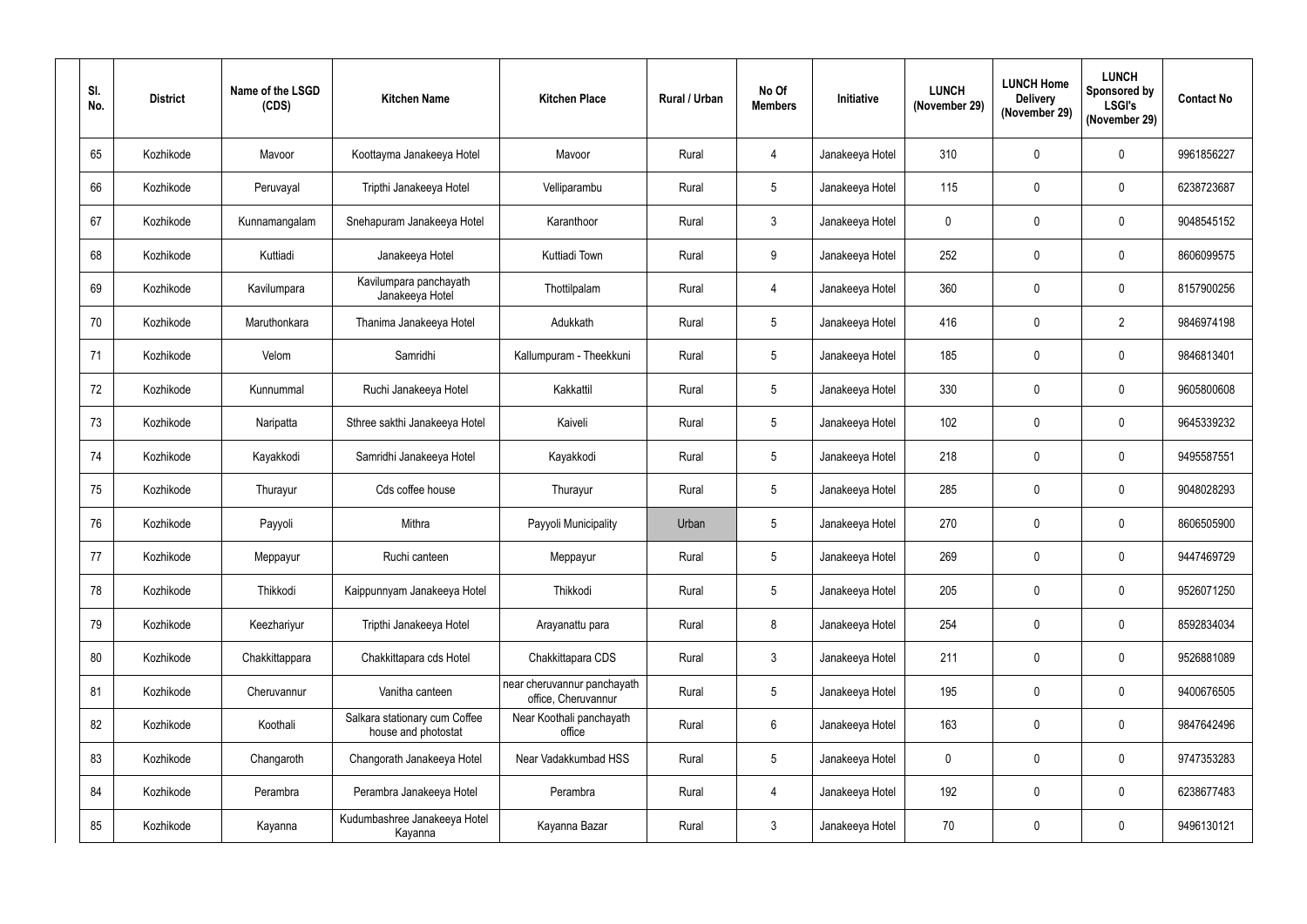|            | SI.<br>No. | <b>District</b> | Name of the LSGD<br>(CDS) | <b>Kitchen Name</b>                      | <b>Kitchen Place</b>                             | Rural / Urban | No Of<br><b>Members</b> | Initiative      | <b>LUNCH</b><br>(November 29) | <b>LUNCH Home</b><br><b>Delivery</b><br>(November 29) | <b>LUNCH</b><br>Sponsored by<br><b>LSGI's</b><br>(November 29) | <b>Contact No</b> |
|------------|------------|-----------------|---------------------------|------------------------------------------|--------------------------------------------------|---------------|-------------------------|-----------------|-------------------------------|-------------------------------------------------------|----------------------------------------------------------------|-------------------|
|            | 86         | Kozhikode       | Nochad                    | Kudumbashree Janakeeya Hotel             | Muliyangal                                       | Rural         | 5 <sup>5</sup>          | Janakeeya Hotel | 233                           | $\mathbf 0$                                           | $\mathbf 0$                                                    | 7034944936        |
|            | 87         | Kozhikode       | Ayenchery                 | Janakeeya Hotel Ayanchery                | Ayanchery                                        | Rural         | 4                       | Janakeeya Hotel | 137                           | $\mathbf 0$                                           | $\mathbf 0$                                                    | 8078369520        |
|            | 88         | Kozhikode       | Maniyur                   | Ruchikoott Vanitha Hotel                 | Near maniyur panchayath<br>office, Navodaya stop | Rural         | $\overline{4}$          | Janakeeya Hotel | 130                           | $\mathbf 0$                                           | $\mathbf 0$                                                    | 9400097895        |
|            | 89         | Kozhikode       | Villiappally              | Janakeeya Hotel Villiappally             | Keezhal Mukku                                    | Rural         | 4                       | Janakeeya Hotel | 220                           | $\mathbf 0$                                           | $\mathbf 0$                                                    | 8086472039        |
|            | 90         | Kozhikode       | Thiruvallur               | Ruchi Janakeeya Hotel                    | Thiruvallur                                      | Rural         | 5 <sup>5</sup>          | Janakeeya Hotel | 213                           | $\mathbf 0$                                           | $\mathbf{0}$                                                   | 9400723619        |
|            | 91         | Kozhikode       | Edachery                  | Kudumbasree cafe and helpdesk            | Edachery                                         | Rural         | 4                       | Janakeeya Hotel | 194                           | $\mathbf 0$                                           | $\mathbf 0$                                                    | 7736287974        |
|            | 92         | Kozhikode       | Nadapuram                 | Uttupura canteen and catering            | Kallachi                                         | Rural         | $6\overline{6}$         | Janakeeya Hotel | 453                           | $\mathbf 0$                                           | $\mathbf{0}$                                                   | 9946448011        |
|            | 93         | Kozhikode       | Chekkyad                  | Ruchi vanitha hotel                      | Puliyav                                          | Rural         | 4                       | Janakeeya Hotel | 209                           | $\mathbf 0$                                           | $\mathbf 0$                                                    | 9048541152        |
|            | 94         | Kozhikode       | Valayam                   | Nanma Janakeeya Hotel                    | Valayam                                          | Rural         | 5 <sup>5</sup>          | Janakeeya Hotel | 178                           | $\mathbf 0$                                           | $\mathbf 0$                                                    | 9207821783        |
|            | 95         | Kozhikode       | Purameri                  | Nanma Janakeeya Hotel                    | Purameri                                         | Rural         | $6^{\circ}$             | Janakeeya Hotel | 344                           | $\mathbf 0$                                           | $\mathbf{0}$                                                   | 9745393164        |
|            | 96         | Kozhikode       | Vanimel                   | Vanimel Janakeeya Hotel                  | Bhoomivathukkal                                  | Rural         | 5 <sup>5</sup>          | Janakeeya Hotel | 218                           | $\mathbf 0$                                           | $\mathbf 0$                                                    | 9048163049        |
|            | 97         | Kozhikode       | Tuneri                    | Menma Oottupura Janakeeya Hotel          | Tuneri                                           | Rural         | 3 <sup>1</sup>          | Janakeeya Hotel | 188                           | $\boldsymbol{0}$                                      | $\mathbf{0}$                                                   | 9745251928        |
|            | 98         | Kozhikode       | Onchiyam                  | Adukkala                                 | Kannookkara                                      | Rural         | $\mathbf{3}$            | Janakeeya Hotel | 220                           | $\mathbf 0$                                           | $\mathbf 0$                                                    | 8606115054        |
|            | 99         | Kozhikode       | Chorode                   | Janani Hotel and Catering Unit           | Chorode                                          | Rural         | $\overline{4}$          | Janakeeya Hotel | 236                           | $\pmb{0}$                                             | $\pmb{0}$                                                      | 9645426343        |
|            | 100        | Kozhikode       | Eramala                   | Janakeeya Hotel - Eramala                | Orkkatteri                                       | Rural         | 8                       | Janakeeya Hotel | $\mathbf 0$                   | $\pmb{0}$                                             | $\pmb{0}$                                                      | 9645239675        |
|            | 101        | Kozhikode       | Vadakara West             | Janakeeya Hotel - Vadakara west          | Vadakara                                         | Urban         | 3 <sup>1</sup>          | Janakeeya Hotel | 476                           | $\pmb{0}$                                             | $\mathbf 0$                                                    | 8943703596        |
|            | 102        | Kozhikode       | Vadakara West             | Chithra Janakeeya Hotel                  | Vadakara New bus stand                           | Urban         | 3 <sup>1</sup>          | Janakeeya Hotel | 394                           | $\pmb{0}$                                             | $\pmb{0}$                                                      | 9387762939        |
|            | 103        | Kozhikode       | Vadakara East             | Janakeeya Hotel Vadakara<br>Municipality | Edodi                                            | Urban         | $6\overline{6}$         | Janakeeya Hotel | 416                           | $\pmb{0}$                                             | $\mathbf 0$                                                    | 9207604876        |
|            | 104        | Kozhikode       | Azhiyoor                  | Janakeeya Hotel Azhiyoor                 | Chombala near Block Office                       | Rural         | 3 <sup>1</sup>          | Janakeeya Hotel | 208                           | $\pmb{0}$                                             | $\pmb{0}$                                                      | 8086159250        |
| <b>104</b> |            |                 |                           |                                          |                                                  |               | 494                     |                 | 30623                         | <b>1092</b>                                           | 13                                                             |                   |
|            |            | Malappuram      | Triprangode               | Vishista Vanitha Canteen                 | Ottumpuram                                       | Rural         | 5 <sub>5</sub>          | Janakeeya Hotel | 208                           | 80                                                    | $\boldsymbol{0}$                                               | 9526951352        |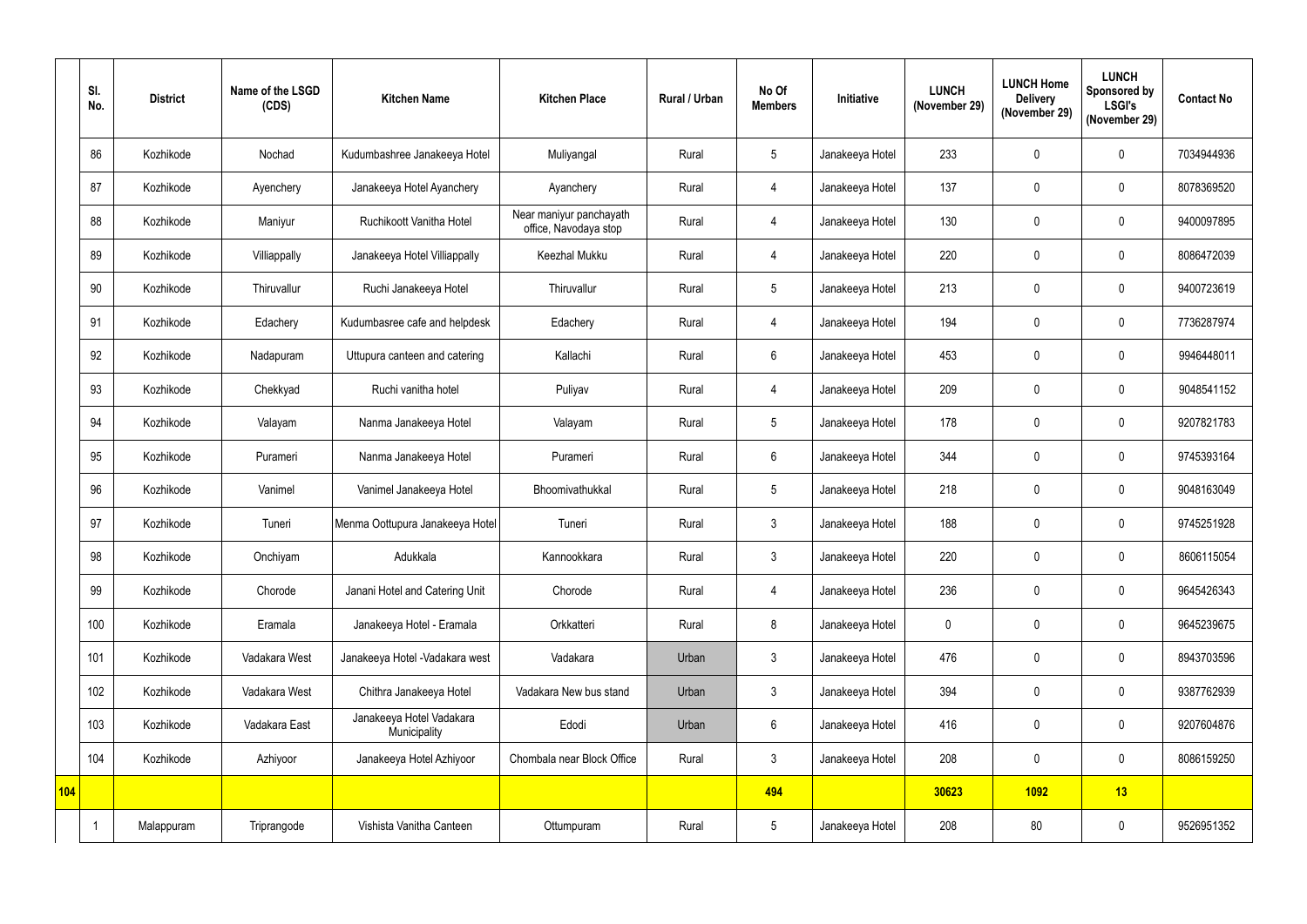| SI.<br>No.      | <b>District</b> | Name of the LSGD<br>(CDS) | <b>Kitchen Name</b>         | <b>Kitchen Place</b>                     | Rural / Urban | No Of<br><b>Members</b> | Initiative      | <b>LUNCH</b><br>(November 29) | <b>LUNCH Home</b><br><b>Delivery</b><br>(November 29) | <b>LUNCH</b><br><b>Sponsored by</b><br><b>LSGI's</b><br>(November 29) | <b>Contact No</b> |
|-----------------|-----------------|---------------------------|-----------------------------|------------------------------------------|---------------|-------------------------|-----------------|-------------------------------|-------------------------------------------------------|-----------------------------------------------------------------------|-------------------|
| $\overline{2}$  | Malappuram      | Kondotty-2                | Amrutham Janakeeya Hotel    | Kondotty busstand                        | Urban         | 4                       | Janakeeya Hotel | 508                           | $\mathbf 0$                                           | $\overline{4}$                                                        | 7356582539        |
| $\mathfrak{Z}$  | Malappuram      | Ponmundam                 | Janakeeya hotel             | Athanikkal                               | Rural         | 4                       | Janakeeya Hotel | 194                           | $\mathbf 0$                                           | $\mathbf 0$                                                           | 9746986753        |
| $\overline{4}$  | Malappuram      | Ponnani-1                 | Samridhi                    | Ponnani                                  | Urban         | $5\phantom{.0}$         | Janakeeya Hotel | 105                           | $\mathbf 0$                                           | $\mathbf 0$                                                           | 9526810552        |
| $5\phantom{.0}$ | Malappuram      | Parappanangadi            | Thathoos janakeeya hotel    | Parappanangadi                           | Urban         | $\mathbf{3}$            | Janakeeya Hotel | 169                           | 134                                                   | $\mathbf 0$                                                           | 9048515158        |
| $6\phantom{.}$  | Malappuram      | Edayur                    | mathuraka vanita hotel      | vattaparamb                              | Rural         | $\mathfrak{Z}$          | Janakeeya Hotel | 158                           | $\mathbf 0$                                           | $\mathbf 0$                                                           | 9995857550        |
| $\overline{7}$  | Malappuram      | Kaladi                    | Thripthi Janakeeya Hotel    | Naripparamb                              | Rural         | 4                       | Janakeeya Hotel | 145                           | $\mathbf 0$                                           | $\mathbf 0$                                                           | 9048111134        |
| 8               | Malappuram      | Tavanur                   | Snehitha                    | Ayankalam                                | Rural         | $5\phantom{.0}$         | Janakeeya Hotel | 45                            | $\mathbf 0$                                           | $\mathbf 0$                                                           | 9995887155        |
| 9               | Malappuram      | Karulai                   | Janakeeya Hotel             | Karulayi Town                            | Rural         | 4                       | Janakeeya Hotel | 111                           | 19                                                    | $\mathbf 0$                                                           | 9388070564        |
| 10              | Malappuram      | Melattur                  | Melattur Janakeeya Hotel    | Melattur                                 | Rural         | $5\phantom{.0}$         | Janakeeya Hotel | 259                           | $\pmb{0}$                                             | $\mathbf 0$                                                           | 9497644650        |
| 11              | Malappuram      | Vallikkunnu               | Ruchikootu                  | Anangadi                                 | Rural         | 4                       | Janakeeya Hotel | 117                           | 188                                                   | $\mathbf 0$                                                           | 9846828029        |
| 12              | Malappuram      | Parappanangadi            | Sobhika Janakeeya hotel     | Parappanangadi                           | Urban         | $5\phantom{.0}$         | Janakeeya Hotel | 220                           | 379                                                   | $\mathbf 0$                                                           | 9048220552        |
| 13              | Malappuram      | Vazhakkad                 | Ruchi hotel vazhakkad       | Gup school vazhakkad                     | Rural         | $5\overline{)}$         | Janakeeya Hotel | 358                           | 155                                                   | $\mathbf 0$                                                           | 9656316072        |
| 14              | Malappuram      | Amarambalam               | Janakeeya Hotel             | Opposite Federal Bank<br>Pookkottumpadam | Rural         | 4                       | Janakeeya Hotel | 216                           | $6\phantom{.}6$                                       | $\mathbf 0$                                                           | 8157060589        |
| 15              | Malappuram      | Marakkara                 | Famous Hotel                | marakkara                                | Rural         | $\mathfrak{Z}$          | Janakeeya Hotel | 92                            | $\pmb{0}$                                             | $\overline{2}$                                                        | 6238909658        |
| 16              | Malappuram      | Ozhur                     | Archana Vanitha Canteen     | Pulparambu                               | Rural         | $2^{\circ}$             | Janakeeya Hotel | 154                           | $\pmb{0}$                                             | $\mathbf 0$                                                           | 9645906084        |
| 17              | Malappuram      | Keezhuparambu             | Sisiram hotel keezhuparambu | New bazar kuniyil                        | Rural         | $5\phantom{.0}$         | Janakeeya Hotel | 82                            | 54                                                    | $\mathbf 0$                                                           | 8086830582        |
| 18              | Malappuram      | Irimbiliyam               | nandanam vanita hotel       | kotappuram                               | Rural         | $5\phantom{.0}$         | janakeeya Hotel | 255                           | $\mathbf 0$                                           | $\mathbf 0$                                                           | 7306302029        |
| 19              | Malappuram      | Porur                     | Kudumbasree vanitha canteen | Cherukod                                 | Rural         | 4                       | Janakeeya Hotel | 155                           | $\mathbf 0$                                           | $\mathbf 0$                                                           | 9745425647        |
| 20              | Malappuram      | Tirunavaya                | Vibhava Cafesree            | Karathoor                                | Rural         | 4                       | Janakeeya Hotel | 83                            | 20                                                    | $\boldsymbol{0}$                                                      | 9645414837        |
| 21              | Malappuram      | Moothedam                 | Moothedam janakeeya hotel   | Karappuram                               | Rural         | $\mathbf{3}$            | Janakeeya Hotel | $\overline{0}$                | 215                                                   | $\mathbf 0$                                                           | 9447630154        |
| 22              | Malappuram      | Vazhayur                  | Three Star Janakeeya Hotel  | Karad                                    | Rural         | $\overline{4}$          | Janakeeya Hotel | 269                           | 80                                                    | $\boldsymbol{0}$                                                      | 9744305921        |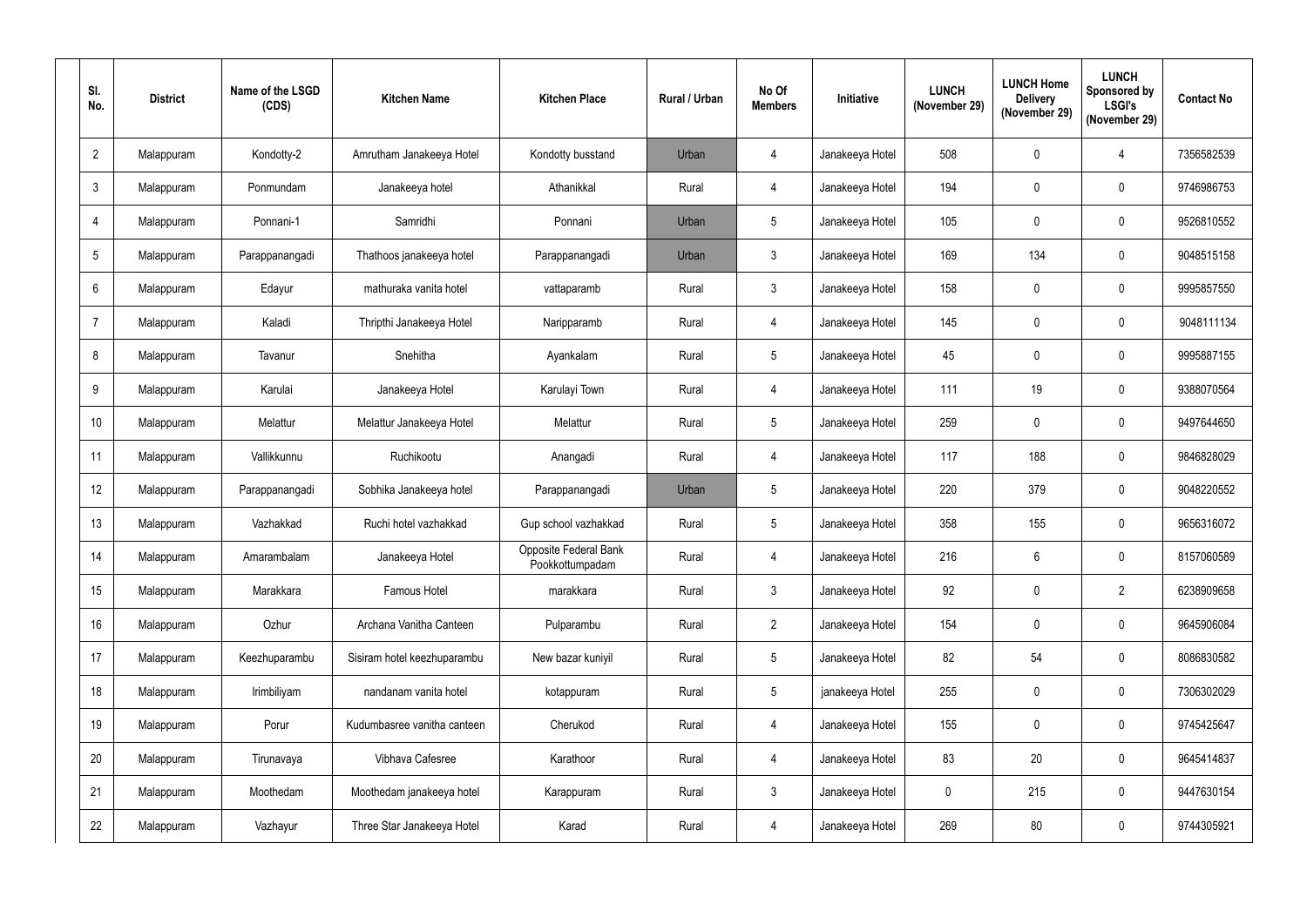| SI.<br>No. | <b>District</b> | Name of the LSGD<br>(CDS) | <b>Kitchen Name</b>        | <b>Kitchen Place</b> | <b>Rural / Urban</b> | No Of<br><b>Members</b> | Initiative      | <b>LUNCH</b><br>(November 29) | <b>LUNCH Home</b><br><b>Delivery</b><br>(November 29) | <b>LUNCH</b><br><b>Sponsored by</b><br><b>LSGI's</b><br>(November 29) | <b>Contact No</b> |
|------------|-----------------|---------------------------|----------------------------|----------------------|----------------------|-------------------------|-----------------|-------------------------------|-------------------------------------------------------|-----------------------------------------------------------------------|-------------------|
| 23         | Malappuram      | urngattiri                | Oottupura                  | Therattummal         | Rural                | $5\phantom{.0}$         | Janakeeya Hotel | 116                           | 98                                                    | $\mathbf 0$                                                           | 9562851125        |
| 24         | Malappuram      | Maranchery                | Janakeeya Hotel maranchey  | Panambad             | Rural                | $5\phantom{.0}$         | Janakeeya Hotel | 63                            | 94                                                    | $\mathbf 0$                                                           | 9048081621        |
| 25         | Malappuram      | Athavanad                 | Janakeeya Bhakshanasala    | Vettichira           | Rural                | $5\phantom{.0}$         | Janakeeya Hotel | 170                           | $\mathbf 0$                                           | $\mathbf 0$                                                           | 9495291580        |
| 26         | Malappuram      | Pothukal                  | Vanitha Canteen            | Nettikulam           | Rural                | $6\phantom{.}$          | Janakeeya Hotel | $\boldsymbol{0}$              | 78                                                    | $\mathbf 0$                                                           | 9048501397        |
| 27         | Malappuram      | Mampad                    | <b>Bismi Cafe</b>          | Mampad               | Rural                | $\mathfrak{Z}$          | Janakeeya Hotel | 148                           | $\mathbf 0$                                           | $\mathbf 0$                                                           | 9961170251        |
| 28         | Malappuram      | Marakkara                 | Ruchikoottu                | <b>AC Nirappu</b>    | Rural                | $5\phantom{.0}$         | Janakeeya Hotel | 48                            | $\mathbf 0$                                           | $\mathbf 0$                                                           | 9745625415        |
| 29         | Malappuram      | Alipparambu               | Oottupura                  | Alipparambu          | Rural                | $5\phantom{.0}$         | Janakeeya Hotel | 152                           | $\mathbf 0$                                           | $\mathbf 0$                                                           | 9847690941        |
| 30         | Malappuram      | Valanchery                | Janakkeeya Hotel           | Valanchery           | Urban                | $5\phantom{.0}$         | Janakeeya Hotel | 169                           | $\mathbf 0$                                           | $\mathbf 0$                                                           | 8593812408        |
| 31         | Malappuram      | Chaliyar                  | Chaliyar Janakeeya Hotel   | Akambaadam           | Rural                | 3 <sup>1</sup>          | Janakeeya Hotel | 97                            | 35                                                    | $\mathbf 0$                                                           | 9605274841        |
| 32         | Malappuram      | Kalikavu                  | Friends Janakeeya Hotel    | Kalikavu             | Rural                | 4                       | Janakeeya Hotel | 101                           | 4                                                     | $\mathbf 0$                                                           | 9745751684        |
| 33         | Malappuram      | Angadipuram               | Janakeeya Hotel            | Angadipuram          | Rural                | 4                       | Janakeeya Hotel | 214                           | $\mathbf 0$                                           | $\mathbf 0$                                                           | 7902314724        |
| 34         | Malappuram      | Puzhakkattri              | Jasmin                     | Puzhakkattiri        | Rural                | $5\phantom{.0}$         | Janakeeya Hotel | 164                           | 133                                                   | $\mathbf 0$                                                           | 9495497872        |
| 35         | Malappuram      | Nannamukku                | Tanima                     | Nannamukku           | Rural                | 5                       | Janakeeya Hotel | 179                           | 112                                                   | $\mathbf 0$                                                           | 8943417885        |
| 36         | Malappuram      | Moorkkanad                | Oruma Janakeeya Hotel      | Moorkkanad           | Rural                | $5\phantom{.0}$         | Janakeeya Hotel | 70                            | 85                                                    | $\mathbf 0$                                                           | 9605728248        |
| 37         | Malappuram      | Edavanna                  | Souhrtham Janakeeya Hotel  | Edavanna             | Rural                | $5\phantom{.0}$         | Janakeeya Hotel | 323                           | 63                                                    | $\mathbf 0$                                                           | 9746986110        |
| 38         | Malappuram      | Tirur                     | Ruchi Janakeeya Hotel      | Tirur                | Urban                | 4                       | Janakeeya Hotel | 357                           | 47                                                    | $\mathbf 0$                                                           | 9895409528        |
| 39         | Malappuram      | Tirur                     | Amrutham Janakeeya Hotel   | Tirur                | Urban                | $\overline{4}$          | Janakeeya Hotel | 273                           | $\mathbf 0$                                           | $\mathbf 0$                                                           | 9745074259        |
| 40         | Malappuram      | Edappal                   | Daya Cafesree              | Edappal              | Rural                | $5\phantom{.0}$         | Janakeeya Hotel | 163                           | $\mathbf 0$                                           | $\mathbf 0$                                                           | 9895439056        |
| 41         | Malappuram      | Koottilangadi             | Janakeeya Hotel            | Koottilangadi        | Rural                |                         | Janakeeya Hotel | 144                           | 27                                                    | $\pmb{0}$                                                             | 9539471939        |
| 42         | Malappuram      | Vattamkulam               | Vibhava Janakeeya Hotel    | Edappal              | Rural                | 4                       | Janakeeya Hotel | 148                           | $\mathbf 0$                                           | $\mathbf 0$                                                           | 9744844512        |
| 43         | Malappuram      | Nilambur                  | Annapporna Janakeeya Hotel | Nilambur             | Urban                | 8                       | Janakeeya Hotel | 344                           | 98                                                    | $\boldsymbol{0}$                                                      | 8547795364        |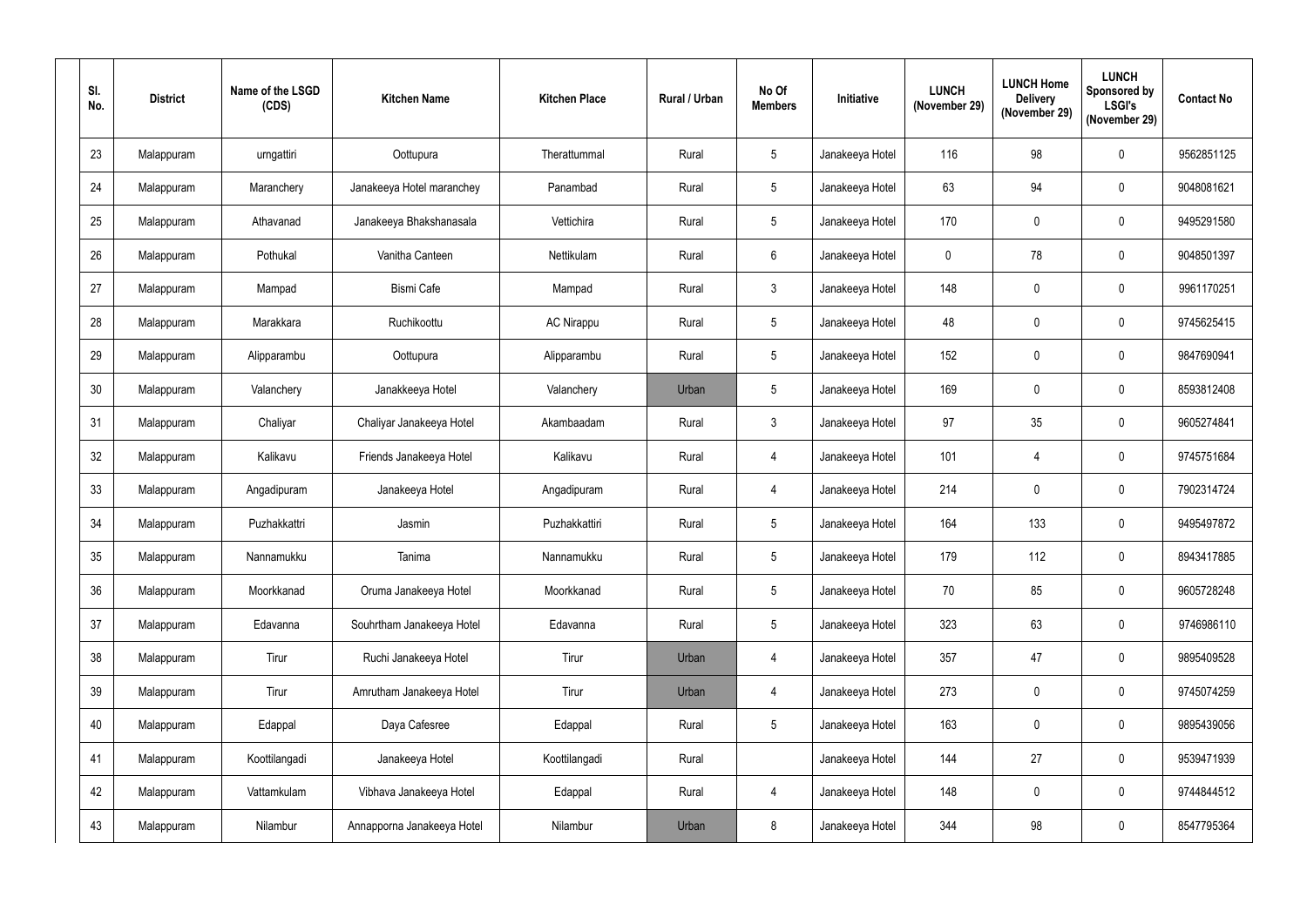|     | SI.<br>No. | <b>District</b> | Name of the LSGD<br>(CDS) | <b>Kitchen Name</b>                               | <b>Kitchen Place</b>   | Rural / Urban | No Of<br><b>Members</b> | Initiative      | <b>LUNCH</b><br>(November 29) | <b>LUNCH Home</b><br><b>Delivery</b><br>(November 29) | <b>LUNCH</b><br>Sponsored by<br><b>LSGI's</b><br>(November 29) | <b>Contact No</b> |
|-----|------------|-----------------|---------------------------|---------------------------------------------------|------------------------|---------------|-------------------------|-----------------|-------------------------------|-------------------------------------------------------|----------------------------------------------------------------|-------------------|
|     | 44         | Malappuram      | Puzhakkattri              | PT Group                                          | Ramapuram              | Rural         | 4                       | Janakeeya Hotel | 143                           | 38                                                    | $\mathbf 0$                                                    | 9745108676        |
|     | 45         | Malappuram      | Vazhikkadavu              | Vanitha Janakeeya Hotel                           | Manimooli              | Rural         | 4                       | Janakeeya Hotel | 110                           | 30                                                    | $\mathbf 0$                                                    | 8943046755        |
|     | 46         | Malappuram      | Chungathara               | Chungathara Annapoorna Vanitha<br>Janakeeya Hotel | Chalikkulam            | Rural         | $\mathbf{3}$            | Janakeeya Hotel | $\mathbf 0$                   | 32                                                    | $\mathbf 0$                                                    | 9745674102        |
|     | 47         | Malappuram      | Vallikunnu                | Punathil Janakeeya Hotel                          | Vallikunnu             | Rural         | 4                       | Janakeeya Hotel | 204                           | 63                                                    | $\mathbf 0$                                                    | 9946051042        |
|     | 48         | Malappuram      | Tirurangadi               | Nirmalyam Janakeeya Hotel                         | Chanthappadi           | Urban         | 5 <sup>5</sup>          | Janakeeya Hotel | 184                           | 324                                                   | $\mathbf{0}$                                                   | 9895168511        |
|     | 49         | Malappuram      | Purathur                  | Purathur Janakeeya Hotel                          | Kavilakkad             | Rural         | 3                       | Janakeeya Hotel | 98                            | 57                                                    | $\mathbf 0$                                                    | 9645170119        |
|     | 50         | Malappuram      | Kuruva                    | Swad                                              | Ambalaparamb           | Rural         | 4                       | Janakeeya Hotel | 36                            | 52                                                    | $\mathbf{0}$                                                   | 9495993543        |
|     | 51         | Malappuram      | Perumanna Klari           | Perumanna Klari Janakeeya Hotel                   | Near Panjayathu office | Rural         | 3 <sup>2</sup>          | Janakeeya Hotel | 81                            | $\mathbf 0$                                           | $\mathbf 0$                                                    | 7306197556        |
|     | 52         | Malappuram      | Kuttippuram               | Janakeeya Hotel Kuttippurram                      | Kuttipuram             | Rural         | 5 <sup>1</sup>          | Janakeeya Hotel | 167                           | $\mathbf 0$                                           | $\mathbf 0$                                                    | 8921459017        |
|     | 53         | Malappuram      | Niramaruthur              | Annapporna Janakeeya Hotel                        | Mangad                 | Rural         | 3 <sup>1</sup>          | Janakeeya Hotel | 60                            | $\mathbf 0$                                           | $\mathbf{0}$                                                   | 9746334349        |
|     | 54         | Malappuram      | Veliyancode               | Cafe Kudumbashree                                 | Eramangalam            | Rural         | 3 <sup>1</sup>          | Janakeeya Hotel | 65                            | $\mathbf 0$                                           | $\mathbf 0$                                                    | 9567575145        |
|     | 55         | Malappuram      | Pulilkal                  | Ruchi Koottu Janakeeya Hotel                      | Pulikkal               | Rural         | 4                       | Janakeeya Hotel | 176                           | 41                                                    | $\mathbf{0}$                                                   | 9947039208        |
|     | 56         | Malappuram      | Karuvarakund              | Janakeeya Hotel                                   | Karuvarakund           | Rural         | 4                       | Janakeeya Hotel | 159                           | 25                                                    | $\mathbf 0$                                                    | 9562233316        |
|     | 57         | Malappuram      | Thuvvur                   | Janakeeya Hotel                                   | Thuvvur                | Rural         | 5 <sub>5</sub>          | Janakeeya Hotel | 115                           | 36                                                    | $\pmb{0}$                                                      | 8075365565        |
|     | 58         | Malappuram      | Kottakkal                 | Kottakkal Janakeeya Hotel                         | Kottakkal              | Urban         | 3                       | Janakeeya Hotel | 415                           | $\pmb{0}$                                             | $\pmb{0}$                                                      | 9946216609        |
|     | 59         | Malappuram      | Kuzhimanna                | Mythri Janakkeeya Hotel                           | Cheruparamb            | Rural         | 4                       | Janakeeya Hotel | 196                           | 115                                                   | $\mathbf 0$                                                    | 9961738543        |
|     | 60         | Malappuram      | Talakkad                  | Talakkad Janakeeya Hotel                          | <b>BP</b> Angadi       | Rural         | 4                       | Janakeeya Hotel | 80                            | 20                                                    | $\pmb{0}$                                                      | 9447824517        |
| 122 | 61         | Malappuram      | Areecode                  | Haritha sree Janakeeya Hotel                      | Pookottuchola          | Rural         | $\overline{4}$          | Janakeeya Hotel | 148                           | 30                                                    | $\mathbf 0$                                                    | 7025072558        |
|     | 62         | Malappuram      | Cherukkavu                | Kitchen Hut Janakeeya Hotel                       | Chevayoor              | Rural         | 4                       | Janakeeya Hoel  | 161                           | 127                                                   | $\pmb{0}$                                                      | 9895195887        |
|     | 63         | Malappuram      | Thiruvali                 | Janakeeya hotel                                   | Thiruvali              | Rural         | 5 <sub>5</sub>          | Janakeeya Hotal | $\mathbf 0$                   | $\pmb{0}$                                             | $\mathbf 0$                                                    | 9746385945        |
|     | 64         | Malappuram      | Alamcode                  | Janakeeya hotel                                   | Alamcode               | Rural         | 5 <sub>5</sub>          | Janakeeya Hotal | 204                           | 96                                                    | $\boldsymbol{0}$                                               | 8129368109        |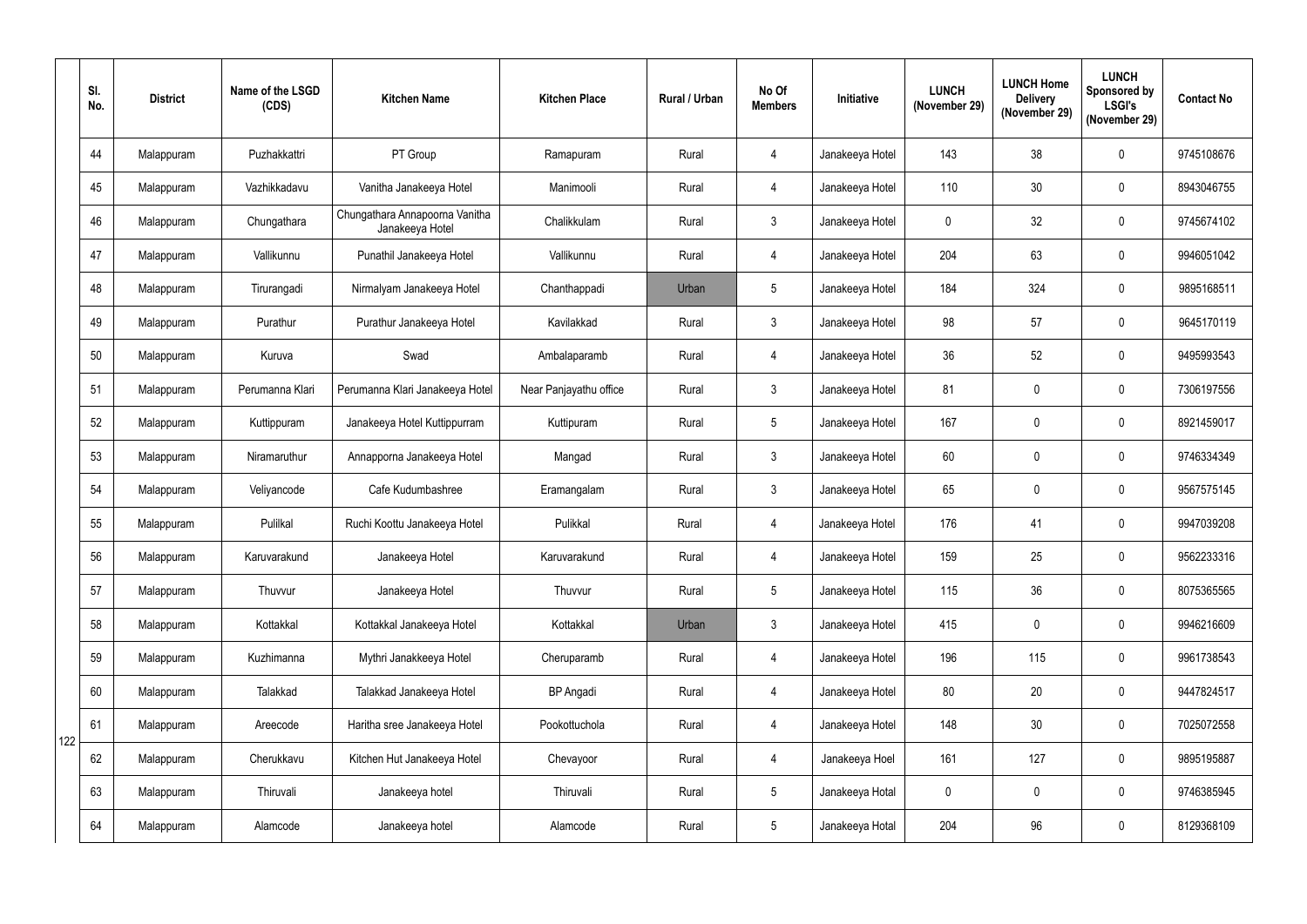| SI.<br>No. | <b>District</b> | Name of the LSGD<br>(CDS) | <b>Kitchen Name</b>        | <b>Kitchen Place</b> | Rural / Urban | No Of<br><b>Members</b> | Initiative      | <b>LUNCH</b><br>(November 29) | <b>LUNCH Home</b><br><b>Delivery</b><br>(November 29) | <b>LUNCH</b><br>Sponsored by<br><b>LSGI's</b><br>(November 29) | <b>Contact No</b> |
|------------|-----------------|---------------------------|----------------------------|----------------------|---------------|-------------------------|-----------------|-------------------------------|-------------------------------------------------------|----------------------------------------------------------------|-------------------|
| 65         | Malappuram      | Manjeri 1                 | Cafe Janakeeya hotel       | Manjeri              | Urban         | 6                       | Janakeeya Hotal | 262                           | 569                                                   | $\mathbf 0$                                                    | 7336671011        |
| 66         | Malappuram      | kalpakanchery             | Janakeeya HOTEL            | Kalpakanchery        | Rural         | 4                       | Janakeeya Hotel | 95                            | $\mathbf 0$                                           | $\mathbf 0$                                                    | 9048929947        |
| 67         | Malappuram      | Kodur                     | Janakeeya hotel            | vadakkemanna         | Rural         | $3\phantom{a}$          | Janakeeya hotel | 112                           | 82                                                    | $\mathbf 0$                                                    | 9605430938        |
| 68         | Malappuram      | Anakayam                  | janakeeya hotel            | Anakayam             | Rural         | $5\phantom{.0}$         | Janakeeya hotel | 267                           | $\mathbf 0$                                           | $\mathbf 0$                                                    | 7025840671        |
| 69         | Malappuram      | Malappuram                | Janakeeya Hotel            | Malappuram           | Urban         | 3                       | Janakeeya Hotal | 172                           | 42                                                    | $\mathbf 0$                                                    | 8281125864        |
| 70         | Malappuram      | Tanur                     | Azhimukham Janakeeya hotel | tanur                | Urban         | $\mathbf{3}$            | Janakeeya Hotel | 156                           | $\mathbf 0$                                           | $\mathbf 0$                                                    | 7594914843        |
| 71         | Malappuram      | Elamkulam                 | Janapriya                  | Kunnakav             | Rural         | 4                       | Janakeeya Hotel | 164                           | $\mathbf 0$                                           | $\mathbf 0$                                                    | 9496725446        |
| 72         | Malappuram      | Wandoor                   | Janakeeya Hotel            | wandoor              | Rural         | 4                       | Janakeeya Hotel | 148                           | $\mathbf 0$                                           | $\mathbf 0$                                                    | 8086064498        |
| 73         | Malappuram      | Perinthalmanna            | samrthi janakeeya hotei    | Perinthalmanna       | Urban         | $5\phantom{.0}$         | Janakeeya hotel | 175                           | $\mathbf 0$                                           | $\mathbf 0$                                                    | 7994259773        |
| 74         | Malappuram      | Munniyur                  | Oottupura                  | Munniyur             | Rural         | $5\phantom{.0}$         | Janakeeya Hotel | 189                           | 177                                                   | $\mathbf 0$                                                    |                   |
| 75         | Malappuram      | AR Nagar                  | Aiswarya                   | AR Nagar             | Rural         | $\mathbf{3}$            | Janakeeya Hotel | 249                           | $\mathbf 0$                                           | $\mathbf 0$                                                    |                   |
| 76         | Malappuram      | Thenjippalam              | Nanma                      | Thenjippalam         | Rural         |                         | Janakeeya Hotel | 143                           | $\mathbf 0$                                           | $\mathbf 0$                                                    |                   |
| 77         | Malappuram      | Peruvallur                | Anugraha                   | Super bazar          | Rural         | $\sqrt{5}$              | Jankeeya Hotel  | $\bf{0}$                      | 315                                                   | $\overline{2}$                                                 | 9747037665        |
| 78         | Malappuram      | Muthuvallur               | Nanma janakeeya hotel      | Muthuparambu         | Rural         | $\mathbf{3}$            | Janakeeya hotel | 426                           | $\pmb{0}$                                             | $\pmb{0}$                                                      | 9744406501        |
| 79         | Malappuram      | mankada                   | janakeeya hatel            | Aryiranazhipadi      | Rural         | $\mathbf{3}$            | janakeeya hotel | 178                           | 179                                                   | $\pmb{0}$                                                      | 9539855520        |
| 80         | Malappuram      | Vengara                   | Ponnoos hotel              | Vengara              | Rural         | 4                       | Janakeeya hotel | 302                           | $\mathbf 0$                                           | $\mathbf 0$                                                    | 9947424618        |
| 81         | Malappuram      | Pulpatta                  | Santhwanam Janakeeya hotel | Padikkal parambil    | Rural         | $5\phantom{.0}$         | Janakeeya hotel | 310                           | 584                                                   | $\mathbf 0$                                                    | 9526367569        |
| 82         | Malappuram      | Keezhattur                | Keezhattur Janakeeya hotel | Keezhattur           | Rural         | 4                       | Janakeeya hotel | 67                            | $\mathbf 0$                                           | $\mathbf 0$                                                    | 9539209640        |
| 83         | Malappuram      | Cherumundam               | Nanma janakeeya hotel      | Manchingapara        | Rural         | $\overline{\mathbf{4}}$ | Janakeeya hotel | 70                            | 0                                                     | $\pmb{0}$                                                      | 9496048689        |
| 84         | Malappuram      | Chelambre                 | Soorya Janakeeya hotel     | Pulluparamb          | Rural         | $\mathbf{3}$            | Janakeeya hotel | 90                            | 120                                                   | $\pmb{0}$                                                      | 7994179285        |
| 85         | Malappuram      | Ponmala                   | Janakeeya hotel            | Chappangadi          | Rural         | 4                       | Janakeeya hotel | 217                           | $\pmb{0}$                                             | $\boldsymbol{0}$                                               | 9605811748        |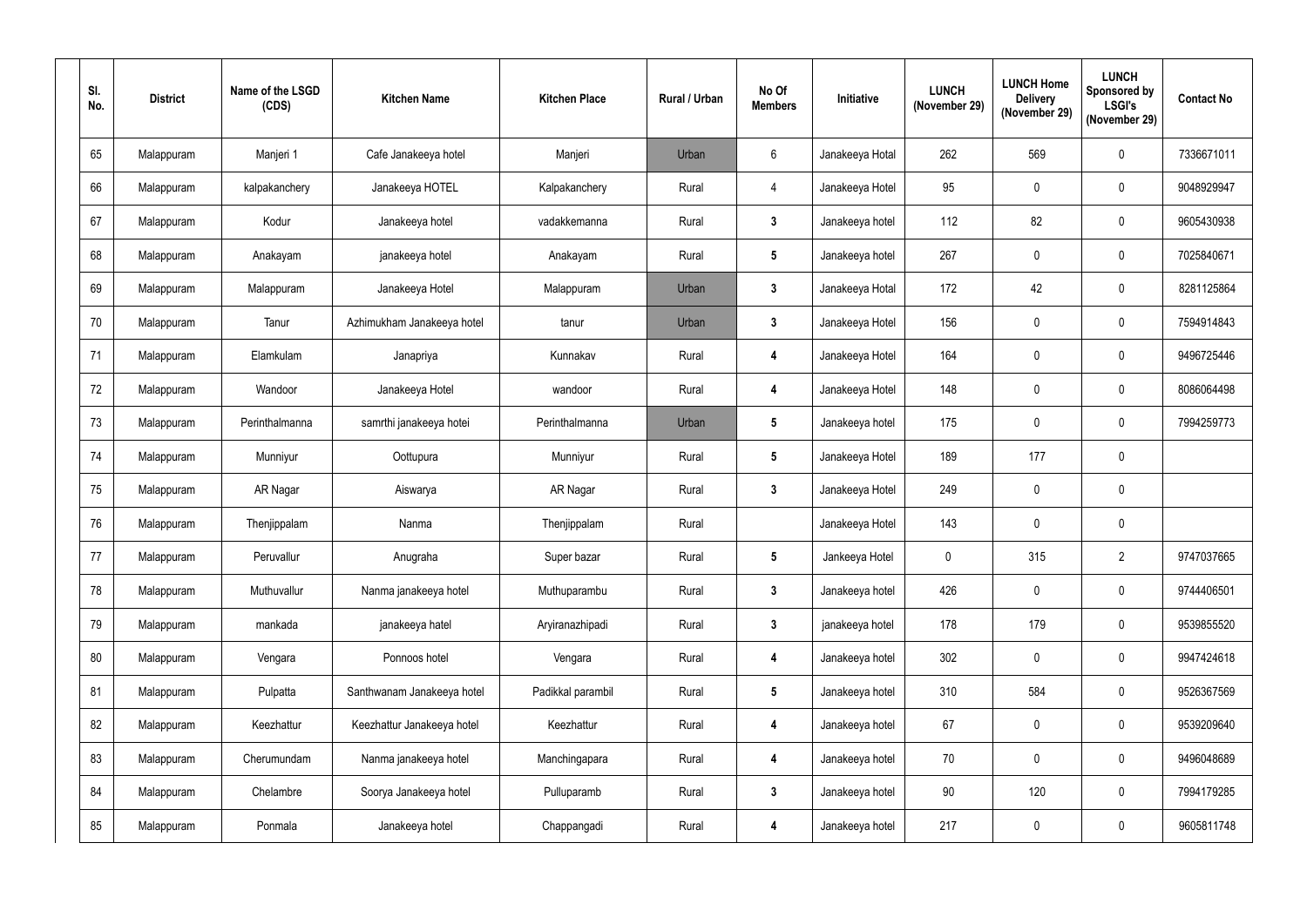| SI.<br>No. | <b>District</b> | Name of the LSGD<br>(CDS) | <b>Kitchen Name</b>      | <b>Kitchen Place</b> | <b>Rural / Urban</b> | No Of<br><b>Members</b> | Initiative      | <b>LUNCH</b><br>(November 29) | <b>LUNCH Home</b><br><b>Delivery</b><br>(November 29) | <b>LUNCH</b><br><b>Sponsored by</b><br><b>LSGI's</b><br>(November 29) | <b>Contact No</b> |
|------------|-----------------|---------------------------|--------------------------|----------------------|----------------------|-------------------------|-----------------|-------------------------------|-------------------------------------------------------|-----------------------------------------------------------------------|-------------------|
| 86         | Malappuram      | Thennala                  | <b>Bismi Hotel</b>       | Pookkiparamb         | Rural                | 4                       | Jankeeya Hotel  | 240                           | $\mathbf 0$                                           | $\mathbf 0$                                                           | 9995757092        |
| 87         | Malappuram      | Tanalur                   | Janakeeya Hotel          | Tanalur              | Rural                |                         | Jankeeya Hotel  | 261                           | $\mathbf 0$                                           | $\mathbf 0$                                                           |                   |
| 88         | Malappuram      | Parappur                  | Janakeeya Hotel          | chullipparambu       | Rural                | $5\phantom{.0}$         | Janakeeya Hotel | 210                           | $\mathbf 0$                                           | $\mathbf 0$                                                           | 9961091317        |
| 89         | Malappuram      | Edarikkode                | Janakeeya Hotel          | Edarikkod            | Rural                | $\mathbf{3}$            | Janakeeya Hotel | $\boldsymbol{0}$              | $\mathbf 0$                                           | $\mathbf 0$                                                           | 8089003770        |
| 90         | Malappuram      | Oorakam                   | Ammoos                   | Panchayath padi      | Rural                | $\mathbf{3}$            | Janakeeya Hotel | 388                           | $\mathbf 0$                                           | $\mathbf 0$                                                           | 9526449294        |
| 91         | Malappuram      | Nannambra                 | Veeturuchi               | Kundoor Athani       | Rural                | 4                       | Janakeeya Hotel | 23                            | 189                                                   | $\mathbf 0$                                                           | 9400618659        |
| 92         | Malappuram      | Pandikkad                 | Janakeeya Hotel          | Pandikkad            | Rural                | 4                       | Janakeeya Hotel | 169                           | $\boldsymbol{0}$                                      | $\mathbf 0$                                                           |                   |
| 93         | Malappuram      | Chokkad                   | Natturuchi               | Chokkad              | Rural                |                         | Janakeeya Hotel | 87                            | 6                                                     | $\mathbf 0$                                                           |                   |
| 94         | Malappuram      | Cheekode                  | Cheekode Janakeeya Hotel | Cheekode             | Rural                |                         | Janakeeya Hotel | 92                            | 74                                                    | $\mathbf 0$                                                           |                   |
| 95         | Malappuram      | Makkarapparamb            | Subiksha                 | Makkarapparamb       | Rural                | $3\phantom{.0}$         | Janakeeya Hotel | 42                            | 16                                                    | $\mathbf 0$                                                           | 8089003770        |
| 96         | Malappuram      | Ponnani-1                 | Devi Janakeeya Hotel     | Ponnani              | Urban                | $5\phantom{.0}$         | Janakeeya Hotel | $\boldsymbol{0}$              | $\mathbf 0$                                           | $\mathbf 0$                                                           | 9961919097        |
| 97         | malappuram      | mangalam                  | Soubagya                 | mangalam             | Rural                | $5\phantom{.0}$         | janakeeya hotel | 130                           | 37                                                    | $\mathbf 0$                                                           |                   |
| 98         | Malappuram      | Trikkalangode             | janakeeya hotel          | karakkunnu           | Rural                | 6                       | Janakeeya Hotel | 202                           | $\mathbf 0$                                           | $\mathbf 0$                                                           |                   |
| 99         | Malppuram       | Morayoor                  | Janakeeya hotel          | Valanchery           | Rural                | $\mathbf{3}$            | Janakeeya hotel | 125                           | $\pmb{0}$                                             | $\pmb{0}$                                                             |                   |
| 100        | Malappuram      | Perumbadapp               | Janakeeya hotel          | Perumbadapp          | Rural                | 4                       | Janakeeya hotel | $\mathbf 0$                   | $\mathbf 0$                                           | $\pmb{0}$                                                             |                   |
| 101        | Malappuram      | Tirur                     | Samruthi Janakeeya Hotel | Vettom               | <b>RURAL</b>         |                         | Janakeeya hotel | 224                           | 247                                                   | $\pmb{0}$                                                             |                   |
| 102        | Malappuram      | Kondotty                  | Janakeeya hotel          | vazhakad             | <b>RURAL</b>         |                         | janakeeya hotel | 301                           | 205                                                   | $\pmb{0}$                                                             |                   |
| 103        | Malappuram      | Perinthalmanna            | Janakeeya hotel          | pulamanthole         | <b>RURAL</b>         | $\overline{\mathbf{4}}$ | Janakeeya hotel | 210                           | $\pmb{0}$                                             | $\pmb{0}$                                                             |                   |
| 104        | Malappuram      | Tanur                     | Jankeeya hotel           | Valavannur           | <b>RURAL</b>         |                         | Janakeeya hotel | 194                           | $\pmb{0}$                                             | $\pmb{0}$                                                             |                   |
| 105        | Malappuram      | kottakkal                 | Janakeeya hotel          | kotakkal             | <b>URBAN</b>         |                         | Janakeeya hotel | 311                           | $\mathbf 0$                                           | $\pmb{0}$                                                             |                   |
| 106        | Malappuram      | Vettom                    | Thripthi Janakeeya Hotel | vettom               | <b>RURAL</b>         |                         | Janakeeya hotel | 140                           | 32                                                    | $\pmb{0}$                                                             |                   |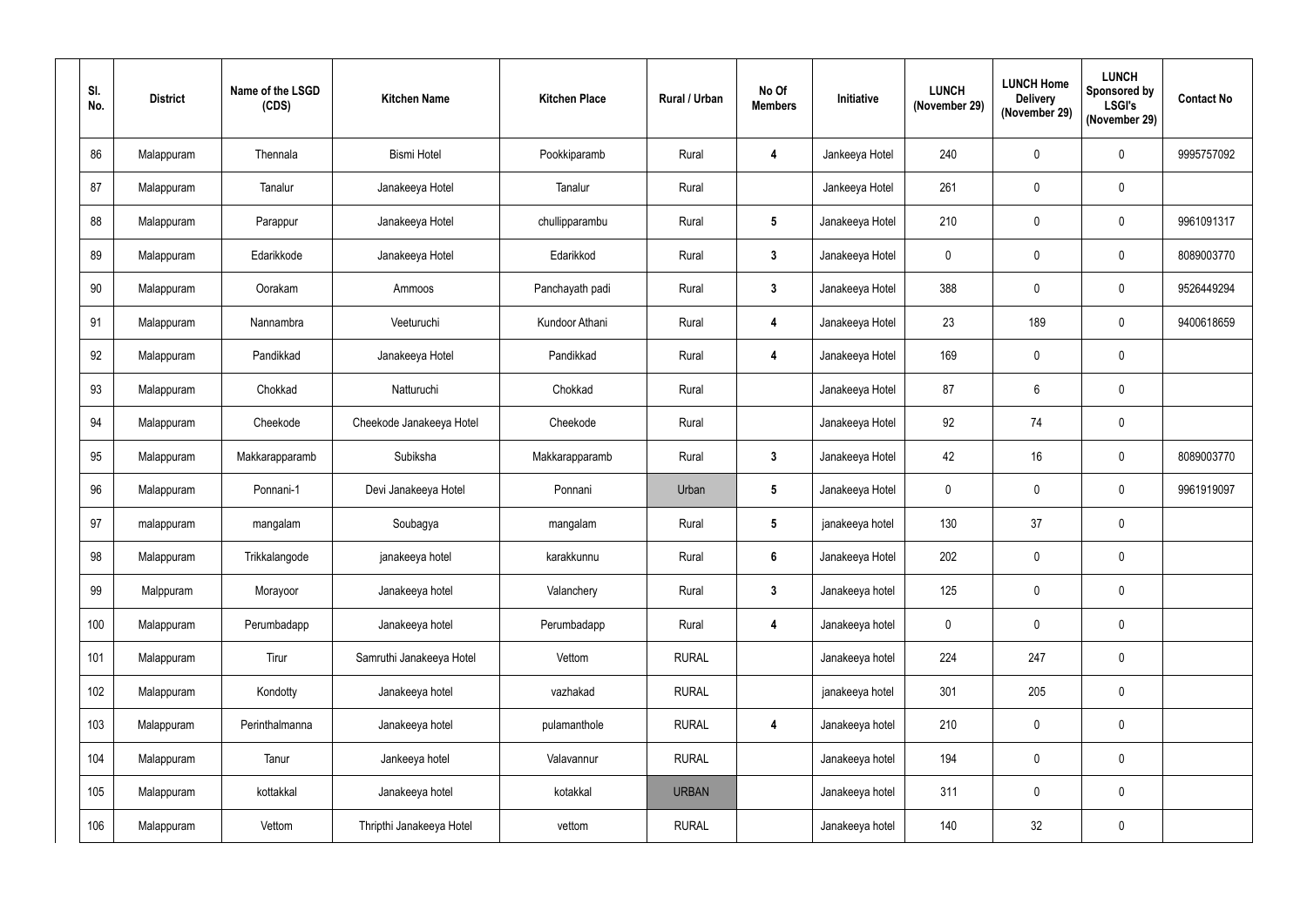|     | SI.<br>No.     | <b>District</b> | Name of the LSGD<br>(CDS) | <b>Kitchen Name</b>        | <b>Kitchen Place</b>        | Rural / Urban | No Of<br><b>Members</b> | <b>Initiative</b> | <b>LUNCH</b><br>(November 29) | <b>LUNCH Home</b><br><b>Delivery</b><br>(November 29) | <b>LUNCH</b><br><b>Sponsored by</b><br><b>LSGI's</b><br>(November 29) | <b>Contact No</b> |
|-----|----------------|-----------------|---------------------------|----------------------------|-----------------------------|---------------|-------------------------|-------------------|-------------------------------|-------------------------------------------------------|-----------------------------------------------------------------------|-------------------|
|     | 107            | Malappuram      | Nilambur                  | Janakeeya hotel            | nilambur                    | <b>URBAN</b>  |                         | Janakeeya hotel   | 250                           | 45                                                    | $\pmb{0}$                                                             |                   |
|     | 108            | Malappuram      | Nilambur                  | Janakeeya hotel            | nilambur                    | <b>URBAN</b>  |                         | Janakeeya hotel   | 238                           | $\mathbf 0$                                           | $\pmb{0}$                                                             |                   |
|     | 109            | Malappuram      | Vallikkunn                | Rasakkut                   |                             | Rural         |                         | janakeeyahotel    | 118                           | 150                                                   | $\pmb{0}$                                                             |                   |
|     | 110            | Malappuram      | kuruva                    | Ruchi                      |                             | Rural         | $5\phantom{.0}$         | Janakeeyahotel    | 144                           | 27                                                    | $\pmb{0}$                                                             | 9745414800        |
|     | 111            | Malappuram      | Kannamangalam             |                            |                             | Rural         |                         | Janakeeya Hotel   | 465                           | $\mathbf 0$                                           | $\mathbf 0$                                                           |                   |
|     | 112            | Malappuram      | Othungal                  | janakeeya hotel            | Othukkungal                 | Rural         | $5\overline{)}$         | Janakeeya Hotel   | 280                           | $\mathbf 0$                                           | $\boldsymbol{0}$                                                      | 9656716066        |
|     | 113            | Malappuram      | Pookkottur                | janakeeya hotel            | valluvambram                | Rural         | 4                       | Janakeeya Hotel   | 269                           | $\mathbf 0$                                           | $\boldsymbol{0}$                                                      | 9447334084        |
|     | 114            | Malappuram      | Edakkara                  | Edakkara janakeeya hotel   |                             | Rural         |                         | janakeeya hotel   | 187                           | $\boldsymbol{0}$                                      | $\mathbf 0$                                                           |                   |
|     | 115            | Malappuram      | porur                     | Thanima Janakeeya Hotel    |                             | Rural         |                         | janakeeya hotel   | 102                           | $\mathbf 0$                                           | $\pmb{0}$                                                             |                   |
|     | 116            | Malappuram      | pulikkal                  | Janakeeya Hotel            | pulikkal                    | Rural         |                         | Janakeeya Hotel   | 88                            | 33                                                    | $\boldsymbol{0}$                                                      |                   |
|     | 117            | malappuram      | thanur                    | amma janakeeyahottel       |                             | Rural         | 5 <sub>5</sub>          | janakeeyahottel   | 301                           | $\mathbf 0$                                           | $\pmb{0}$                                                             |                   |
|     | 118            | malappuram      | pallikkal                 | padheyam janakeeyahottel   |                             | Rural         | 5 <sub>5</sub>          | janakeeyahotel    | 142                           | 26                                                    | $\pmb{0}$                                                             |                   |
|     | 119            | Malappuram      | chelembra                 | janakeeyahotel2            |                             | Rural         |                         | janakeeyahotel    | 168                           | 117                                                   | $\pmb{0}$                                                             |                   |
|     | 120            | Malappuram      | Purathur                  | Safa Janakeeya Hotel       | Paravanna                   | Rural         | 5 <sub>5</sub>          | Janakeeya Hotel   | 110                           | 28                                                    | $\pmb{0}$                                                             |                   |
|     | 121            | malappuram      | vazhayur                  | puthuma janakeeyahotel     |                             | Rural         |                         | janakeeyahotel    | 22                            | 14                                                    | $\pmb{0}$                                                             |                   |
|     | 122            | malappuram      | mangalam                  | janakeeyahotel2            |                             | Rural         |                         | janakeeyahotel    | 63                            | 55                                                    | $\pmb{0}$                                                             |                   |
| 122 |                |                 |                           |                            |                             |               |                         |                   | 20236                         | 6590                                                  | $\boldsymbol{8}$                                                      |                   |
|     |                | Palakkad        | Elapully                  | Nakshathra Vanitha canteen | Canteen                     | Rural         | $\overline{4}$          | Janakeeya Hotel   | 180                           | $\mathbf 0$                                           | $\pmb{0}$                                                             | 8547384972        |
|     | $\overline{2}$ | Palakkad        | Nalleppilly               | Vanitha Canteen            | Canteen                     | Rural         | $\overline{4}$          | Janakeeya Hotel   | 130                           | $\mathbf 0$                                           | $\pmb{0}$                                                             | 9656232569        |
|     | $\mathbf{3}$   | Palakkad        | Chittur                   | Thanal vanitha Canteen     | Thathamangalam, Mettuvalavu | Urban         | 3 <sup>1</sup>          | Janakeeya Hotel   | 329                           | $\mathbf 0$                                           | $\pmb{0}$                                                             | 9447105400        |
|     | 4              | Palakkad        | chittur                   | urapp janakeeya hotel      | Anicode junction            | urban         | 5 <sub>5</sub>          | Janakeeya hotel   | 217                           | $\boldsymbol{0}$                                      | $\pmb{0}$                                                             | 9349930549        |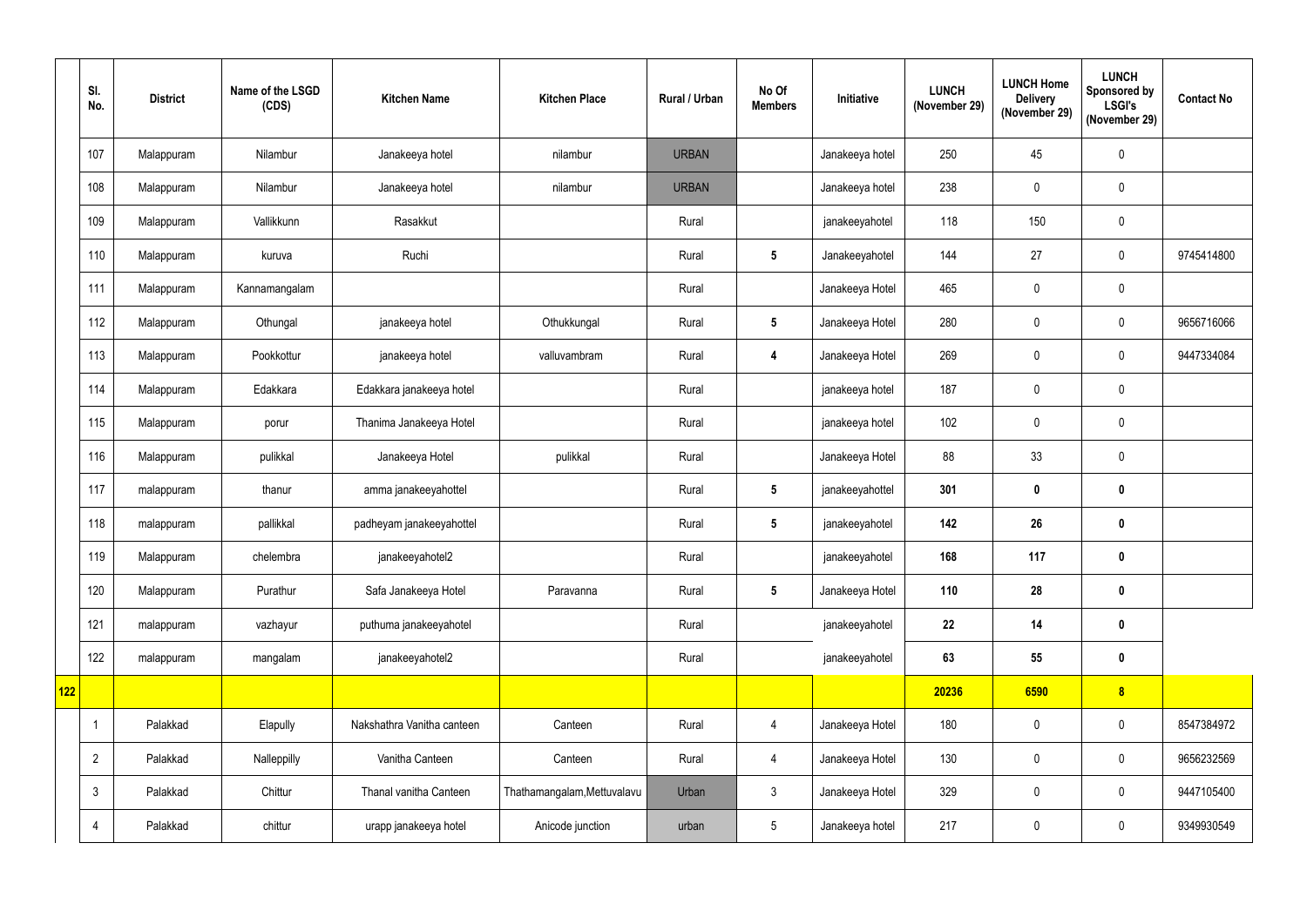| SI.<br>No.      | <b>District</b> | Name of the LSGD<br>(CDS) | <b>Kitchen Name</b>             | <b>Kitchen Place</b>                      | Rural / Urban | No Of<br><b>Members</b> | Initiative      | <b>LUNCH</b><br>(November 29) | <b>LUNCH Home</b><br><b>Delivery</b><br>(November 29) | <b>LUNCH</b><br>Sponsored by<br><b>LSGI's</b><br>(November 29) | <b>Contact No</b> |
|-----------------|-----------------|---------------------------|---------------------------------|-------------------------------------------|---------------|-------------------------|-----------------|-------------------------------|-------------------------------------------------------|----------------------------------------------------------------|-------------------|
| $5\phantom{.0}$ | Palakkad        | polpully                  | subiksha janakeeya hotel        | kallootiyal                               | Rural         | $5\phantom{.0}$         | Janakeeya hotel | 156                           | $\mathbf{0}$                                          | $\mathbf 0$                                                    | 9495197498        |
| $6\phantom{.}$  | Palakkad        | Eruthenpathy              | Nila janakeeya hotel            | Mooniilmada muniyappan<br>kshethram near  | Rural         | $5\phantom{.0}$         | Janakeeya hotel | 125                           | $\mathbf 0$                                           | $\mathbf 0$                                                    | 9037290925        |
| $\overline{7}$  | Palakkad        | Perumatty                 | Nanam Janakeeya hotel           | kannimari                                 | Rural         | $3\phantom{a}$          | Janakeeya hotel | 118                           | $\mathbf 0$                                           | $\mathbf 0$                                                    | 9605529657        |
| 8               | Palakkad        | Vadakarapathy             | soubhagya janakeeya hotel       | vadakarapathy panchayath                  | Rural         | $5\phantom{.0}$         | Janakeeya hotel | 172                           | $\mathbf 0$                                           | $\mathbf 0$                                                    | 9633578756        |
| 9               | Palakkad        | Kozhinjampara             | Sreesakthi Janakeeya hotel      | Kozhinjampara<br>gramapanchayth, near bus | Rural         | 5                       | Janakeeya hotel | 100                           | $\mathbf{0}$                                          | $\mathbf 0$                                                    | 9847121105        |
| 10              | Palakkad        | Vadakkenchery             | Oottupura Vanitha Canteen       | Panchayath building,<br>Vadakkenchery     | Rural         | 4                       | Janakeeya Hotel | 294                           | $\mathbf{0}$                                          | $\mathbf 0$                                                    | 9656360141        |
| 11              | Palakkad        | PKD North                 | Cafesree                        | opp. ksrtc bus stand,<br>Manjakulam road  | Urban         | $5\phantom{.0}$         | Janakeeya Hotel | 329                           | $\mathbf{0}$                                          | $\mathbf 0$                                                    | 9037332005        |
| 12              | Palakkad        | Ongallur                  | Amma canteen                    | Ongallur vipanana kendram                 | Rural         | 4                       | Janakeeya Hotel | 104                           | $\mathbf{0}$                                          | $\mathbf 0$                                                    | 7560924507        |
| 13              | Palakkad        | Muthuthala                | Sreelakshmi vanitha canteen     | Muthuthala panchayath                     | Rural         | 4                       | Janakeeya Hotel | 109                           | $\mathbf 0$                                           | $\mathbf 0$                                                    | 7558865485        |
| 14              | Palakkad        | Koppam                    | Natturuchi kudumbashree cafe    | Near koppam village                       | Rural         | $5\overline{)}$         | Janakeeya Hotel | 195                           | $\mathbf{0}$                                          | $\mathbf 0$                                                    | 8075779172        |
| 15              | Palakkad        | Paruthur                  | Mamatty vanitha canteen         | Near panchayath                           | Rural         | $5\phantom{.0}$         | Janakeeya Hotel | $\boldsymbol{0}$              | $\mathbf 0$                                           | $\mathbf 0$                                                    | 9544847874        |
| 16              | Palakkad        | Vilayur                   | Souhritha caffesree (Ruchipura) | Near Vilayur Panchayath                   | Rural         | 6                       | Janakeeya Hotel | 80                            | $\mathbf 0$                                           | $\mathbf 0$                                                    | 9747342046        |
| 17              | palakkad        | Kulukkallur               | Snehitha Janakeeya hotel        | Kulukkallur panchayath                    | Rural         | 5                       | Janakeeya hotel | 85                            | $\mathbf 0$                                           | $\mathbf 0$                                                    | 9746701454        |
| 18              | Palakkad        | Pattambi                  | Janakeeya hotel                 | near Govt samskritha college,<br>Pattambi | Urban         | 4                       | Janakeeya hotel | $\mathbf 0$                   | $\mathbf 0$                                           | $\pmb{0}$                                                      | 9562043428        |
| 19              | Palakkad        | Erimayur                  | Thanima Vanitha Canteen         | Panchayath building, Erimayur             | Rural         | $5\phantom{.0}$         | Janakeeya Hotel | 60                            | $\mathbf 0$                                           | $\overline{2}$                                                 | 9746440633        |
| 20              | Palakkad        | Kizhekkencheri            | Vanitha Canteen                 | Panchayath Building,<br>Kizhakkenchery    | Rural         | 4                       | Janakeeya Hotel | 80                            | $\mathbf 0$                                           | $\overline{1}$                                                 | 9747923418        |
| 21              | Palakkad        | Peringottukkurrissi       | Aiswarya Vanitha canteen        | Panchayth building                        | Rural         | $\mathbf{3}$            | Janakeeya Hotel | 70                            | 0                                                     | $\mathbf 0$                                                    | 9048665884        |
| 22              | Palakkad        | Mundoor                   | Bharath vanitha canteen         | Panchayath building                       | Rural         | $\mathfrak{Z}$          | Janakeeya Hotel | 171                           | 0                                                     | $\mathbf 0$                                                    | 8592830607        |
| 23              | Palakkad        | Kodumbu                   | kripa                           | kodumb panchayath                         | Rural         | 4                       | Janakeeya HoteL | 75                            | 0                                                     | $\mathbf 0$                                                    | 9048682860        |
| 24              | Palakkad        | Thirumittakode            | Thirumuttam Janakeeya Hotel     | Karukaputhur                              | Rural         | $6\phantom{.0}$         | Janakeeya Hotel | 115                           | $\mathbf 0$                                           | $\mathbf 0$                                                    | 9072841599        |
| 25              | Palakkad        | Akathethara               | Nanma canteen                   | kalyanamandapam                           | Rural         | $\mathfrak{Z}$          | Janakeeya Hotel | 130                           | $\pmb{0}$                                             | $\boldsymbol{0}$                                               | 7025563510        |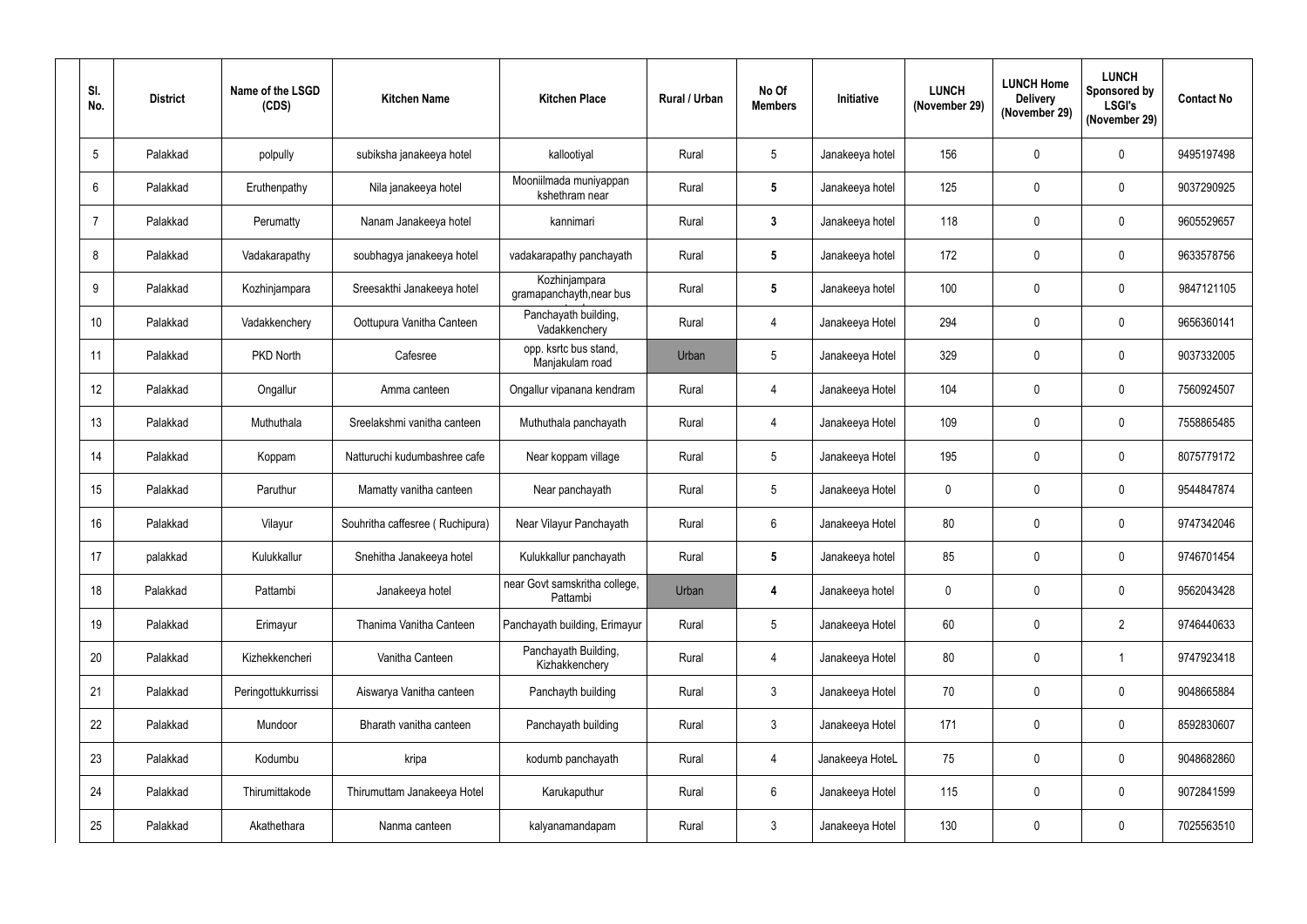| SI.<br>No. | <b>District</b> | Name of the LSGD<br>(CDS) | <b>Kitchen Name</b>                      | <b>Kitchen Place</b>                            | <b>Rural / Urban</b> | No Of<br><b>Members</b> | Initiative       | <b>LUNCH</b><br>(November 29) | <b>LUNCH Home</b><br><b>Delivery</b><br>(November 29) | <b>LUNCH</b><br><b>Sponsored by</b><br><b>LSGI's</b><br>(November 29) | <b>Contact No</b> |
|------------|-----------------|---------------------------|------------------------------------------|-------------------------------------------------|----------------------|-------------------------|------------------|-------------------------------|-------------------------------------------------------|-----------------------------------------------------------------------|-------------------|
| 26         | Palakkad        | Marutharoad               | flavours cantteen                        | panchayath                                      | Rural                | $5\overline{)}$         | Janakeeya Hotela | 84                            | $\mathbf 0$                                           | $\mathbf 0$                                                           | 9746227966        |
| 27         | Palakkad        | Trithala                  | Kairali Vanitha Hotel                    | Thirthala                                       | Rural                | $5\phantom{.0}$         | Janakeeya Hotel  | 120                           | 0                                                     | $\boldsymbol{0}$                                                      | 9048710155        |
| 28         | Palakkad        | Kongad                    | Annapoorna vanitha canteen               | Near Kongad village office                      | Rural                | 5                       | Janakeeya Hotel  | 113                           | 0                                                     | $\mathbf 0$                                                           | 9645425774        |
| 29         | Palakkad        | Sreekrishnapuram          | Subiksha canteen                         | Near panchayath office                          | Rural                | 3                       | Janakeeya Hotel  | 88                            | 0                                                     | $\boldsymbol{0}$                                                      | 8086697226        |
| 30         | Palakkad        | Pallassana                | dhanalakshmi vanitha canteen             | pallassana panchayath<br>building               | Rural                | 5                       | Janakeeya Hotel  | 258                           | 0                                                     | $\mathbf 0$                                                           | 8943225892        |
| 31         | Palakkad        | Nenmmara                  | Nemmara Janakeeya hotel                  | Nemmara junction                                | Rural                | 4                       | Janakeeya hotel  | 292                           | $\mathbf 0$                                           | $\mathbf 0$                                                           | 8157850935        |
| 32         | Palakkad        | Ayilur                    | Janakeeya hotel                          | Thalavettanpara, Ayilur                         | Rural                | 3                       | Janakeeya hotel  | 112                           | 0                                                     | $\mathbf 0$                                                           | 9539517856        |
| 33         | Palakkad        | Melarkode                 | Janakeeya Hotel                          | near Melarkode panchayath                       | Rural                | 4                       | Janakeeya hotel  | 168                           | 0                                                     | $\mathbf 0$                                                           | 8606193918        |
| 34         | Palakkad        | Vandazhi                  | janakeeya hotel                          | Kaniyamangalam                                  | Rural                | 3                       | Janakeeya hotel  | 45                            | 0                                                     | $\mathbf 0$                                                           | 9645919937        |
| 35         | Palakkad        | Nelliayampathy            | Janakeeya hotel                          | near Panchayat, kaikaty                         | Rural                | 4                       | Janakeeya hotel  | $\mathbf 0$                   | $\mathbf 0$                                           | $\mathbf 0$                                                           | 9497123529        |
| 36         | Palakkad        | Elavanchery               | Snehatheeram                             | Near GUPS, Vattekkad                            | Rural                | $5\phantom{.0}$         | Janakeeya Hotel  | 232                           | 0                                                     | $\mathbf 0$                                                           | 9744195274        |
| 37         | Palakkad        | Kollemkode                | Priya Vanitha Canteen                    | Block Panchayath Office,<br>Kollengode          | Rural                | 4                       | Janakeeya Hotel  | 273                           | 0                                                     | $\mathbf 0$                                                           | 9745456764        |
| 38         | Palakkad        | Koduvayur                 | Samridhi Kudumbashree Vanitha<br>Canteen | Panchayath Building                             | Rural                | 5                       | Janakeeya Hotel  | 134                           | 0                                                     | $\mathbf 0$                                                           | 8086263595        |
| 39         | Palakkad        | Pattanchery               | Sreelakshmi vanitha canteen              | Panchayath Building                             | Rural                | 4                       | Janakeeya Hotel  | 103                           | 0                                                     | $\pmb{0}$                                                             | 8086916932        |
| 40         | Palakkad        | Pudunagaram               | Janakeeya Hotel                          | Near KSEB, Pudunagaram                          | Rural                | 4                       | Janakeeya hotel  | 188                           | $\pmb{0}$                                             | $\boldsymbol{0}$                                                      | 9497241598        |
| 41         | Palakkad        | Vadavanoor                | Sree Muruka Janakeeya Hotel              | Vydhyasala, Vadavanoor                          | Rural                | $5\phantom{.0}$         | Janakeeya hotel  | $\mathbf 0$                   | $\pmb{0}$                                             | $\mathbf 0$                                                           | 9567011729        |
| 42         | Palakkad        | Peruvemba                 | Samridi Janakeeya Hotel                  | Peruvemba Junction                              | Rural                | 4                       | Jankeeya hotel   | 291                           | 0                                                     | $\mathbf 0$                                                           | 918089611261      |
| 43         | Palakkad        | Muthalamada               | Janakeeya Hotel                          | Chulliyarmedu                                   | Rural                | 4                       | Jankeeya hotel   | 27                            | $\pmb{0}$                                             | $\boldsymbol{0}$                                                      | 9633730067        |
| 44         | Palakkad        | Cherppalasseri            | Swad Janakiyahotel, CPY                  | Scheduled caste coperative<br>society hall, cpy | Urban                | $5\phantom{.0}$         | Janakeeya Hotel  | 149                           | 0                                                     | $\pmb{0}$                                                             | 9447746082        |
| 45         | Palakkad        | Vellinezhi                | Aiswarya kudumbashree                    | Adakkaputhur                                    | Rural                | $\mathbf{3}$            | Janakeeya Hotel  | 98                            | 0                                                     | $\boldsymbol{0}$                                                      | 9747730588        |
| 46         | Palakkad        | Keralasseri               | Bhagyasree janakeeya hotel               | Near village office                             | Rural                | $\mathbf{3}$            | Janakeeya Hotel  | 60                            | 0                                                     | $\pmb{0}$                                                             | 8606125128        |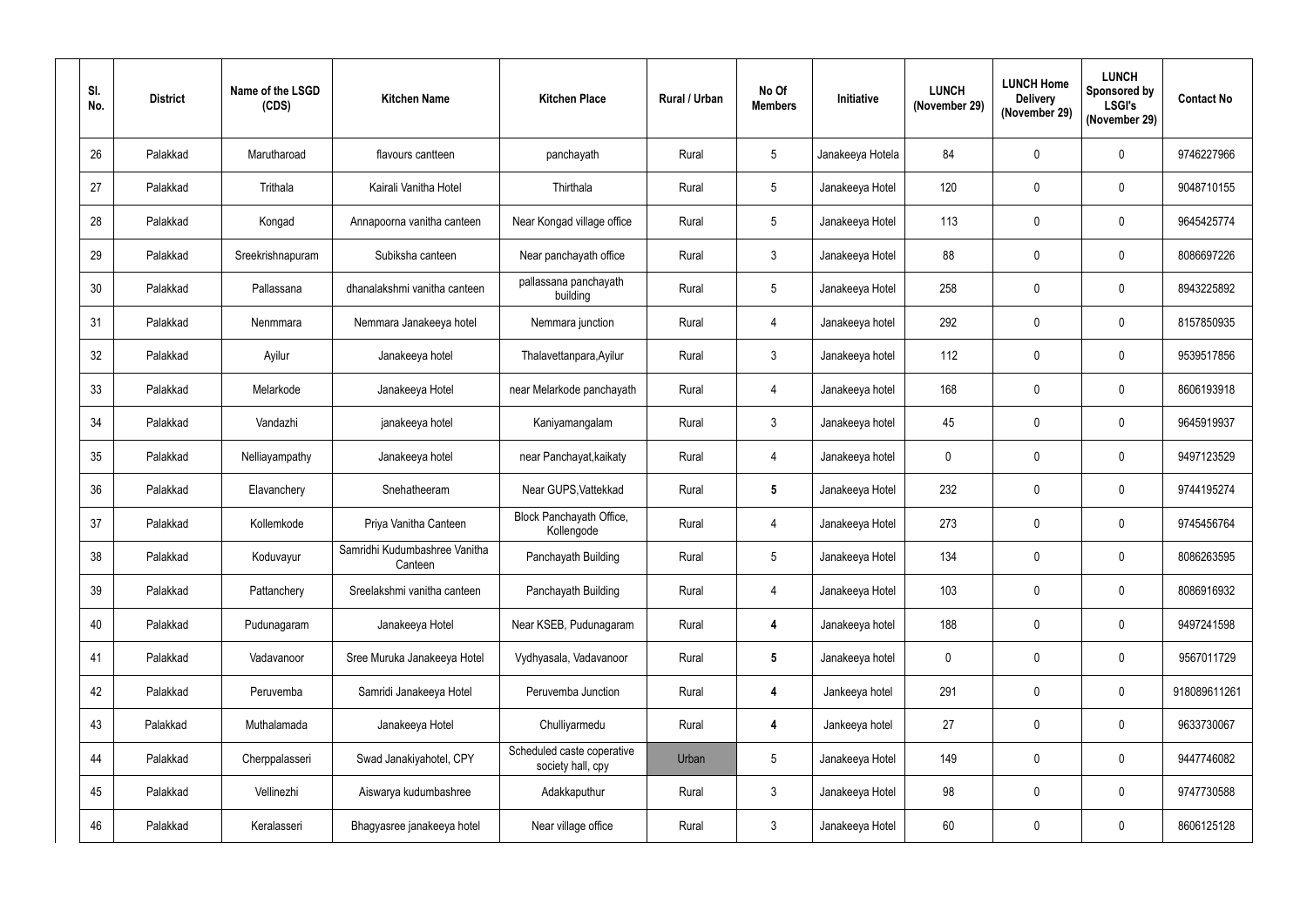|    | SI.<br>No. | <b>District</b> | Name of the LSGD<br>(CDS) | <b>Kitchen Name</b>                         | <b>Kitchen Place</b>                       | Rural / Urban | No Of<br><b>Members</b> | Initiative       | <b>LUNCH</b><br>(November 29) | <b>LUNCH Home</b><br><b>Delivery</b><br>(November 29) | <b>LUNCH</b><br>Sponsored by<br><b>LSGI's</b><br>(November 29) | <b>Contact No</b> |
|----|------------|-----------------|---------------------------|---------------------------------------------|--------------------------------------------|---------------|-------------------------|------------------|-------------------------------|-------------------------------------------------------|----------------------------------------------------------------|-------------------|
|    | 47         | Palakkad        | Kottayi                   | Kudumbashree Vanitha canteen                | Near Kottayi Panchayath                    | Rural         | 4                       | Jankeeya hotel   | 90                            | $\mathbf 0$                                           | $\mathbf{0}$                                                   | 9605699847        |
|    | 48         | Palakkad        | anakkara                  | udayasurya vanitha canteen                  | kumbidi                                    | rural         | $5\overline{)}$         | Janakeeya Hotel  | 130                           | $\mathbf 0$                                           | $\mathbf 0$                                                    | 9895947614        |
|    | 49         | Palakkad        | kappur                    | jeevanam hotel                              | kumaranellur                               | rural         | 6                       | Janakeeya Hotel  | 212                           | $\mathbf 0$                                           | $\mathbf 0$                                                    | 9605308385        |
| 96 | 50         | Palakkad        | Malampauzha               | Nandhanam canteen                           | near fantasy park                          | Rural         | $5\overline{)}$         | Janakeeya HotelT | $\mathbf 0$                   | 0                                                     | $\mathbf 0$                                                    | 807587062         |
|    | 51         | Palakkad        | Puduppariyaram            | Anaswara Canteen                            | Panchayath                                 | Rural         | 4                       | Janakeeya Hotel  | 89                            | $\mathbf 0$                                           | $\mathbf{0}$                                                   | 9526677781        |
|    | 52         | Palakkad        | kadambazhipuram           | Reshmi janakeeya hotel                      | 16 mail                                    | Rural         | $5\overline{)}$         | Janakeeya Hotel  | 90                            | $\mathbf 0$                                           | $\mathbf 0$                                                    | 9048375891        |
|    | 53         | Palakkad        | Kadambazhipuram           | Ardhram Janakeeya hotel                     | Pulapatta                                  | Rural         | 3 <sup>1</sup>          | Janakeeya Hotel  | 92                            | $\mathbf 0$                                           | $\mathbf{0}$                                                   | 9495775246        |
|    | 54         | Palakkad        | Kannambra                 | Sree kurumba canteen                        | kannambra                                  | Rural         | 4                       | Janakeeya Hotel  | 181                           | $\mathbf 0$                                           | $\mathbf 0$                                                    | 8157815819        |
|    | 55         | Palakkad        | karakkurissi              | Janakiya hotel                              | Near ammus auditorium,<br>Ayappankavu      | Rural         | 3 <sup>5</sup>          | Janakeeya Hotel  | 170                           | 0                                                     | $\mathbf 0$                                                    | 6238788932        |
|    | 56         | Palakkad        | Thenkara                  | Subiksham janakeeya hotel                   | Ayurveda hospital compound<br>Then kara    | Rural         | $5\overline{)}$         | Janakeeya Hotel  | 108                           | $\mathbf{0}$                                          | $\mathbf{0}$                                                   | 9747557333        |
|    | 57         | Palakkad        | Alanallur                 | Keerthi vanitha canteen and<br>catering     | Near panchayath Alanallur                  | Rural         | $5\overline{)}$         | Janakeeya hotel  | 70                            | 0                                                     | $\mathbf 0$                                                    | 9495447569        |
|    | 58         | Palakkad        | Pudur                     | Asil canteen                                | Pudur panchayath                           | Rural         | 4                       | Janakeeya hotel  | 53                            | $\mathbf 0$                                           | $\mathbf{0}$                                                   | 8086968050        |
|    | 59         | Palakkad        | Parali                    | Annasree Janakeeya hotel                    | Near parali panchayath                     | Rural         | 4                       | Janakeeya hotel  | 128                           | 0                                                     | $\mathbf 0$                                                    | 8281829238        |
|    | 60         | Palakkad        | Mannur                    | Kudumbasree janakeeya hotel                 | Mannur panchayath                          | Rural         | $5\phantom{.0}$         | Janakeeya hotel  | 136                           | $\pmb{0}$                                             | $\pmb{0}$                                                      | 9495771095        |
|    | 61         | Palakkad        | Kuzhalmannam              | Janasree jankeeya hotel                     | Kuzhalmannam block<br>panchayth            | Rural         | 3 <sup>1</sup>          | Jankeeya hotel   | 160                           | $\pmb{0}$                                             | $\pmb{0}$                                                      | 9847364980        |
|    | 62         | Palakkad        | Kavassery                 | samridhi Janakeeya Hotel                    | Alathur road, kavasheery                   | Rural         | 6                       | Janakeeya hotel  | 88                            | $\mathbf 0$                                           | $\mathbf 0$                                                    | 9747570761        |
|    | 63         | palakkad        | chalissery                | Thanal janakeeya hotel                      | chalissery panchayath building             | Rural         | $\mathbf{3}$            | Janakeeya hotel  | 64                            | $\pmb{0}$                                             | $\pmb{0}$                                                      | 9562702284        |
|    | 64         | palakkad        | Kottopadam                | Iva canteen and catering janakeeya<br>hotel | Block building, Near<br>aryambavu junction | Rural         | 4                       | Janakeeya hotel  | 138                           | $\pmb{0}$                                             | $\pmb{0}$                                                      | 9074818126        |
|    | 65         | palakkad        | kumaramputhur             | Ruchi cafe janakeeya hotel                  | Panchayath kumaramputhur                   | Rural         | $3\phantom{a}$          | Janakeeya hotel  | 258                           | $\pmb{0}$                                             | $\pmb{0}$                                                      | 8589968705        |
|    | 66         | palakkad        | Malampuzha                | Amma janakeeya hotel                        | kadukkamkunnu, Malampuzha                  | Rural         | 3 <sup>1</sup>          | Janakeeya hotel  | 350                           | $\pmb{0}$                                             | $\mathbf 0$                                                    | 9446521664        |
|    | 67         | palakkad        | Alathur                   | Rich Janakeeya hotel                        | Near bus stand, Alathur                    | Rural         | 4                       | Janakeeya hotel  | 268                           | $\pmb{0}$                                             | $6\,$                                                          | 9947030779        |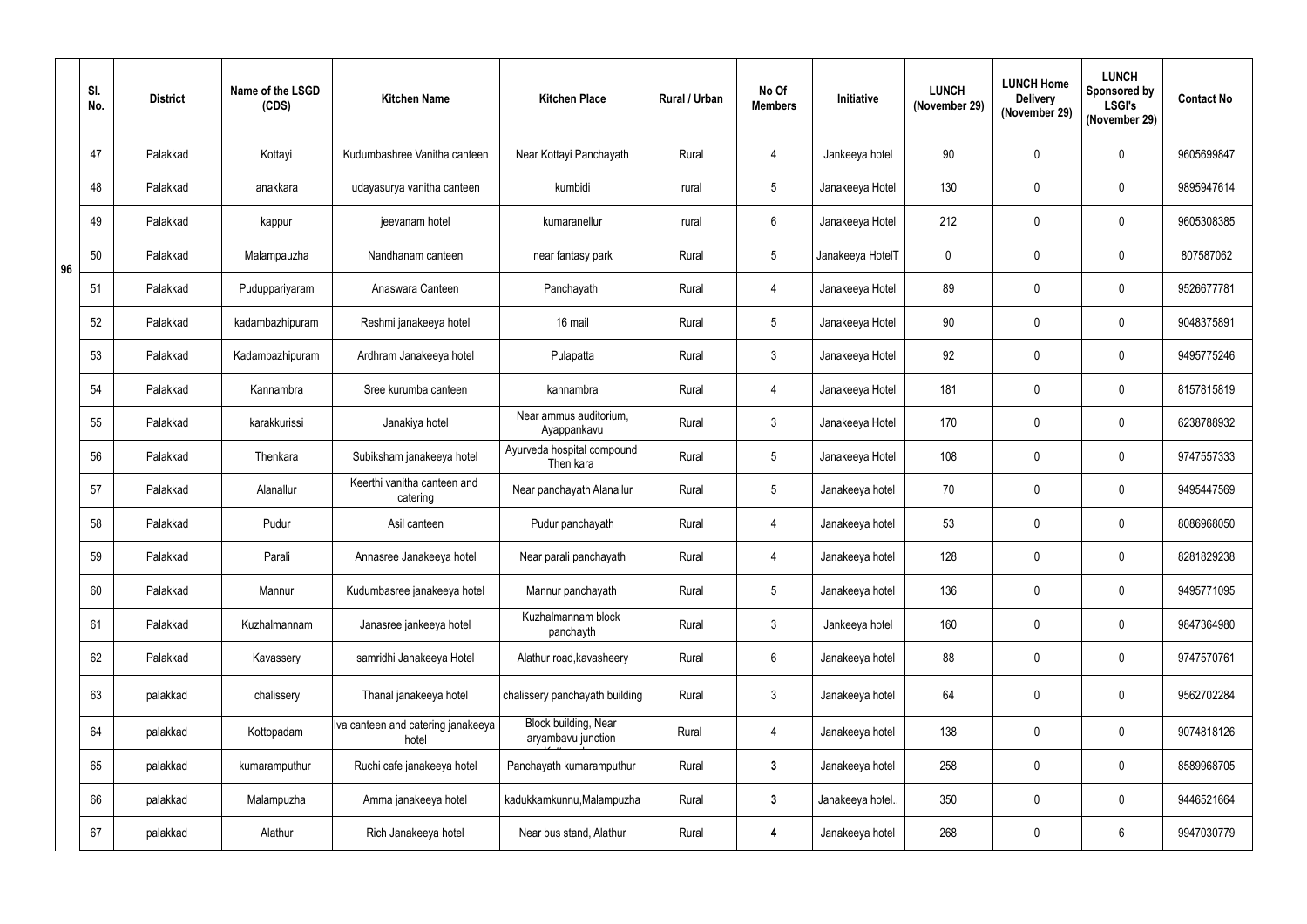| SI.<br>No. | <b>District</b> | Name of the LSGD<br>(CDS) | <b>Kitchen Name</b>         | <b>Kitchen Place</b>                | Rural / Urban | No Of<br><b>Members</b> | Initiative      | <b>LUNCH</b><br>(November 29) | <b>LUNCH Home</b><br><b>Delivery</b><br>(November 29) | <b>LUNCH</b><br>Sponsored by<br><b>LSGI's</b><br>(November 29) | <b>Contact No</b> |
|------------|-----------------|---------------------------|-----------------------------|-------------------------------------|---------------|-------------------------|-----------------|-------------------------------|-------------------------------------------------------|----------------------------------------------------------------|-------------------|
| 68         | palakkad        | Karimpuzha                | Janakeeya hotel             | Karimpuzha panchayath               | Rural         | 3                       | Janakeeya hotel | 81                            | $\mathbf 0$                                           | $\mathbf 0$                                                    | 9961502739        |
| 69         | Palakkad        | Thenkurissi               | Eyeshee janakeeya hotel     | Panchayth building,<br>Thenkurissi  | Rural         | 4                       | Jankeeya hotel  | 96                            | $\mathbf 0$                                           | $\mathbf 0$                                                    | 9995662723        |
| 70         | Palakkad        | Agali                     | Janakeeya Hotel             | Block Panchayath building,<br>Agali | Rural         | $5\phantom{.0}$         | Jankeeya hotel  | 154                           | $\mathbf 0$                                           | $\mathbf 0$                                                    | 9037878897        |
| 71         | Palakkad        | Sholayur                  | Powrnami janakeeya hotel    | anakkatty bus stand                 | Rural         | 4                       | Jankeeya hotel  | $\boldsymbol{0}$              | $\mathbf 0$                                           | $\mathbf 0$                                                    | 9159556404        |
| 72         | Palakkad        | Puthushery                | Janakeeya hotel             | Puthushery panchayath               | Rural         | 5                       | Janakeeya hotel | 144                           | $\mathbf 0$                                           | $\mathbf 0$                                                    | 9562772723        |
| 73         | Palakkad        | Karimba                   | Janakeeya hotel             | Panchayath premise                  | Rural         | $\mathbf{3}$            | Janakeeya Hotel | 83                            | $\mathbf 0$                                           | $\mathbf 0$                                                    | 9562163979        |
| 74         | Palakkad        | Nagalasseri               | Janakeeya hotel             | near koottanad bus stand            | Rural         | $5\overline{)}$         | Janakeeya hotel | 190                           | $\mathbf 0$                                           | $\mathbf 0$                                                    | 8921928291        |
| 75         | Palakkad        | Mathur                    | Nila janakeeya Hotel        | Near Panchayth, Mathur              | Rural         | 4                       | Jankeeya hotel  | 149                           | $\mathbf 0$                                           | $\mathbf 0$                                                    | 9562356483        |
| 76         | Palakkad        | Chalavara                 | Janakeeya hotel             | Chalavara panchayath                | Rural         | $5\overline{)}$         | Janakeeya hotel | 98                            | $\mathbf 0$                                           | $\mathbf 0$                                                    | 9544659942        |
| 77         | Palakkad        | Ananganadi                | vanitha cateen              | near Ananganadi panchayath          | Rural         | $\mathbf{3}$            | Janakeeya Hotel | 58                            | $\mathbf 0$                                           | $\mathbf 0$                                                    | 8921410495        |
| 78         | Palakkad        | Lakkidiperur              | Janakeeya hotel             | Lekkidi perur panchayath            | Rural         | $5\overline{)}$         | Jankeeya hotel  | $\mathbf 0$                   | $\mathbf 0$                                           | $\mathbf 0$                                                    | 6238921903        |
| 79         | Palakkad        | Nellaya                   | Janakeeya hotel             | Nellaya panchayath                  | Rural         | 4                       | Janakeeya hotel | 108                           | $\mathbf 0$                                           | $\mathbf 0$                                                    | 9562432883        |
| 80         | Palakkad        | Shornur                   | Oottupura Janakeeya hotel   | near bus stand, Shoranur            | Urban         | $5\phantom{.0}$         | Janakeeya hotel | 245                           | $\mathbf 0$                                           | $\mathbf 0$                                                    | 9747102377        |
| 81         | Palakkad        | Shornur                   | Snehadeepam Janakeeya hotel | Shoranur municipality               | Urban         | 4                       | Janakeeya hotel | 178                           | $\pmb{0}$                                             | $\pmb{0}$                                                      | 6238755729        |
| 82         | Palakkad        | Thrikkadiri               | Janakeeya hotel             | Samskarika nilayam                  | Rural         | 4                       | Janakeeya hotel | 57                            | $\pmb{0}$                                             | $\pmb{0}$                                                      | 9544806032        |
| 83         | palakkad        | Vaniyamkulam              | Janakeeya hotel             | near PK DAS hospital                | Rural         | $\mathbf{3}$            | Janakeeya hotel | 252                           | $\mathbf 0$                                           | $\mathfrak{Z}$                                                 | 9947408415        |
| 84         | Palakkad        | Ambalappara               | Janakiya hotel              | ambalappara<br>kalyanamandapam      | Rural         | 5 <sub>5</sub>          | Janakeeya Hotel | 100                           | $\mathbf 0$                                           | $\mathbf 0$                                                    | 8129562289        |
| 85         | Palakkad        | Vallappuzha               | Janakeeya hotel             | Hayath Complex, Vallappuzha         | Rural         | $5\phantom{.0}$         | Janakeeya Hotel | 223                           | $\mathbf 0$                                           | $\mathbf 0$                                                    | 8086406897        |
| 86         | Palakkad        | Shoranur                  | Ela janakeeya hotel         | Vpc market, kulappully              | Urban         | $3\phantom{a}$          | Janakeeya hotel | $\boldsymbol{0}$              | 0                                                     | $\mathbf 0$                                                    | 8129769113        |
| 87         | Palakkad        | Mankara                   | Subiksha Janakeeya hotel    | Near Mankara Panchayath             | Rural         | 5 <sub>5</sub>          | Janakeeya hotel | 75                            | $\pmb{0}$                                             | $\pmb{0}$                                                      | 8549045637        |
| 88         | Palakkad        | Kanjirapuzha              | Surya Janakeeya hotel       | Kanjirapuzha, panchayath            | Rural         | $5\overline{)}$         | Janakeeya hotel | 73                            | $\pmb{0}$                                             | $\boldsymbol{0}$                                               | 9048698194        |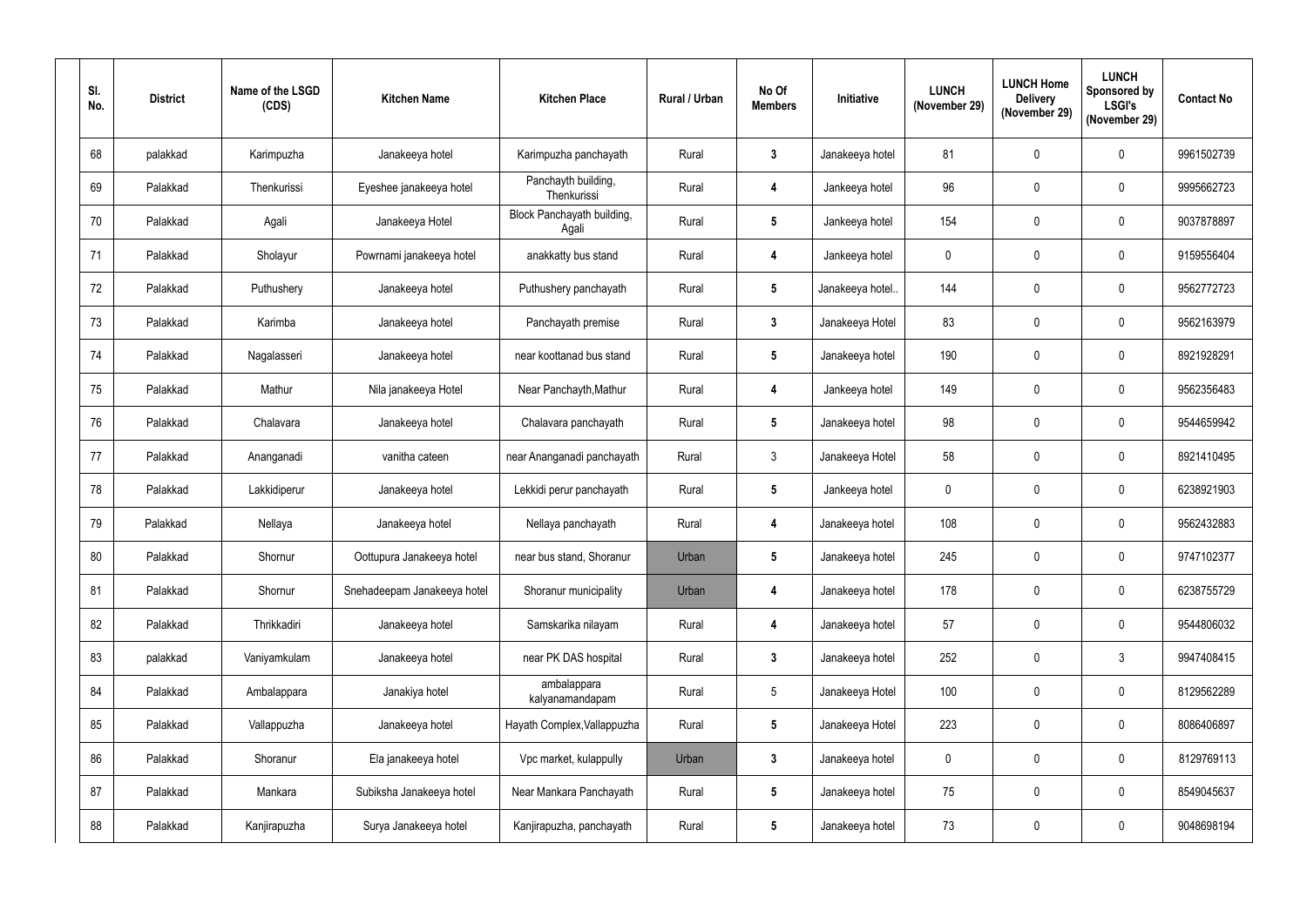|    | SI.<br>No.      | <b>District</b> | Name of the LSGD<br>(CDS) | <b>Kitchen Name</b>             | <b>Kitchen Place</b>                       | Rural / Urban | No Of<br><b>Members</b> | <b>Initiative</b> | <b>LUNCH</b><br>(November 29) | <b>LUNCH Home</b><br><b>Delivery</b><br>(November 29) | <b>LUNCH</b><br><b>Sponsored by</b><br><b>LSGI's</b><br>(November 29) | <b>Contact No</b> |
|----|-----------------|-----------------|---------------------------|---------------------------------|--------------------------------------------|---------------|-------------------------|-------------------|-------------------------------|-------------------------------------------------------|-----------------------------------------------------------------------|-------------------|
|    | 89              | Palakkad        | Thachanattukara           | Haritham janakeeya hotel        | 53 mile, Thachanattukara                   | Rural         | $3\phantom{a}$          | Janakeeya hotel   | 65                            | $\boldsymbol{0}$                                      | $\mathbf 0$                                                           | 9605097810        |
|    | 90              | Palakkad        | Puthukode                 | Puthuma jankeeya hotel          | Thachanadi junction                        | Rural         | $6\phantom{1}$          | Janakeeya hotel   | 259                           | $\mathbf 0$                                           | $\mathbf 0$                                                           | 9744459080        |
|    | 91              | Palakkad        | Tarur                     | Jankeeya Hotel                  | Infront of vilage office, Tarurk           | Rural         | 4                       | Janakeeya hotel   | 77                            | $\pmb{0}$                                             | $\mathbf 0$                                                           | 8606780959        |
|    | 92              | Palakkad        | Pirayiri                  | Janakeeya hotel                 | Near Panchayath office                     | Rural         | $5\phantom{.0}$         | Janakeeya hotel   | 94                            | $\boldsymbol{0}$                                      | $\mathbf 0$                                                           | 9037495586        |
|    | 93              | Palakkad        | Palakkad ulb              | Ruchi                           | Near Balaji hospital, Fort<br>Maidan       | Urban         | 4                       | Janakeeya hotel   | 258                           | $\boldsymbol{0}$                                      | $\mathbf 0$                                                           | 7994185687        |
|    | 94              | Palakkad        | Pookkottukavu             | Punya                           | Pookkottukavu Centre                       | Rural         | 4                       | Janakeeya Hotel   | 97                            | $\boldsymbol{0}$                                      | $\mathbf 0$                                                           | 9745511432        |
|    | 95              | Palakkad        | Kuthanoor                 | Suryodayam jankeeya hotel       | Kalapara, kuthanoor                        | Rural         | $5\phantom{.0}$         | Jankeeya hotel    | 32                            | $\mathbf 0$                                           | $\mathbf 0$                                                           | 9995159738        |
|    | 96              | Palakkad        | Thiruvegappura            | Janakeeya Hotel                 | Kaippuram                                  | Rural         | $5\overline{)}$         | Jankeeya hotel    | 135                           | $\boldsymbol{0}$                                      | $\mathbf 0$                                                           | 8921882903        |
|    | 97              | Palakkad        | Thachampara               | Vanitha canteen Janakeeya Hotel | Thachampara town                           | Rural         | 4                       | Jankeeya hotel    | $\mathbf 0$                   | $\pmb{0}$                                             | $\mathbf 0$                                                           | 9497826216        |
|    | 98              | Palakkad        | Kannadi                   | Sweet jankeeya hotel            | Yakkara junction                           | Rural         | $3\phantom{a}$          | Jankeeya hotel    | 137                           | $\pmb{0}$                                             | $\boldsymbol{0}$                                                      | 9846918028        |
|    | 99              | Palakkad        | Pattithara                | Bavana janakeeya hotel          | kottappadam                                | Rural         | $5\overline{)}$         | Janakeeya hotel   | $\mathbf 0$                   | $\pmb{0}$                                             | $\mathbf 0$                                                           | 9074163402        |
|    | 100             | Palakkad        | Mannarkkad                | Janakeeya Hotel                 | muncipal building, busstand,<br>mannarkkad | Urban         |                         | Janakeeya hotel   | 138                           | $\mathbf 0$                                           | $\mathbf 0$                                                           |                   |
|    | 101             | Palakkad        | Pirayiri                  | Kudumbashree janakeeya hotel    | Kallekkad Block Panchayath                 | Rural         | $5\phantom{.0}$         | janakeeya hotel   | 101                           | $\mathbf 0$                                           | $\pmb{0}$                                                             | 8137940343        |
|    | 102             | Palakkad        | Marutharoad               | Sreelakshmi janakeeya hotel     | Pirivusala                                 | Rural         | 4                       | janakeeya hotel   | 187                           | $\pmb{0}$                                             | $\mathbf 0$                                                           | 9048636162        |
| 99 |                 |                 |                           |                                 |                                            |               | 434                     |                   | 13078                         | $\overline{0}$                                        | 12                                                                    |                   |
|    |                 | Pathanamthitta  | Anicadu                   | Janatha janakeeya hotel         | Nooromave                                  | Rural         | $\mathbf{3}$            | Janakeeya Hotel   | $\mathbf 0$                   | 131                                                   | $\mathbf 0$                                                           | 6282875679        |
|    | $\overline{2}$  | Pathanamthitta  | Kaviyoor                  | Janakeeya Hotel                 | Manakkachira                               | Rural         | $\overline{4}$          | Janakeeya Hotel   | $\mathbf 0$                   | $\pmb{0}$                                             | $\mathbf 0$                                                           | 9747886172        |
|    | $\mathfrak{Z}$  | Pathanamthitta  | Kottanadu                 | Janakeeya Hotel                 | Kottanadu                                  | Rural         | $\overline{4}$          | Janakeeya Hotel   | $\mathbf 0$                   | 156                                                   | $\mathbf 0$                                                           | 6282382608        |
|    | 4               | Pathanamthitta  | Kalloopara                | Janakeeya Hotel                 | Kalloopara                                 | Rural         | 5 <sub>5</sub>          | Janakeeya Hotel   | $\mathbf 0$                   | 51                                                    | $\mathbf 0$                                                           | 9947471024        |
|    | $5\phantom{.0}$ | Pathanamthitta  | Kunnamthanam              | Thripthi Hotel                  | Kunnamthanam                               | Rural         | $3\overline{3}$         | Janakeeya Hotel   | $\pmb{0}$                     | 42                                                    | $\mathbf 0$                                                           | 6235908328        |
|    | $6\phantom{.0}$ | pathanamthitta  | mallappally               | janakeeya hotel                 | mallappally                                | Rural         | $\mathbf{3}$            | janakeeya hotel   | $\pmb{0}$                     | 141                                                   | $\boldsymbol{0}$                                                      | 9744194830        |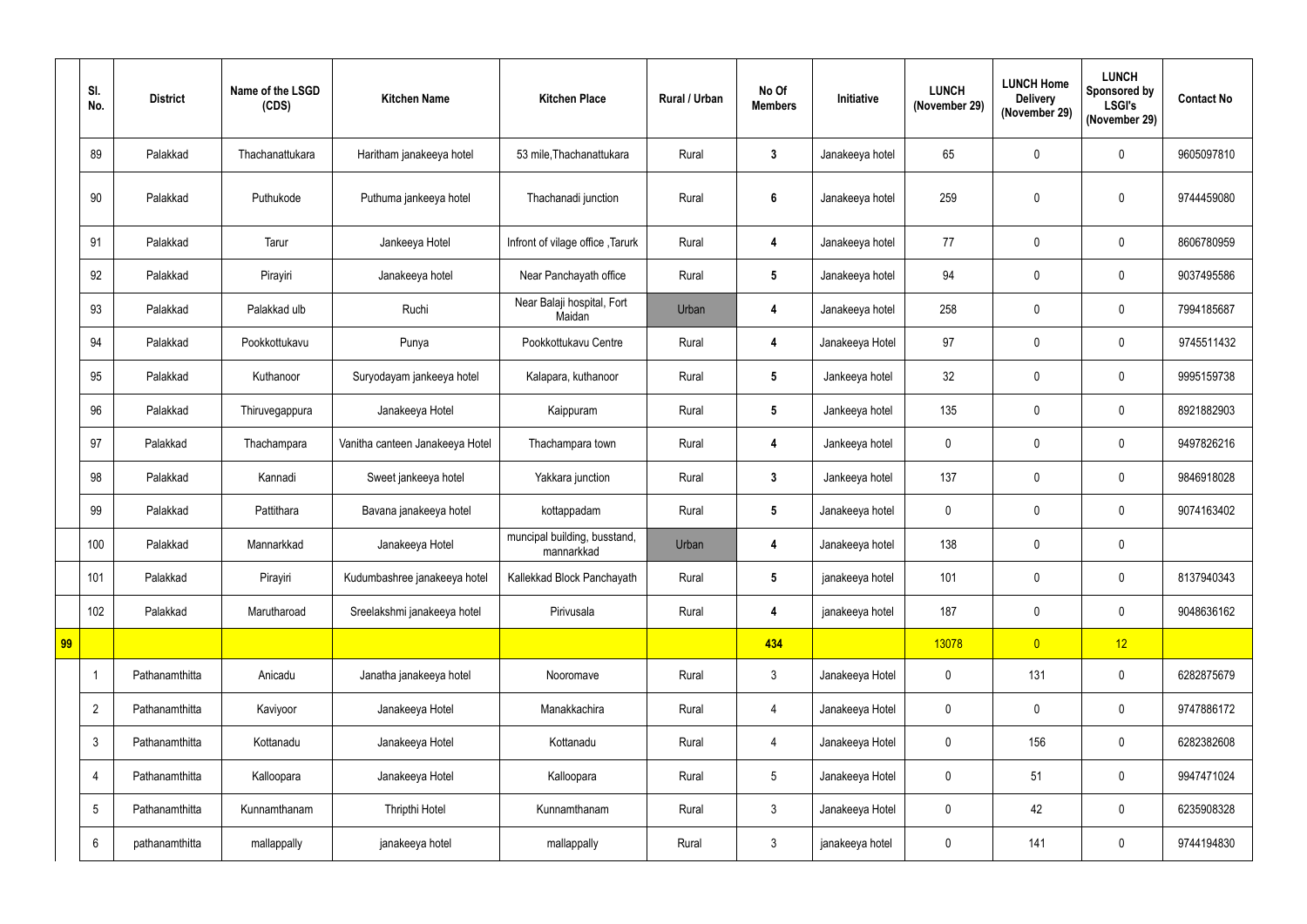| SI.<br>No.      | <b>District</b> | Name of the LSGD<br>(CDS) | <b>Kitchen Name</b>             | <b>Kitchen Place</b>        | Rural / Urban | No Of<br><b>Members</b> | Initiative      | <b>LUNCH</b><br>(November 29) | <b>LUNCH Home</b><br><b>Delivery</b><br>(November 29) | <b>LUNCH</b><br>Sponsored by<br><b>LSGI's</b><br>(November 29) | <b>Contact No</b> |
|-----------------|-----------------|---------------------------|---------------------------------|-----------------------------|---------------|-------------------------|-----------------|-------------------------------|-------------------------------------------------------|----------------------------------------------------------------|-------------------|
| $\overline{7}$  | Pathanamthitta  | kottangal                 | janakeeya hotel                 | kottangal                   | Rural         | $\mathfrak{Z}$          | Janakeeya Hotel | $\mathbf 0$                   | 143                                                   | $\mathbf 0$                                                    | 9526690541        |
| 8               | Pathanamthitta  | Nedumpuram                | Nedumpram Janakeeya Hotel       | Podiyadi                    | Rural         | $5\phantom{.0}$         | Janakeeya Hotel | $\boldsymbol{0}$              | 77                                                    | $\mathbf 0$                                                    | 919188291409      |
| $9\phantom{.0}$ | Pathanamthitta  | Niranam                   | Sakhi cafe                      | Niranam                     | Rural         | $\mathfrak{Z}$          | Janakeeya Hotel | $\mathbf 0$                   | 65                                                    | $\mathbf 0$                                                    | 919526423710      |
| 10              | Pathanamthitta  | Peringara                 | Haritha samrudhi Catering       | <b>PMVHS Pringara</b>       | Rural         | 4                       | Janakeeya Hotel | $\boldsymbol{0}$              | 80                                                    | $\mathbf 0$                                                    | 919961219550      |
| 11              | Pathanamthitta  | Peringara                 | Pulari janakeeya Hotel          | swamipalam                  | Rural         | 4                       | Janakeeya hotel | $\mathbf 0$                   | 51                                                    | $\mathbf 0$                                                    | 919656132036      |
| 12              | Pathanamthitta  | Kuttor                    | Nanma Catering                  | <b>GHS Kuttoor</b>          | Rural         | $\mathbf{3}$            | Janakeeya Hotel | $\mathbf 0$                   | 110                                                   | $\mathbf 0$                                                    | 919526323212      |
| 13              | Pathanamthitta  | Kadapra                   | Niradeepam janakeeya hotel      | Kadapra                     | Rural         | 4                       | Janakeeya Hotel | $\boldsymbol{0}$              | $\mathbf{0}$                                          | $\mathbf 0$                                                    | 9656512066        |
| 14              | Pathanamthitta  | Eraviperoor               | Avi cafe                        | Avi cafe                    | Rural         | $\mathbf{3}$            | Janakeeya Hotel | $\mathbf 0$                   | 300                                                   | $\mathbf 0$                                                    | 6238013293        |
| 15              | Pathanamthitta  | Koipuram                  | Ammas kudumbashree cafe         | Muttamon                    | Rural         | $5\phantom{.0}$         | Janakeeya Hotel | $\boldsymbol{0}$              | 164                                                   | $\mathbf 0$                                                    | 9961485931        |
| 16              | Pathanamthitta  | Thottappuzhassery         | Thottapuzhassery Jankeeya Hotel | Thottapuzhassery            | Rural         | 4                       | Janakeeya Hotel | $\mathbf 0$                   | $\mathbf 0$                                           | $\mathbf 0$                                                    | 9656403054        |
| 17              | Pathanamthitta  | Puramattom                | Top N Taste                     | Puramattom                  | Rural         | $\mathfrak{Z}$          | Janakeeya Hotel | $\mathbf 0$                   | 53                                                    | $\mathbf 0$                                                    | 9526728230        |
| 18              | Pathanamthitta  | Ayroor                    | Janakeeya Hotel                 | Ayroor                      | Rural         | 6                       | Janakeeya Hotel | $\mathbf 0$                   | 38                                                    | $\mathbf 0$                                                    | 8086653951        |
| 19              | Pathanamthitta  | Ezhumattor                | Swad Hotel                      | Thadiyoor                   | Rural         | $\mathbf{3}$            | Janakeeya Hotel | $\overline{0}$                | 125                                                   | $\mathbf 0$                                                    | 9526857335        |
| 20              | Pathanamthitta  | Kozhencherry              | Ruchi Janakeeya hotel           | Community hall, kozhenchery | Rural         | 4                       | Janakeeya Hotel | $\overline{0}$                | 108                                                   | $\pmb{0}$                                                      | 9947387912        |
| 21              | Pathanamthitta  | Mallappuzhassery          | Snehadeepam                     | Paramootil                  | Rural         | $6\phantom{.0}$         | Janakeeya Hotel | $\pmb{0}$                     | $\pmb{0}$                                             | $\pmb{0}$                                                      | 9847170052        |
| 22              | Pathanamthitta  | Chennerkara               | Thanal Kudumbasree Cafe         | Nallanikunnu                | Rural         | $5\phantom{.0}$         | Janakeeya Hotel | $\overline{0}$                | 55                                                    | $\mathbf 0$                                                    | 9747469562        |
| 23              | Pathanamthitta  | Cherukole                 | Janakeeya Hotel                 | Cherukole                   | Rural         | $\mathbf{3}$            | Janakeeya Hotel | $\overline{0}$                | 80                                                    | $\mathbf 0$                                                    | 7907811728        |
| 24              | Pathanamthitta  | Elanthoor                 | Janakeeya Hotel                 | Vary                        | Rural         | 4                       | Janakeeya Hotel | $\overline{0}$                | 40                                                    | $\mathbf 0$                                                    | 9946047385        |
| 25              | Pathanamthitta  | naranganam                | janakeeya hotel                 | kadammanitta                | Rural         | $\mathfrak{Z}$          | janakeeya hotel | $\pmb{0}$                     | 75                                                    | $\mathbf 0$                                                    | 9744478962        |
| 26              | Pathanamthitta  | Omalloor                  | Janakeeya Hotel                 | Omalloor                    | Rural         |                         | Janakeeya Hotel | $\mathbf 0$                   | $\mathbf 0$                                           | $\pmb{0}$                                                      |                   |
| 27              | Pathanamthitta  | Chittar                   | Chittar janakiya hotel          | Koothattukulam              | Rural         | $\mathbf{3}$            | Janakeeya Hotel | $\pmb{0}$                     | 207                                                   | $\boldsymbol{0}$                                               | 9072374618        |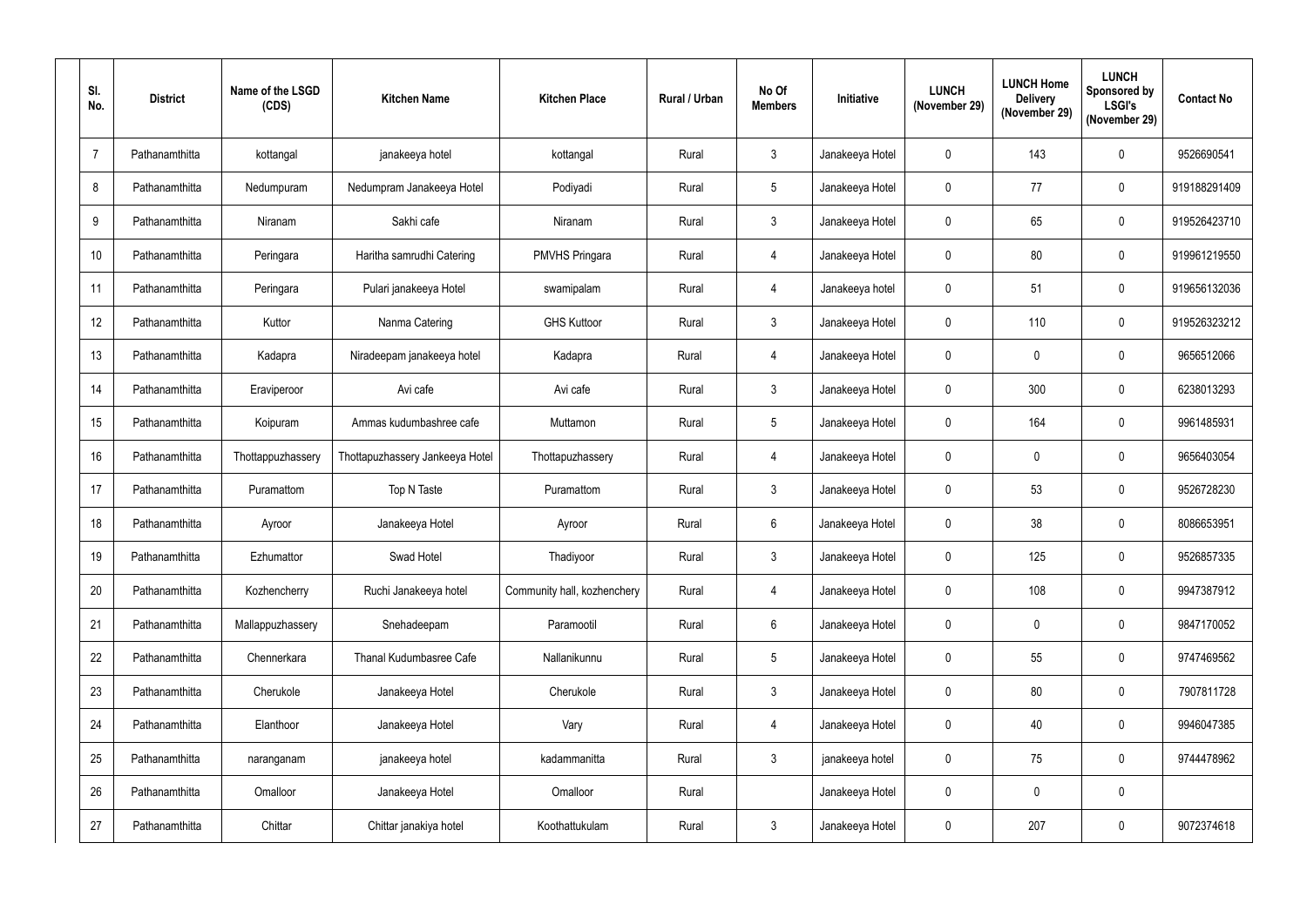|    | SI.<br>No. | <b>District</b> | Name of the LSGD<br>(CDS) | <b>Kitchen Name</b>        | <b>Kitchen Place</b>   | <b>Rural / Urban</b> | No Of<br><b>Members</b> | Initiative      | <b>LUNCH</b><br>(November 29) | <b>LUNCH Home</b><br><b>Delivery</b><br>(November 29) | <b>LUNCH</b><br><b>Sponsored by</b><br><b>LSGI's</b><br>(November 29) | <b>Contact No</b> |
|----|------------|-----------------|---------------------------|----------------------------|------------------------|----------------------|-------------------------|-----------------|-------------------------------|-------------------------------------------------------|-----------------------------------------------------------------------|-------------------|
|    | 28         | Pathanamthitta  | Naranammoozhi             | Thanima                    | Arakkamon              | Rural                | $\mathbf{3}$            | Janakeeya Hotel | $\mathbf 0$                   | $\mathbf 0$                                           | $\mathbf{0}$                                                          | 9605021278        |
|    | 29         | Pathanamthitta  | Perunadu                  | Perunadu Janakeeya Hotel   | Perunadu               | Rural                | $5\overline{)}$         | Janakeeya Hotel | $\mathbf 0$                   | $\mathbf 0$                                           | $\mathbf 0$                                                           |                   |
| 58 | 30         | Pathanamthitta  | Ranni-Angadi              | Angadi Janakeeya Hotel     | Thoodathil church hall | Rural                | 5                       | Janakeeya Hotel | $\mathbf 0$                   | 112                                                   | $\mathbf 0$                                                           | 9961190622        |
|    | 31         | Pathanamthitta  | Ranni-Pazhavangadi        | Navami Hotel               | Makkappuzha            | Rural                | 4                       | Janakeeya Hotel | $\mathbf 0$                   | 162                                                   | $\mathbf 0$                                                           | 9562135824        |
|    | 32         | Pathanamthitta  | Seethathodu               | Thanima catering unit      | Seethathodu            | Rural                | $5\overline{)}$         | Janakeeya Hotel | 80                            | 90                                                    | $\mathbf 0$                                                           | 9747622310        |
|    | 33         | Pathanamthitta  | Ranni                     | Janakeeya Hotel            | Ranni                  | Rural                | 4                       | Janakeeya Hotel | $\mathbf 0$                   | 119                                                   | $\mathbf 0$                                                           | 99462338752       |
|    | 34         | Pathanamthitta  | Vechhoochira              | Annapoorneswary hotel      | Venkurinji             | Rural                | 4                       | Janakeeya Hotel | $\mathbf 0$                   | 242                                                   | $\mathbf 0$                                                           | 8547264134        |
|    | 35         | Pathanamthitta  | Vadasserikara             | Thannal Janakeeya Hotel    | Vadasserikara          | Rural                | 5                       | Janakeeya Hotel | $\mathbf 0$                   | 83                                                    | $\mathbf 0$                                                           | 8590107684        |
|    | 36         | Pathanamthitta  | Vallickodu                | Janakeeya Hotel            | Vallicodu              | Rural                | $5\phantom{.0}$         | Janakeeya Hotel | $\mathbf 0$                   | 137                                                   | $\mathbf 0$                                                           | 8547121591        |
|    | 37         | Pathanamthitta  | Pramadom                  | Aishwarya Janakeeya Hotel  | Pramadom               | Rural                | 3 <sup>1</sup>          | Janakeeya Hotel | $\mathbf 0$                   | 152                                                   | $\mathbf 0$                                                           | 9495312020        |
|    | 38         | Pathanamthitta  | Aruvappulam               | Janakeeya Hotel            | Kallely                | Rural                | $\mathbf{3}$            | Janakeeya Hotel | $\mathbf 0$                   | 60                                                    | $\mathbf 0$                                                           | 9656700499        |
|    | 39         | Pathanamthitta  | mylapra                   | Manna janakeeya hotel      | mylapra                | Rural                | 3                       | janakeeya hotel | $\mathbf 0$                   | 30                                                    | $\mathbf 0$                                                           | 9961750470        |
|    | 40         | Pathanamthitta  | Thannithodu               | Flowers janakeeya hotel    | Thannithodu            | Rural                | 3                       | Janakeeya hotel | $\mathbf 0$                   | 130                                                   | $\mathbf 0$                                                           | 9061295035        |
|    | 40         | Pathanamthitta  | Malayappuzha              | Janakeeya Hotel            | Malayappuzha           | Rural                | 3 <sup>1</sup>          | Janakeeya Hotel | $\mathbf 0$                   | 195                                                   | $\pmb{0}$                                                             |                   |
|    | 41         | Pathanamthitta  | Konni                     | Janakeeya Hotel            | Konni                  | Rural                | 3 <sup>1</sup>          | Janakeeya Hotel | $\mathbf 0$                   | $\mathbf 0$                                           | $\pmb{0}$                                                             |                   |
|    | 43         | Pathanamthitta  | Kalanjoor                 | Kalanjoor janakeeya Hotel  | Kalanjoor              | Rural                | 4                       | Janakeeya Hotel | $\mathbf 0$                   | 187                                                   | $\mathbf 0$                                                           | 6238045066        |
|    | 44         | Pathanamthitta  | Ezhamkulam                | Swad Catering Unit         | Enathu                 | Rural                | 5 <sub>5</sub>          | Janakeeya Hotel | $\mathbf 0$                   | 152                                                   | $\mathbf 0$                                                           | 9747243317        |
|    | 45         | Pathanamthitta  | Kodumon                   | Ruchiyidam Janakeeya Hotel | Kodumon                | Rural                | $\overline{7}$          | Janakeeya Hotel | $\mathbf 0$                   | $\mathbf 0$                                           | $\mathbf 0$                                                           | 75611017112       |
|    | 46         | Pathanamthitta  | Erathu                    | Janakeeya Hotel            | Erathu                 | Rural                | $\overline{4}$          | Janakeeya Hotel | $\mathbf 0$                   | 210                                                   | $\mathbf 0$                                                           | 9645102262        |
|    | 47         | Pathanamthitta  | Enadimangalam             | Janakeeya Hotel            | Elamannoor             | Rural                | $\overline{4}$          | Janakeeya Hotel | $\mathbf 0$                   | 161                                                   | $\pmb{0}$                                                             |                   |
|    | 48         | Pathanamthitta  | Kadampanadu               | Janakeeya Hotel            | Mannady                | Rural                | 3 <sup>7</sup>          | Janakeeya Hotel | $\overline{0}$                | 93                                                    | $\pmb{0}$                                                             |                   |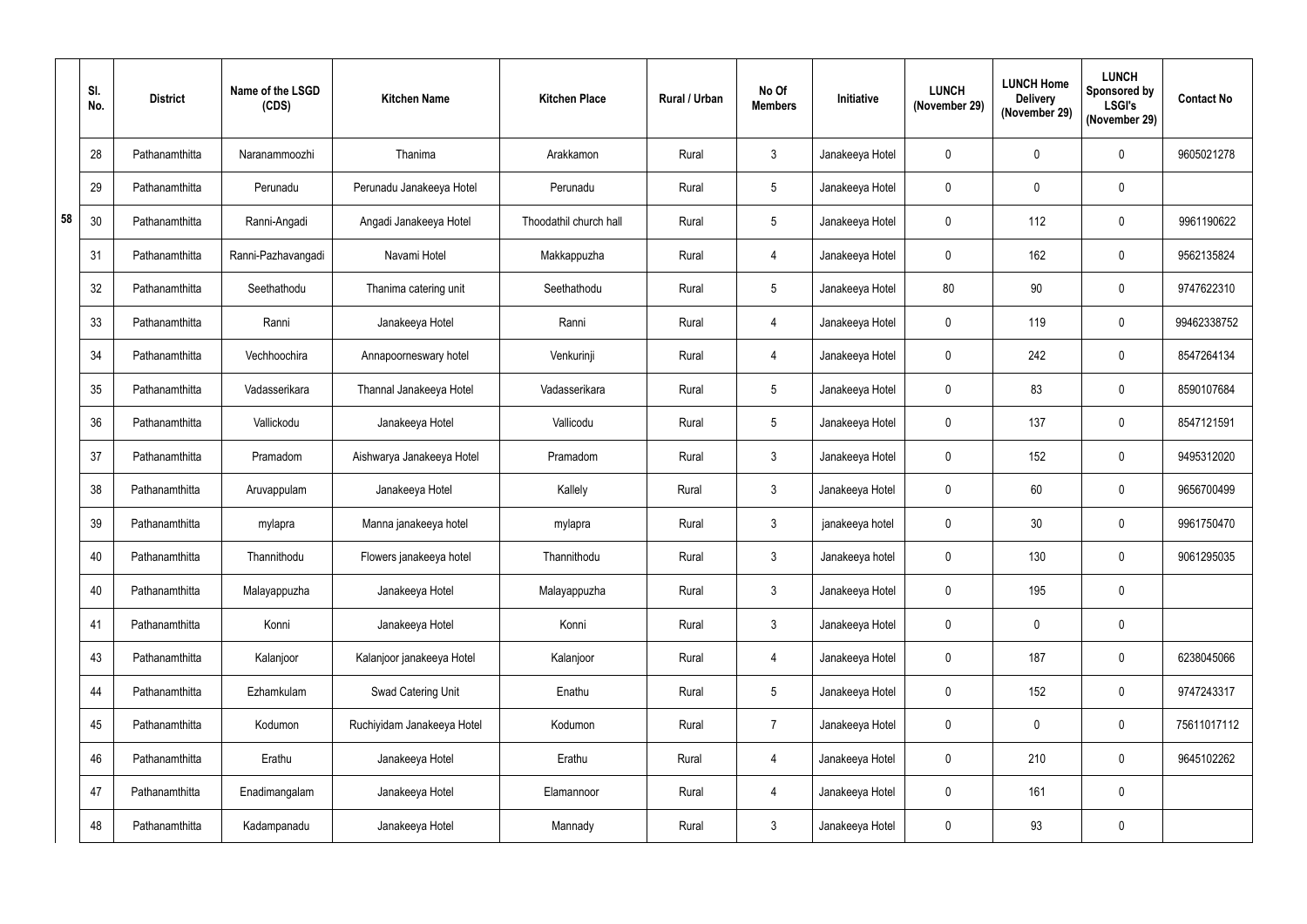|    | SI.<br>No.      | <b>District</b>    | Name of the LSGD<br>(CDS) | <b>Kitchen Name</b>           | <b>Kitchen Place</b>                 | Rural / Urban | No Of<br><b>Members</b> | <b>Initiative</b> | <b>LUNCH</b><br>(November 29) | <b>LUNCH Home</b><br><b>Delivery</b><br>(November 29) | <b>LUNCH</b><br><b>Sponsored by</b><br><b>LSGI's</b><br>(November 29) | <b>Contact No</b> |
|----|-----------------|--------------------|---------------------------|-------------------------------|--------------------------------------|---------------|-------------------------|-------------------|-------------------------------|-------------------------------------------------------|-----------------------------------------------------------------------|-------------------|
|    | 49              | Pathanamthitta     | Pallickal                 |                               |                                      | Rural         |                         | Janakeeya Hotel   | $\mathbf 0$                   | 160                                                   | $\mathbf 0$                                                           |                   |
|    | 50              | Pathanamthitta     | Thumpamon                 | Ruchi Cafe                    | Mampilali                            | Rural         | $5\phantom{.0}$         | Janakeeya Hotel   | $\mathbf 0$                   | 190                                                   | $\mathbf 0$                                                           | 9188300026        |
|    | 51              | Pathanamthitta     | Kulanada                  | Bhagyalekshmi cafe unit       | Kaipuzha                             | Rural         | 3 <sup>1</sup>          | Janakeeya Hotel   | $\mathbf 0$                   | 150                                                   | $\mathbf 0$                                                           |                   |
|    | 52              | Pathanamthitta     | Pandalam Thekkekara       | Pandalam Thekkekara           | Thatta                               | Rural         | 3 <sup>1</sup>          | Janakeeya Hotel   | $\mathbf 0$                   | 131                                                   | $\mathbf 0$                                                           | 9526224922        |
|    | 53              | Pathanamthitta     | Aranmula                  | Janakeeya Hotel               | Aranmula                             | Rural         | 5 <sub>5</sub>          | Janakeeya Hotel   | $\mathbf 0$                   | 75                                                    | $\mathbf 0$                                                           | 9656296503        |
|    | 54              | Pathanamthitta     | Mezhuveli                 | Thripthi Janakeeya Hotel      | Mezhuveli                            | Rural         | 3 <sup>1</sup>          | Janakeeya Hotel   | $\boldsymbol{0}$              | $\boldsymbol{0}$                                      | $\mathbf 0$                                                           | 9495265971        |
|    | 55              | Pathanamthitta     | Adoor                     | Amma Catering Unit            | Adoor                                | Urban         | 5 <sub>5</sub>          | Janakeeya Hotel   | $\mathbf 0$                   | $\mathbf 0$                                           | $\mathbf 0$                                                           | 8606887490        |
|    | 56              | Pathanamthitta     | Pandalam                  | Ruchi catering                | Sivarenjini Auditorium               | Urban         | 5 <sub>5</sub>          | Janakeeya Hotel   | $\boldsymbol{0}$              | $\boldsymbol{0}$                                      | $\mathbf 0$                                                           | 9846212739        |
|    | 57              | Pathanamthitta     | <b>Thiruvalla East</b>    | janakeeya hotel               | near private bus stand<br>thiruvalla | Urban         | 5 <sup>5</sup>          | Janakeeya Hotel   | $\mathbf 0$                   | 303                                                   | $\mathbf 0$                                                           | 919847729416      |
|    | 58              | Pathanamthitta     | Thiruvalla West           | janakeeya hotel               | kizhakkan muthoor                    | Urban         | 5 <sub>5</sub>          | Janakeeya Hotel   | $\mathbf 0$                   | 196                                                   | $\mathbf 0$                                                           | 919656132036      |
|    | 59              | Pathanamthitta     | Pathanamthitta            | Janakeeya Hotel               | Near Municipality Office             | Urban         | 5 <sup>5</sup>          | Janakeeya Hotel   | 0                             | 150                                                   | $\mathbf 0$                                                           |                   |
| 58 |                 |                    |                           |                               |                                      |               | 229                     |                   | 80                            | 5962                                                  | $\bullet$                                                             |                   |
|    |                 | Thiruvananthapuram | Parassala                 | Bhagyalekshmi janakeeya hotel | Mundaplavila                         | Rural         | 5 <sup>5</sup>          | Janakeeya Hotel   | 325                           | $\mathbf 0$                                           | $\mathbf 0$                                                           | 9895463718        |
|    | $\overline{2}$  | Thiruvananthapuram | Karode                    | Karode janakeeya hotel        | Paavaara,<br>pazhaya uchakkada       | Rural         | $5\phantom{.0}$         | Janakeeya Hotel   | 295                           | $\mathbf 0$                                           | $\mathbf 0$                                                           | 9605122139        |
|    | 3               | Thiruvananthapuram | Thirupuram                | Thirupuram janakeeya hotel    | Pazhayakada                          | Rural         | 5 <sub>5</sub>          | Janakeeya Hotel   | 210                           | $\mathbf 0$                                           | $\mathbf 0$                                                           | 7034723987        |
|    | 4               | Thiruvananthapuram | Chenkal                   | Karuna janakeeya hotel        | Udiyankulangara                      | Rural         | $5\phantom{.0}$         | Janakeeya Hotel   | 275                           | $\mathbf 0$                                           | $\mathbf 0$                                                           | 9746726109        |
|    | $5\phantom{.0}$ | Thiruvananthapuram | Kulathoor                 | Nakshatra janakeeya hotel     | Attapuram                            | Rural         | 5 <sub>5</sub>          | Janakeeya Hotel   | 443                           | $\mathbf 0$                                           | $\mathbf 0$                                                           | 8301924221        |
|    | 6               | Thiruvananthapuram | Neyyattinkara 1           | Oottupura                     | Neyyattinkara                        | Urban         | $5\phantom{.0}$         | Janakeeya Hotel   | 385                           | $\pmb{0}$                                             | $\mathbf 0$                                                           | 8129192485        |
|    | $\overline{7}$  | Thiruvananthapuram | Neyyattinkara 1           | Cafesree Janakeeya Hotel      | Vazhimukku                           | Urban         | 5 <sub>5</sub>          | Janakeeya Hotel   | 485                           | $\mathbf 0$                                           | $\mathbf 0$                                                           | 9995604997        |
|    | 8               | Thiruvananthapuram | Neyyattinkara 1           | Thripthi janakeeya Hotel      | perumpazhuthoor                      | urban         | 4                       | janakeeya Hotel   | 200                           | $\mathbf 0$                                           | $\mathbf 0$                                                           | 6282944199        |
|    | 9               | Thiruvananthapuram | Neyyattinkara 2           | Harsha catering unit          | Neyyattinkara                        | Urban         | 5 <sub>5</sub>          | Janakeeya Hotel   | 310                           | $\pmb{0}$                                             | $\pmb{0}$                                                             | 9048822770        |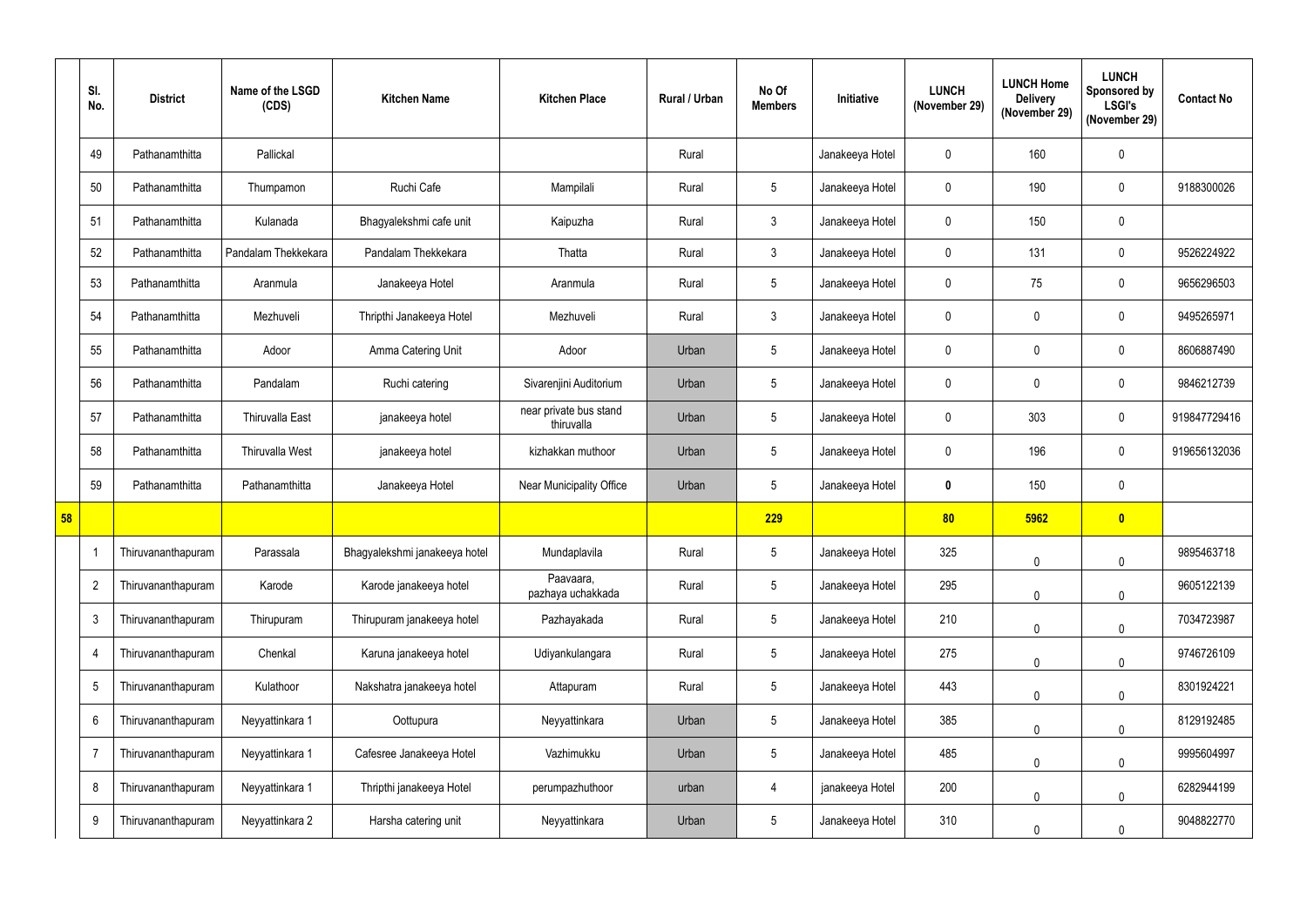| SI.<br>No. | <b>District</b>    | Name of the LSGD<br>(CDS) | <b>Kitchen Name</b>                       | <b>Kitchen Place</b>                       | Rural / Urban | No Of<br><b>Members</b> | Initiative      | <b>LUNCH</b><br>(November 29) | <b>LUNCH Home</b><br><b>Delivery</b><br>(November 29) | <b>LUNCH</b><br>Sponsored by<br><b>LSGI's</b><br>(November 29) | <b>Contact No</b> |
|------------|--------------------|---------------------------|-------------------------------------------|--------------------------------------------|---------------|-------------------------|-----------------|-------------------------------|-------------------------------------------------------|----------------------------------------------------------------|-------------------|
| 10         | Thiruvananthapuram | Neyyattinkara 2           | Devarose Janakeeya Hotel                  | Amaravila                                  | Urban         | $5\overline{)}$         | Janakeeya Hotel | 142                           | $\mathbf 0$                                           | $\mathbf 0$                                                    | 9995028659        |
| 11         | Thiruvananthapuram | Kollayil                  | Kaveri janakeeya hotel                    | Kavuvila, kottamam,<br>Dhanuvachapuram     | Rural         | 5                       | Janakeeya Hotel | $\mathbf 0$                   | $\mathbf{0}$                                          | $\Omega$                                                       | 9656815322        |
| 12         | Thiruvananthapuram | Kunnathukal               | Aiswarya Janakeeya Hotel -<br>Kunnathukal | Kuruwad, paliyodu                          | Rural         | $\mathfrak{Z}$          | Janakeeya Hotel | 141                           | $\mathbf{0}$                                          | $\mathbf{0}$                                                   | 9539549507        |
| 13         | Thiruvananthapuram | Vellarada                 | Eden Janakeeya Hotel                      | Panachamoodu, Vellarada                    | Rural         | 5                       | Janakeeya Hotel | 691                           | $\mathbf{0}$                                          | $\Omega$                                                       | 8547973305        |
| 14         | Thiruvananthapuram | Vellarada                 | Chandrika Janakeeya Hotel -<br>Vellarada  | Vellarada                                  | Rural         | 6                       | Janakeeya Hotel | 132                           | $\mathbf{0}$                                          | $\mathbf 0$                                                    | 9539366295        |
| 15         | Thiruvananthapuram | Aryankode                 | Aryan Janakeeya Hotel -<br>Aryankode      | Aryankode                                  | Rural         | $5\overline{)}$         | Janakeeya Hotel | 168                           | $\mathbf 0$                                           | $\mathbf{0}$                                                   | 9746905408        |
| 16         | Thiruvananthapuram | Aryankode                 | stree souhritha jh                        | chemboor                                   | Rural         | 5                       | Janakeeya Hotel | 90                            | $\mathbf{0}$                                          | $\mathbf{0}$                                                   |                   |
| 17         | Thiruvananthapuram | Ottashekharamangala<br>m  | Minnaram Janakeeya Hotel                  | Kuravara, Near<br>Ottashekharamangalam UPS | Rural         | 4                       | Janakeeya Hotel | $\mathbf 0$                   | $\mathbf 0$                                           | $\Omega$                                                       | 9567553161        |
| 18         | Thiruvananthapuram | Kollayil                  | Janakeeya Hotel                           | Mylakkara                                  | Rural         | 5                       | Janakeeya Hotel | 129                           | $\mathbf 0$                                           | $\theta$                                                       | 9605076268        |
| 19         | Thiruvananthapuram | perunkadavila             | shankholi janakeeya hotel                 | perunkadavila                              | rural         | 3                       | Janakeeya Hotel | 196                           | $\mathbf{0}$                                          | $\mathbf{0}$                                                   |                   |
| 20         | Thiruvananthapuram | Amboori                   | Janakeeya Hotel                           | Amboori                                    | Rural         | 5                       | Janakeeya Hotel | $\mathbf 0$                   | $\mathbf 0$                                           | $\mathbf 0$                                                    | 9747169098        |
| 21         | Thiruvananthapuram | Athiyanoor                | Kudumbashree janakeeya hotel              | Venpakal                                   | Rural         | 4                       | Janakeeya Hotel | 303                           | 0                                                     | $\mathbf 0$                                                    | 919562752580      |
| 22         | Thiruvananthapuram | Kottukal                  | Vismaya janakeeya hotel                   | Uchakkada                                  | Rural         | 5                       | Janakeeya Hotel | 365                           | $\mathbf 0$                                           | $\mathbf 0$                                                    | 6282447041        |
| 23         | Thiruvananthapuram | Kanjiramkulam             | Padaswaram unit                           | Kanjiramkulam                              | Rural         | 4                       | Janakeeya Hotel | $\mathbf 0$                   | $\mathbf 0$                                           | $\mathbf 0$                                                    | 919072899432      |
| 24         | Thiruvananthapuram | Karumkulam                | Alil Janakeeya Hotel                      | Pallam                                     | Rural         | 5                       | Janakeeya Hotel | 155                           | $\mathbf 0$                                           | $\mathbf 0$                                                    | 917736513673      |
| 25         | Thiruvananthapuram | Venganoor                 | Venganoor Ruchi janakeeya hotel           | Peringamala                                | Rural         | 10                      | Janakeeya Hotel | 162                           | $\mathbf 0$                                           | $\mathbf 0$                                                    | 9656309710        |
| 26         | Thiruvananthapuram | Vilavoorkkal              | Priyam Janakeeya Hotel                    | Chanthamukku, Peyadu Jn                    | Rural         | 5                       | Janakeeya Hotel | 256                           | $\mathbf 0$                                           | $\mathbf 0$                                                    | 7902504494        |
| 27         | Thiruvananthapuram | Vilavoorkal               | Vilavoorkal janakeeya hotel               | Pottayil                                   | Rural         | $5\phantom{.0}$         | Janakeeya Hotel | 232                           | $\mathbf 0$                                           | $\mathbf 0$                                                    | 9497883130        |
| 28         | Thiruvananthapuram | Kalliyoor                 | Stree Shakthi Janakeeya Hotel             | Kalliyoor                                  | Rural         | 5                       | Janakeeya Hotel | $\bf{0}$                      | $\mathbf 0$                                           | $\mathbf{0}$                                                   | 9074998782        |
| 29         | Thiruvananthapuram | Maranalloor               | Mayooram Janakeeya Hotel                  | Mannadikkonam                              | Rural         | 4                       | Janakeeya Hotel | 173                           | $\mathbf 0$                                           | $\pmb{0}$                                                      | 9847371025        |
| 30         | Thiruvananthapuram | Pallichal                 | Vandhanam Janakeeya hotel                 | Naruvamoodu                                | Rural         | 4                       | Janakeeya Hotel | 221                           | 0                                                     | $\mathbf 0$                                                    | 9562636222        |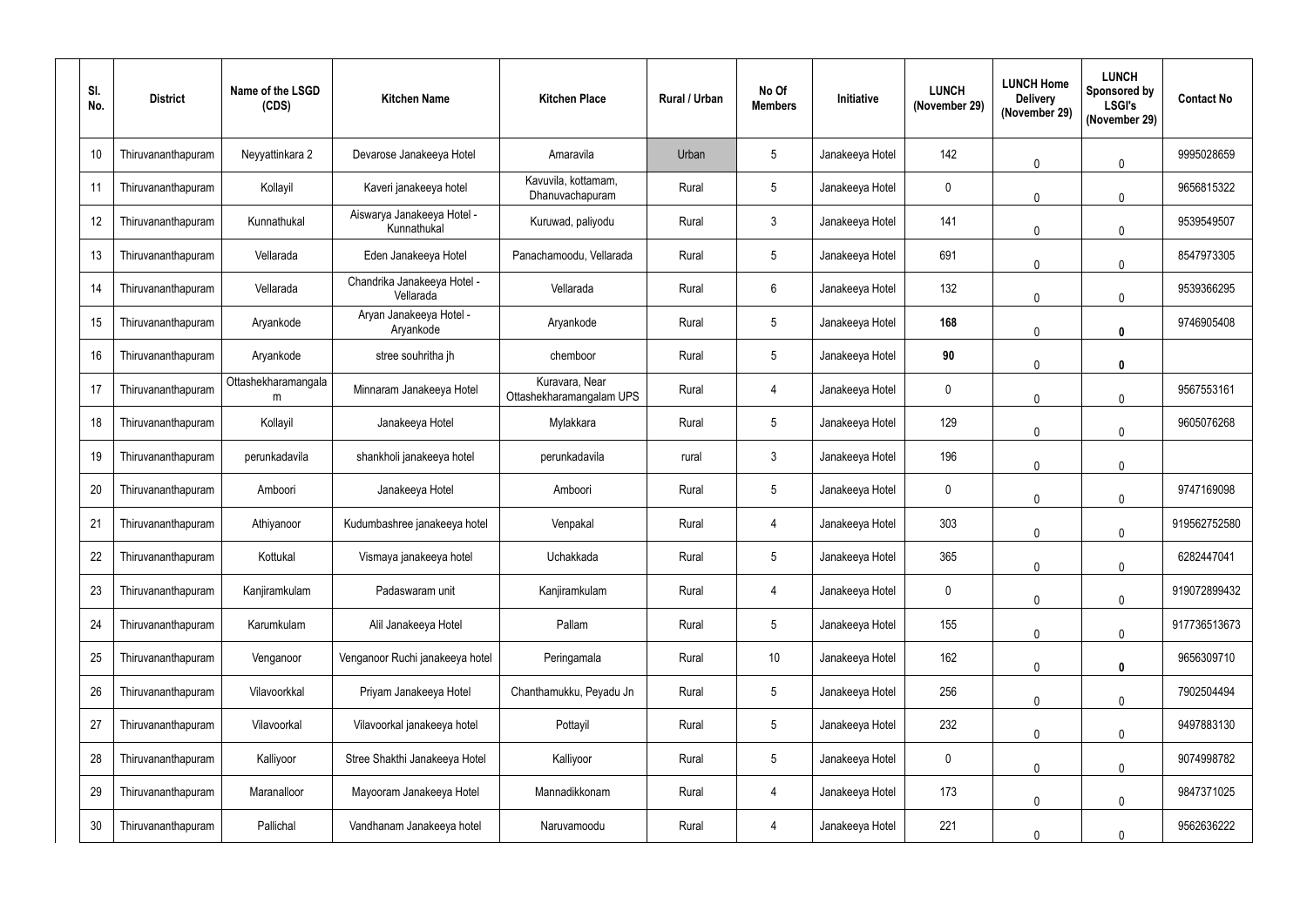| SI.<br>No. | <b>District</b>    | Name of the LSGD<br>(CDS)  | <b>Kitchen Name</b>                           | <b>Kitchen Place</b>                              | <b>Rural / Urban</b> | No Of<br><b>Members</b> | Initiative      | <b>LUNCH</b><br>(November 29) | <b>LUNCH Home</b><br><b>Delivery</b><br>(November 29) | <b>LUNCH</b><br>Sponsored by<br><b>LSGI's</b><br>(November 29) | <b>Contact No</b> |
|------------|--------------------|----------------------------|-----------------------------------------------|---------------------------------------------------|----------------------|-------------------------|-----------------|-------------------------------|-------------------------------------------------------|----------------------------------------------------------------|-------------------|
| 31         | Thiruvananthapuram | Vilappil                   | Sreebhadra janakeey a hotel                   | peyad                                             | Rural                | 5                       | Janakeeya Hotel | 245                           | $\mathbf 0$                                           | $\mathbf 0$                                                    | 919496194745      |
| 32         | Thiruvananthapuram | Malayinkeezhu              | Thapasya janakeeya hotel                      | Aruvacode                                         | Rural                | 5                       | Janakeeya Hotel | 180                           | 0                                                     | $\mathbf{0}$                                                   | 9074329707        |
| 3,3        | Thiruvananthapuram | Andoorkonam                | Thiruvathira janakeeya hotel                  | Kaniyapuram                                       | Rural                | 3                       | Janakeeya Hotel | 168                           | $\mathbf 0$                                           | $\mathbf{0}$                                                   | 8921698989        |
| 34         | Thiruvananthapuram | Kadinamkulam               | Sabarmathi janakeeya hotel                    | Chitattumukku                                     | Rural                | 4                       | Janakeeya Hotel | 150                           | $\mathbf 0$                                           | $\mathbf{0}$                                                   |                   |
| 35         | Thiruvananthapuram | Azhoor                     | Kudumbadsree janakeeya hotel                  | Azhoor                                            | Rural                | 4                       | Janakeeya Hotel | 80                            | $\mathbf{0}$                                          | $\mathbf 0$                                                    | 8129060294        |
| 36         | Thiruvanathapuram  | Pothencode                 | Pothencode Kudumbashree<br>Janakeeya hotel    | Pothencode ayiroorppara<br>Farmers centre         | Rural                | 5                       | Janakeeya Hotel | 62                            | $\mathbf 0$                                           | $\mathbf 0$                                                    | 9037832338        |
| 37         | Thiruvananthapuram | Mangalapuram               | Mangalapuram Kudumbashree<br>Janakeeya Hotel  | Managalapuram Junction,<br>Near Panchayath Office | Rural                | 5                       | Janakeeya Hotel | 150                           | $\theta$                                              | $\Omega$                                                       | 9995459534        |
| 38         | Thiruvananthapuram | Mangalapuram               | Swad Kudumbashree Janakeeya<br>hotel          | Murukkumpuzha                                     | Rural                | $\mathfrak{Z}$          | Janakeeya Hotel | 210                           | $\mathbf 0$                                           | $\mathbf 0$                                                    | 8281624670        |
| 39         | Thiruvananthapuram | Mangalapuram               | Ruchisagaram Kudumbashree<br>Janakeeya Hotel  | Chembakamangalam                                  | Rural                | 5                       | Janakeeya Hotel | 220                           | $\mathbf 0$                                           | $\theta$                                                       | 8139079929        |
| 40         | Thiruvanathapuram  | <b>TVM Corporation CDS</b> | Krishnakripa Janakeeya hotel                  | Anayara                                           | Urban                | 5                       | Janakeeya Hotel | 310                           | $\mathbf{0}$                                          | $\mathbf{0}$                                                   | 9745823832        |
| 41         | Thiruvanathapuram  | <b>TVM Corporation CDS</b> | Vanitha Janakeeya Hotel                       | Manvila                                           | Urban                | 4                       | Janakeeya Hotel | 455                           | $\mathbf 0$                                           | $\mathbf 0$                                                    | 8129412369        |
| 42         | Thiruvanathapuram  | <b>TVM Corporation CDS</b> | Bhagyalekshmi Kudumbashree<br>Janakeeya Hotel | EK Nayanar Trust, Medical<br>College              | Urban                | 6                       | Janakeeya Hotel | 450                           | 0                                                     | $\mathbf 0$                                                    |                   |
| 43         | Thiruvanathapuram  | <b>TVM Corporation CDS</b> | Tripthi Janakeeya Hotel                       | Pallithura                                        | Urban                | 3                       | Janakeeya Hotel | 223                           | 0                                                     | $\mathbf 0$                                                    | 9387738568        |
| 44         | Thiruvanathapuram  | <b>TVM Corporation CDS</b> | soubhagya janakeeya Hotel                     | kazhakoottam                                      | Urban                | $\mathfrak{Z}$          | janakeeya Hotel | 350                           | $\mathbf 0$                                           | $\mathbf 0$                                                    | 8921555192        |
| 45         | Thiruvanathapuram  | <b>TVM Corporation CDS</b> | Uthradam Janakeeya Hotel                      | Pattom                                            | Urban                | $\mathbf{3}$            | janakeeya Hotel | 450                           | $\mathbf 0$                                           | $\mathbf 0$                                                    | 8281062575        |
| 46         | Thiruvananthapuram | <b>TVM Corporation CDS</b> | Janakeeya hotel                               | Mannarakonam                                      | Urban                | $\mathfrak{Z}$          | Janakeeya Hotel | $\bf{0}$                      | $\mathbf 0$                                           | $\pmb{0}$                                                      | 8281088923        |
| 47         | Thiruvananthapuram | <b>TVM Corporation CDS</b> | Kismath Janakeeya Hotel                       | Pottakuzhi                                        | Urban                | $\mathfrak{Z}$          | Janakeeya Hotel | 660                           | $\mathbf 0$                                           | $\mathbf 0$                                                    | 8129179622        |
| 48         | Thiruvananthapuram | <b>TVM Corporation CDS</b> | Salt and Pepper                               | Poomalliyoorkkonam                                | Urban                | $\mathfrak{Z}$          | Janakeeya Hotel | 448                           | $\mathbf 0$                                           | $\mathbf 0$                                                    | 8593986935        |
| 49         | Thiruvananthapuram | <b>TVM Corporation CDS</b> | Sreebhadra Janakeeya Hotel                    | Pettah                                            | Urban                | 4                       | Janakeeya Hotel | 352                           | $\mathbf 0$                                           | $\mathbf 0$                                                    | 9847227647        |
| 50         | Thiruvananthapuram | <b>TVM Corporation CDS</b> | kalavara Janakeeya Hotel                      | vattiyoorkavu                                     | Urban                | $\mathfrak{Z}$          | Janakeeya Hotel | 332                           | $\mathbf 0$                                           | $\mathbf 0$                                                    | 9847655426        |
| 51         | Thiruvananthapuram | <b>TVM Corporation CDS</b> | punartham kudumbashree                        | kudappanakunnu                                    | Urban                | $\mathfrak{Z}$          | Janakeeya Hotel | 325                           | 0                                                     | $\mathbf 0$                                                    | 9747115789        |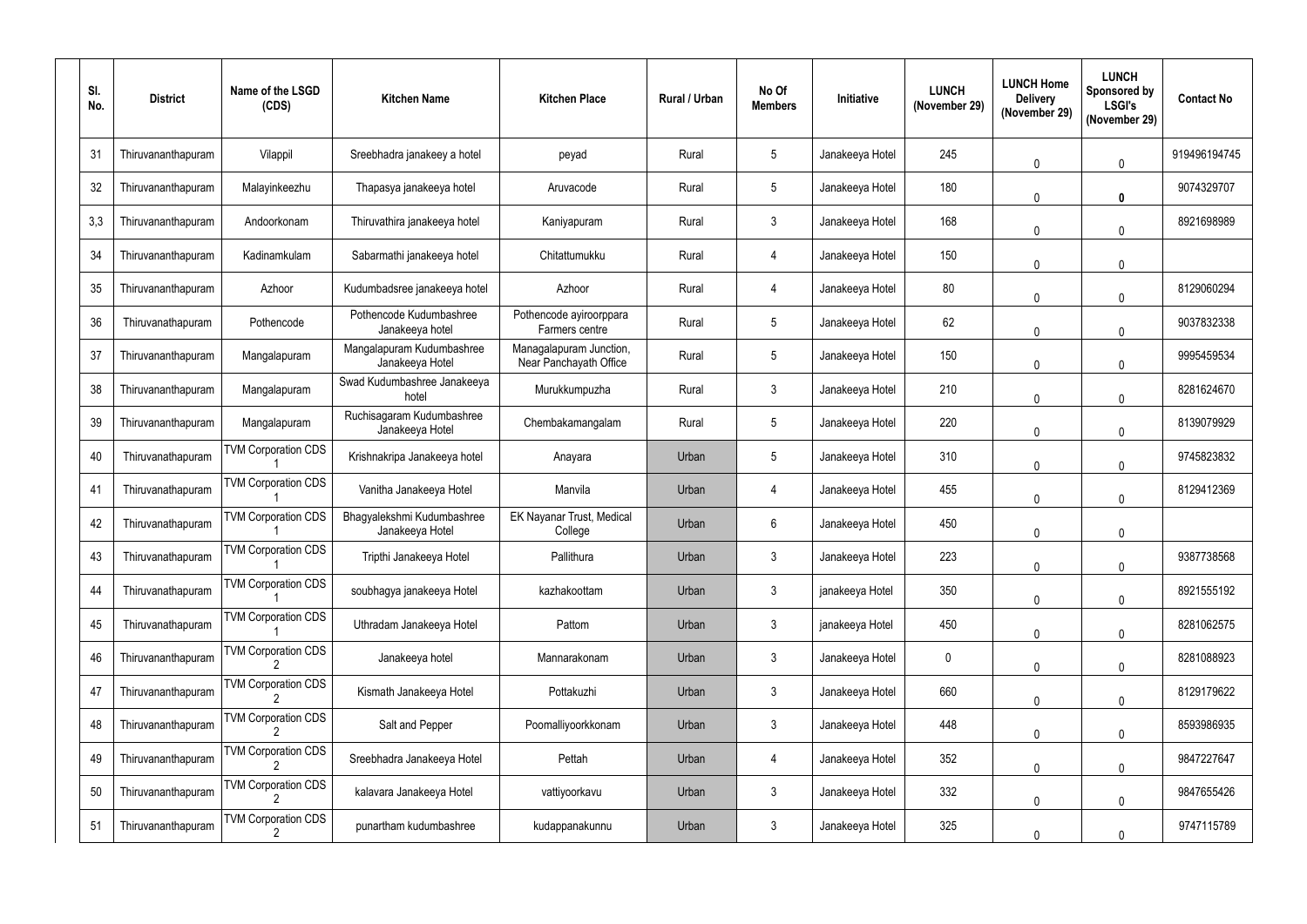|     | SI.<br>No. | <b>District</b>    | Name of the LSGD<br>(CDS)  | <b>Kitchen Name</b>                     | <b>Kitchen Place</b>                              | Rural / Urban | No Of<br><b>Members</b> | <b>Initiative</b> | <b>LUNCH</b><br>(November 29) | <b>LUNCH Home</b><br><b>Delivery</b><br>(November 29) | <b>LUNCH</b><br><b>Sponsored by</b><br><b>LSGI's</b><br>(November 29) | <b>Contact No</b> |
|-----|------------|--------------------|----------------------------|-----------------------------------------|---------------------------------------------------|---------------|-------------------------|-------------------|-------------------------------|-------------------------------------------------------|-----------------------------------------------------------------------|-------------------|
|     | 52         | Thiruvananthapuram | <b>TVM Corporation CDS</b> | peroor JH                               | Palayam                                           | Urban         | 3 <sup>5</sup>          | Janakeeya Hotel   | 158                           | $\mathbf{0}$                                          | $\mathbf 0$                                                           | 8086119633        |
|     | 53         | Thiruvananthapuram | Aryanadu                   | Aryanad Janakeeya Hotel                 | Aryanad                                           | Rural         | $6\phantom{.}$          | Janakeeya Hotel   | 325                           | $\mathbf 0$                                           | $\mathbf 0$                                                           | 9207447839        |
| 108 | 54         | Thiruvananthapuram | Kuttichal                  | Kutichal Janakeeya Hotel                | Kuttichal                                         | Rural         | 5 <sub>5</sub>          | Janakeeya Hotel   | 248                           | $\Omega$                                              | $\mathbf 0$                                                           | 9446331479        |
|     | 55         | Thiruvananthapuram | Poovachal                  | Poovachal Janakeeya Hotel               | Poovachal Panchayath                              | Rural         | 5                       | Janakeeya Hotel   | $\mathbf 0$                   | $\mathbf{0}$                                          | $\overline{0}$                                                        | 9495225046        |
|     | 56         | Thiruvananthapuram | Vithura                    | Navodaya Janakeeya hotel                | Koppam, Vithura                                   | Rural         |                         | Janakeeya Hotel   | 112                           | $\mathbf{0}$                                          | $\mathbf 0$                                                           | 9946837014        |
|     | 57         | Thiruvananthapuram | Tholicode                  | Tholicode Janakeeya Hotel               | Pulimoodu, Near Bharath<br>Petrol Pump, Tholicode | Rural         |                         | Janakeeya Hotel   | 102                           | $\mathbf{0}$                                          | $\mathbf 0$                                                           | 9539995862        |
|     | 58         | Thiruvananthapuram | Vellanad                   | vellanad JH                             | kulacode vellanad                                 | Rural         | $\mathbf{3}$            | Janakeeya Hotel   | $\mathbf 0$                   | $\mathbf{0}$                                          | $\mathbf 0$                                                           | 9048295005        |
|     | 59         | Thiruvananthapuram | uzhamalackal               | mazhavil jh                             | Puthukulangara                                    | Rural         | 5 <sub>5</sub>          | Janakeeya Hotel   | 0                             | $\mathbf{0}$                                          | $\mathbf 0$                                                           | 96457 54988       |
|     | 60         | Thiruvananthapuram | <b>TVPM Corpn CDS 4</b>    | Maithri Janakeeya Hotel                 | Poozhyakkunnu, Nemom, TVM                         | Urban         | $5\phantom{.0}$         | Janakeeya Hotel   | 259                           | $\mathbf 0$                                           | $\Omega$                                                              | 9846905594        |
|     | 61         | Thiruvananthapuram | TVPM. Corpn. CDS III       | Janatha hotel                           | Over bridge                                       | Urban         | 9                       | Janakeeya Hotel   | 375                           | $\mathbf 0$                                           | $\mathbf 0$                                                           | 919746149160      |
|     | 62         | Thiruvananthapuram | TVPM. Corpn. CDS III       | Asraya Janakeeya Hotel                  | <b>DPI</b>                                        | Urban         | 4                       | Janakeeya Hotel   | $\mathbf 0$                   | $\mathbf{0}$                                          | $\mathbf 0$                                                           | 918113008306      |
|     | 63         | Thiruvananthapuram | TVPM. Corpn. CDS III       | Ruchikkoott                             | Mudavanmukal                                      | Urban         |                         | Janakeeya Hotel   | 926                           | $\mathbf 0$                                           | $\mathbf 0$                                                           | 917907579424      |
|     | 64         | Thiruvananthapuram | TVPM. Corpn. CDS IV        | Janakeeya hotel tvm corporation<br>cds4 | Vallakkadavu                                      | Urban         | 5                       | Janakeeya Hotel   | 100                           | $\mathbf 0$                                           | $\mathbf 0$                                                           | 8129795072        |
|     | 65         | Thiruvananthapuram | TVPM. Corpn. CDS IV        | Karuna Janakeeya Hotel                  | Avaduthura                                        | Urban         | 5 <sub>5</sub>          | Janakeeya Hotel   | 298                           | $\mathbf{0}$                                          | $\mathbf 0$                                                           | 9567523799        |
|     | 66         | Thiruvananthapuram | Anadu                      | Nanma anad                              | Govt LPS Anad                                     | Rural         | 4                       | Janakeeya Hotel   | 245                           | $\mathbf 0$                                           | $\mathbf 0$                                                           | 9645709754        |
|     | 67         | Thiruvananthapuram | Vembayam                   | Liya canteen                            | Perumboor near panchayath<br>office               | Rural         | 5 <sub>5</sub>          | Janakeeya Hotel   | $\mathbf 0$                   | $\mathbf{0}$                                          | $\mathbf 0$                                                           | 9544337362        |
|     | 68         | Thiruvananthapuram | Vembayam                   | Four's Janakeeya Hotel                  | Naduveli Konchira                                 | Rural         | 4                       | Janakeeya Hotel   | $\mathbf 0$                   | $\mathbf 0$                                           | $\mathbf 0$                                                           | 9526253578        |
|     | 69         | Thiruvananthapuram | Nedumangad 1               | Subhiksham                              | Irinjayam                                         | Urban         | 4                       | Janakeeya Hotel   | 215                           | $\mathbf 0$                                           | $\mathbf 0$                                                           | 9745606588        |
|     | 70         | Thiruvananthapuram | Nedumangad 1               | Ootupura                                | Pazhakutty                                        | Urban         | $6\overline{6}$         | Janakeeya Hotel   | 240                           | $\mathbf 0$                                           | $\mathbf{0}$                                                          | 7510910614        |
|     | 71         | Thiruvananthapuram | Nedumangad 2               | Niravu                                  | Near ksrtc bus stand                              | Urban         | 4                       | Janakeeya Hotel   | 431                           | $\mathbf 0$                                           | $\mathbf 0$                                                           | 9645958207        |
|     | 72         | Thiruvananthapuram | Nedumangad 2               | Ruchiyidam                              | <b>Near Municipality</b>                          | Urban         | $\pmb{0}$               | Janakeeya Hotel   | 555                           | $\boldsymbol{0}$                                      | $\mathbf 0$                                                           | 9846371353        |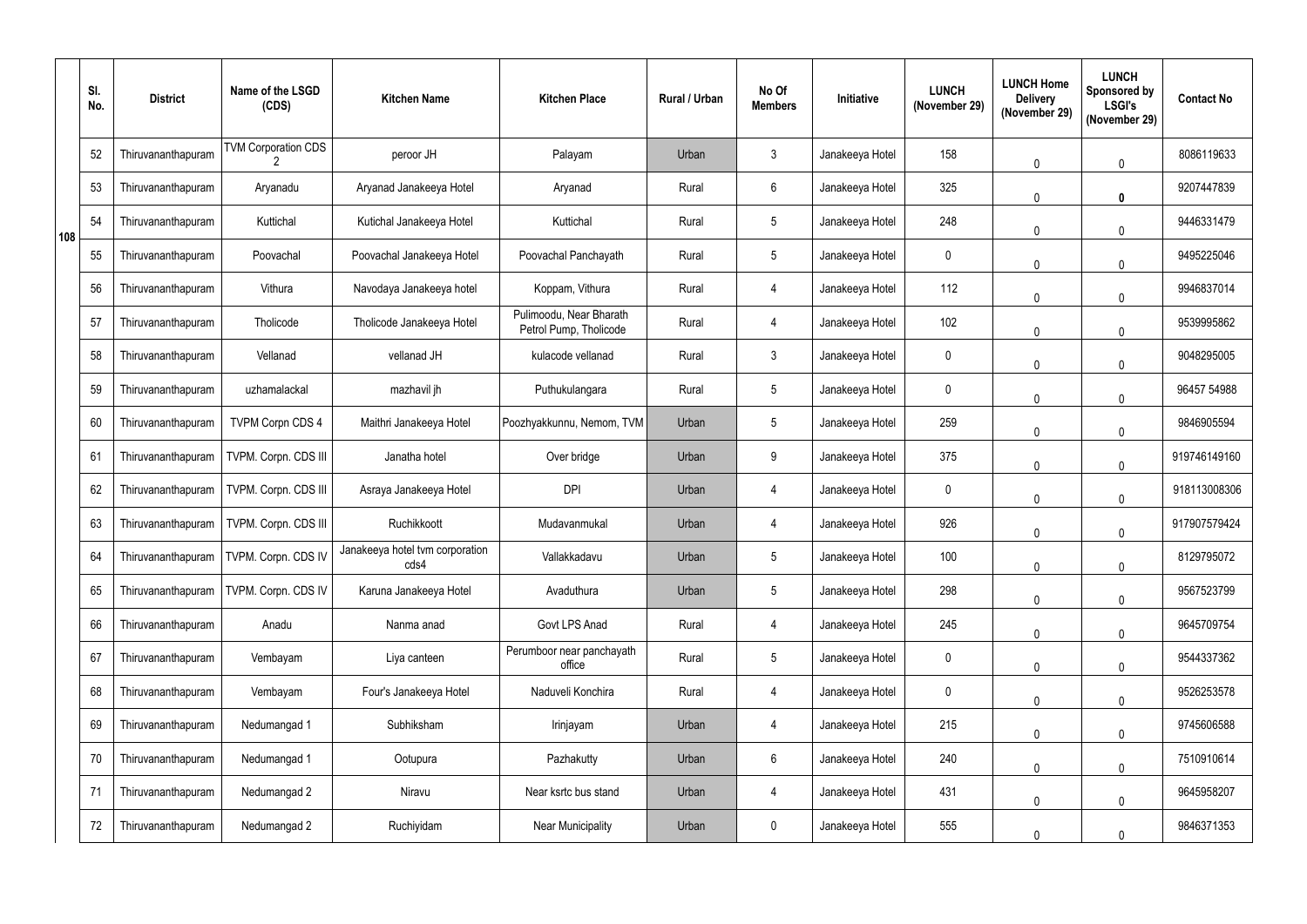| SI.<br>No. | <b>District</b>    | Name of the LSGD<br>(CDS) | <b>Kitchen Name</b>                    | <b>Kitchen Place</b>                      | Rural / Urban | No Of<br><b>Members</b> | Initiative      | <b>LUNCH</b><br>(November 29) | <b>LUNCH Home</b><br><b>Delivery</b><br>(November 29) | <b>LUNCH</b><br>Sponsored by<br><b>LSGI's</b><br>(November 29) | <b>Contact No</b> |
|------------|--------------------|---------------------------|----------------------------------------|-------------------------------------------|---------------|-------------------------|-----------------|-------------------------------|-------------------------------------------------------|----------------------------------------------------------------|-------------------|
| 73         | Thiruvananthapuram | Karakulam                 | Karakulam Vanitha hotel                | Karakulam Junction                        | Rural         | 4                       | Janakeeya Hotel | 408                           | $\mathbf 0$                                           | $\mathbf 0$                                                    | 9747176668        |
| 74         | Thiruvananthapuram | Panavoor                  | Kudumbashree vanitha hotel             | HI auditorium near panavoor<br>panchayath | Rural         | 6                       | Janakeeya Hotel | 343                           | $\mathbf{0}$                                          | $\Omega$                                                       | 9526740817        |
| 75         | Thiruvananthapuram | Aruvikara                 | Nanma                                  | Aruvikara junction                        | Rural         | $\mathfrak{Z}$          | Janakeeya hotel | $\mathbf 0$                   | $\mathbf{0}$                                          | $\Omega$                                                       | 8606524464        |
| 76         | Thiruvananthapuram | Pullampara                | Janakeeya Hotel                        | Kalumkinmukham                            | Rural         | 5                       | Janakeeya Hotel | $\mathbf 0$                   | $\mathbf{0}$                                          | $\mathbf{0}$                                                   |                   |
| 77         | Thiruvananthapuram | Pangode                   | Bhagyalekshmi janakeeya hotel          | Pangodu Panchayath Hall                   | Rural         | 5                       | Janakeeya Hotel | 311                           | $\mathbf{0}$                                          | $\mathbf{0}$                                                   |                   |
| 78         | Thiruvananthapuram | Manickal                  | Janakeeya hotel                        | Pirappancode                              | Rural         | 6                       | Janakeeya Hotel | 310                           | $\mathbf 0$                                           | $\mathbf 0$                                                    | 9745874522        |
| 79         | Thiruvananthapuram | Vamanapuram               | Pournami Kalamachal                    | Kalamachal                                | Rural         | 5                       | Janakeeya Hotel | 144                           | $\mathbf{0}$                                          | $\Omega$                                                       | 9846825964        |
| 80         | Thiruvananthapuram | kallara                   | Amma janakeeya hotel                   | kallara                                   | rural         | 4                       | Janakeeya Hotel | 221                           | $\mathbf 0$                                           | $\mathbf 0$                                                    | 8111891405        |
| 81         | Thiruvananthapuram | nellanad                  | Nellanad janakeeya hotel               | keezhayikkonam                            | rural         | 6                       | Janakeeya Hotel | $\mathbf 0$                   | $\mathbf 0$                                           | $\Omega$                                                       | 9946994811        |
| 82         | Thiruvananthapuram | Pazhayakunnummel          | Chaitanya janakeeya hotel              | Pazhayakunnumel                           | Rural         | 5                       | Janakeeya Hotel | $\mathbf 0$                   | $\mathbf{0}$                                          | $\mathbf{0}$                                                   | 9496997201        |
| 83         | Thiruvananthapuram | Karavaram                 | Takkolam, Karavaram janakeeya<br>hotel | Pullurmukk, kallambalam                   | Rural         | 5                       | Janakeeya Hotel | $\mathbf 0$                   | 0                                                     | $\mathbf 0$                                                    | 9539723288        |
| 84         | Thiruvananthapuram | Kilimanoor                | Tanima vanitha canteen                 | Kilimanoor                                | Rural         | 4                       | Janakeeya Hotel | 172                           | 0                                                     | $\mathbf 0$                                                    | 9846657166        |
| 85         | Thiruvananthapuram | Pulimath                  | Iswarya catering unit                  | Pulimath, Karet                           | Rural         | 4                       | Janakeeya Hotel | 197                           | $\mathbf 0$                                           | $\mathbf 0$                                                    | 9645514593        |
| 86         | Thiruvananthapuram | Navaikkulam               | Kudumbashree janakeeya hotel           | Kadambaattukonam                          | Rural         | 5                       | Janakeeya Hotel | 210                           | $\mathbf 0$                                           | $\mathbf 0$                                                    | 9400619476        |
| 87         | Thiruvananthapuram | Nagaroor                  | Janakeeya Hotel                        | Altharamoodu                              | Rural         | 5                       | Janakeeya Hotel | 98                            | $\mathbf 0$                                           | $\mathbf 0$                                                    | 7034964806        |
| 88         | Thiruvananthapuram | Pallikal                  | pallikkal janakeeya hotel              | pakalkkuri                                | rural         | 4                       | Janakeeya Hotel | 182                           | $\mathbf 0$                                           | $\pmb{0}$                                                      | 9447886364        |
| 89         | Thiruvananthapuram | Madavoor                  | Madavoor janakeeya hotel               | madavoor                                  | rural         | 5                       | Janakeeya Hotel | 85                            | $\mathbf 0$                                           | $\mathbf 0$                                                    | 9526206002        |
| 90         | Thiruvananthapuram | Chirayinkeezh             | Sevenstar Janakeeya Hotel              | Sarkkara                                  | Rural         | $5\phantom{.0}$         | Janakeeya Hotel | 143                           | $\mathbf 0$                                           | $\mathbf 0$                                                    | 8921556636        |
| 91         | Thiruvananthapuram | Kadaykkavoor              | Karmalamatha Janakeeya Hotel           | Kadakkavoor                               | Rural         | 5                       | Janakeeya Hotel | $\pmb{0}$                     | $\mathbf 0$                                           | $\mathbf 0$                                                    | 9645405591        |
| 92         | Thiruvananthapuram | Mudakkal                  | Sarovaram Janakeeya Hotel              | Valakkadu                                 | Rural         | $\mathbf{3}$            | Janakeeya Hotel | 95                            | $\mathbf 0$                                           | $\pmb{0}$                                                      | 8086240900        |
| 93         | Thiruvananthapuram | Vakkom                    | Jananai Janakeeya Hotel                | SN Junction, Jeeva Dhara                  | Rural         | $5\phantom{.0}$         | Janakeeya Hotel | 112                           | 0                                                     | $\mathbf 0$                                                    | 8137014724        |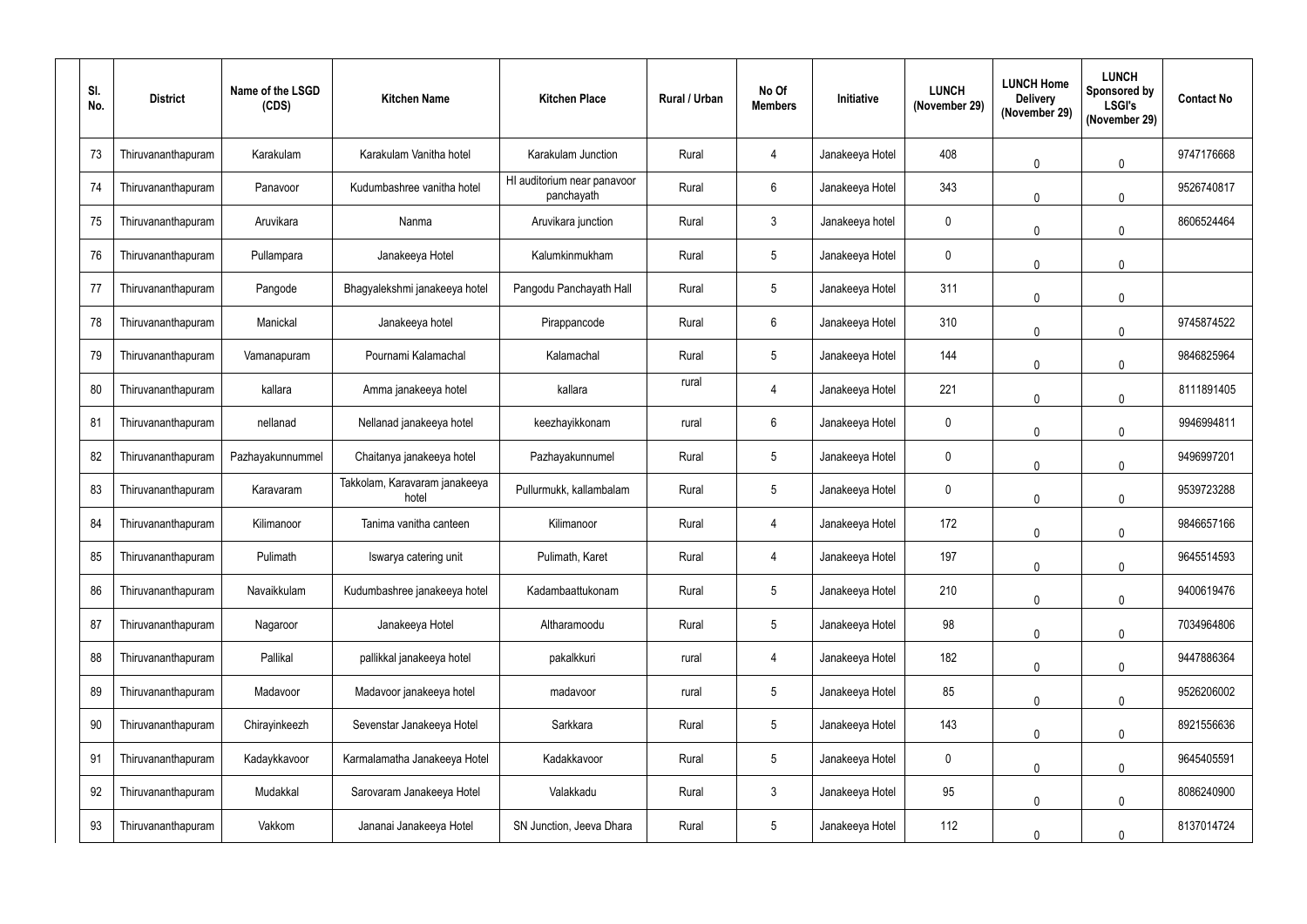|            | SI.<br>No.      | <b>District</b>    | Name of the LSGD<br>(CDS) | <b>Kitchen Name</b>                   | <b>Kitchen Place</b>                             | Rural / Urban | No Of<br><b>Members</b> | Initiative      | <b>LUNCH</b><br>(November 29) | <b>LUNCH Home</b><br><b>Delivery</b><br>(November 29) | <b>LUNCH</b><br><b>Sponsored by</b><br><b>LSGI's</b><br>(November 29) | <b>Contact No</b> |
|------------|-----------------|--------------------|---------------------------|---------------------------------------|--------------------------------------------------|---------------|-------------------------|-----------------|-------------------------------|-------------------------------------------------------|-----------------------------------------------------------------------|-------------------|
|            | 94              | Thiruvananthapuram | Vakkom                    | Diya Janakeeya Hotel                  | Panayile Kadavu                                  | Rural         | 5 <sup>5</sup>          | Janakeeya Hotel | 406                           | $\mathbf 0$                                           | $\mathbf 0$                                                           | 8590439391        |
|            | 95              | Thiruvananthapuram | Kizhuvilam                | Kudumbashree vanitha canteen          | Kizhuvillam                                      | Rural         | $\overline{4}$          | Janakeeya Hotel | $\mathbf 0$                   | $\mathbf{0}$                                          | $\mathbf{0}$                                                          | 9747361312        |
|            | 96              | Thiruvananthapuram | Anchuthengu               | Swad Janakeeya Hotel                  | Anchuthengu                                      | Rural         | 5 <sup>5</sup>          | Janakeeya Hotel | 142                           | $\Omega$                                              | $\mathbf 0$                                                           |                   |
|            | 97              | Thiruvananthapuram | Attingal                  | Bhagyashree janakeeya hotel           | Attingal                                         | Urban         | 5 <sup>5</sup>          | Janakeeya Hotel | 175                           | $\mathbf{0}$                                          | $\mathbf{0}$                                                          | 9539968503        |
|            | 98              | Thiruvananthapuram | Cherunniyoor              | Lekshmi janakeeya hotel               | Dhalavapuram                                     | Rural         | 3 <sup>1</sup>          | Janakeeya Hotel | 146                           | $\Omega$                                              | $\mathbf 0$                                                           | 9995391999        |
|            | 99              | Thiruvananthapuram | Chemmaruthi               | Dreams janakeeya hotel                | Mavinmoodu, muthana                              | Rural         | 5 <sup>5</sup>          | Janakeeya Hotel | 98                            | $\Omega$                                              | $\overline{2}$                                                        | 8129240185        |
|            | 100             | Thiruvananthapuram | Chemmaruthi               | Natturuchi janakeeya hotel            | Panayara&sivapuram                               | Rural         | 5 <sup>5</sup>          | Janakeeya Hotel | 276                           | $\Omega$                                              | $\mathbf{0}$                                                          | 8129240185        |
|            | 101             | Thiruvananthapuram | Chemmaruthi               | Bhanusree                             | Chavadimukku                                     | Rural         | 4                       | Janakeeya Hotel | 165                           | $\Omega$                                              | $\mathbf 0$                                                           | 8129240185        |
|            | 102             | Thiruvananthapuram | Manamboor                 | Manamboor janakeeya hotel             | Kavalayoor                                       | Rural         | 4                       | Janakeeya Hotel | 190                           | $\mathbf{0}$                                          | 0\$                                                                   | 9074388684        |
|            | 103             | Thiruvananthapuram | Edava                     | Sreenandha janakeeyahotel             | Kaappil                                          | Rural         | 5 <sup>5</sup>          | Janakeeya Hotel | 110                           | 20                                                    | $\overline{2}$                                                        | 9895337334        |
|            | 104             | Thiruvananthapuram | Elakamon                  | Sreenarayana janakeeya hotel          | Elakamon                                         | Rural         | $\overline{7}$          | Janakeeya Hotel | 35                            | $\mathbf 0$                                           | $\mathbf 0$                                                           | 8086637798        |
|            | 105             | Thiruvananthapuram | Elakamon                  | kudumbashree janakeeya hotel          | Elakamon                                         | Rural         | 5 <sup>5</sup>          | janakeeya hotel | 42                            | $\mathbf 0$                                           | $\mathbf 0$                                                           | 8590725126        |
|            | 106             | Thiruvananthapuram | Vettoor                   | Kashi janakeeya hotel                 | Vettoor                                          | Rural         | 4                       | Janakeeya Hotel | 69                            | $\mathbf 0$                                           | $\pmb{0}$                                                             | 9061547396        |
|            | 107             | Thiruvananthapuram | Ottoor                    | Kudumbashree Janakeeya hotel          | ottoor                                           | rural         | 3 <sup>1</sup>          | Janakeeya Hotel | 35                            | $\mathbf 0$                                           | $\pmb{0}$                                                             | 8590570561        |
|            | 108             | Thiruvanathapuram  | Varkala                   | Janakeeya hotel                       | Varkala municipality                             | Urban         | 5 <sup>5</sup>          | Janakeeya Hotel | 40                            | $\mathbf 0$                                           | $\pmb{0}$                                                             | 8943261611        |
| <b>107</b> |                 |                    |                           |                                       |                                                  |               | 490                     |                 | $\pmb{0}$                     | $\mathbf 0$                                           | $\pmb{0}$                                                             |                   |
|            |                 | Thrissur           | Kadangodu                 | Janakeeya Hotel Kadangod              | Kadangod                                         | Rural         | $\overline{4}$          | Janakeeya Hotel | 60                            | 30                                                    | $\overline{7}$                                                        |                   |
|            | $\overline{2}$  | Thrissur           | Chalakudy                 | Thripthy Janakeeya Hotel<br>Chalakudy | North Busstand Chalakudy                         | Urban         | 4                       | Janakeeya Hotel | 224                           | 210                                                   | $\pmb{0}$                                                             | 9544048190        |
|            | $\mathfrak{Z}$  | Thrissur           | Pananchery                | Pananchery Janakeeya Hotel            | Pattikkad                                        | Rural         | 5 <sup>5</sup>          | Janakeeya Hotel | 89                            | 42                                                    | $\mathbf 0$                                                           | 9746354118        |
|            | 4               | Thrissur           | Kadavallur                | Janakeeya Hotel Kadavalloor           | Panjayath Compound                               | Rural         | $\overline{4}$          | Janakeeya Hotel | 69                            | 47                                                    | $\pmb{0}$                                                             |                   |
|            | $5\phantom{.0}$ | Thrissur           | Kattoor                   | Janakeeya Hotel Kattoor               | Kudumbashree Vipanana<br>Kendram, Katoor Bazzar, | Rural         | 5 <sub>5</sub>          | Janakeeya Hotel | $\pmb{0}$                     | $\pmb{0}$                                             | $\mathbf 0$                                                           | 8606248967        |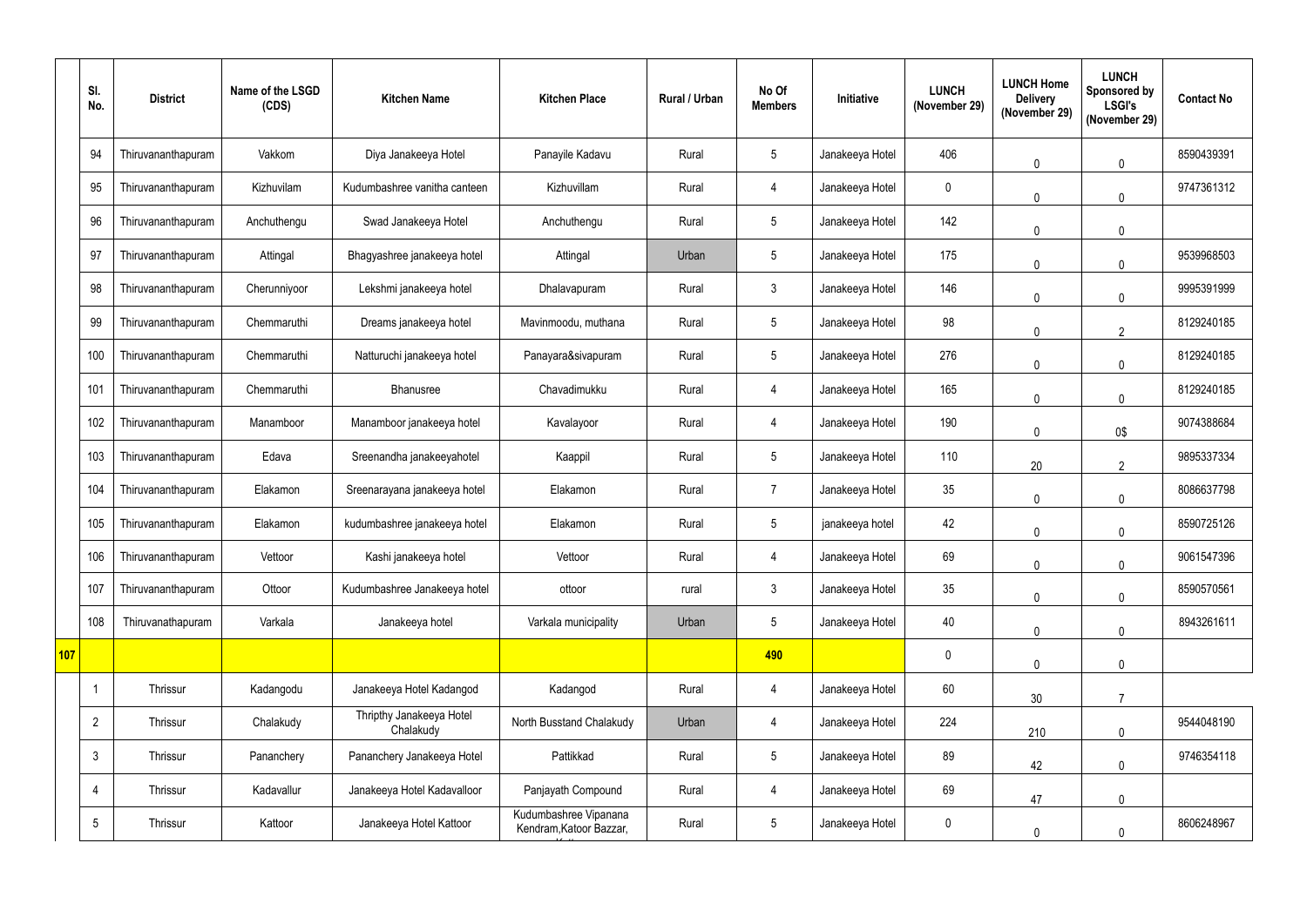| SI.<br>No.     | <b>District</b> | Name of the LSGD<br>(CDS) | <b>Kitchen Name</b>                             | <b>Kitchen Place</b>                       | Rural / Urban | No Of<br><b>Members</b> | Initiative      | <b>LUNCH</b><br>(November 29) | <b>LUNCH Home</b><br><b>Delivery</b><br>(November 29) | <b>LUNCH</b><br><b>Sponsored by</b><br><b>LSGI's</b><br>(November 29) | <b>Contact No</b> |
|----------------|-----------------|---------------------------|-------------------------------------------------|--------------------------------------------|---------------|-------------------------|-----------------|-------------------------------|-------------------------------------------------------|-----------------------------------------------------------------------|-------------------|
| $6^{\circ}$    | Thrissur        | Elavally                  | Janakeeya Hotel Elavally                        | <b>Elavally Panchayath</b><br>Compound     | Rural         | 4                       | Janakeeya Hotel | 125                           | $\mathbf 0$                                           | $\pmb{0}$                                                             | 9744738247        |
| $\overline{7}$ | Thrissur        | Paralam                   | Paralam Janakeeya Hotel                         | Nanma Kudumbashree<br>canteen              | Rural         | $\mathfrak{Z}$          | Janakeeya Hotel | 15                            | 50                                                    | $\mathbf{0}$                                                          | 9744441594        |
| 8              | Thrissur        | Kadukutty                 | Uppum Mulakum Janakeeya Hotel<br>Kadukutty      | Kottamuri Junction                         | Rural         | $5\phantom{.0}$         | Janakeeya Hotel | $\boldsymbol{0}$              | 63                                                    | $\mathbf{0}$                                                          | 9846634710        |
| 9              | Thrissur        | Thrissur 2                | Kuttanellur Janakeeya Hotel                     | Kuttanellur                                | Urban         | $5\overline{)}$         | Janakeeya Hotel | 60                            | $\mathbf 0$                                           | $\mathbf{0}$                                                          | 8330800498        |
| 10             | Thrissur        | Pazhayannur               | Janakeeya Hotel, Pazhayanoor                    | Pazhayannur Panchayath                     | Rural         | 4                       | Janakeeya Hotel | $\boldsymbol{0}$              | 352                                                   | $\mathbf 0$                                                           | 9400257329        |
| 11             | Thrissur        | Aloor                     | Aloor Janakeeya Hotel                           | Aloor                                      | Rural         | $5\overline{)}$         | Janakeeya Hotel | $\mathbf 0$                   | 115                                                   | $\mathbf 0$                                                           | 9946922936        |
| 12             | Thrissur        | Muriyad                   | Jankeeya Hotel, Muriyad                         | Karuna Canteen, Muriyad                    | Rural         | $5\phantom{.0}$         | Janakeeya Hotel | 67                            | $\boldsymbol{0}$                                      | $\mathbf{0}$                                                          | 9961920358        |
| 13             | Thrissur        | Valapad                   | Janakeeya Hotel Valapad                         | Valapad Chanthapadi                        | Rural         | $6\phantom{.0}$         | Janakeeya Hotel | 126                           | $\boldsymbol{0}$                                      | $\mathbf 0$                                                           |                   |
| 14             | Thrissur        | Kaipamangalam             | Kaipamngalam Janakeeya Hotel                    | Kaipamangalam Panchayath                   | Rural         | $\mathfrak{Z}$          | Janakeeya Hotel | 198                           | $\mathbf 0$                                           | $\overline{2}$                                                        |                   |
| 15             | Thrissur        | Annamanada                | Snehitha Catering                               | Annamanada                                 | Rural         | $5\phantom{.0}$         | Janakeeya Hotel | $\mathbf 0$                   | 37                                                    | $\pmb{0}$                                                             | 9747712615        |
| 16             | Thrissur        | Vellangallur              | Janakeeya Hotel Vellangallur                    | Panchayath Community Hall                  | Rural         | 6                       | Janakeeya Hotel | 56                            | 57                                                    | $\mathbf 0$                                                           | 9947462258        |
| 17             | Thrissur        | Pavaratty                 | Janakeeya Hotel Pavaratty                       | Akashaya Vanitha Canteen                   | Rural         | $\mathbf{3}$            | Janakeeya Hotel | 168                           | $\mathbf 0$                                           | $\mathbf 0$                                                           |                   |
| 18             | Thrissur        | Edathiruthy               | Janakeeya Hotel Edathuruthi<br>(Nalinam Stores) | Opposite of GLPS,<br>Chenthrappinni Centre | Rural         | 4                       | Janakeeya Hotel | 109                           | $\mathbf 0$                                           |                                                                       |                   |
| 19             | Thrissur        | Adatt                     | Janakeeya Hotel Adat                            | Muthuvara                                  | Rural         | $\overline{7}$          | Janakeeya Hotel | 116                           | 77                                                    | $\mathbf 0$                                                           | 6235203703        |
| 20             | Thrissur        | Irinjalakuda 1            | Janakeeya Hotel Irinjalakuda Cds1               | Irinjalakuda Muncipality                   | Urban         | 4                       | Janakeeya Hotel | 58                            | $\pmb{0}$                                             | $\mathbf 0$                                                           | 9526912506        |
| 21             | Thrissur        | Parapookkara              | Janakeeya Hotel , Parapookkara                  | Panchayath Canteen                         | Rural         | $5\phantom{.0}$         | Janakeeya Hotel | 60                            | $\mathbf 0$                                           | $\pmb{0}$                                                             | 9605428611        |
| 22             | Thrissur        | Puthanchira               | Annapoorna Janakeeya Hotel<br>Puthenchira       | Panchayath Community Hall                  | Rural         | $5\phantom{.0}$         | Janakeeya Hotel | 19                            | 11                                                    | $\pmb{0}$                                                             | 9383421350        |
| 23             | Thrissur        | SreeNarayanapuram         | Sree Narayana Puram Janakeeya<br>Hotel          | Sreenarayanapuram<br>Panchayath            | Rural         | $5\overline{)}$         | Janakeeya Hotel | 176                           | $\pmb{0}$                                             | 0\$                                                                   |                   |
| 24             | Thrissur        | Nadathara                 | Nadathara Janakeeya Hotel                       | Moorkanikkara                              | Rural         | $5\phantom{.0}$         | Janakeeya Hotel | 53                            | 68                                                    | $\overline{4}$                                                        | 9744611176        |
| 25             | Thrissur        | Vallachira                | Vallachira Janakeeya Hotel                      | Vallachira Gramapanchayath                 | Rural         | 4                       | Janakeeya Hotel | $\mathbf 0$                   | 38                                                    | $\pmb{0}$                                                             | 9744804256        |
| 26             | Thrissur        | Poyya                     | Janakeeya Hotel, Poyya                          | Poyya Junction                             | Rural         | $5\phantom{.0}$         | Janakeeya Hotel | $\overline{0}$                | $\mathbf 0$                                           | $\mathbf 0$                                                           | 7902318250        |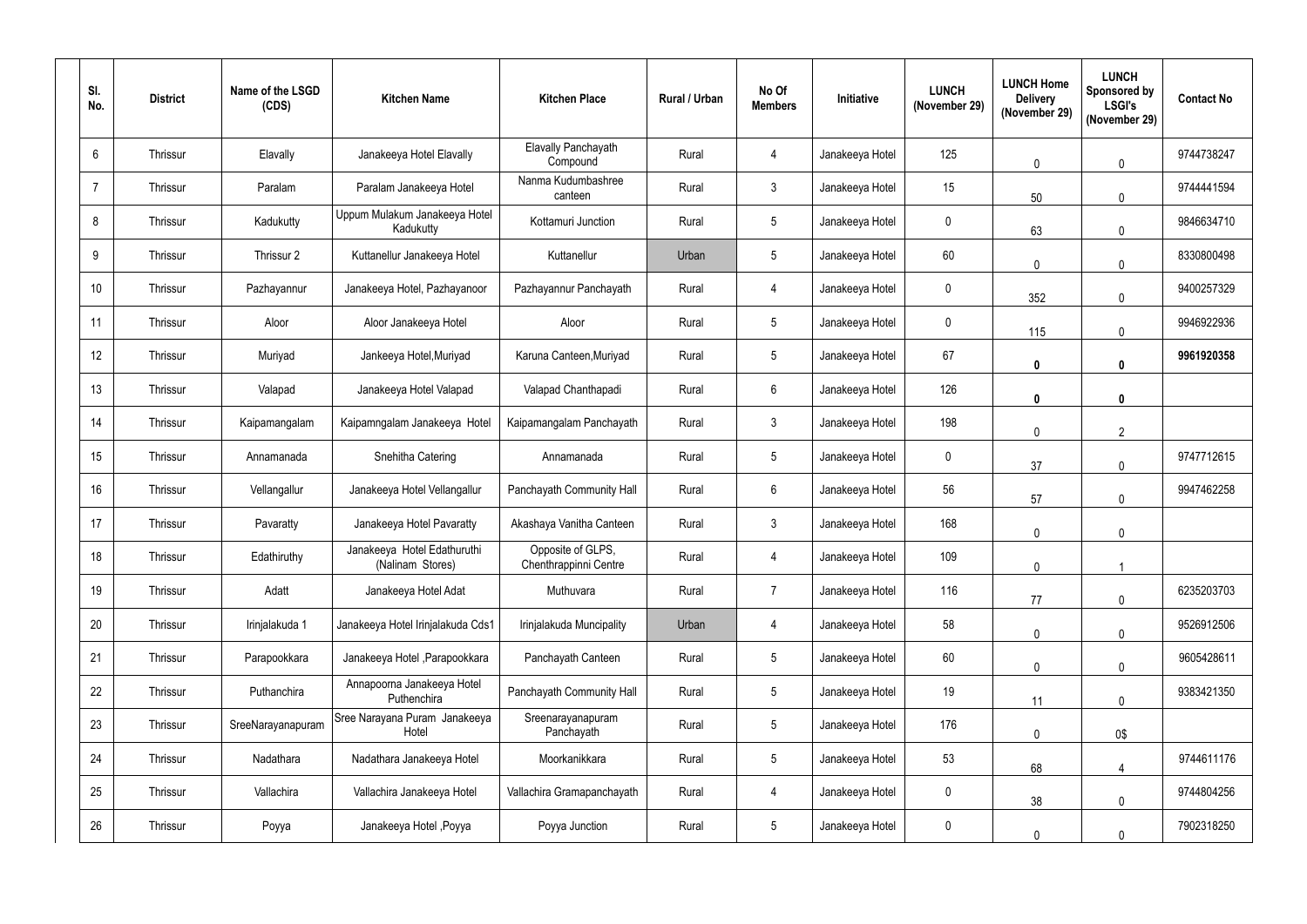| SI.<br>No. | <b>District</b> | Name of the LSGD<br>(CDS) | <b>Kitchen Name</b>                        | <b>Kitchen Place</b>                         | <b>Rural / Urban</b> | No Of<br><b>Members</b> | <b>Initiative</b> | <b>LUNCH</b><br>(November 29) | <b>LUNCH Home</b><br><b>Delivery</b><br>(November 29) | <b>LUNCH</b><br>Sponsored by<br><b>LSGI's</b><br>(November 29) | <b>Contact No</b> |
|------------|-----------------|---------------------------|--------------------------------------------|----------------------------------------------|----------------------|-------------------------|-------------------|-------------------------------|-------------------------------------------------------|----------------------------------------------------------------|-------------------|
| 27         | Thrissur        | Wadakanchery 1            | Vrindavan Janakeeya Hotel                  | Ottupara                                     | Urban                | $5\phantom{.0}$         | Janakeeya Hotel   | 205                           | $\mathbf 0$                                           | $\pmb{0}$                                                      |                   |
| 28         | Thrissur        | Varandarappilly           | Janakeeya Hotel                            | Varandarappilly Panchayath                   | Rural                | $5\phantom{.0}$         | Janakeeya Hotel   | 57                            | 22                                                    | $\mathbf{0}$                                                   | 9048283463        |
| 29         | Thrissur        | Nenmanikkara              | Vanitha Janakeeya Hotel                    | Paliyekkara, Nenmanikkara<br>Gramapanchayath | Rural                | $5\phantom{.0}$         | Janakeeya Hotel   | 81                            | 51                                                    | $\mathbf{0}$                                                   | 9747494386        |
| 30         | Thrissur        | Kodakara                  | Nanma Janakeeya Hotel                      | Kodakara Bus Stand                           | Rural                | $5\overline{)}$         | Janakeeya Hotel   | 198                           | 240                                                   | $\overline{4}$                                                 | 9946283762        |
| 31         | Thrissur        | Thekkumkkara              | Janakeeya Hotel Thekkumkara                | Vanitha Canteen, Thekkumkara                 | Rural                | $\overline{4}$          | Janakeeya Hotel   | 60                            | $\mathbf 0$                                           | $\mathbf 0$                                                    |                   |
| 32         | Thrissur        | Alagappa Ngar             | Janakeeya Hotel                            | Amballur                                     | Rural                | $5\phantom{.0}$         | Janakeeya Hotel   | 120                           | 80                                                    | $\boldsymbol{\varDelta}$                                       | 8606553521        |
| 33         | Thrissur        | Kolazhy                   | Janakeeya Hotel Kolazhy                    | <b>ZMLP School</b>                           | Rural                | 4                       | Janakeeya Hotel   | $\mathbf 0$                   | 85                                                    | $\mathbf{0}$                                                   | 9645535725        |
| 34         | Thrissur        | Manalur                   | Janakeeya Hotel Manalur                    | Govt High School, Manaloor                   | Rural                | $6\phantom{.}$          | Janakeeya Hotel   | 46                            | 24                                                    | $\mathbf{0}$                                                   | 9446619441        |
| 35         | Thrissur        | Arimpur                   | Janakeeya Hotel Arimbur                    | Kudumbashree Vanitha<br>Canteen , Arimbur    | Rural                | $5\overline{)}$         | Janakeeya Hotel   | 215                           | 35                                                    | $\mathbf{0}$                                                   | 9946789338        |
| 36         | Thrissur        | Thanniyam                 | Thannyam Janakeeya Hotel                   | Peringottukara                               | Rural                | 4                       | Janakeeya Hotel   | 49                            | 21                                                    | $\mathbf 0$                                                    | 9048570194        |
| 37         | Thrissur        | Madakkathara              | Madakkathara Annapoorna<br>Janakeeya Hotel | Madakkathara                                 | Rural                | 6                       | Janakeeya Hotel   | $\boldsymbol{0}$              | 76                                                    | $\mathbf{3}$                                                   | 9388431507        |
| 38         | Thrissur        | Athirappilly              | Panchayath Kudumbashree<br>Canteen         | Athirappilly                                 | Rural                | 3                       | Janakeeya Hotel   | $\mathbf 0$                   | 55                                                    | $\mathbf 0$                                                    | 9496151187        |
| 39         | Thrissur        | Kodassery                 | Five Star Janakeeya Hotel                  | Kodassery                                    | Rural                | 4                       | Janakeeya Hotel   | $\mathbf 0$                   | 148                                                   | $\pmb{0}$                                                      | 9846464927        |
| 40         | Thrissur        | Mattathur                 | Karunya<br>kudumbShree                     | Vellikkulangara                              | Rural                | 4                       | Janakeeya Hotel   | 196                           | 128                                                   | $\mathbf 0$                                                    | 8086449102        |
| 41         | Thrissur        | Koratty                   | Ruchi Janakeeya Hotel                      | Koratty                                      | Rural                | 4                       | Janakeeya Hotel   | 102                           | 129                                                   | $\mathbf 0$                                                    | 9496527583        |
| 42         | Thrissur        | Thrikkoor                 | Susthira Janakeeya Hotel                   | Alengaad                                     | Rural                | $\mathfrak{Z}$          | Janakeeya Hotel   | 133                           | 47                                                    | $\overline{4}$                                                 | 8111847055        |
| 43         | Thrissur        | Venkitangu                | Ottupura<br>Janakeeya Hotel Vengidangu     | Vengidangu Panchayath                        | Rural                | $\mathfrak{Z}$          | Janakeeya Hotel   | 128                           | 40                                                    | $\mathbf 0$                                                    | 8156981840        |
| 44         | Thrissur        | Padiyoor                  | Padiyoor<br>Janakeya Hotel                 | HDC School, Kakkathuruthy                    | Rural                | $\mathfrak{Z}$          | Janakeeya Hotel   | $\mathbf 0$                   | $\pmb{0}$                                             | $\pmb{0}$                                                      | 9048817359        |
| 45         | Thrissur        | Pariyaram                 | Samridhi Janakeeya Hotel                   | Pariyaram                                    | Rural                | $5\phantom{.0}$         | Janakeeya Hotel   | 98                            | 63                                                    | $\mathbf 0$                                                    | 7025950795        |
| 46         | Thrissur        | Wadakanchery cds2         | Janakeeya Hotel, Wadakanchery<br>cds2      | Minaloor                                     | Urban                | $\mathfrak{Z}$          | Janakeeya Hotel   | 94                            | $\mathbf 0$                                           | $\pmb{0}$                                                      |                   |
| 47         | Thrissur        | Kodungaloor cds2          | Jathikka Janakeeya Hotel                   | Arakkulam                                    | Urban                | 4                       | Janakeeya Hotel   | 87                            | $\mathbf 0$                                           | $\mathbf 0$                                                    | 9745397171        |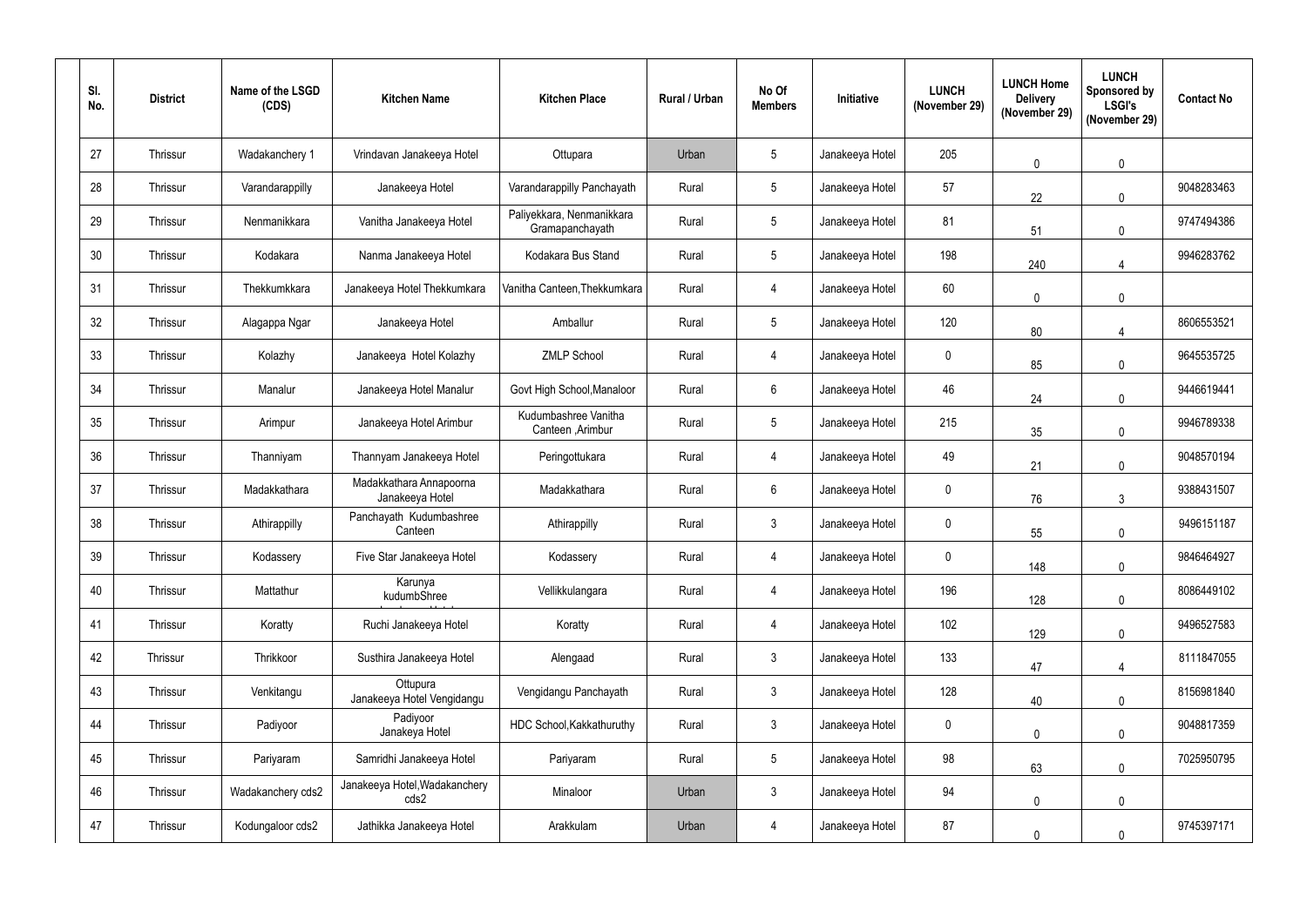|    | SI.<br>No. | <b>District</b> | Name of the LSGD<br>(CDS) | <b>Kitchen Name</b>               | <b>Kitchen Place</b>               | Rural / Urban | No Of<br><b>Members</b> | Initiative      | <b>LUNCH</b><br>(November 29) | <b>LUNCH Home</b><br><b>Delivery</b><br>(November 29) | <b>LUNCH</b><br>Sponsored by<br><b>LSGI's</b><br>(November 29) | <b>Contact No</b> |
|----|------------|-----------------|---------------------------|-----------------------------------|------------------------------------|---------------|-------------------------|-----------------|-------------------------------|-------------------------------------------------------|----------------------------------------------------------------|-------------------|
| 95 | 48         | Thrissur        | Punnayur                  | Kaipunnyam Janakeeya Hotel        | Edakazhiyur                        | Rural         | 5 <sup>5</sup>          | Janakeeya Hotel | 68                            | 48                                                    | $\pmb{0}$                                                      | 9744680885        |
|    | 49         | Thrissur        | Velookkara                | Velookkara Janakeeya Hotel        | Panchayath shopping complex        | Rural         | 3 <sup>1</sup>          | Janakeeya Hotel | 44                            | $\mathbf 0$                                           | $\mathbf{0}$                                                   | 9048756685        |
|    | 50         | Thrissur        | Meloor                    | Thanima Janakeeya Hotel Meloor    | Meloor centre                      | Rural         | 4                       | Janakeeya Hotel | 105                           | 63                                                    | $\mathbf 0$                                                    | 7902354039        |
|    | 51         | Thrissur        | Vallathol Nagar           | Janakeeya Hotel, Vallathol Nagar  | near youth welfare center          | rural         | 5 <sup>5</sup>          | Janakeeya Hotel | 43                            | 148                                                   | $\mathbf 0$                                                    | 9961296574        |
|    | 52         | Thrissur        | Eriyad                    | janakeeya Hotel, eriyad           | community hall                     | Rural         | 4                       | Janakeeya Hotel | 100                           | $\mathbf{0}$                                          | $\mathbf 0$                                                    |                   |
|    | 53         | Thrissur        | Edavilangu                | Janakeeya Hotel, Edavilangu       | <b>Edavilangu Center</b>           | Rural         | 4                       | Janakeeya Hotel | 192                           | $\mathbf 0$                                           | $\mathbf 0$                                                    |                   |
|    | 54         | Thrissur        | Avanoor                   | Janakeeya Hotel, Avanoor          | near panchayath office,<br>Avanoor | Rural         | 5 <sup>5</sup>          | Janakeeya Hotel | 69                            | 87                                                    | $\mathbf 0$                                                    | 9447343516        |
|    | 55         | Thrissur        | Mala                      | Janakeeya hotel Mala              | Near panchayath office, Mala       | Rural         | 4                       | Janakeeya Hotel | $\mathbf 0$                   | 166                                                   | $\mathbf 0$                                                    | 9946442260        |
|    | 56         | Thrissur        | Guruvayur1                | Guruvayur Janakeeya Hotel         | Guruvayur                          | Urban         | $\mathbf{3}$            | Janakeeya Hotel | 485                           | 246                                                   | $\mathbf{0}$                                                   | 9961227858        |
|    | 57         | Thrissur        | Vadakkekad                | Kudumbasree janakeeya hotel       | Nalam kallu                        | Rural         | 4                       | Janakeeya Hotel | 86                            | 45                                                    | $\mathbf 0$                                                    | 9645190166        |
|    | 58         | Thrissur        | Kadappuram                | Kadappuram janakeeya hotel        | Kadappuram panchayath<br>building  | Rural         | 4                       | Janakeeya Hotel | $\mathbf 0$                   | $\mathbf 0$                                           | $\mathbf 0$                                                    | 8156984319        |
|    | 59         | Thrissur        | Chavakkad                 | Chavakkad Janakeeya hotel         | Chavakkad, near bus stand          | Urban         | 5 <sup>5</sup>          | Janakeeya Hotel | 225                           | 65                                                    | $\mathbf 0$                                                    | 7560874804        |
|    | 60         | Thrissur        | Engadiyoor                | pavithra janikeeya hotel          | Pokulangara                        | Rural         | $5\phantom{.0}$         | Janakeeya Hotel | 280                           | $\mathbf 0$                                           | $\pmb{0}$                                                      | 9562239618        |
|    | 61         | Thrissur        | Varavoor                  | Friends janakeeya hotel, Varavoor | Thichur                            | Rural         | 3 <sup>1</sup>          | Janakeeya Hotel | 68                            | $\mathbf 0$                                           | $\mathbf 0$                                                    |                   |
|    | 62         | Thrisssur       | Punnayurkulam             | Punnayurkkulam janakeeya hotel    | Althara centre                     | Rural         | 5 <sup>5</sup>          | Janakeeya Hotel | 135                           | 41                                                    | $\pmb{0}$                                                      | 8086093454        |
|    | 63         | Thrissur        | Thiruwilamala             | Villuadry Janakeeya hotel         | Thiruwilamala                      | Rural         | 5 <sub>5</sub>          | Janakeeya Hotel | $\mathbf 0$                   | 150                                                   | $\pmb{0}$                                                      | 9846174729        |
|    | 64         | Thrissur        | Kattakampal               | Janakeeya Hotel Kattakampal       | Chirakkal                          | Rural         | $\overline{4}$          | Janakeeya Hotel | 70                            | 10                                                    | $\pmb{0}$                                                      |                   |
|    | 65         | Thrissur        | Kandanassery              | kandanassery janakeeya hotel      | kandanassery                       | Rural         | 5 <sub>5</sub>          | Janakeeya Hotel | 59                            | 23                                                    | $\pmb{0}$                                                      |                   |
|    | 66         | Thrissur        | Kaiparambu                | Janakeeya Hotel Kaiparambu        | Near mundoor health center         | Rural         | 5 <sub>5</sub>          | janakeeya hotel | 175                           | 10                                                    | $\mathbf 0$                                                    | 9645828069        |
|    | 67         | Thrissur        | Thrissur 2(new)           | kitchen girls janakeeya hotel     | Olari                              | urban         | 4                       | janakeeya hotel | $\pmb{0}$                     | $\mathbf 0$                                           | $\pmb{0}$                                                      | 9388828112        |
|    | 68         | Thrissur        | Kuzhur                    |                                   | kuzhur                             | Rural         | 4                       | janakeeya hotel | $\pmb{0}$                     | $\mathbf 0$                                           | $\mathbf 0$                                                    | 9526566073        |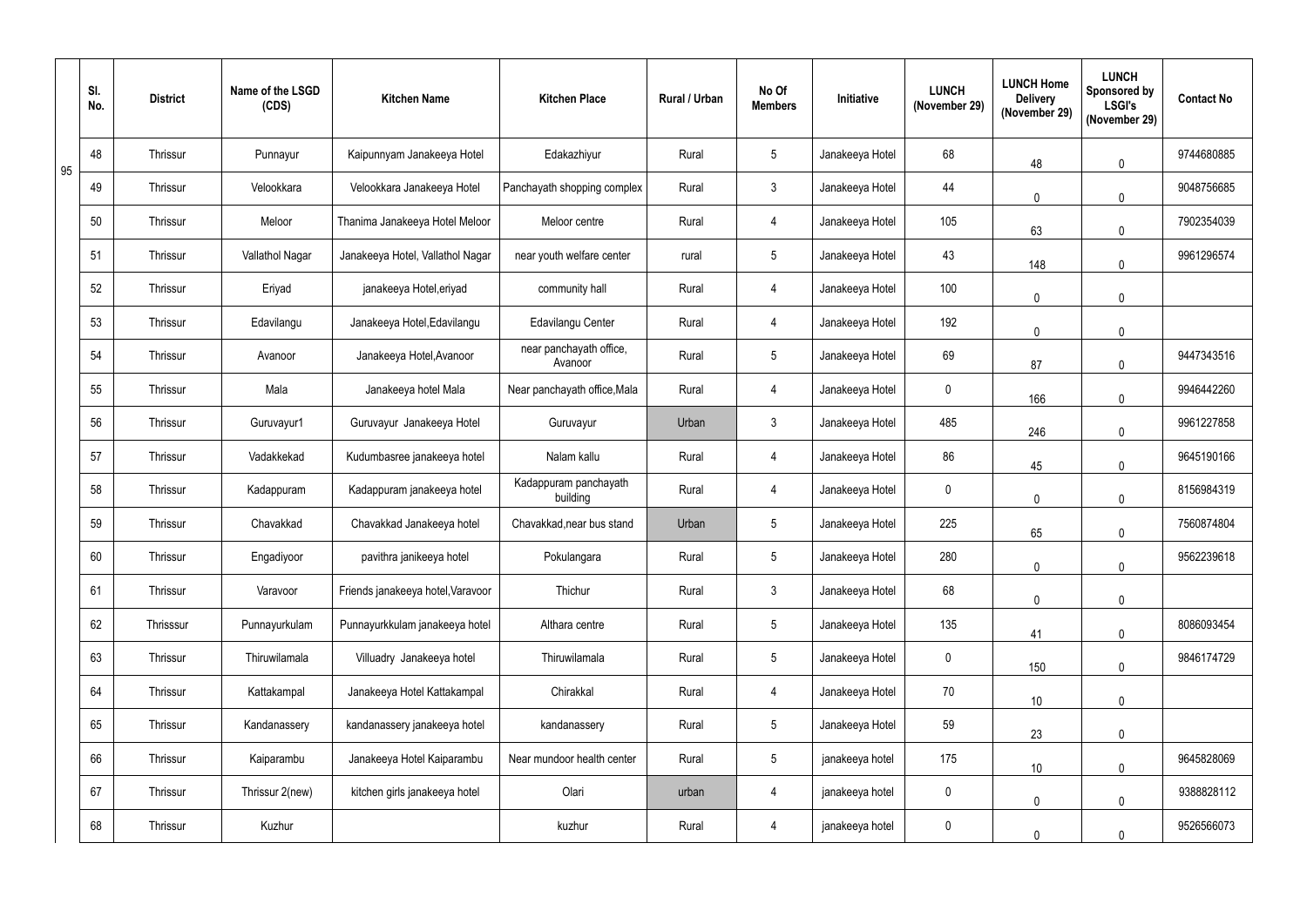| SI.<br>No. | <b>District</b> | Name of the LSGD<br>(CDS) | <b>Kitchen Name</b>          | <b>Kitchen Place</b>                   | <b>Rural / Urban</b> | No Of<br><b>Members</b> | Initiative      | <b>LUNCH</b><br>(November 29) | <b>LUNCH Home</b><br><b>Delivery</b><br>(November 29) | <b>LUNCH</b><br><b>Sponsored by</b><br><b>LSGI's</b><br>(November 29) | <b>Contact No</b> |
|------------|-----------------|---------------------------|------------------------------|----------------------------------------|----------------------|-------------------------|-----------------|-------------------------------|-------------------------------------------------------|-----------------------------------------------------------------------|-------------------|
| 69         | Thrissur        | Chazhur                   | Chazur Janakeeya Hotel       | Pazhuvil Center                        | Rural                | 4                       | janakeeya hotel | $\mathbf 0$                   | 120                                                   | $\mathbf 0$                                                           | 9061946216        |
| 70         | Thrissur        | Nattika                   | uttupura                     | Thriprayar                             | Rural                | 5 <sup>5</sup>          | janakeeya hotel | 307                           | $\mathbf 0$                                           | 8                                                                     | 9544055637        |
| 71         | Thrissur        | Thalikulam                | Nidhi janakeeya hotel        | Puthenthodu                            | Rural                | $5\phantom{.0}$         |                 | 197                           | $\mathbf 0$                                           | $\mathbf{0}$                                                          | 8606213960        |
| 72         | Thrissur        | Vadanapilly               | vadanappilly janakeeya hotel | vadanapilly                            | Rural                | $5\phantom{.0}$         | janakeeya hotel | 200                           | $\mathbf 0$                                           | $\mathbf{0}$                                                          | 9947728948        |
| 73         | Thrissur        | orumanayur                | orumanayur janakeeya hotel   | orumanayur                             | rural                | $5\overline{)}$         | janakeeya hotel | 115                           | $\mathbf 0$                                           | $\mathbf 0$                                                           | 9995588758        |
| 74         | Thrissur        | Panjal                    | Five-star Janakeeya hotel    | Panjal                                 | Rural                | $5\phantom{.0}$         | janakeeya hotel | $\mathbf 0$                   | 117                                                   | $\mathbf 0$                                                           | 9746847353        |
| 75         | Thrissur        | veloor                    | Veloor Janakeeya hotel       | veloor                                 | Rural                | $5\phantom{.0}$         | janakeeya hotel | 52                            | 47                                                    |                                                                       | 9447724685        |
| 76         | Thrissur        | Chowanoor                 | Chowanoor Janakeeya hotel    | Chowanoor                              | Rural                | $\mathfrak{Z}$          | janakeeya hotel | $\boldsymbol{0}$              | 30                                                    | $\mathbf 0$                                                           | 9,526,340,307     |
| 77         | Thrissur        | Puthur                    | Puthur janakeeyahotel        | puthur                                 | Rural                | 5 <sup>5</sup>          | janakeeya hotel | 58                            | 65                                                    | $\mathbf 0$                                                           | 6238101595        |
| 78         | Thrissur        | Erumapetty                | subhiksha janakeeya hotel    | Erumapetty                             | Rural                | $5\overline{)}$         | janakeeya hotel | 143                           | 32                                                    | $\pmb{0}$                                                             | 9207201880        |
| 79         | Thrissur        | Kondazhy                  | Santhwanam Janakeeya Hotel   | Kondazhy                               | Rural                | 4                       | janakeeya hotel | $\mathbf 0$                   | $\mathbf 0$                                           | $\mathbf 0$                                                           | 9526401759        |
| 80         | Thrissur        | Mullurkkara               | Kaniv Janakeeya Hotel        | Atoor                                  | Rural                | 4                       | janakeeya hotel | 76                            | 5                                                     | $\mathbf 0$                                                           |                   |
| 81         | Thrissur        | Porkkulam                 | Porkulam janakeeya hotel     | Parempadam                             | Rural                | $5\overline{)}$         | Janakeeya hotel | $\mathbf 0$                   | 75                                                    | $\mathbf{3}$                                                          | 8129017841        |
| 82         | Thrissur        | Puthukkad                 | Puthukkad Janakeeya Hotel    | Puthukkad                              | Rural                | $5\phantom{.0}$         | Janakeeya hotel | 78                            | 46                                                    | $\mathbf 0$                                                           |                   |
| 83         | Thrissur        | Choondal                  | Choondal Janakeeya Hotel     | <b>Kechery Centre</b>                  | Rural                | 8                       | Janakeeya Hotel | 53                            | 40                                                    | $\mathbf 0$                                                           |                   |
| 84         | Thrissur        | Cherpu                    | Cherpu Janakeeya Hotel       | Cherpu                                 | Rural                | $\mathfrak{Z}$          | Janakeeya Hotel | $\mathbf 0$                   | 82                                                    | $\mathbf 0$                                                           | 9605375648        |
| 85         | Thrissur        | Mathilakam                | Mathilakam Janakeeya hotel   | Mathilakam gramapanchayath<br>compound | Rural                | 3 <sup>1</sup>          | Janakeeya hotel | 15                            | $\mathbf 0$                                           |                                                                       | 9995986808        |
| 86         | Thrissur        | Anthikad                  | Anthikad Janakeeya hotel     | Anthikad                               | Rural                | 4                       | Janakeeya hotel | $\mathbf 0$                   | $\pmb{0}$                                             | $\pmb{0}$                                                             |                   |
| 87         | Thrissur        | Mullassery                | Mullassery Janakeeya Hotel   | Mullassery centre                      | Rural                | 5 <sub>5</sub>          | Janakeeya hotel | 136                           | 104                                                   | $\pmb{0}$                                                             |                   |
| 88         | Thrissur        | Karalam                   | Karalam Janakeeya Hotel      |                                        | Rural                | $\overline{4}$          | Janakeeya hotel | 45                            | $\mathbf 0$                                           | $\pmb{0}$                                                             | 6282924636        |
| 89         | Thrissur        | Poomangalam               | Poomangalam Janakeeya Hotel  | Edakkulam                              | Rural                | $\mathfrak{Z}$          | Janakeeya hotel | 84                            | $\mathbf 0$                                           | $\mathbf 0$                                                           |                   |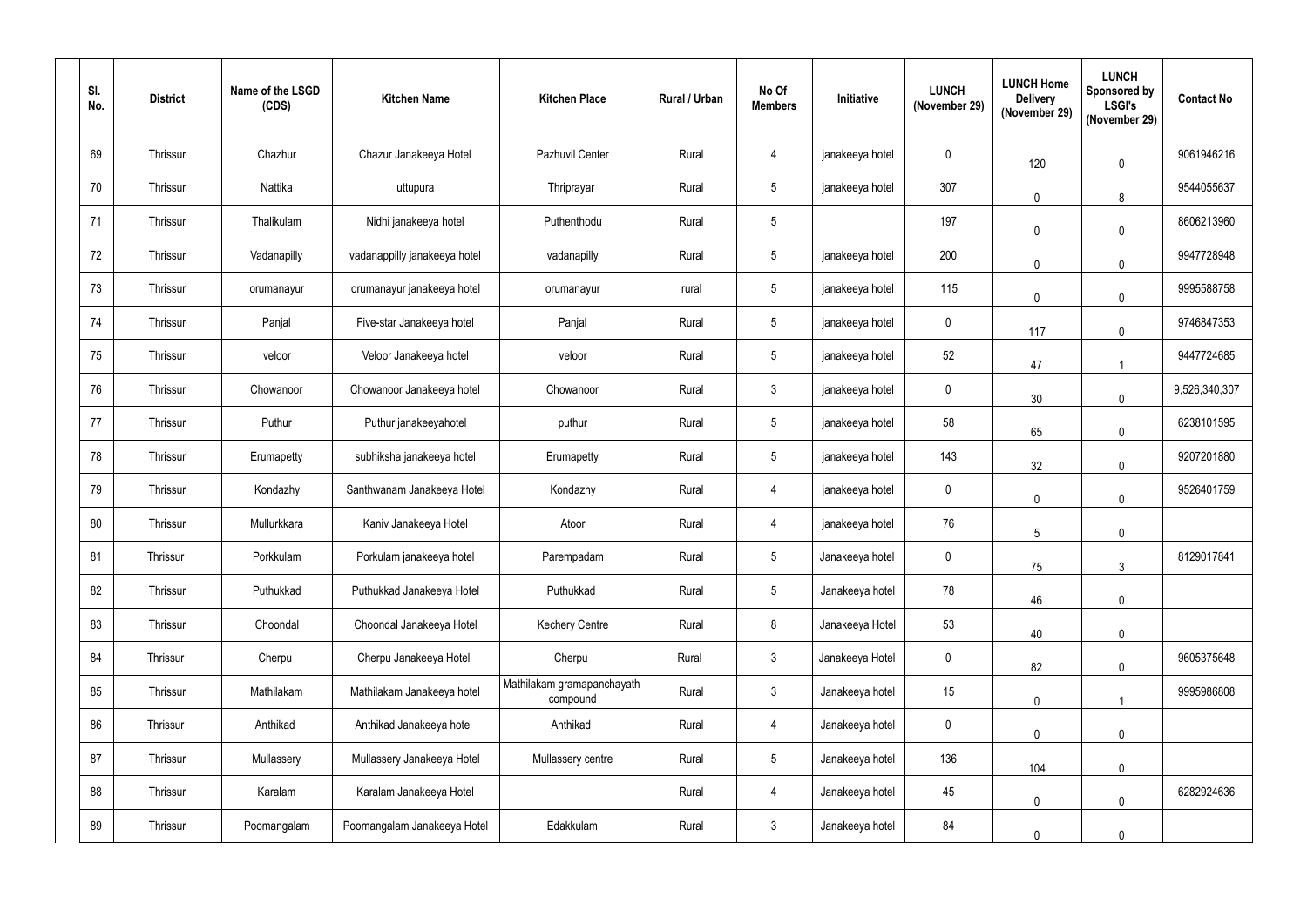|    | SI.<br>No.      | <b>District</b> | Name of the LSGD<br>(CDS) | <b>Kitchen Name</b>                 | <b>Kitchen Place</b>                   | Rural / Urban | No Of<br><b>Members</b> | Initiative      | <b>LUNCH</b><br>(November 29) | <b>LUNCH Home</b><br><b>Delivery</b><br>(November 29) | <b>LUNCH</b><br><b>Sponsored by</b><br><b>LSGI's</b><br>(November 29) | <b>Contact No</b> |
|----|-----------------|-----------------|---------------------------|-------------------------------------|----------------------------------------|---------------|-------------------------|-----------------|-------------------------------|-------------------------------------------------------|-----------------------------------------------------------------------|-------------------|
|    | 90              | Thrissur        | <b>MG Kavu</b>            | Annapoorna Janakeeya Hotel          | MG Kavu                                | Rural         | 4                       | Janakeeya hotel | 132                           | 42                                                    | $\mathbf 0$                                                           |                   |
|    | 91              | Thrissur        | chelakkara                | Nila janakeeya hotel                | chelakkara                             | rural         | 5 <sup>5</sup>          | janakeeya hotel | $\mathbf 0$                   | 161                                                   | $\mathbf{0}$                                                          |                   |
|    | 92              | Thrissur        | Avinissery                | Avinissery Janakeeya Hotel          | Palakkal                               | Rural         | 4                       | janakeeya hotel | $\mathbf 0$                   | 96                                                    | $\mathbf 0$                                                           |                   |
|    | 93              | Thrissur        | Nadathara 2               | Grandmaas Janakeeya hotel           | Nadathara                              | Rural         | 5 <sub>5</sub>          | Janakeeya Hotel | 130                           | 148                                                   | $\mathbf 0$                                                           |                   |
|    | 94              | Thrissur        | Chavakkad                 | Janakeeya hotel                     | Chavakkad                              | Urban         | 5 <sub>5</sub>          | Janakeeya hotel | 175                           | 31                                                    | $\mathbf 0$                                                           | 7034752180        |
|    | 95              | Thrissur        | Mala 2                    | Janakeeya hotel                     |                                        | Rural         | 5 <sup>5</sup>          | janakeeya hotel | $\mathbf 0$                   | 136                                                   | $\mathbf 0$                                                           |                   |
|    | 95              |                 |                           |                                     |                                        |               | 423                     |                 | 7917                          | 4920                                                  | 42                                                                    |                   |
|    |                 | Wayanad         | Vellamunda                | Thanima mess                        | 8/4 vellamuda                          | Rural         | 4                       | janakeeya Hotel | 157                           | $\mathbf 0$                                           | $\mathbf 0$                                                           | 7025659685        |
|    | $\overline{2}$  | Wayanad         | Thavinjal                 | Sobhagya Vanitha mess               | Thalappuzha<br>chungam                 | Rural         | 4                       | janakeeya Hotel | 179                           | $\mathbf 0$                                           | $\mathbf 0$                                                           | 9497247541        |
|    | $\mathbf{3}$    | Wayanad         | Vythiri                   | Dharshana catering                  | Vythiri                                | Rural         | 4                       | janakeeya Hotel | 204                           | $\mathbf 0$                                           | $\mathbf 0$                                                           | 9074598184        |
|    | 4               | Wayanad         | Mullankolly               | Kairali catering group              | Mullankolli                            | Rural         | 3 <sup>1</sup>          | janakeeya Hotel | 109                           | $\mathbf 0$                                           | $\mathbf 0$                                                           | 9526706627        |
|    | $5\phantom{.0}$ | Wayanad         | Poothadi                  | Mary matha mess                     | Kenichira                              | Rural         | 5 <sub>5</sub>          | janakeeya Hotel | 139                           | $\mathbf 0$                                           | $\mathbf 0$                                                           | 9526376970        |
|    | 6               | Wayanad         | Meppadi                   | Cafe Kudumbashree                   | Meppadi                                | Rural         | 5                       | janakeeya Hotel | 217                           | $\mathbf 0$                                           | $\mathbf{0}$                                                          | 9207935764        |
|    | $\overline{7}$  | Wayanad         | Pozhuthana                | Dhanya mess                         | Pozhuthana                             | Rural         | 3 <sup>1</sup>          | janakeeya Hotel | $\mathbf 0$                   | $\mathbf 0$                                           | $\mathbf 0$                                                           | 8111838165        |
|    | 8               | Wayanad         | Thondernad                | Thanima canteen                     | Korom                                  | Rural         | 3 <sup>7</sup>          | janakeeya Hotel | 46                            | $\pmb{0}$                                             | $\mathbf 0$                                                           | 8943476943        |
|    | 9               | Wayanad         | Meenangady                | Haritham Janakeeya Hotel            | Opposite police station,<br>Meenangadi | Rural         | $6\overline{6}$         | janakeeya Hotel | 181                           | $\pmb{0}$                                             | $\mathbf 0$                                                           | 9526895975        |
|    | 10              | Wayanad         | Nenmeni                   | Minnaram Mess and Chappathi<br>Unit | Cheeral                                | Rural         | 5 <sub>5</sub>          | janakeeya Hotel | 82                            | $\pmb{0}$                                             | $\mathbf 0$                                                           | 8086835886        |
|    | 11              | Wayanad         | Thirunelli                | Adigamanai Mess and Catering        | Kartikulam                             | Rural         | 5 <sub>5</sub>          | janakeeya Hotel | 112                           | $\pmb{0}$                                             | $\mathbf 0$                                                           | 9207406211        |
|    | 12              | Wayanad         | Mananthavady              | Dhanasree canteen                   | Mananthavadi                           | Urban         | 5 <sub>5</sub>          | janakeeya Hotel | 278                           | $\mathbf 0$                                           | $\boldsymbol{0}$                                                      | 9496997382        |
|    | 13              | Wayanad         | Ambalavayal               | Ruchi Catering                      | kalathuvayal                           | Rural         | 5 <sub>5</sub>          | janakeeya Hotel | 269                           | $\pmb{0}$                                             | $\mathbf 0$                                                           | 9495084437        |
| 28 | 14              | Wayanad         | Kaniyambetta              | sree Vinayaka                       | millumukk                              | rural         | 5 <sub>5</sub>          | janakeeya Hotel | 210                           | $\pmb{0}$                                             | $\boldsymbol{0}$                                                      | 9061486938        |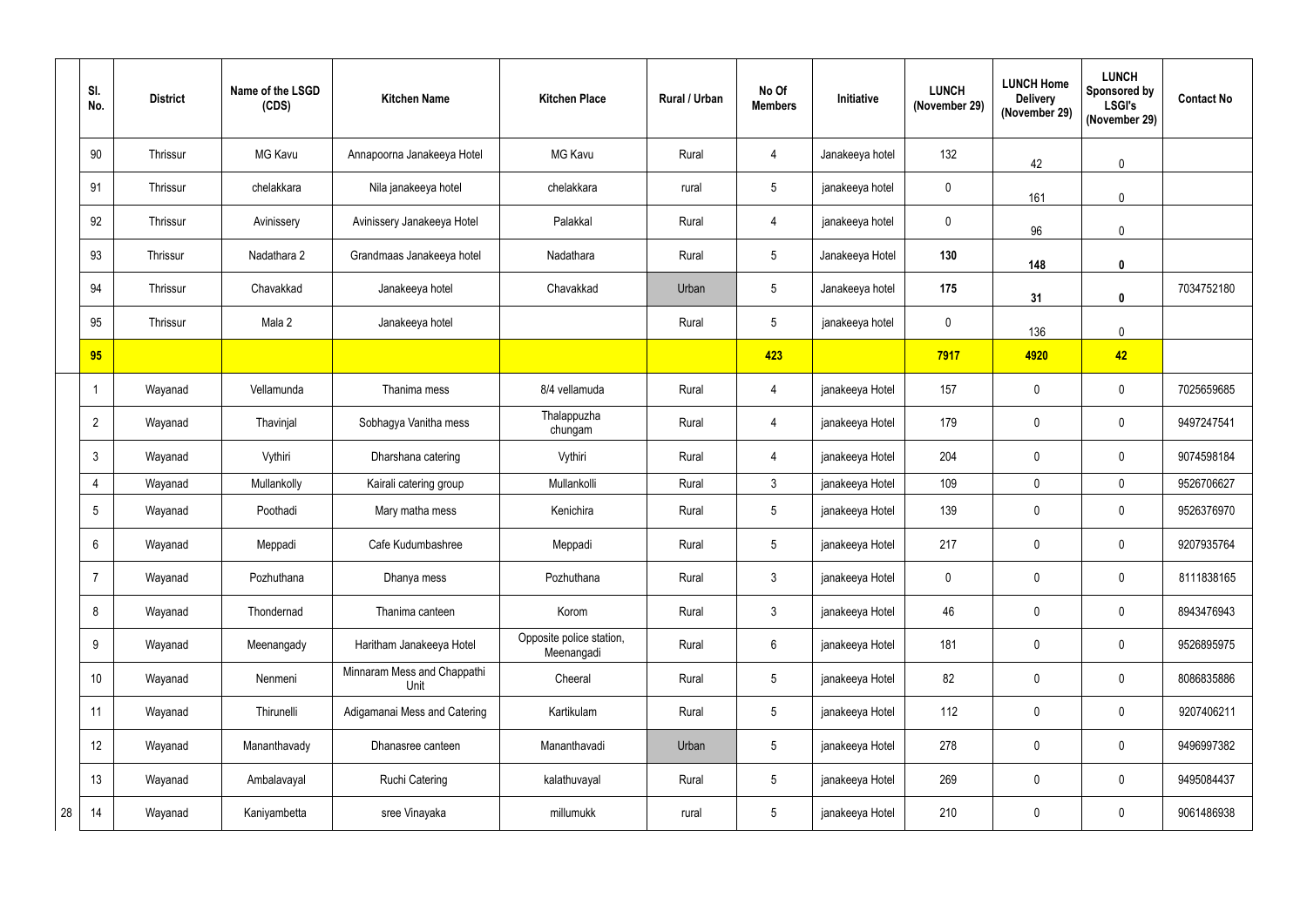|    | SI.<br>No. | <b>District</b> | Name of the LSGD<br>(CDS) | <b>Kitchen Name</b> | <b>Kitchen Place</b>           | Rural / Urban | No Of<br><b>Members</b> | Initiative      | <b>LUNCH</b><br>(November 29) | <b>LUNCH Home</b><br><b>Delivery</b><br>(November 29) | <b>LUNCH</b><br>Sponsored by<br><b>LSGI's</b><br>(November 29) | <b>Contact No</b> |
|----|------------|-----------------|---------------------------|---------------------|--------------------------------|---------------|-------------------------|-----------------|-------------------------------|-------------------------------------------------------|----------------------------------------------------------------|-------------------|
|    | 15         | Wayanad         | Pulpally                  | Vinayaka catering   | Pulpally                       | Rural         | 5 <sup>5</sup>          | janakeeya Hotel | 225                           | $\mathbf 0$                                           | $\mathbf 0$                                                    | 9947319307        |
|    | 16         | Wayanad         | Noolpuzha                 | Friends catering    | Naikketty                      | Rural         | 5 <sup>5</sup>          | janakeeya Hotel | 231                           | $\pmb{0}$                                             | $\pmb{0}$                                                      | 7558019388        |
|    | 17         | Wayanad         | Panamaram                 | Testy mess          | Panamaram                      | Rural         | 4                       | janakeeya Hotel | 216                           | $\mathbf 0$                                           | $\mathbf 0$                                                    | 9605814620        |
|    | 18         | wayanad         | Moopainad                 | vanitha mess        | vaduvanchal                    | Rural         | $5\overline{)}$         | janakeeya Hotel | 210                           | $\mathbf 0$                                           | $\mathbf 0$                                                    | 974596708         |
|    | 19         | wayanad         | Edavaka                   | <b>Teasty Mess</b>  | Irumbupalam                    | Rural         | $\overline{4}$          | janakeeya Hotel | 149                           | $\mathbf 0$                                           | $\pmb{0}$                                                      | 9847842390        |
|    | 20         | wayanad         | kalpetta                  | shiya catering      | pallithazhe, kalpetta town     | urban         | $\mathbf{3}$            | janakeeya Hotel | 366                           | $\mathbf 0$                                           | $\mathbf 0$                                                    | 6282822890        |
|    | 21         | wayanad         | sulthan bathery           | preethis            | near telephone exchange        | urban         | 5 <sup>5</sup>          | janakeeya Hotel | 317                           | $\pmb{0}$                                             | $\pmb{0}$                                                      | 9961088393        |
|    | 22         | wayanad         | Muttil                    | swad cattering      | Muttil bus stand               | Rural         | 5 <sup>5</sup>          | janakeeya Hotel | 253                           | $\mathbf 0$                                           | $\mathbf 0$                                                    | 9074461322        |
|    | 23         | wayanad         | padinjarathara            | oruma               | padinjarathara town            | Rural         | 5 <sup>5</sup>          | janakeeya Hotel | 413                           | $\pmb{0}$                                             | $\mathbf 0$                                                    | 9495814542        |
|    | 24         | wayanad         | kalpetta                  | Anjuse cattering    | kalpetta town                  | Urban         | 5 <sup>5</sup>          | janakeeya Hotel | 328                           | $\pmb{0}$                                             | $\mathbf 0$                                                    | 9745883809        |
|    | 25         | wayanad         | Thariyode                 | Haritham            | kavumadham town                | Rural         | 3 <sup>1</sup>          | janakeeya Hotel | 120                           | $\mathbf 0$                                           | $\mathbf 0$                                                    | 9074095457        |
|    | 26         | wayanad         | Mananthavady              | chothis mess        | Kozhikode road<br>Mananthavady | Urban         | $\mathbf{3}$            | janakeeya Hotel | 189                           | $\mathbf 0$                                           | $\mathbf 0$                                                    | 9947376596        |
|    | 27         | wayanad         | vengapalli                | Annapoorna          | vengapalli town                | Rural         | 5 <sup>5</sup>          | janakeeya Hotel | 279                           | $\mathbf 0$                                           | $\pmb{0}$                                                      | 7592831851        |
|    | 28         | Wayanad         | Kottathara                | Jyothi vanitha mess | Venniyod                       | Rural         | 3 <sup>1</sup>          | janakeeya Hotel | 276                           | $\pmb{0}$                                             | $\mathbf 0$                                                    | 9961844026        |
| 28 |            |                 |                           | 926                 |                                |               | 122                     |                 | 5755                          | $\mathbf 0$                                           | $\mathbf 0$                                                    |                   |
|    |            |                 |                           |                     |                                | <b>TOTAL</b>  | 4638                    |                 |                               | 17329                                                 |                                                                |                   |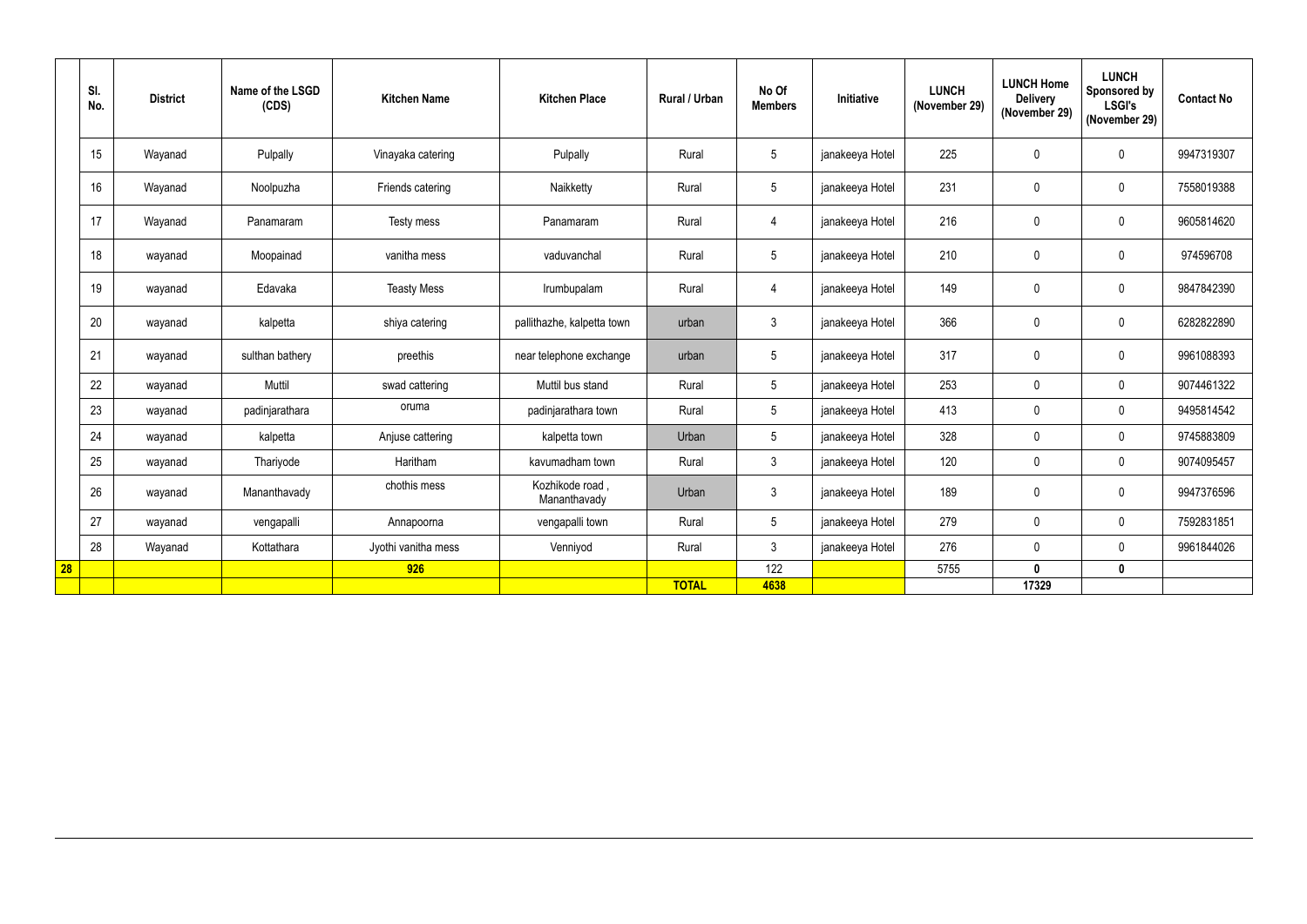| SI.<br>No. | <b>District</b> | Name of the LSGD<br>(CDS)                                                                        | <b>Kitchen Name</b>                                | <b>Kitchen Place</b>  | Rural / Urban                   | No Of<br><b>Members</b> | Initiative                                                         | <b>LUNCH Home</b><br><b>LUNCH</b><br><b>Delivery</b><br>(November 29)<br>(November 29) | <b>LUNCH</b><br><b>Sponsored by</b><br><b>LSGI's</b><br>(November 29) | <b>Contact No</b> |
|------------|-----------------|--------------------------------------------------------------------------------------------------|----------------------------------------------------|-----------------------|---------------------------------|-------------------------|--------------------------------------------------------------------|----------------------------------------------------------------------------------------|-----------------------------------------------------------------------|-------------------|
|            |                 |                                                                                                  | STATUS OF JANAKEEYA HOTELS FUNCTIONING IN DISTRICT |                       |                                 |                         |                                                                    | STATUS OF FOOD DISTRIBUTED THROUGH JANAKEEYA HOTELS AS ON 29.11.2021                   |                                                                       |                   |
|            | <b>District</b> | <b>Total</b><br><b>Janakeeya Hotels</b>                                                          | <b>Rural Units</b>                                 | <b>Urban</b><br>units | <b>STATUS OF</b><br><b>FOOD</b> | Home<br><b>Delviery</b> | <b>Food Sponsored</b><br>by LSGIs                                  | <b>TOTAL Meals</b><br><b>Distributed</b>                                               |                                                                       |                   |
|            | <b>TVM</b>      | 108                                                                                              | 78                                                 | 30                    | $\overline{0}$                  | $\mathbf{0}$            | $\overline{0}$                                                     | $\mathbf 0$                                                                            |                                                                       |                   |
|            | <b>KLM</b>      | 82                                                                                               | 72                                                 | 10 <sup>°</sup>       | 11617                           | 136                     | 8 <sup>8</sup>                                                     | 11,761                                                                                 |                                                                       |                   |
|            | PTA             | 59                                                                                               | 54                                                 | 5 <sub>1</sub>        | 80                              | 5962                    | $\overline{0}$                                                     | 6,042                                                                                  |                                                                       |                   |
|            | <b>ALP</b>      | 85                                                                                               | 76                                                 | $\overline{9}$        | 13,934                          | 1012                    | 25                                                                 | 14,971                                                                                 |                                                                       |                   |
|            | <b>KTM</b>      | 80                                                                                               | 72                                                 | $\bf 8$               | 7991                            | 290                     | 19                                                                 | 8,300                                                                                  |                                                                       |                   |
|            | <b>IDK</b>      | 49                                                                                               | 48                                                 | -1                    | 6736                            | $\overline{0}$          | $6\phantom{.}6$                                                    | 6,742                                                                                  |                                                                       |                   |
|            | <b>EKM</b>      | 113                                                                                              | 81                                                 | 32                    | 21296                           | 2247                    | $\overline{7}$                                                     | 23,550                                                                                 |                                                                       |                   |
|            | <b>TSR</b>      | 95                                                                                               | 85                                                 | 10 <sub>1</sub>       | 7,917                           | 4,920                   | 42                                                                 | 12,879                                                                                 |                                                                       |                   |
|            | PGT             | 102                                                                                              | 92 <sub>1</sub>                                    | 10 <sub>1</sub>       | 13,078                          | $\overline{0}$          | 12 <sub>2</sub>                                                    | 13,090                                                                                 |                                                                       |                   |
|            | <b>MLP</b>      | 120                                                                                              | 101                                                | 19                    | 20,236                          | 6590                    | $\boldsymbol{8}$                                                   | 26,834                                                                                 |                                                                       |                   |
|            | <b>WYD</b>      | 28                                                                                               | 23                                                 | 5 <sub>1</sub>        | 5755                            | $\overline{0}$          | $\overline{0}$                                                     | 5,755                                                                                  |                                                                       |                   |
|            | <b>KKD</b>      | 104                                                                                              | 75                                                 | 29                    | 30,623                          | 1092                    | 13                                                                 | 31,728                                                                                 |                                                                       |                   |
|            | <b>KNR</b>      | 88                                                                                               | 74                                                 | 14                    | 18,322                          | $\overline{0}$          | 11                                                                 | 18,333                                                                                 |                                                                       |                   |
|            | <b>KSG</b>      | 41                                                                                               | 35                                                 | 6 <sub>1</sub>        | 6132                            | $\overline{0}$          | $\overline{0}$                                                     | 6,132                                                                                  |                                                                       |                   |
|            | <b>Total</b>    | 1154                                                                                             | 966                                                | 188                   | 163,717                         | 22,249                  | 151                                                                | 186,117                                                                                |                                                                       |                   |
|            |                 |                                                                                                  | 2200                                               |                       |                                 | 186,117                 |                                                                    |                                                                                        |                                                                       |                   |
|            | <b>Date</b>     | <b>Grand Total of meals</b><br><b>Distributed through</b><br>Janakeeya hotel as<br>on 29.11.2021 | Urban<br>units                                     | <b>Total</b><br>units | Rs. 20 /Lunch<br><b>Parcel</b>  | Home<br><b>Delivery</b> | <b>LUNCH</b><br><b>Total Meals</b><br>sponsored by<br><b>LSGIs</b> |                                                                                        |                                                                       |                   |
|            | 29.11.2021      | 966                                                                                              | 188                                                | 1154                  | 163,717                         | 22,249<br>151           |                                                                    | 186,117                                                                                |                                                                       |                   |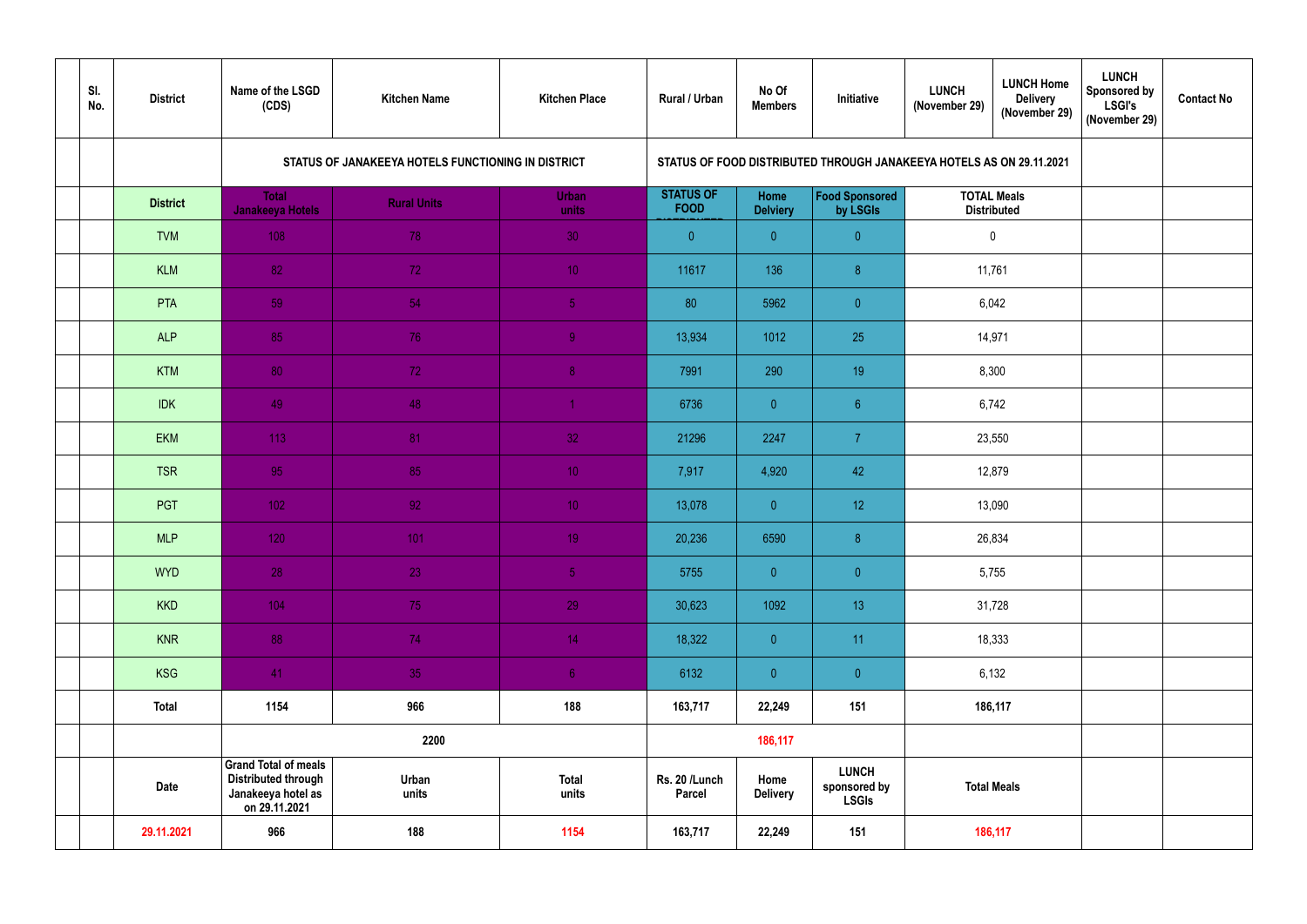| SI.<br>No. | <b>District</b> | Name of the LSGD<br>(CDS) | <b>Kitchen Name</b> | <b>Kitchen Place</b> | <b>Rural / Urban</b> | No Of<br><b>Members</b> | Initiative | <b>LUNCH</b><br>(November 29) | <b>LUNCH Home</b><br><b>Delivery</b><br>(November 29) | <b>LUNCH</b><br>$_1$ Sponsored by<br><b>LSGI's</b><br>(November 29) | <b>Contact No</b> |
|------------|-----------------|---------------------------|---------------------|----------------------|----------------------|-------------------------|------------|-------------------------------|-------------------------------------------------------|---------------------------------------------------------------------|-------------------|
|------------|-----------------|---------------------------|---------------------|----------------------|----------------------|-------------------------|------------|-------------------------------|-------------------------------------------------------|---------------------------------------------------------------------|-------------------|

|  |                                                                                                | Kozhikode<br>Thrissur<br>Kannur<br>Malappuram<br>tvm<br>Alappuzha<br>Wayanad<br>Idukki<br>Palakkad<br>Ernakulam<br>Kasaragod<br>Kottayam<br>Pathanamthitta<br>Kannur- (4)<br>Thrissur(8)<br>Kasargod (4)<br>Kottayam(8)<br>Alappuzha (44)<br>Malappuram(92)<br>Kozhikode (4)<br>Trivandrum(20)<br>ERNAKULAM (10)   Palakkad(10)<br>Wayanad (1)<br>Idukki(4))<br>pathanamthitta(12)<br>Kollam(14)<br>TVM-Kuttichal, Vellanad, Tholicode Vakkom Diya, Chirayinkeezhupazhakunnumel navaikulam karavaram pulimath nagaroor kilimanoor pallickkal madavoor                                                                                                                                                                                                                                                                                                                                                                                                                                                                                                                                           |  |  |  |  |  |  |  |  |  |  |
|--|------------------------------------------------------------------------------------------------|-------------------------------------------------------------------------------------------------------------------------------------------------------------------------------------------------------------------------------------------------------------------------------------------------------------------------------------------------------------------------------------------------------------------------------------------------------------------------------------------------------------------------------------------------------------------------------------------------------------------------------------------------------------------------------------------------------------------------------------------------------------------------------------------------------------------------------------------------------------------------------------------------------------------------------------------------------------------------------------------------------------------------------------------------------------------------------------------------|--|--|--|--|--|--|--|--|--|--|
|  | Districts with same number of hotels<br><b>Each district use seperate cell for filling the</b> |                                                                                                                                                                                                                                                                                                                                                                                                                                                                                                                                                                                                                                                                                                                                                                                                                                                                                                                                                                                                                                                                                                 |  |  |  |  |  |  |  |  |  |  |
|  | details)                                                                                       |                                                                                                                                                                                                                                                                                                                                                                                                                                                                                                                                                                                                                                                                                                                                                                                                                                                                                                                                                                                                                                                                                                 |  |  |  |  |  |  |  |  |  |  |
|  | Districts with number of hotels increased                                                      |                                                                                                                                                                                                                                                                                                                                                                                                                                                                                                                                                                                                                                                                                                                                                                                                                                                                                                                                                                                                                                                                                                 |  |  |  |  |  |  |  |  |  |  |
|  | Each district use seperate cell for filling the<br>details)                                    |                                                                                                                                                                                                                                                                                                                                                                                                                                                                                                                                                                                                                                                                                                                                                                                                                                                                                                                                                                                                                                                                                                 |  |  |  |  |  |  |  |  |  |  |
|  | Districts with number of hotels with zero entry of<br>meals                                    |                                                                                                                                                                                                                                                                                                                                                                                                                                                                                                                                                                                                                                                                                                                                                                                                                                                                                                                                                                                                                                                                                                 |  |  |  |  |  |  |  |  |  |  |
|  | (Each district use seperate cell for filling the<br>details)                                   |                                                                                                                                                                                                                                                                                                                                                                                                                                                                                                                                                                                                                                                                                                                                                                                                                                                                                                                                                                                                                                                                                                 |  |  |  |  |  |  |  |  |  |  |
|  | New hotels started (numbers)                                                                   |                                                                                                                                                                                                                                                                                                                                                                                                                                                                                                                                                                                                                                                                                                                                                                                                                                                                                                                                                                                                                                                                                                 |  |  |  |  |  |  |  |  |  |  |
|  | New hotels started at (location)                                                               |                                                                                                                                                                                                                                                                                                                                                                                                                                                                                                                                                                                                                                                                                                                                                                                                                                                                                                                                                                                                                                                                                                 |  |  |  |  |  |  |  |  |  |  |
|  |                                                                                                | uthradam kanjiramkulamKallara, NellanadjanathaAruvikkara, anad, vembayam liya, panavoor kalliyoorvarkala                                                                                                                                                                                                                                                                                                                                                                                                                                                                                                                                                                                                                                                                                                                                                                                                                                                                                                                                                                                        |  |  |  |  |  |  |  |  |  |  |
|  |                                                                                                | Kottayam- Chembu, Kottyam North(2), Kozhuvanal, Manjoor, Melukavu, Paippadu, Thalanad                                                                                                                                                                                                                                                                                                                                                                                                                                                                                                                                                                                                                                                                                                                                                                                                                                                                                                                                                                                                           |  |  |  |  |  |  |  |  |  |  |
|  |                                                                                                | Alappuzha - Alappuzha South Alappuzha South Ambalappuzha North Ambalappuzha North Ambalappuzha South Arattupuzha Arattupuzha Arattupuzha Arookutty Aroor Chennam Pallippuram Cheppad<br>Cheppad Chingoli Devikulangara Ezhupunna Kadakkarappally Kandalloor Karuvatta Kavalam Kayamkulam West Kodamthurath Krishnapuram Kumarapuram Kumarapuram Kuthiyathode Mavelikara<br>Municipality Muttar Neelamperoor Panavally Pandanad Pathiyoor Pattanakkad Perumbalam Pulincunnu Punnapra North Punnapra South Purakad Purakad Ramankary Thaicattussery Thuravoor<br>Vayalar Veliyanad                                                                                                                                                                                                                                                                                                                                                                                                                                                                                                                |  |  |  |  |  |  |  |  |  |  |
|  |                                                                                                | Ernakulam:Cheranalloor,Edathala,Karumalloor, Kuzhippilly,Pambakkuda,Paravoor,poothrukka, Pothanikkad,Thrikkakkara East,Vadavukode Puthancruz.                                                                                                                                                                                                                                                                                                                                                                                                                                                                                                                                                                                                                                                                                                                                                                                                                                                                                                                                                   |  |  |  |  |  |  |  |  |  |  |
|  |                                                                                                | Wayanad-pozhuthana                                                                                                                                                                                                                                                                                                                                                                                                                                                                                                                                                                                                                                                                                                                                                                                                                                                                                                                                                                                                                                                                              |  |  |  |  |  |  |  |  |  |  |
|  | <b>Remarks</b>                                                                                 | MALAPPURAM:thriprangod,kondoty,ponmundam,ponnani,parappanangadidithus,edayur,kalady,thavanur,karulai,melatur,parappanangadishobika,vazhakkad,amarambalam,ozhur,keezhuparamb,<br>irimbiliyam,porur,thirunavaya,moothedam,vazhayur,urngattiri,athavanad,pothukal,mampad,marakkararuchi,valanchery,chaliyar,kalikav,angafippuram,nannamukk,moorkkanad,edavanna,thiruramritham,<br>edappalkootilangadi,vattamkulam,nilambur,puzhapt,vazhikkadav,chungathara,vallikkunnpunathil,thirurangadi,purathur,perumannaclari,kuttippuram,niramaruthur,veliyamcode,pulikkal,thuvvur,thalakkad,<br>areekkod,thiruvali,alamcode,manjeri,kalpakanchery,kodur,malappuramone,thanur,wandoor,perinthalmannanew,otuparamunniyur,nanmathenjipalam,anugraha,vengara,keezhatur,cheriyamundam,<br>chelbra,parappur,edarikkode,oorakam,nannambra,pandikkad,chokkad,makkaraparamb,ponnanidevi,mangalam,thrikkalangode,perumbadapp,pulamanthol,valavannurjhtwo,kottakkalsubiksha,<br>vettomthripthi,nilamburajva,nilamburunity,vallikkunnrasakkut,ruchikuruva,kannamangalam,othukkungal,pookotur,edakkara,thanur,pallikkal, |  |  |  |  |  |  |  |  |  |  |
|  |                                                                                                | Idukki - Devikulam, Kodikkulam, Senapathy, Vathikudy(Today off)                                                                                                                                                                                                                                                                                                                                                                                                                                                                                                                                                                                                                                                                                                                                                                                                                                                                                                                                                                                                                                 |  |  |  |  |  |  |  |  |  |  |
|  |                                                                                                | Thrissur-Temporarily closed-Anthikkad, Kuzhur- Holiday-Kattoor, Poyya, Kadappuram, Thrissur 2(new) Padiyoor, Kondazhy,                                                                                                                                                                                                                                                                                                                                                                                                                                                                                                                                                                                                                                                                                                                                                                                                                                                                                                                                                                          |  |  |  |  |  |  |  |  |  |  |
|  |                                                                                                | Kozhikode- Kunnamangalam, Changaroth, Eramala, Kkd central-1 (Today off)                                                                                                                                                                                                                                                                                                                                                                                                                                                                                                                                                                                                                                                                                                                                                                                                                                                                                                                                                                                                                        |  |  |  |  |  |  |  |  |  |  |
|  |                                                                                                | Kannur- Dharmadam, Chirakkal, Valapattanam, Mattool                                                                                                                                                                                                                                                                                                                                                                                                                                                                                                                                                                                                                                                                                                                                                                                                                                                                                                                                                                                                                                             |  |  |  |  |  |  |  |  |  |  |